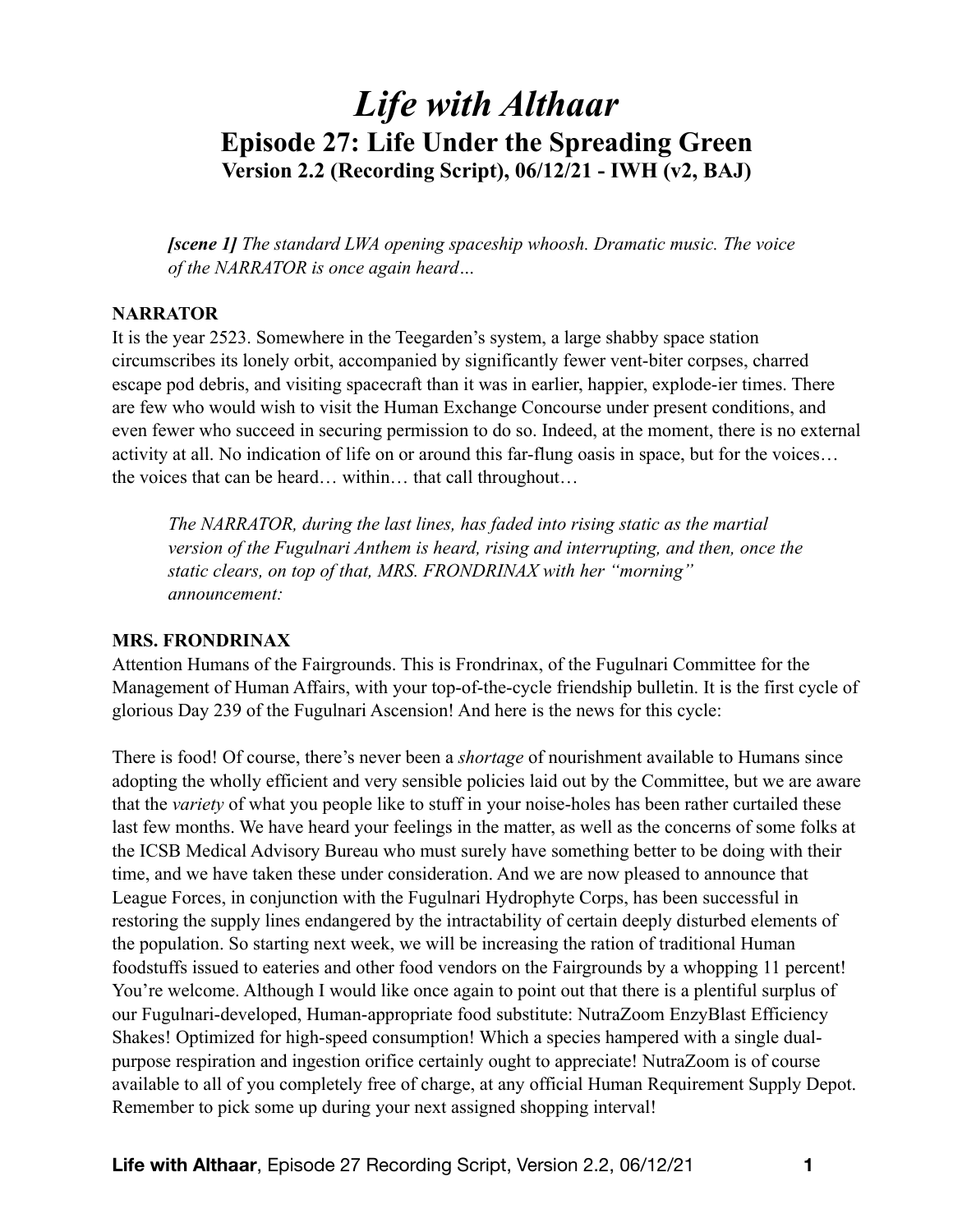And speaking of which, if you want a *really* efficient way to perk up your day, the Committee is very pleased to announce the rollout of our brand-new NutraZoom premium *meat* varietals! All the flavor of your fellow members of the Kingdom Animalia, in a convenient recyclable aluminum sucking pouch! Now available in Sorrel-Beef, Liver-Kelp, Burdock-Tripe, and Pastramiranth, at the very reasonable price of 5 credits per dose! Er, meal. Now, that price is for ordinary, everyday Humans, of course—Boosters get access to all these exciting new flavors for free! Just one of the countless perks available to participants in the Efficiency Partnership Booster Program! Isn't it time you got your headband today?

Now, on to today's travel advisories: Please note that Sectors Dalet through Zayin are currently under full lockdown for a standard random cleanliness sweep. That of course applies to all offices, residences, cubicles, closets, cubbyholes, and public areas. All Humans in these sectors, stay right where you are! Our friendly security staff will be coming through to clear you and get you on your way as swiftly and efficiently as possible. Now, your coöperation is essential to making sure this process goes smoothly, so if you end up late to work, well, you can blame your fellow Humans for slowing things down, can't you?

Due to the new regulations regarding unsupervised Human gatherings in groups of five or more, the following recreation locales have been deemed superfluous and will be closed indefinitely: the—

*Over this last line, static again, rising to drown MRS. FRONDRINAX out. A different kind of noise—a pirate signal forcing its way into the general Fairgrounds PA system. Sloppy digital and analog fuzzy mung, quickly clearing as the voice of RADIO FREE FAIRGROUNDS is heard (he is the newsman on the radio in Sammy's from Episode 26, now working for the Resistance). During the whole pirate interruption of MRS. FRONDRINAX's announcement, static continues fading in and out, as if the Fugulnari are trying to regain control of the signal.* 

#### **RADIO FREE FAIRGROUNDS**

Fairgrounds! Attention, Fairgrounds! *(aside, confirming with someone off-mic)*  We're through? *(having gotten affirmation; the static barely there)*  This is Radio Free Fairgrounds with this cycle's *actual* news. Here are the facts.

The Human food shortage is *very* real, no matter what the Committee and their Boosters may say. But the shortage is *not*, as they would have you believe, caused by a lack of *supply*. While cargo shipments to or through the HEC over the last six months have decreased by 38%, food deliveries have only gone down by 12%—5% *less* than the decrease in overall population. So, where is all the food? The Foogs, for reasons of their own, are rationing out only a fraction of what arrives on the Fairgrounds. The rest, the Resistance has learned, is being sent directly to storage, where most of it is simply rotting, uneaten. Which doesn't seem very efficient, unless there's some *other* reason the Committee wants to make sure everyone's drinking that special nutrient goop of theirs.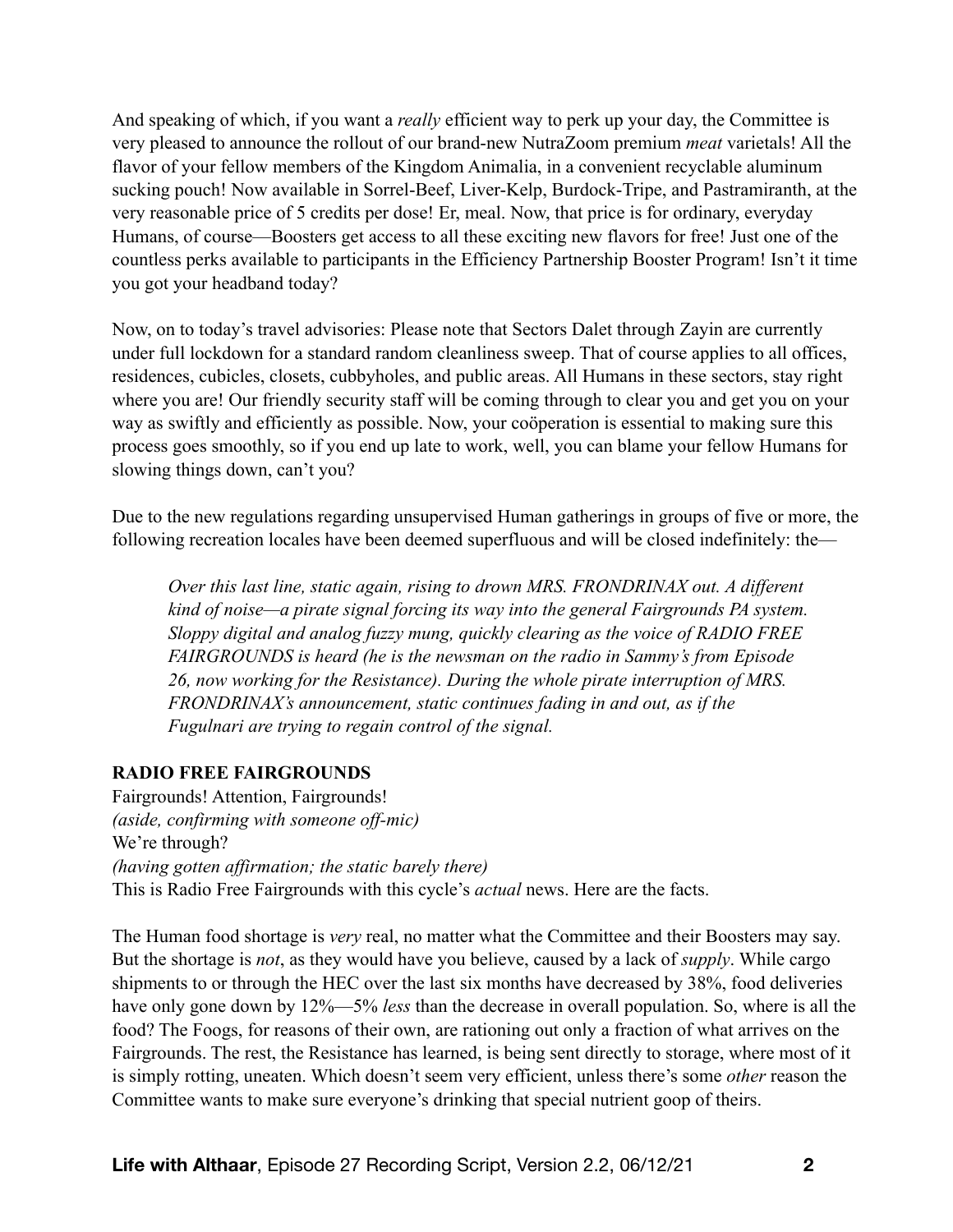What could that be? We're not sure yet, but the Resistance has managed to complete our preliminary chemical analysis of the NutraZoom shakes, and we can now tell you with absolute certainty that NutraZoom is made from… No, it's actually *not* people. We know a lot of you were worried about that, and we certainly wouldn't put it past the Committee, but no. On the other hand, the truth is only slightly less disgusting: it's produced from an undifferentiated slurry of… ugh… Fugulnari waste products. Apparently they've been collecting their shed leaves, twigs, needles and other detritus, throwing in a few nutrient additives and artificial flavors, and running the whole mess through an industrial blender before extruding it into those little silver packets. Utterly repulsive, but as far as we can tell, a theoretically adequate source of Human nutrition, assuming you have no other options. But we're sure there must be *some* reason the Committee is so heavily invested in getting everyone on their "efficiency shakes" and off solid foods, so we'd advise you not to touch NutraZoom if at all possible. And if you don't want to take our word for it, you can consult with your taste buds. That stuff is just nasty.

And that's the news. If any of you have any inside information you'd like to share with us here at Radio Free Fairgrounds, our latest HECNET proxy is still functional as of this broadcast, so keep those tips coming. We'd like to close again with another samizdat recording, retrieved from her cell in solitary confinement, where she remains as an uncharged political prisoner: a reading by Delilah Mallory of a poem by 19th-Century Human writer Ella Wheeler Wilcox. And remember: We're all in this together, Fairgrounds.

*Sound of a digital recording being started in some manner. DEE's prerecorded voice is heard, as recorded in her jail cell by some strange means, muffled and distorted, but intelligible:* 

#### **DEE**

To sin by silence, when we should protest, Makes cowards out of men. The human race Has climbed on protest. Had no voice been raised Against injustice, ignorance, and lust, The inquisition yet would serve the law, And guillotines decide our least disputes. The few who dare, must speak and speak again To right the wrongs of many. Speech, thank God, No vested power in this great day and land Can gag or throttle. Press and voice may cry Loud disapproval of existing ills; May criticize oppression and condemn The lawlessness of—

> *Again, a different static that has covered up DEE's reading and, fading out, reveals MRS. FRONDRINAX screaming in anger at an intern.*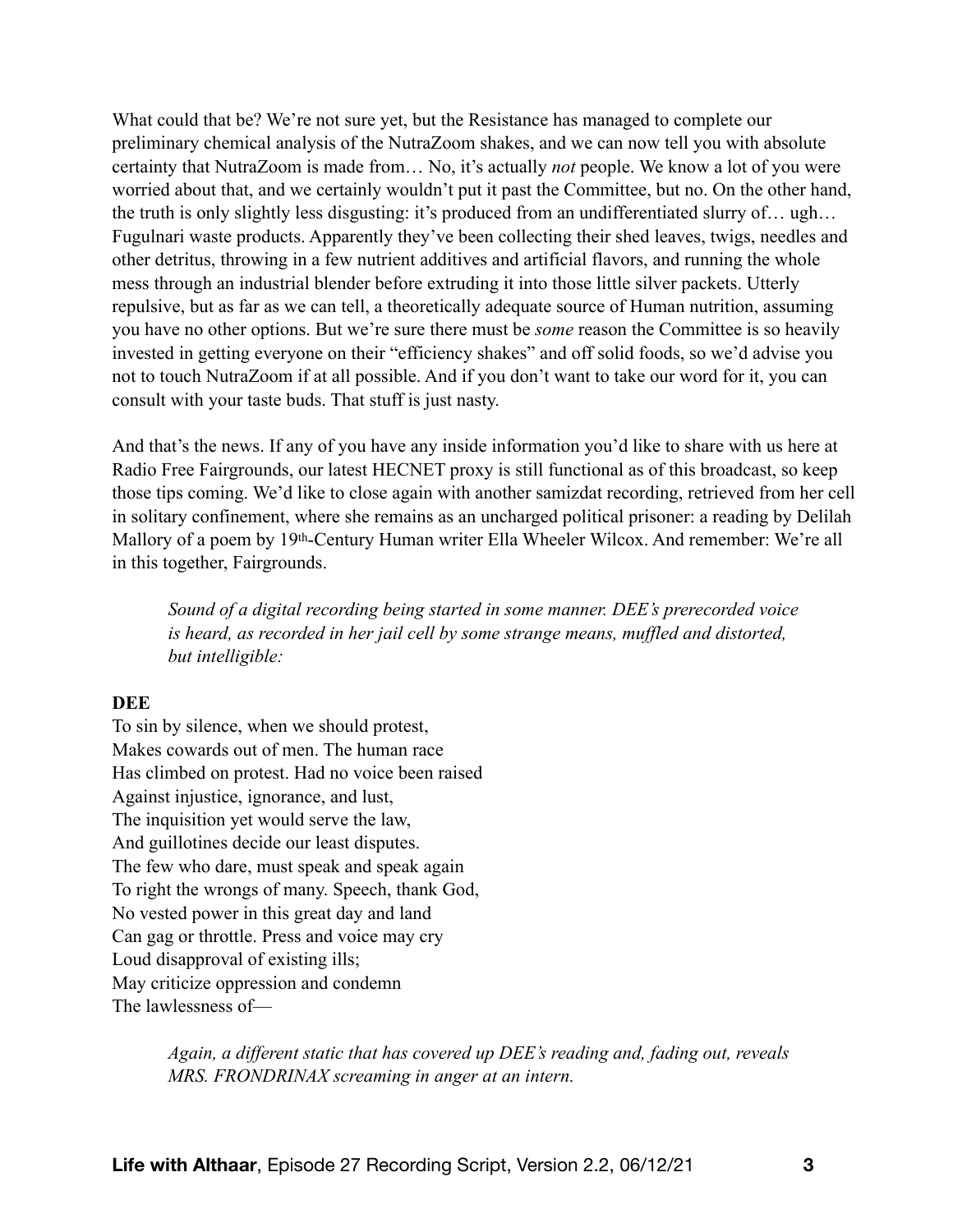#### **MRS. FRONDRINAX**

—don't care if you're getting faster! It's obviously not fast enough, since they're *still jacking our frosting signal!* You get those meatbags off my airwaves right this second, Rooty, or so help me I will yeet you down a frosting corrid—*what*? Oh. Ahem.

#### *(back to icily "friendly" tone)*

Please excuse that *incredibly* rude and ill-informed interruption in your official, authorized, and *accurate* top-of-cycle announcements. I'm sure all of you are far too sensible to pay attention to some insane ramblings full of lies, rumors, and Ganymede grease, yes? But before I go, I'd like to take a moment to remind all of you Humans, *once again*, that the Fugulnari Committee for the Management of Human Affairs enjoys a completely voluntary partnership with the League of Humans Executive Council, and the actions of the Committee have the full weight and backing of League law. It's your own government asking for your coöperation, here. Those of you who are feeling uncoöperative, well, you're free to vote differently in the next election, aren't you? But I think you'll find that most of your fellow Humans appreciate that the Committee is here to look after you, to help you, and most of all, to offer you a better and more efficient way of living. So I would suggest that it would be a better use of your time to work on rectifying whatever psychological flaws have led you to obstruct the sunlight of progress, rather than trying to drag your fellow Humans back down into the compost heap of inefficiency with you. And I think that's all that needs to be said about that. As always, remember where you stand, and await further instructions. Until next cycle, Frondrinax out.

*[scene 2] A bleep as the P.A. goes out. Opening credits music.* 

#### **ANNOUNCER**

Gemini CollisionWorks presents..! *LIFE! WITH! ALTHAAR!* Season Three! Episode 27… "Life Under the Spreading Green"

> *[scene 3] Fade to the sound of JOHN's alarm clock. Another day, the wakeup. Sounds from JOHN indicating he's not happy about it as we hear him pull on his WSS coverall. ALTHAAR is heard over the intercom, with slight background noises of his elaborate kitchen preparations:*

#### **ALTHAAR**

Good morning to you, FriendJohn! Althaar must apologize—he was not expecting you to make such early rise-ment, so he has yet to complete preparation of your matutinal cup of joseph. And several minutes yet remain to the baking of the miniature quiche! Oh! But Althaar should not be speaking when the morning coffee is not yet in FriendJohn. Perhaps FriendJohn could be preceding the break-fast with the hot shower on this day? Then Althaar may have everything in preparation by the time the cleansing is completed!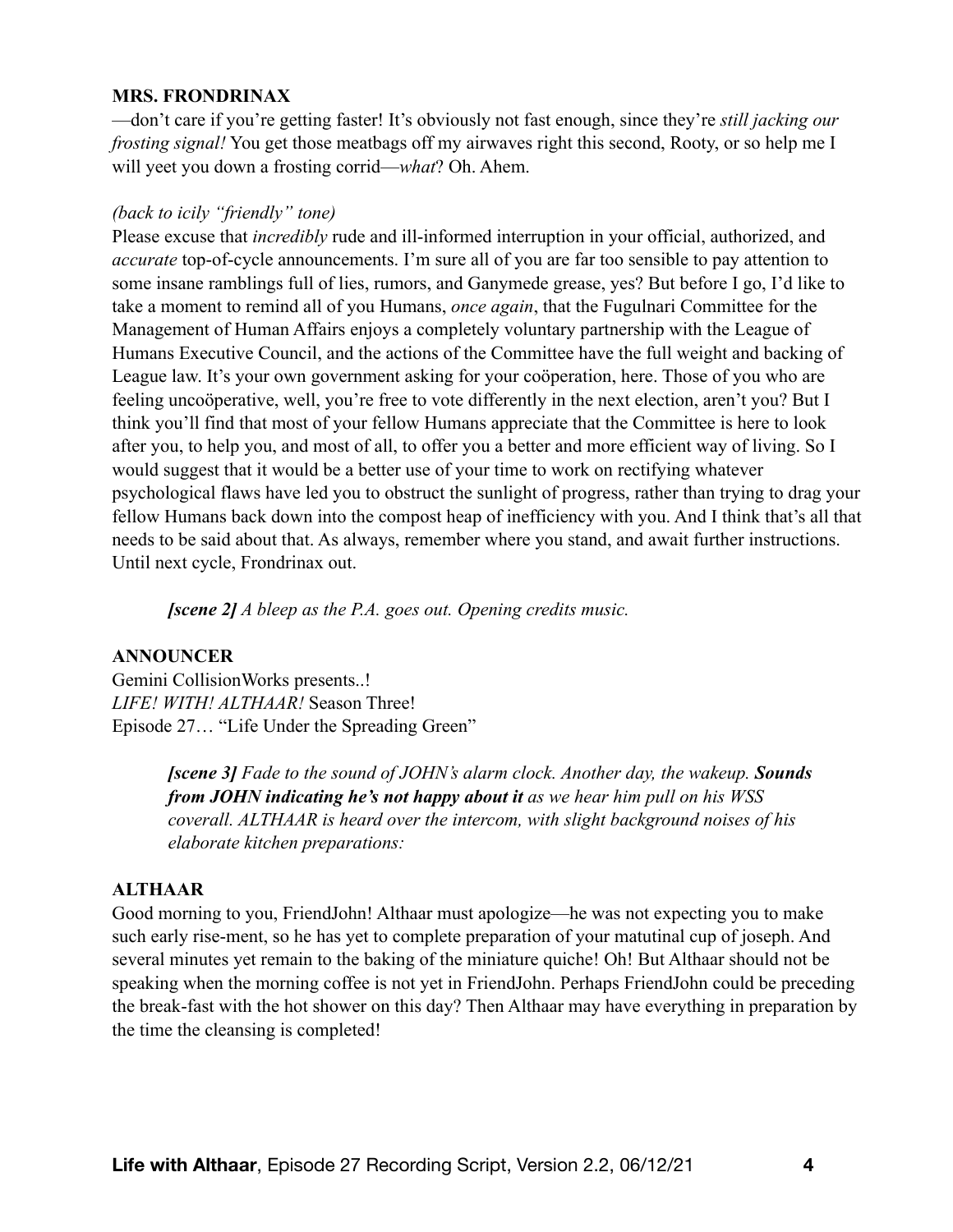## **JOHN**

Don't worry about it, Althaar, I'm not… I don't need breakfast today. Just the coffee is fine, I'm going to skip the shower.

#### **ALTHAAR**

But— but the coffee is not sufficient for Human nourishment, FriendJohn!

## **JOHN**

Yeah, I know, but there are times when the coffee is all a Human can handle. I'm not going to starve from missing one breakfast. Just the coffee, ok? I'll be right out.

*Bleep as JOHN cuts the intercom off. Sound of non-verbal muttering as he finishes getting himself together. The door into the living area whooshes as JOHN comes out. ALTHAAR is setting out breakfast and coffee for him.*

## **ALTHAAR**

Althaar hopes you are not displeased, FriendJohn, but he has made whipping up of a few pannedcakes while we were speaking, in case you may be grasping the handle of these. And there is of course the pot of ja-va on the table for you also!

## **JOHN**

Althaar, I said you didn't have to— Oh, wow, those smell amazing.

# **ALTHAAR**

Thanking you, FriendJohn! But if you do not hunger at this time, or you are in a great rushing to commence your work duties, it would be a thing of great simplicity for Althaar to preserve the panned-cakes until you are wishing to consume them! It is only to ask!

#### **JOHN**

No, I actually am really hungry, and I don't have any work calls yet today, it's just… I guess I feel kind of guilty about eating all these elaborate breakfasts while most of the other Humans here are sucking down Fugulnari nutrient slurry. Let alone enjoying a nice hot shower while most folks are stuck using sonic scrubbers.

#### **ALTHAAR**

But the full water services are included in the rent of FriendJohn! And depriving yourself of the showerings will not make them available to others. So Althaar does not believe this to be a useful sacrificing. Oh! Would FriendJohn wish to offer the showering facilities of Suite C to other Humans? There is of course only the one bathing-room, so a careful scheduling would be required… Althaar could perhaps draw up the rota…

#### **JOHN**

That's a nice thought, but I'm not sure how many Humans would be comfortable showering that close to an Iltorian.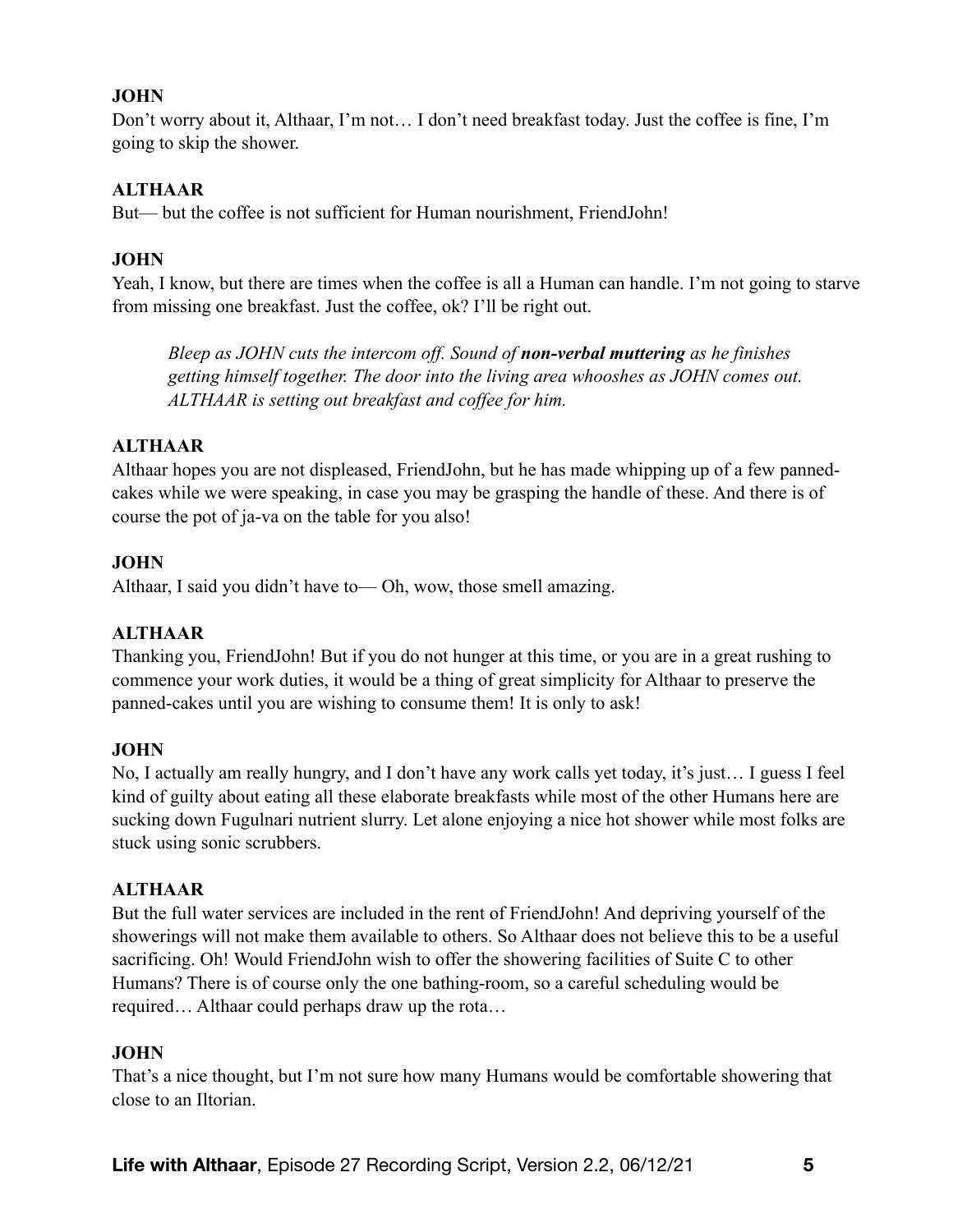## **ALTHAAR**

Ah. You are of course knowing your people best. But… it can not be hurting for Althaar to make announcement on HECNET that the hot water showerings are available, yes? And then those Humans who may desire them can contact Althaar, and he can make assessment of demand. Unless FriendJohn has objection to allowing the strangers to make visit for cleansing purposes?

#### **JOHN**

No, that's— you go ahead. You're right, we have the water access, and it all gets recycled anyway, so it's not like we'll run out. We might as well use it to help a few people feel a little better about their lives. I wish we could do the same with the breakfasts.

#### **ALTHAAR**

Yes. The supplying of foodstuffs has been of increasing strain on the resources of Althaar, even with the help of his many friends among the vendors and shopkeeps of the Fairgrounds. And if the latest news from the Resistance is to be believed, there is not even any reason for this! It is a vexment. Althaar would very much wish to again enjoy the traditional Human foods he has been missing these past several months.

#### **JOHN**

Wait, you haven't been eating any of these breakfasts? You've been giving all of it to me?

## **ALTHAAR**

Yes, FriendJohn! Althaar made decision at the commencement of the rationing that he must cease his own consumings, so that his dear friend John may be able to continue the relishment of traditional Human foods! It is of no great difficulty, as the people of Iltor have a vast assorting of other nutritional options that may be pursued. Although Althaar must admit that he has great desire to once again sample the stack o' wheats…

#### **JOHN**

#### *(no chance of enjoying the meal now)*

Oh. I'm sorry, buddy, I… I didn't know. I thought you were— I can't really tell what you're eating on the other side of the curtain.

#### **ALTHAAR**

This is of certainty, FriendJohn! The shared break-fast time would be impossible otherwise!

#### **JOHN**

Right. But, listen, there's no way I can eat this now, so—

#### **ALTHAAR**

Oh no! Please do not have concern with the noshing of Althaar, FriendJohn! Althaar is wellsupplied with nutrition! And he is desiring very much for you to have enjoyment of the flap-jacks!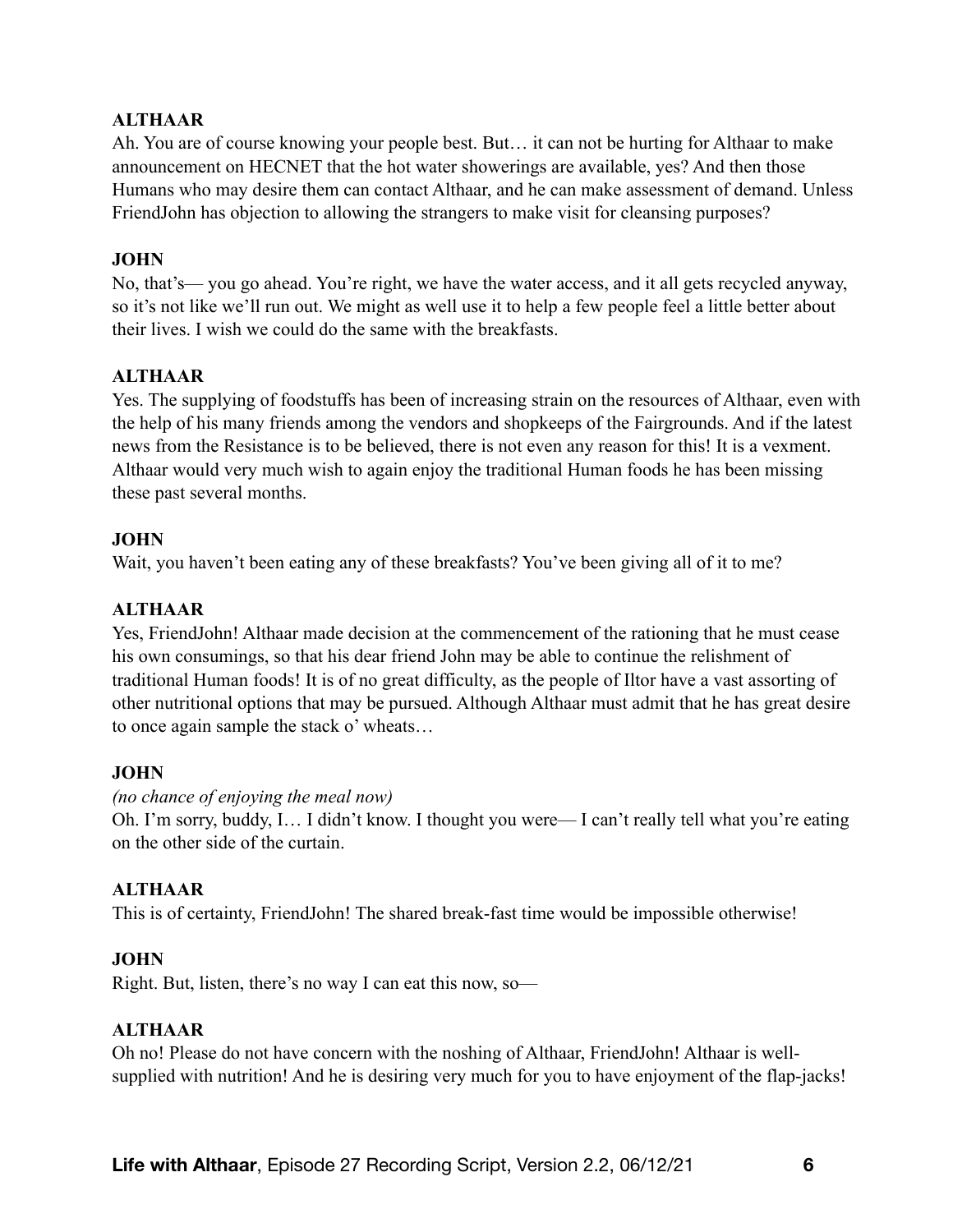# **JOHN**

Well then, here. *(scoots the plate over toward the curtain)* I'll get way more enjoyment out of knowing you're having a good breakfast than I would out of eating it myself.

# **ALTHAAR**

Oh! Althaar is most humbled by the generosity of FriendJohn!

## **JOHN**

Think nothing of it. I was planning on grabbing a NutraZoom for breakfast anyway, so I'm no worse off than I was a few minutes ago. Have you tried any of those things yet? If Iltorians can eat almost anything, maybe they'd actually taste good to you.

# **ALTHAAR**

Oh, no, FriendJohn! The NutraZooms are tasting of wretchedness and despair. Even the most unprejudiced Iltorian taste receptors must be perceiving that!

## **JOHN**

Yeah. Well, wish me luck, friend, because I'm gonna go try out one of that new "premium" line today. I don't know if artificial meat flavor pairs well with wretchedness and despair, but I'm not getting my hopes up.

# **ALTHAAR**

Althaar believes this is most wise.

# **JOHN**

What about you? I hope you've got something more pleasant planned for your day.

# **ALTHAAR**

Well, first Althaar will make enjoyment of the unexpected panned-cakes that he has been gifted by his dear friend and room-mate, while he is reading the great volume of correspondence that was arriving this morning from Iltor—there has been such delay in the shipping and customs, that there is over a week of letters awaiting the considerment of Althaar! And of course Althaar must without doubt be making reply to many of these. And then he will make posting of the announcement at HECNET with regard of the water services, and then perhaps perform the racing of a few small errands, if there is still time before Althaar is dropping on to the Bridge. Commander Torianna has made indication that she would like Althaar to be there presenting himself more often. Although "like" is perhaps a word of too great a strongness. The Commander has many questionings about what is happening outside of Human space, and Althaar is one of the few persons on the Fairgrounds who can make some answering of these. So she is tolerating the presenting of Althaar on the Bridge. But Althaar does not wish to abuse this privilege. It is a great responsibility.

# **JOHN**

Huh. Speaking of responsibilities, I should probably check in on the office sometime today. I've barely set foot in the place since H.F. went underground.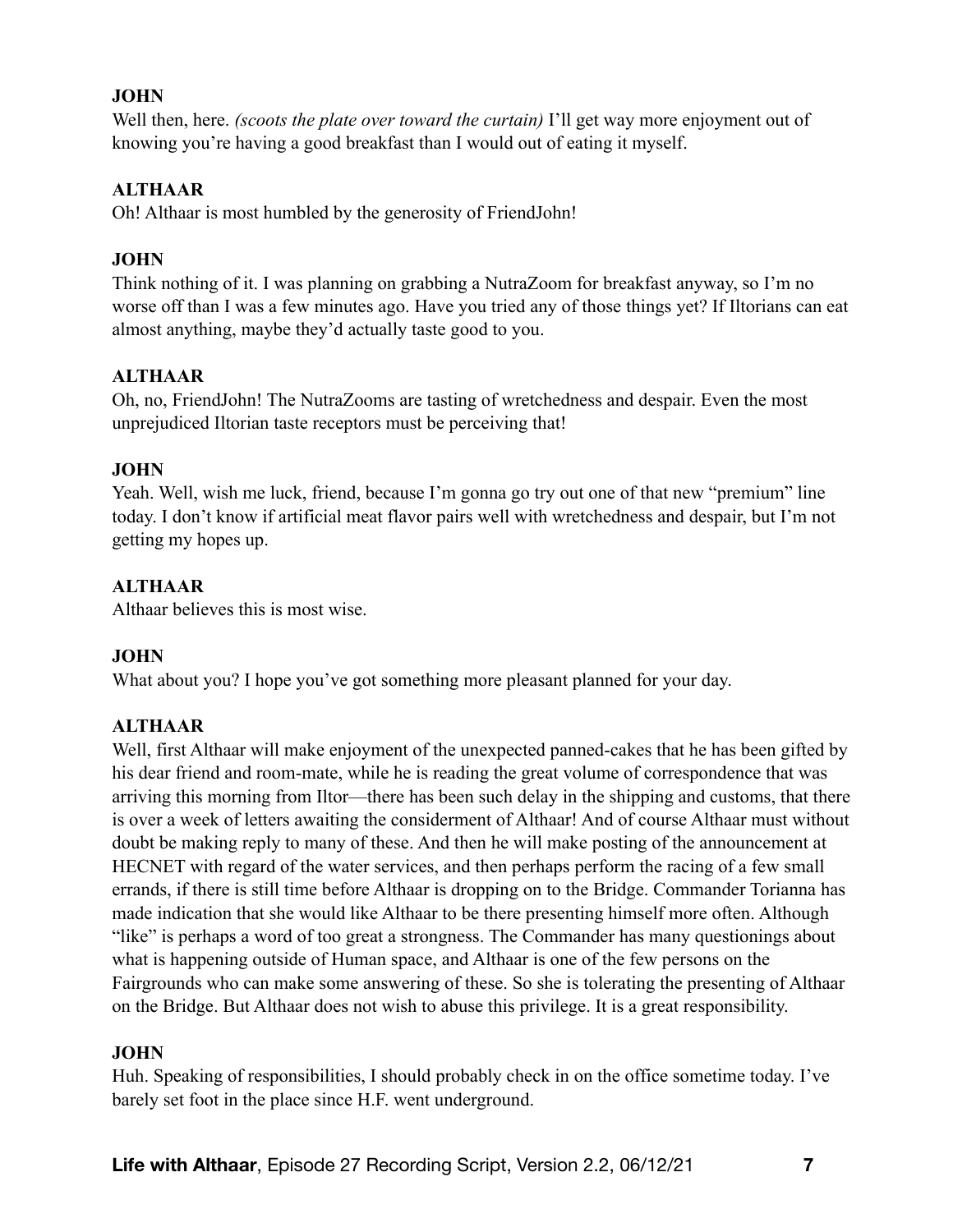## **ALTHAAR**

Underground! Have the Fugulnari made *interment* of Mr. Fornes for his revolutionary activities?

## **JOHN**

Sorry, metaphor. I just meant he's been in hiding. So, without anyone else to check in with at the office, I've just been relying on the pager to let me know when there's a work call. These days I just swing by to pick up spare parts. But it's been a while, I should probably make sure nothing's growing in the corners. Enjoy your letters and pancakes, I'll see you tonight, ok?

*Door out of the apartment as JOHN leaves. Beat. ALTHAAR sighs and opens up some kind of sealed pouch/envelope/container of letters (the Foogs have definitely been reading his mail, but they're at least sharp enough to restore the basic seals afterwards). He finds another pouch within.* 

## **ALTHAAR**

Oh! Althaar had no expectation of the ICSB diplomatic pouch. And with a fourth-degree Seal of Sequestration! It seems to have performed many shuntings on its way to Althaar. Hmm… *(bleep as he uses some verification tool)* It is appearing that no one has been able to make interferement with these seals. A great relief! But who among Althaar's friends is deploying such caution?

*He opens up the much-more-seriously-sealed diplomatic pouch. SUSAN TORKAN, JOHN's sister, is heard. ALTHAAR makes a pleased, surprised sound as he recognizes the voice, and continues to react audibly, if non-verbally, under her message.* 

#### **SUSAN**

Hello, Althaar. This is Susan Torkan. John's sister. I hope this letter finds you well. Or, well, I hope this letter finds you at all—I'm going to send it via diplomatic pouch, and that, combined with the high esteem in which most of the Galaxy holds your people, *should* be enough to keep any Fugulnari postal inspectors from breaching the official seals. But, well… a lot of what I thought was solid ground has turned out to be very shaky indeed over the past year or so. Still, I think my chances are pretty good. So, assuming this *has* found you, and you are by some chance listening to it somewhere it might be overheard, I'd ask you to take a moment to relocate. *(beat)*

All right. So, I'm sure you've already guessed that my reason for contacting you has to do with the current… arrangement between the League of Humans and the Fugulnari. I've been relatively fortunate myself—I was shunted off to the Xybidont Empire as a way of limiting my influence back home, but those limitations go both ways. Humans outside League space are still able to go about our lives more or less free from Fugulnari interference. I do get occasional communiques from Lagos with "suggestions" as to how the consular staff could be re-organizing our work schedules, sleeping arrangements, or dietary regimens along more "efficient" lines, which I formally acknowledge before filing them straight into the shredder. I doubt anyone from the Committee is going to travel several thousand light years just to make sure no one here is eating potatoes. Although I've had all decorative plantings removed from the consular grounds just in case. *(cont.)*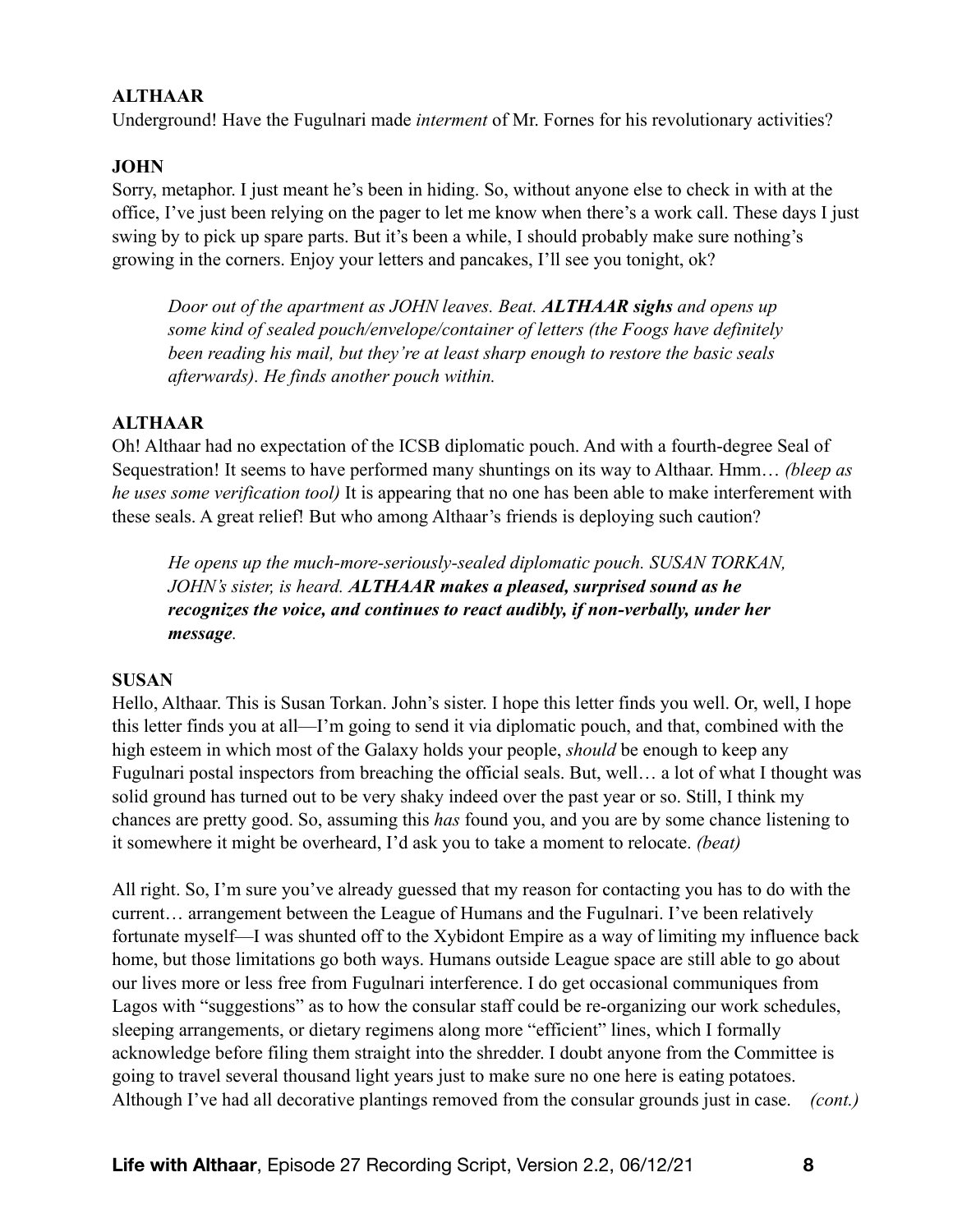I've also had a few requests from Earth Central for updates on the attitude of the Grand Duchess, and the Resplendent Assembly in general, toward the situation back home. I've responded that the Empress seems willing to respect the ICSB's decisions in this matter, and they of course serve at her pleasure. Which is true as far as it goes, but not the whole picture. The fact is, a lot of the aristocracy here is nervous, particularly the minor nobles whose fortunes, and status, are more dependent on trade than the major houses. This entire situation is unprecedented, and while the Fugulnari haven't yet interfered with any established shipping agreements, they also haven't explicitly committed to honoring existing Human contracts, commitments, or codicils. Which means I've gone from being barely tolerated at the occasional Exquisite Carousal to fielding several requests per day for meetings with various Marquesas, Peshwins, and Jonkvrouws (*pron. YOONKfrows*) on the subject of business conditions in the League. And I would love nothing more than to inform these nobles of exactly how badly things are going back home, and how much worse they're likely to go, in the hopes of this information making it all the way up to Her Incalculable Inscrutability the Empress herself. But the problem is… I don't actually know how badly things are going back home. I have some pretty good guesses, and a few scraps of gossip, but it's almost impossible to get any news from Human space other than official, Fugulnari-approved announcements. And I can imagine how accurate those are. I've heard the ICSB may be sending a commission to Human space to investigate conditions on the ground, so that's something, at least, but… *(sigh)* somehow I doubt they'll find out anything the Fugulnari don't want them to.

Anyway, that's why I'm writing to you, Althaar. I think I may be able to exert some influence that could push the Imperium toward taking a more interventionist attitude toward the Fugulnari, but I need accurate information on what's going on back home. Preferably from someone the Xybidonts will trust to take an impartial view of the situation. *(beat)* And I'm sure you'd be more than happy to write a report yourself, and of course there's no one more trusted than an Iltorian, but I'm worried that a sudden increase in correspondence between yourself and Prang might draw more attention to my activities than would be healthy. On the other hand… it did occur to me that there is someone on the Fairgrounds who has a perfectly plausible reason to be writing to Prang, as well as full Imperial privileges that should, in theory, protect his letters from interference. I know he's not exactly the most reliable individual, and his stock around here hasn't been at its highest for some time, but, well… As I said, a lot of the nobles here are *very* nervous. I think it might be worth a shot. So, that's my request, and if you would be willing to pass it on to the party in question, I would very much appreciate it.

As for my brother… You can tell him I wrote you, I guess. Or don't. I haven't heard from him in six months, and I can guess why. The Fugulnari have made a big show of publishing the names of all the Humans who have signed up with this Booster program of theirs, I suppose because it helps them sell the idea that this is a partnership and not an occupation. I don't know John's reasons for signing up, but I'm going to give him the benefit of the doubt and assume it's something beyond simple cowardice. That's not the—well, that *is* the John I grew up with, but it's not the John I saw on the Fairgrounds. So I'll trust his judgment, for now. And yours. I think we have a shared understanding of what kind of path Humans, Iltorians, and Xybidonts should be taking together. If we can only find our way there. *(cont.)*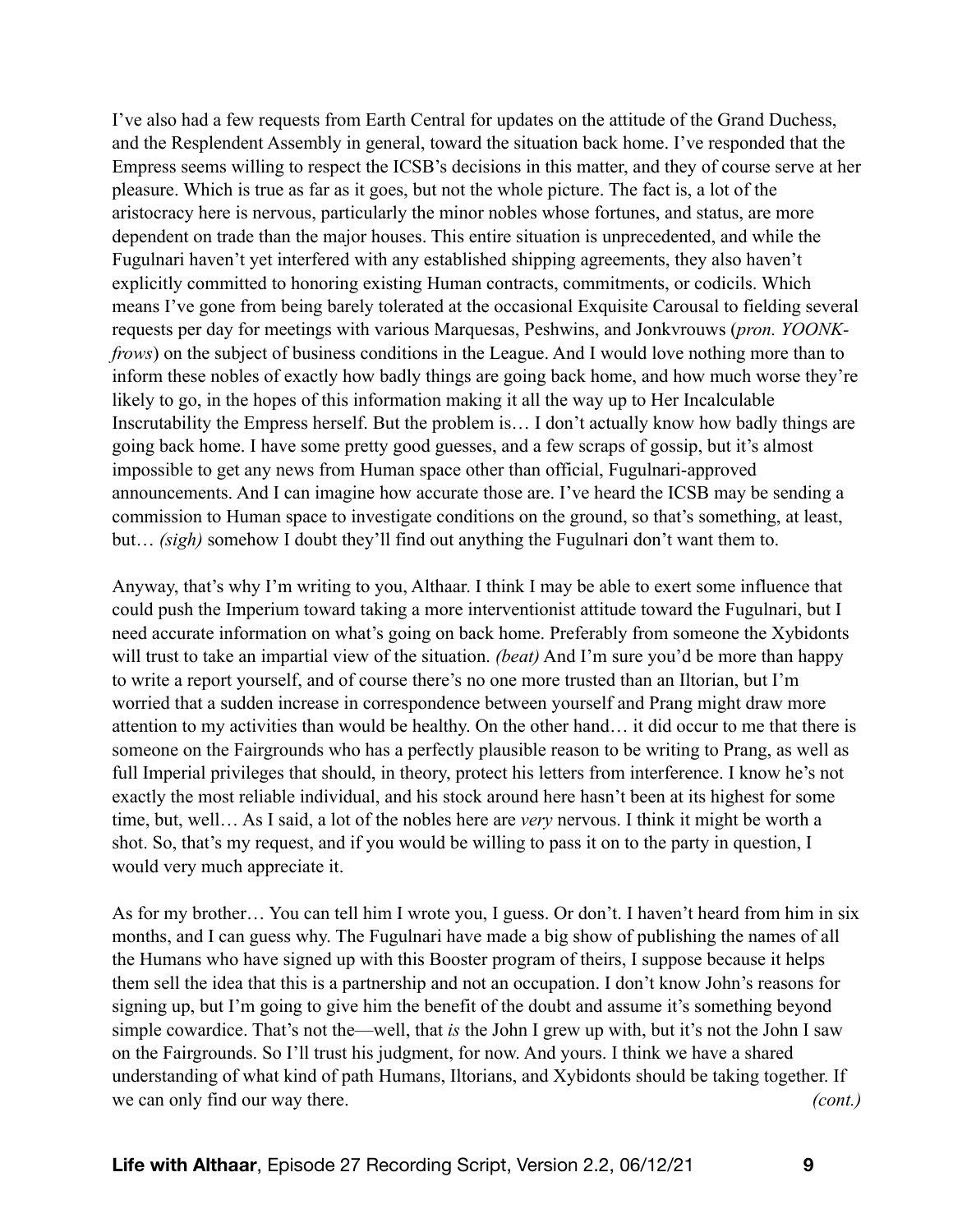Yours in friendship, Susan Torkan, Human Consul-General to the Grand Duchy of Prang.

*A bleep as the message ends. ALTHAAR makes a "thinky" sound.* 

## **ALTHAAR**

The Xybidont Empire is… nervous…

*[scene 4] Interstitial music, fading to a new kind of location we haven't heard before: A "checkpoint" set up in a busy corridor, where a FUGULNARI GUARD is examining everyone passing by, and holding some up to be hassled.* 

## **FUGULNARI GUARD**

Alright, people, one more time! All non-Humans, your line is the one against the wall to your right, that's this way, follow my branch, right over there! That's all non-Human aliens and non-staff robots, to the right! Now, this center express lane is for *staff* bots and members of the Efficiency Partnership Booster Program only! I don't want to see you in that lane unless you're a Human with a headband, or a robot with a Human face! Everyone else, i.e. Humans who have a problem with efficiency for some reason, you belong in this long, long line here against the *left* corridor wall, where we will proceed with your full-body scan, introspective self-report questionnaire, and inspection of all bags, packs, sacks, boxes, trunks, and other appurtenances, as quickly as possible. Thank you!

#### **TORIANNA**

#### *(a little ways back in the slow line)*

Excuse me! Hello! Commander of the station here! I actually need to be on the Bridge to keep this place from disastering, so do you think you could—

#### **FUGULNARI GUARD**

Hey! I don't care if you're the Magnosian Mantis! No headband, no robot ID chip, that means you get in line to the left!

#### **TORIANNA**

Right, but as I said, I am the Commander of this station, and there is a small but distressingly nonzero chance that something catastrophically lethal could occur on the Bridge at any given moment. So it's really in everyone's interest that I get there as quickly as possible. I'm through here every day, the third cycle guard usually just waves me through.

#### **FUGULNARI GUARD**

Is this third cycle? Am I the third cycle guard? No, it is not, and no I am not. Stay in line and wait your turn. Any Human without a headband just another slacker to me, *Commander*.

*TORIANNA exhales angrily and steps back to wait her turn. FRALL has been "standing" there as well.*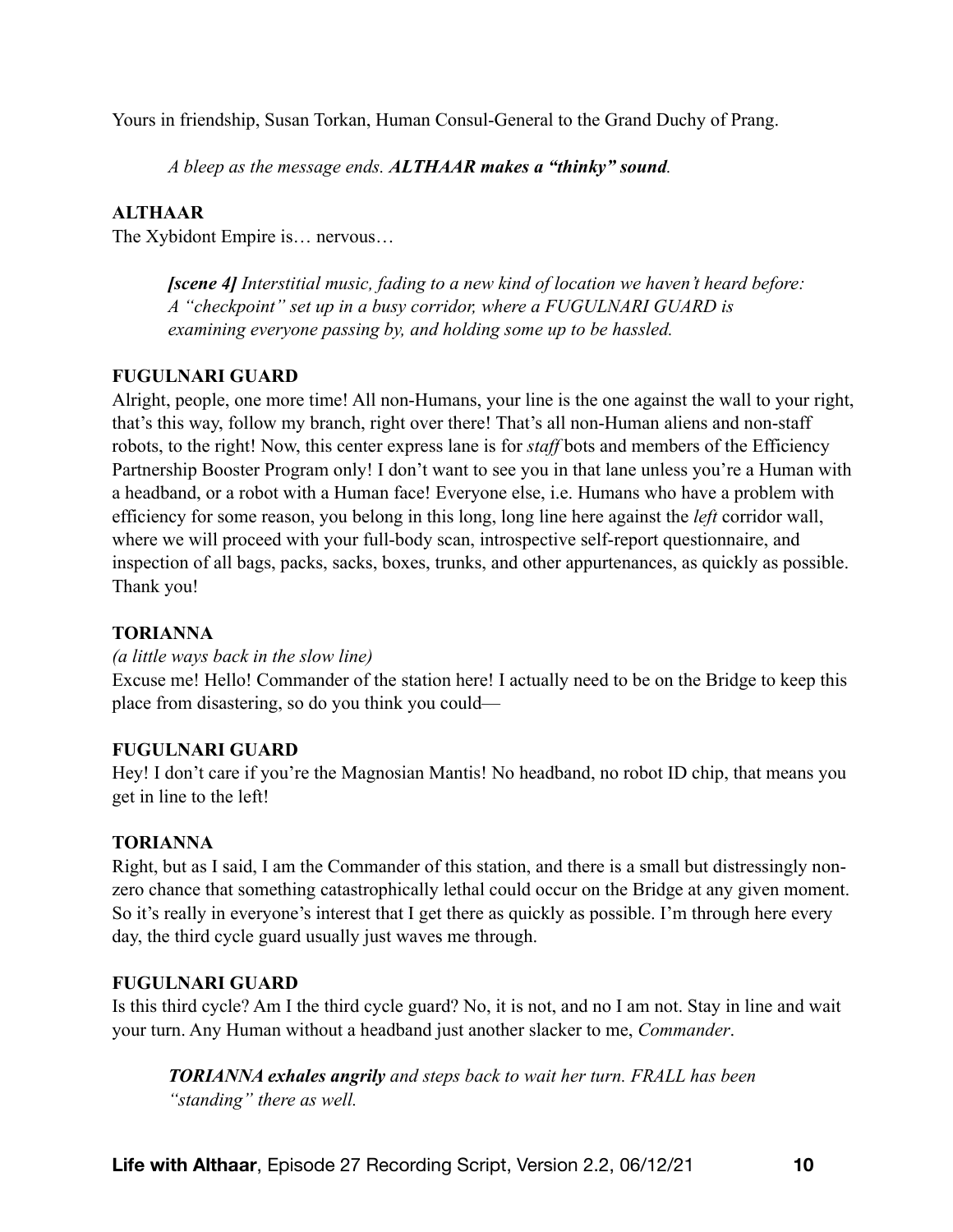## **FRALL**

So, I suppose we wait.

#### **TORIANNA**

I suppose *I* do. There's absolutely no legal or physical reason for you to be stuck in this line. You can just phase yourself down to the Bridge any time you please.

# **FRALL**

Eh. It's more fun to watch them try and scan me.

#### **TORIANNA**

Your idea of "fun" becomes less comprehensible to me every day I know you, Frall.

#### **FRALL**

Thank you.

#### **TORIANNA**

*(sigh)* And I swear these checkpoints are getting slower every day, too. And more numerous. I have to go through *three* of them now just to get a macchiato from Tixondu's on my way to work!

## **FRALL**

There is a more direct route from your quarters to the Bridge that would only necessitate passing through *one* Fugulnari checkpoint…

#### **TORIANNA**

I like to get my own coffee on the way to work.

#### **FRALL**

And you do, of course, have the option of dispatching an underling to retrieve coffee for you after your arrival at the Bridge. As you already do on a very regular basis. An average of 1.98 times per day, in fact, over the last six months, down from a high of 5.61 during that period of the unfortunate milk frother dispute with the Robot Union.

#### **TORIANNA**

I like to get my own coffee on the way to work.

#### **FRALL**

Not to mention that your office is supplied with a top-of-the-line espresso machine and a sizable stock of your preferred blend, as well the Bridge itself sporting an absurdly comfortable and overengineered executive chair capable of performing the same function, as well as several subordinates who have been extensively briefed on the exact procedure to produce a caffeinated beverage "just how you like it."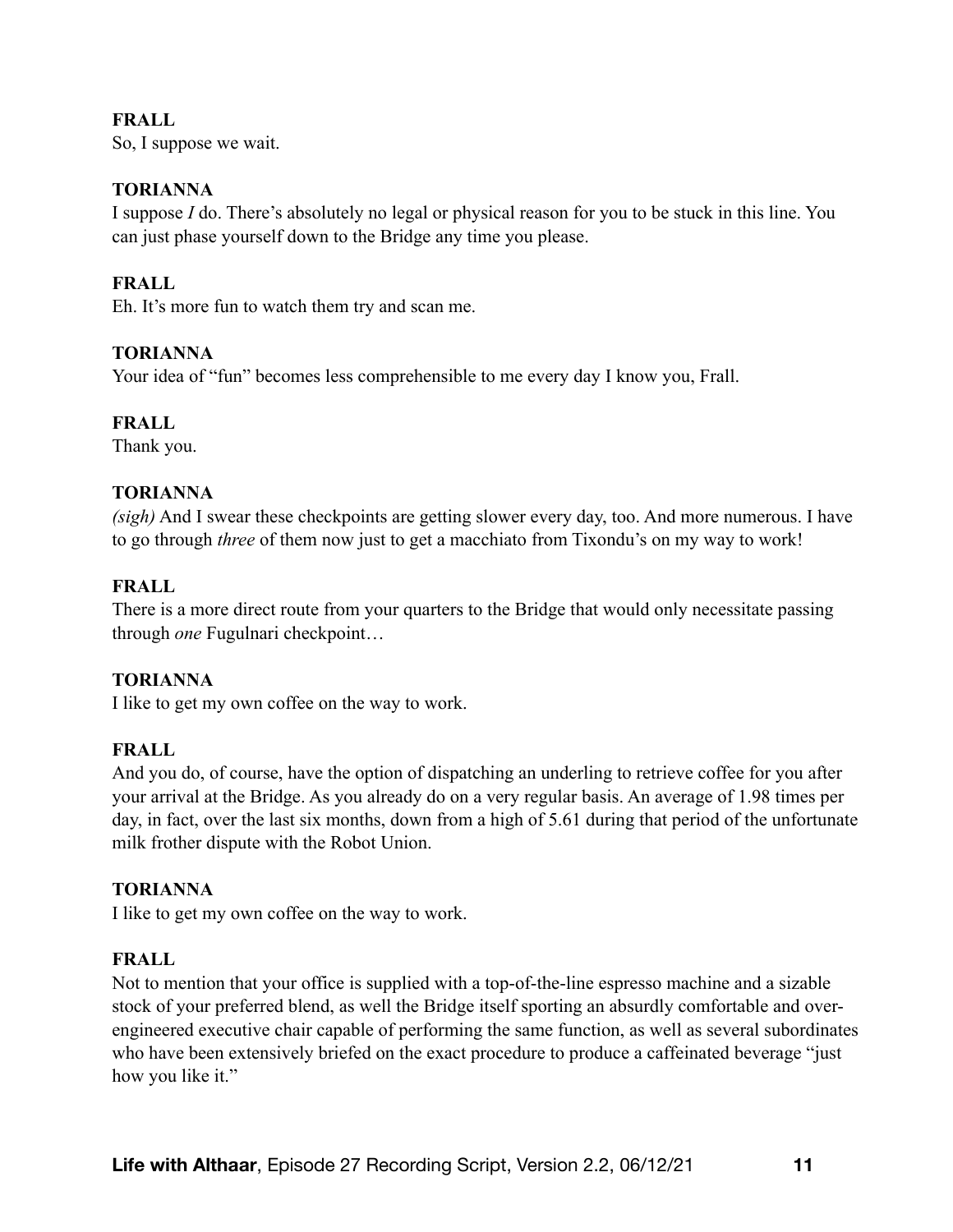## **TORIANNA**

I *like*. To *get*. My own *coffee*. On the *way*. To *work*.

## **FRALL**

Mm. Then, given those parameters, I feel I must suggest that it would be worth your while to consider pursuing membership in the Efficiency Partnership Booster Program, if only to secure swift and unimpeded travel through your own station. You would hardly be alone—there are a great many Humans who have joined the Boosters purely for reasons of expediency, rather than loyalty. The headband does have its privileges, after all. Although "not looking like an utter drip" is sadly not among them.

#### **TORIANNA**

No, Frall. I could tolerate the stupid headband, I could even force myself to smile politely and pretend to support these stupid "efficiency initiatives"— Hell, I've had to maintain a pleasant façade through so many pointless diplomatic formalities by this point that I think I could literally do it in my sleep. But I just can't sign that damn loyalty oath. I know there are plenty of Boosters who only joined out of convenience, but… no. I just can't. I may not be the most diligent or by-the-book League officer these days, but stupid though it may be, I did take an oath to defend Humanity back when I graduated from the Academy. And I suppose I still feel like I owe it to the fresh-faced, painfully naive kid who took that oath to try my best to uphold it. To treat it like it means something. I know there are times when self-respect is a luxury no one can afford, but… I'm not there yet. There may come a day when signing on the dotted line is the only way of serving Humanity I have left, and on that day, I will bite my tongue, and sign, and then go have several stiff drinks. But today is not that day.

#### **JOHN**

*(stopping as he passes by in the middle lane)*  Oh, hey, Commander.

#### **TORIANNA**

*(acting cold, in light of his cover)*  Mr. B.

#### **FRALL**

John.

#### **TORIANNA**

Are you on official business? Someplace you need to get to quickly? Or are you just taking an unimpeded stroll around the Fairgrounds to better appreciate the perks provided by that kicky headband of yours?

#### **JOHN**

Oh, uh, no, I was actually just on my way to the office. I don't have any calls right now. But, you know, I wanted to be ready in case something came up.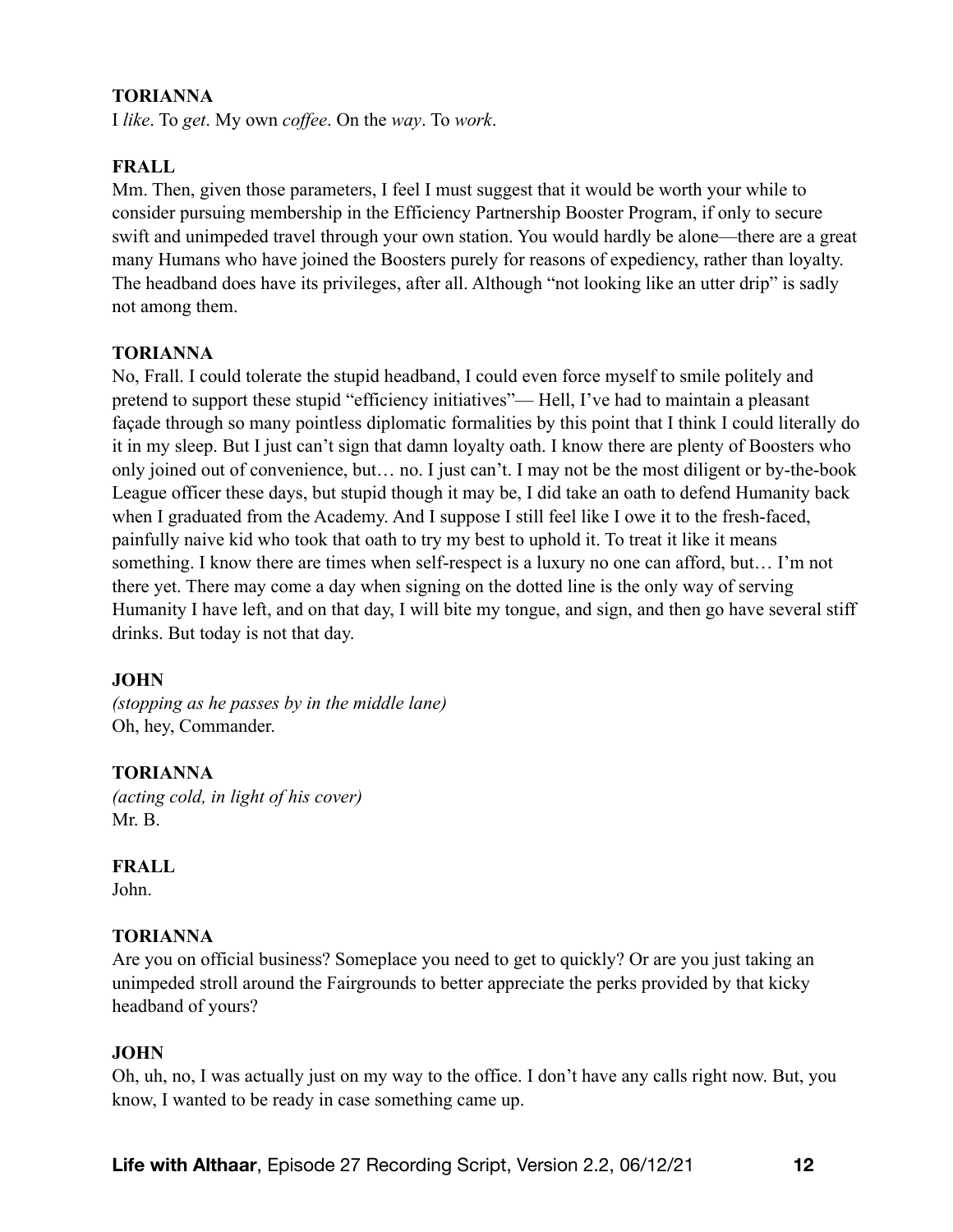#### **TORIANNA**

How *efficient* of you.

## **JOHN**

Although I'd guess I'll be seeing you pretty soon. I think that little 18-gauge jumper on the Bridge is overdue to short out and cause another critical failure cascade.

# **FRALL**

It *was* overdue. But as of a few moments ago…

*JOHN's pager goes off. ("WSS!")* 

## **JOHN**

*(answering)*  Yes?

## **FRALL**

*(coming from over the pager, sounds of bridge disaster faint behind them)*  …it has come rather spectacularly due.

# **TORIANNA**

Frall! Are you bilocating again?

# **FRALL**

*(the in-person one) Bi*-locating? No, sir.

#### **TORIANNA**

…Why?

# **FRALL**

I didn't want to leave the Bridge unsupervised, Commander, but at the same time I thought you would prefer not to endure the tedium of the non-priority checkpoint line unaccompanied.

# **FRALL**

*(over the pager)* 

I am also currently engaged in a spirited game of "catch" with Sparky the vent-biter up in the kitchen at Poppy's, but you don't need to concern yourself with that.

#### **JOHN**

That's… kinda cool, but also more than a little creepy. Are— are you doing this kind of thing all the time?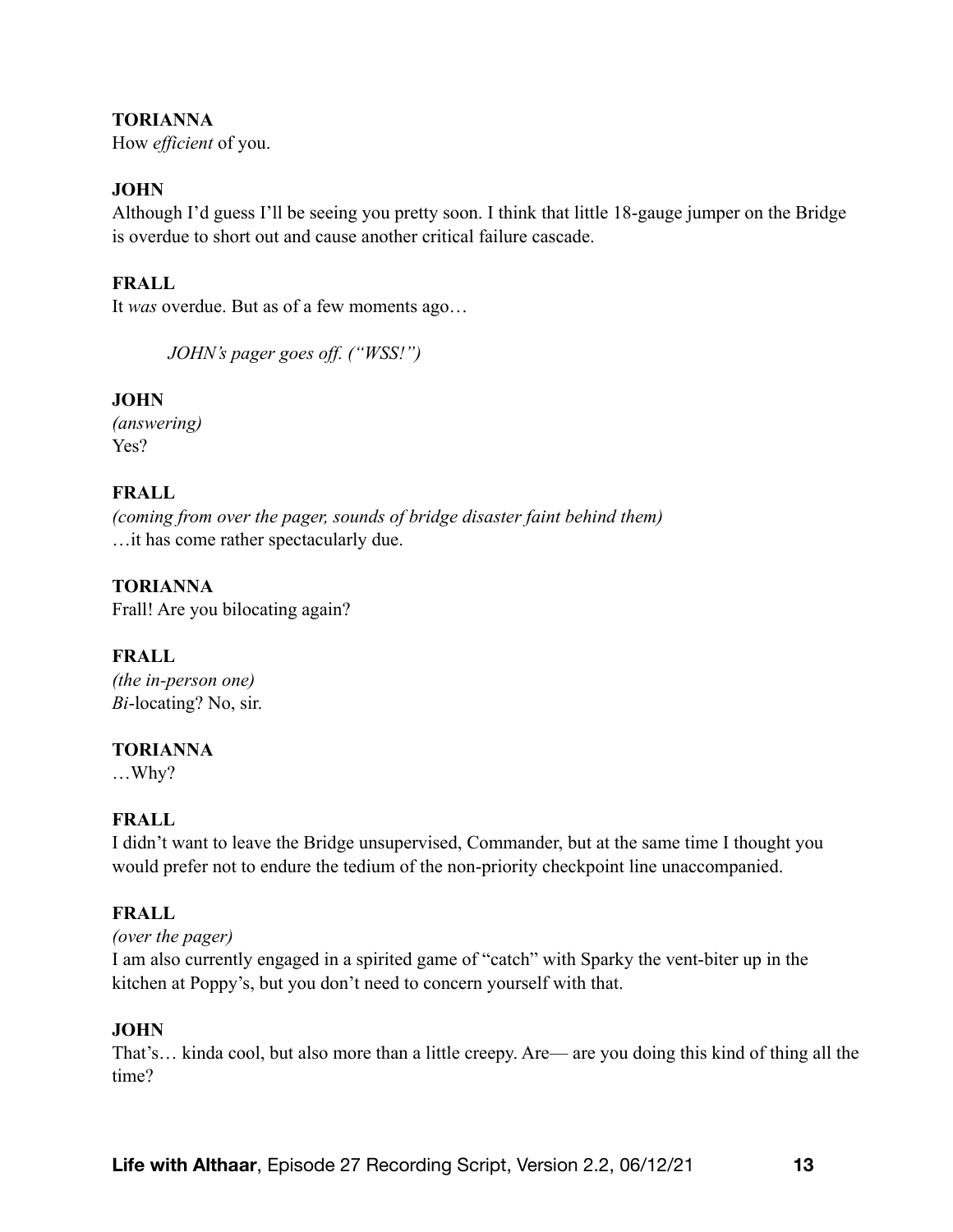*Both FRALLs, simultaneously and identically, chuckle, building into a bit of an ominous laugh.* 

## **TORIANNA**

*(stopping the shenanigans)* 

And that's enough of that. All right, B, it looks like you just got your first job of the day. So I suppose I'll be seeing you on the Bridge *(gradually raising to a yell)* whenever this obstinate shrubbery decides to let the Commander of this station get to her flotting post!

# **FRALL**

*(over the pager)*  And I'll see you down here as soon as you're done with that other little job, Mr. B.

*Bleep as the call is ended.* 

**JOHN**  Other little job…?

# **FUGULNARI GUARD**

*(calling to JOHN)* 

Hey! You there! Stop fraternizing with those slackers if you don't wanna get searched on suspicion! Center lane's for Boosters, let's go!

# **MRS. FRONDRINAX**

*(coming up the fast lane towards them and stopping)* 

Oh, never mind all that, Ginavriax, these are friends of mine! Hello, everyone! So nice to see you all this morning! Just stopped by for a chat, Johnny? I hope my favorite little Booster is setting a good example for command staff! I know I've said this before, Commander, but you could stand to be a little more pro-active in your support for the Committee.

# **TORIANNA**

Actually, your favorite little Booster was just on his way down to the Bridge on a somewhat urgent repair job, so I certainly don't want to detain him any further.

# **MRS. FRONDRINAX**

Oh! That actually reminds me, Johnny. I've had some complaints over the last few days about the water pressure in Gimel 8 hydroponics. We've got people from all kinds of different backgrounds in there, after all, and the individual hydration levels need to be very carefully calibrated! So be a dear and take care of that on your way to the Bridge, would you? It shouldn't take more than a couple of hours.

# **JOHN**

Uh, it's not actually on my way to the Bridge, Mrs, F. And—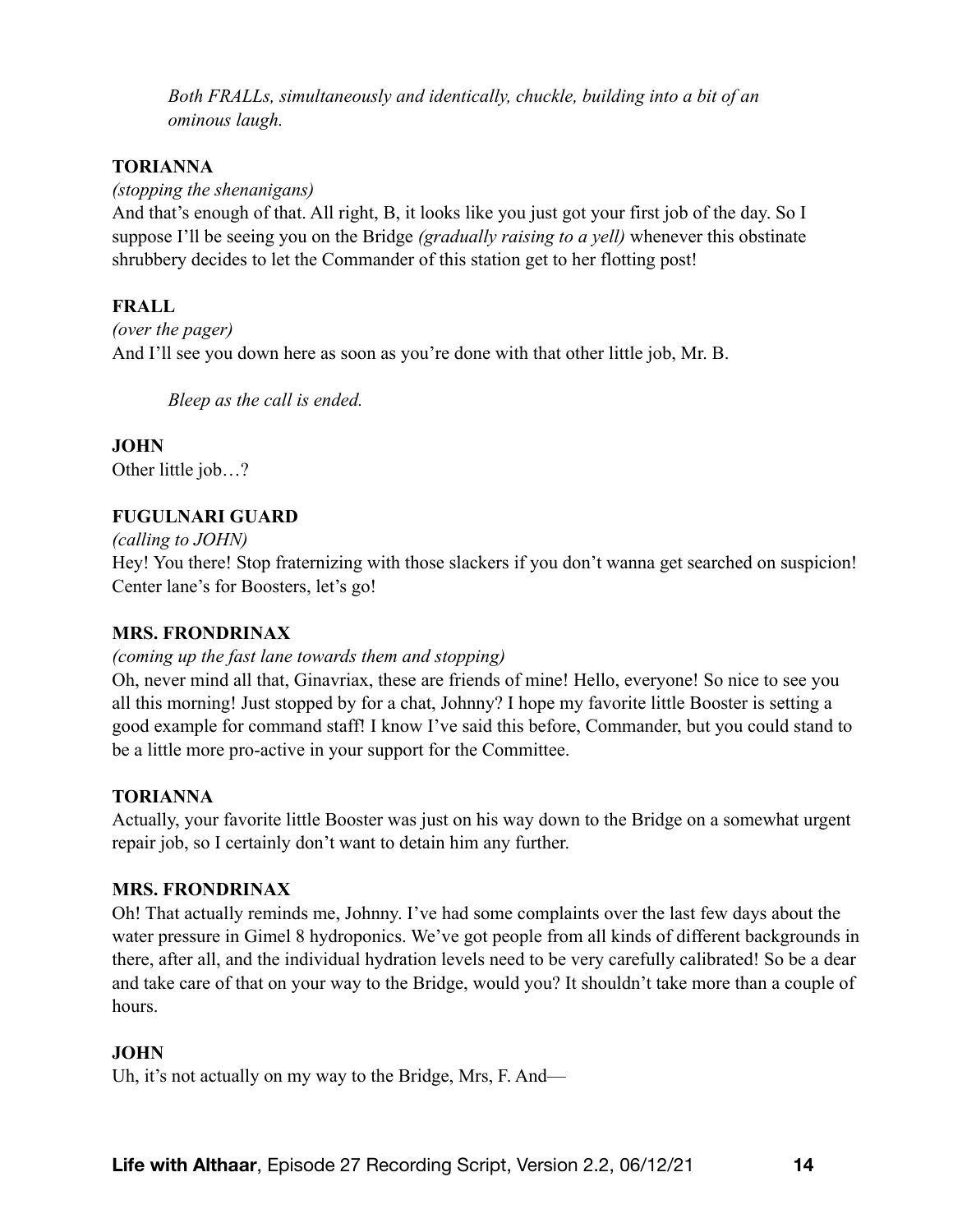## **TORIANNA**

And the Bridge is currently blowing up in slow motion!

#### **JOHN**

Right. So I need to get down there right away. But I can head over to Gimel 8 as soon as I'm done with this emergency, no problem—it shouldn't take long, it's just a simple wire splice.

#### **MRS. FRONDRINAX**

Well, I must say you certainly have a very funny idea of what constitutes an emergency! I'm sure the Bridge crew can work around one little malfunctioning wire until you get there. But Gimel 8 is in absolute chaos! None of the aerophytes are getting misted properly, the trunk stream for the marsh marigolds is running right through the agaves— Why, if this keeps up, we'll have cacti swimming around among the mangroves! And Gimel 8 is a very popular park with Committee members, you know. So it absolutely needs to be kept running smoothly and comfortably! That's far more vital to the efficient operation of the Fairgrounds than some silly little wire on the Bridge. I'm sure a dedicated Booster like yourself understands that instinctively!

#### **JOHN**

Right. Of course. I'll… get right on it. *(leaving)* Sorry, Commander, I'll see you on the Bridge as soon as I can.

#### **TORIANNA**

Great. Well, here's hoping nothing life- or station-threatening comes up while John is off in Gimel 8 adjusting your precious nozzles. Until he splices that wire, the Bridge is going to be very nearly useless. And periodically on fire.

#### **MRS. FRONDRINAX**

My goodness, Mindy! I wasn't aware that the entire *functionality* of this station was resting so heavily on the branches of one underpaid sub-contractor! That's certainly a significant design oversight, isn't it? And just one more example of why you need our help so badly. Perhaps we need to supplement the number of Fugulnari personnel on Bridge supervision duty, if your Human crew are causing so much breakage with their clumsy appendages. *(as she leaves)* I'll be sure to bring that up at the next meeting of the Committee…

*Beat.* 

#### **TORIANNA**

Well, that could have gone better.

#### **FRALL**

Frondrinax was correct in one regard, sir: John B is now single-handedly responsible for the continued function of several components that are vital to the Fairgrounds' continued operation. And indeed, in several cases, its continued existence.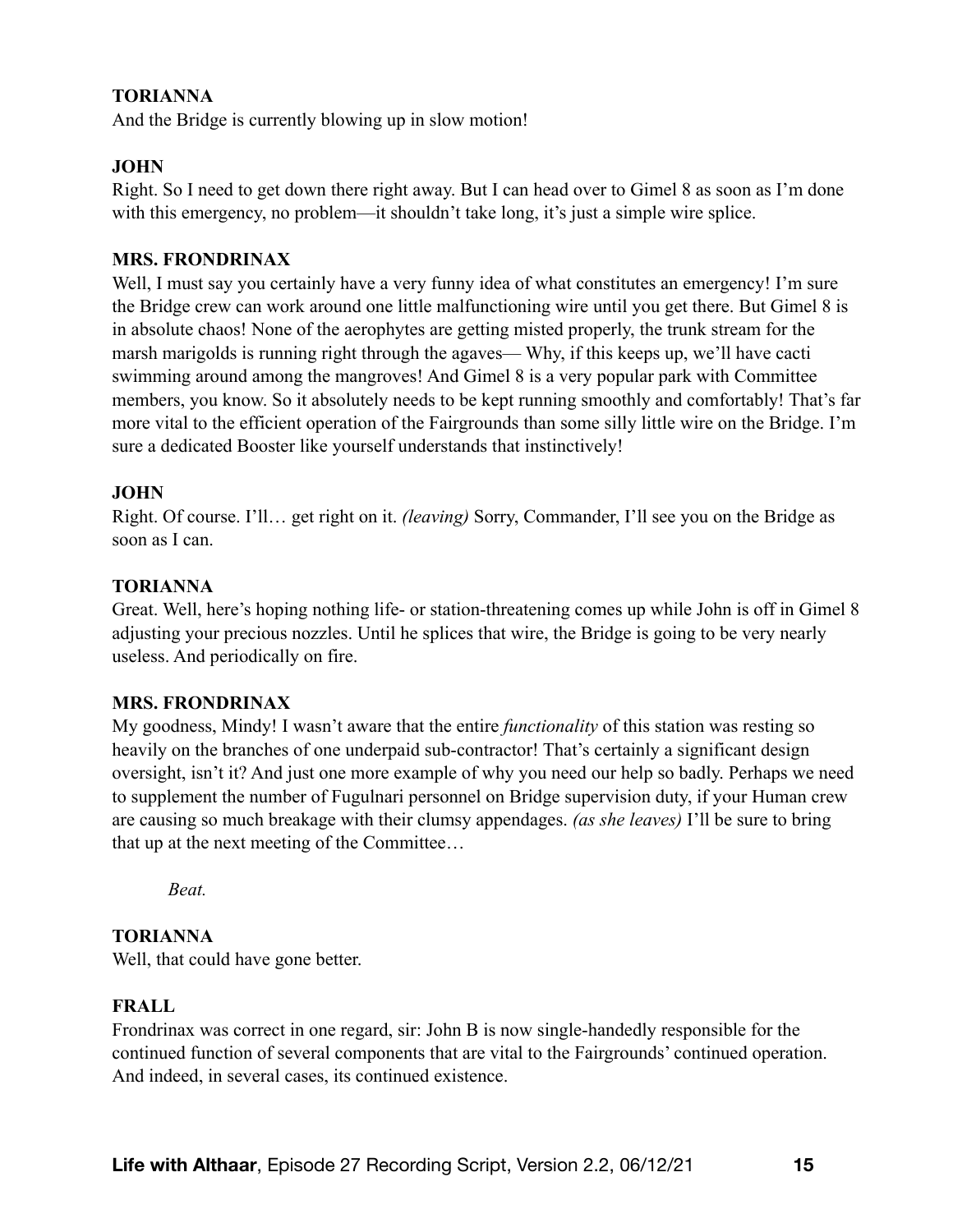#### **TORIANNA**

I know, I know. But we're not exactly in a position to do anything about that. Unless John can convince his employers to send him some backup, or we can convince the Robot Union to renegotiate their position on windows, drinks machines, or very tiny wires, John is all we have. And I don't need you to look into the future to know that neither of those things is at all likely. So I suppose we'll just have to hope John doesn't crack under the pressure.

#### **FRALL**

And he is under considerable pressure at the moment.

#### **TORIANNA**

*(very slight emphasis on the code word)*  Well, then, let's just hope he's resilient enough to justify our confidence in him.

#### **FUGULNARI GUARD**

All right, "Commander," next!

## **TORIANNA**

Finally! *(as she is scanned by some wand device or something)*  I just hope Tixondu's isn't already out of those scones I like. Well, not *like*. Tolerate.

## **FUGULNARI GUARD**

Tixondu's? I think they're out of everything. They closed down.

#### **TORIANNA**

*What*?

#### **FUGULNARI GUARD**

Yeah, I saw it on the way in this morning. Place was shuttered, had a sign on the front. Something about supply chain problems? They're gone, anyway. You're gonna have to find someplace else to get your weird bean broth.

#### **TORIANNA**

*(all the frustration coming out)*  Aaaaaaaaaaaaarrrrrrrrrggghhhh!

> *[scene 5] Interstitial music, fading to the sound of the anteroom outside DEE's prison cell, where XTOPPS is audibly removing his various sashes and jewelry pieces and placing them in bins to be scanned, muttering angrily to himself as he does so.*

#### **XTOPPS**

I cannot believe my own bad and regal self that you are divesting me of my appurtenances!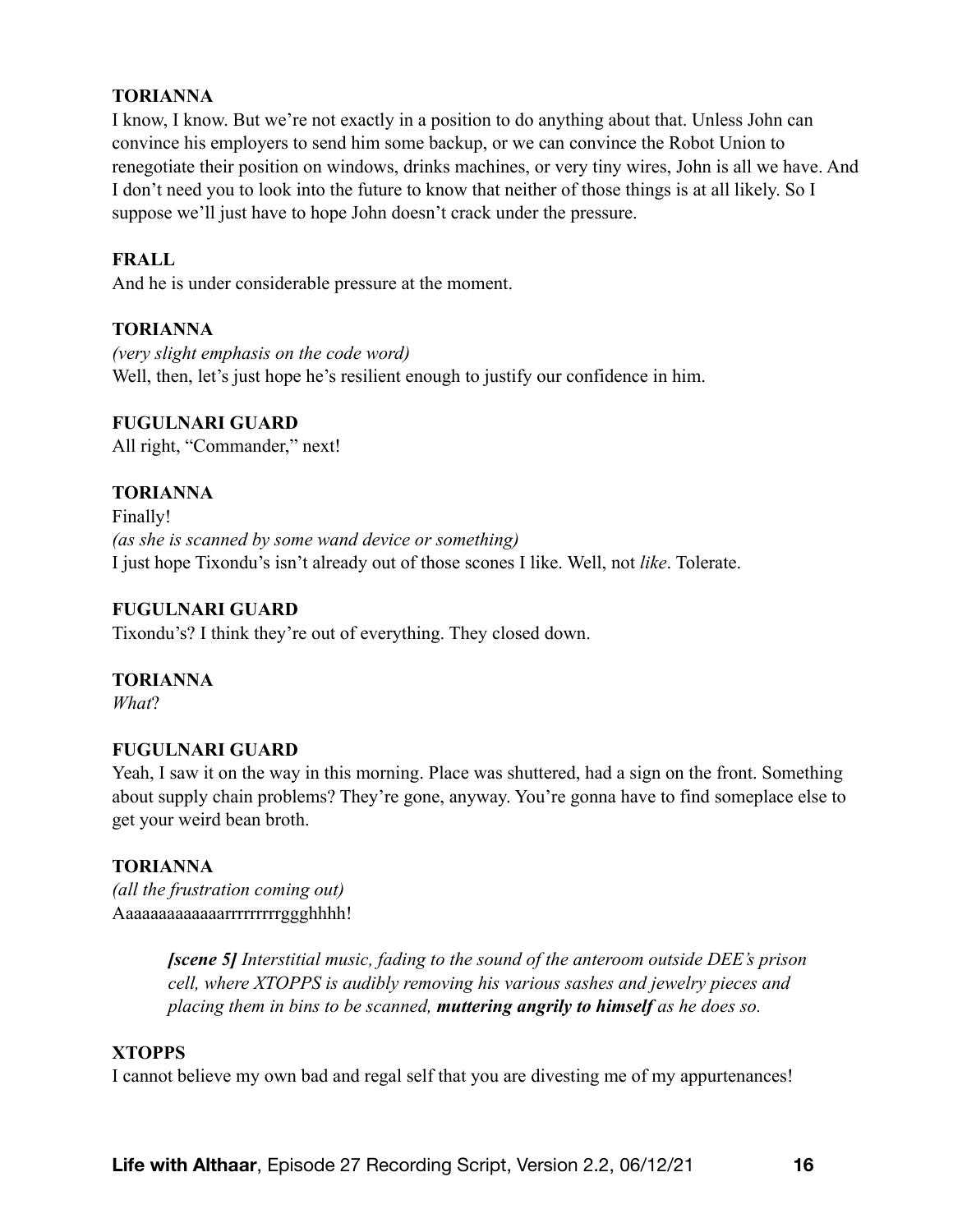#### **FUGULNARI JAILER**

I'm not going to explain it again, gesin—there's been movement of contraband materiel through these cells, which means all visitors must now remove any non-organic material from their persons prior to entry. All your… baubles will be waiting right here for you when you're done, I promise.

## **XTOPPS**

I'd be done *already* if it weren't for all you zoods' inclinational rigamarole! Bletch! *(clonk of more jewelry hitting a bin)*

#### **FUGULNARI JAILER**

I don't want to hear any more complaints out of you, gesin. You're lucky we're letting you in to see a known agitator in the first place! The Committee's decided to honor your diplomatic status, but everyone knows that status is real shaky. So I'd advise you to show a little more appreciation for their generosity, your "Well Learned Illustrious Lordship."

## **XTOPPS**

My status is of no concernorino to you, driff. My status may be rattlin' an' rollin', even movin' and a-groovin, and you still gotta let me in, mang.

## **FUGULNARI JAILER**

If you say so, "Your Sublimity." Is that all of it?

## **XTOPPS**

All that glitters, you now hold, my snaggy safflower.

#### **FUGULNAIR JAILER**

Fine. Step through the scanner, please… *(bleep)* All right, you're cleared—she's in the second cell on the right, no speaking to the other prisoners, stay behind the yellow line, you know the dibbler.

#### **XTOPPS**

Flotting vertical.

*Door whoosh as XTOPPS enters the hallway, then a second whoosh as he enters the visitors' area of Dee's cell —a large empty 12-foot square room with a clear barrier all the way across it between him and DEE (Hannibal Lecter-style).* 

#### **XTOPPS**

Dee? Hey, Dee? Oop. You asleep there?

#### **DEE**

*(turning around on her cot, surprised)*  Oh, hey, Xtopps. Nah, I was just hanging out. Chillin'.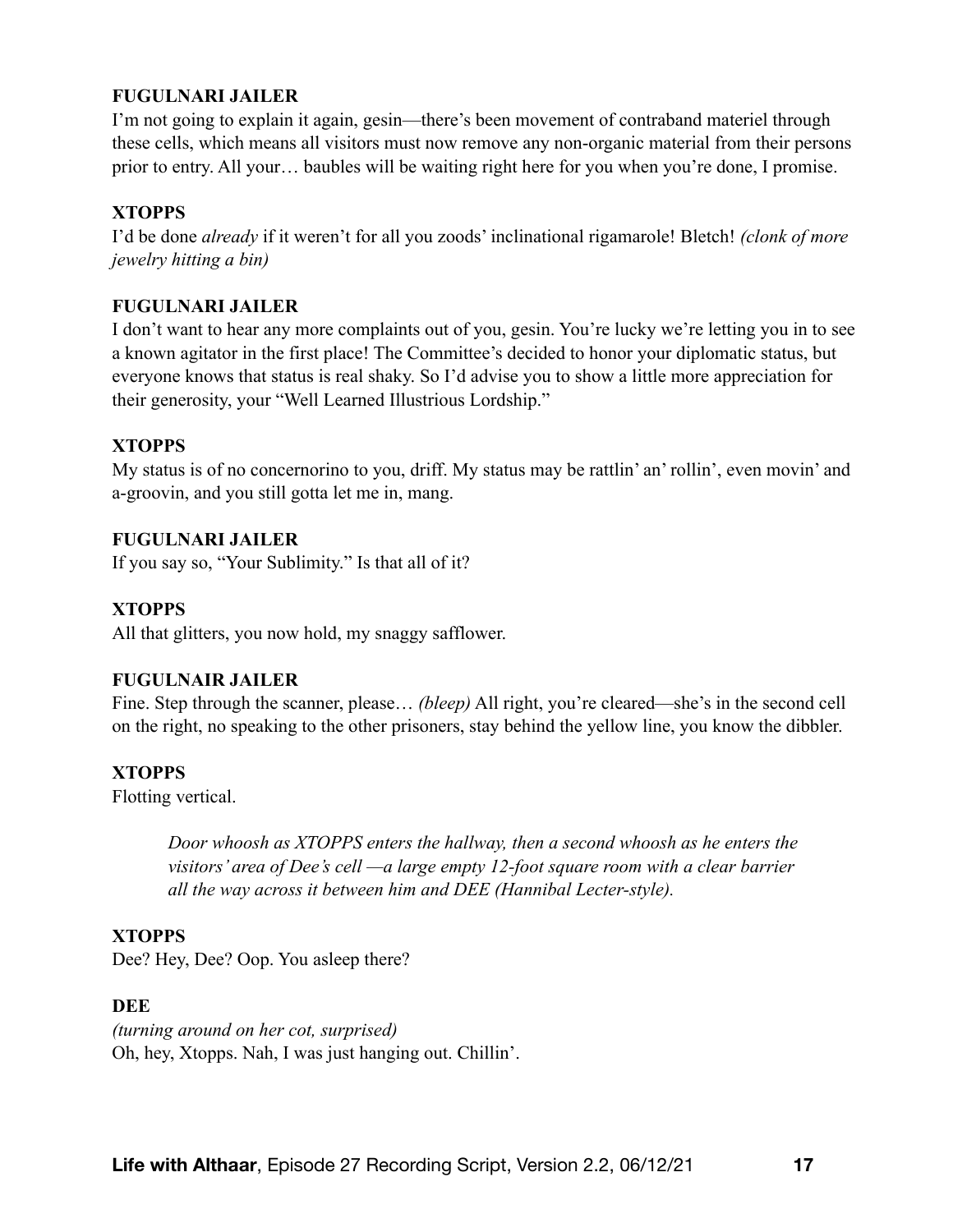## **XTOPPS**

Pressed up tight against a cold plasteel wall? I *bet* that's chill, if not downright Gethenian.

## **DEE**

It's not so bad. I was just… listening.

#### **XTOPPS**

To the wall? Is this some new auditoid phenomenation of which I am as yet unaware? What's the fad in your ironclad pad?

#### **DEE**

It's just vibrations. But that's all music is too, right? Vibrations in space? They won't let me have any music in here, which is the biggest vonch, unless I wanna make it myself. So I sing a lot, but you know, that gets tired after a while. In *every* sense. I guess some of it's getting out of here somehow though, right? Hey, you want me to sing *you* something?

## **XTOPPS**

Hold up there, Dee! I do not *know* how you get your most lovely and appreciated tunalities out of here, and I do not *want* to know. Rules-and-regs say any Exalted Radiancy is fully exempt from the peep-and-pry from all foreign snookeries, but I wouldn't trust these Foogs as far as I could dump a wheelbarrow load. And if these frondy fascists even get the slightest ideé I'm part of however your voice is being effoed over state lines—*(yelling to any Foogs listening)* which I am definitative-ly *not*!—you won't be viddying Xtopps in here without they demand to enact a full cavity search on my most regal personography. And my people come with a *lot* of cavities, you chom me?

#### **DEE**

Fair enough. We'll keep it atonal. So... I know the answer probably hasn't changed since every other time I've asked, but… any news from Tammuz Beta?

#### **XTOPPS**

Still a no-go on the info, and Xtopps has been keeping his most magnificently-tuned ears—so to speak—to the ground. To *all* grounds, in point of fact. And I connections from Altair to Zosma, but everyone inside Human space has been most dis-ambiguously disconnected, unless they're on the Committee's amy-band. Official sources only, and those sources are drier than Heffy the Clink's reed on the subject of Tammuz. I think Xtopps is well and truly tapped on this one—you got anyone else you can query?

#### **DEE**

Mm, no. Besides you, the only visitors I get are Althaar and Frondrinax. And neither of them are what you'd call helpful.

#### **XTOPPS**

Althaar's a seriously flush zood, what's not to like?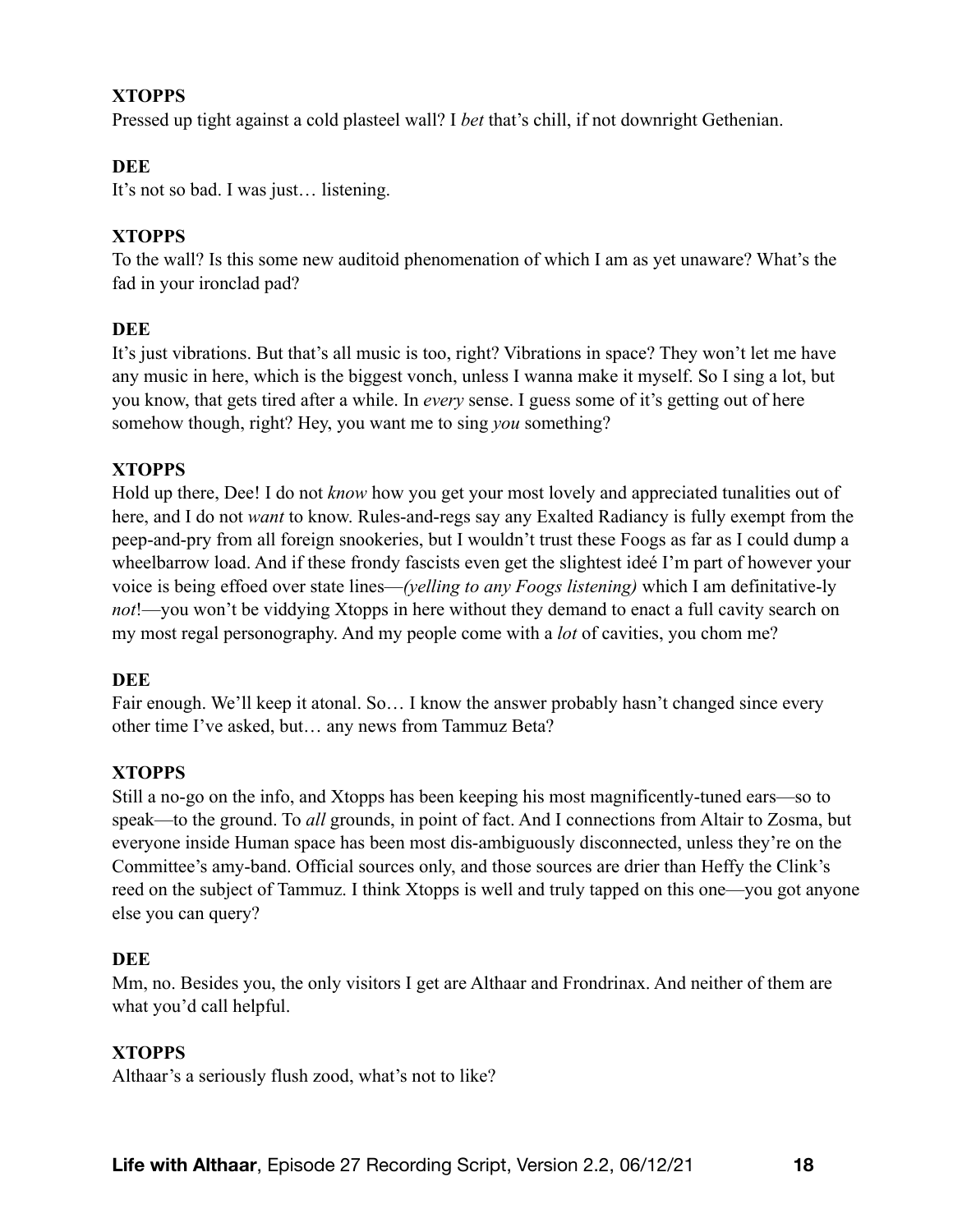#### **DEE**

Sure, Althaar's a sweetie, and he does his best to cheer me up, but… you may have noticed this giant ultra-crylion wall I'm sitting behind here, yeah? Fully transparent, nothing to hide behind. That's… kind of the point. So when Althaar's here, I have to keep my face pressed into the pillow the whole time, and like, even if I can't see him, I still *know*, you know? So our chats aren't exactly what you'd call stress-reducers, and of course he knows that, so he keeps them short and to the point. Frondrinax, on the other hand…

## **XTOPPS**

Wouldn't think guard duty would be her haver. What brings her coastin' to Cell Block Number 9?

#### **DEE**

I have absolutely no flotting clue! But for at least an hour a day, *every* day, she wanders in to talk to me. Well, talk *at* me. She usually starts off with this whole, "Ah, so we meet again!" kinda routine. Then she just starts rambling on in this weird voice about our "special relationship." It's like she thinks she's in some kind of two-character one-act set in an interrogation room, except she never asks me any questions, or even lets me get a word in edgewise. She just gets more and more distracted and goes off on all these tangents, complaining about how no one appreciates her, and she's stuck with a "perky little moron" for an assistant, and how Oodaflonx in Logistics won't stop shedding needles on her. And then at some point she remembers I'm here, gets all dramatic again, and says something like, "I think maybe you appreciate the Plant Way a little better now, don't you?" And she wraps the whole dridge up with what I think is supposed to be an ominous laugh, and vagues out. It was entertaining the first couple times, at least as a break in the routine, but now it's just tedious.

# **XTOPPS**

That void-merchant leans further to the diagonal every day.

#### **DEE**

Seriously. But enough about my life of excitement and adventure, how are *you*, Xtopps? How's everyone at the Egg?

#### **XTOPPS**

Well, as you may perceive, your keepers have seen fit to reduce me to a state of abject nakedosity.

#### **DEE**

I *was* wondering about the distinct lack of sashes and bangles. So that's a new Foog policy? I thought maybe you just got sick of looking like a Jovian birthday dessert.

#### **XTOPPS**

Hey, now, for a Xybidont, in particulate one of my inextricably exquisite breeding, I am rather circumspect in my use of the visual additives.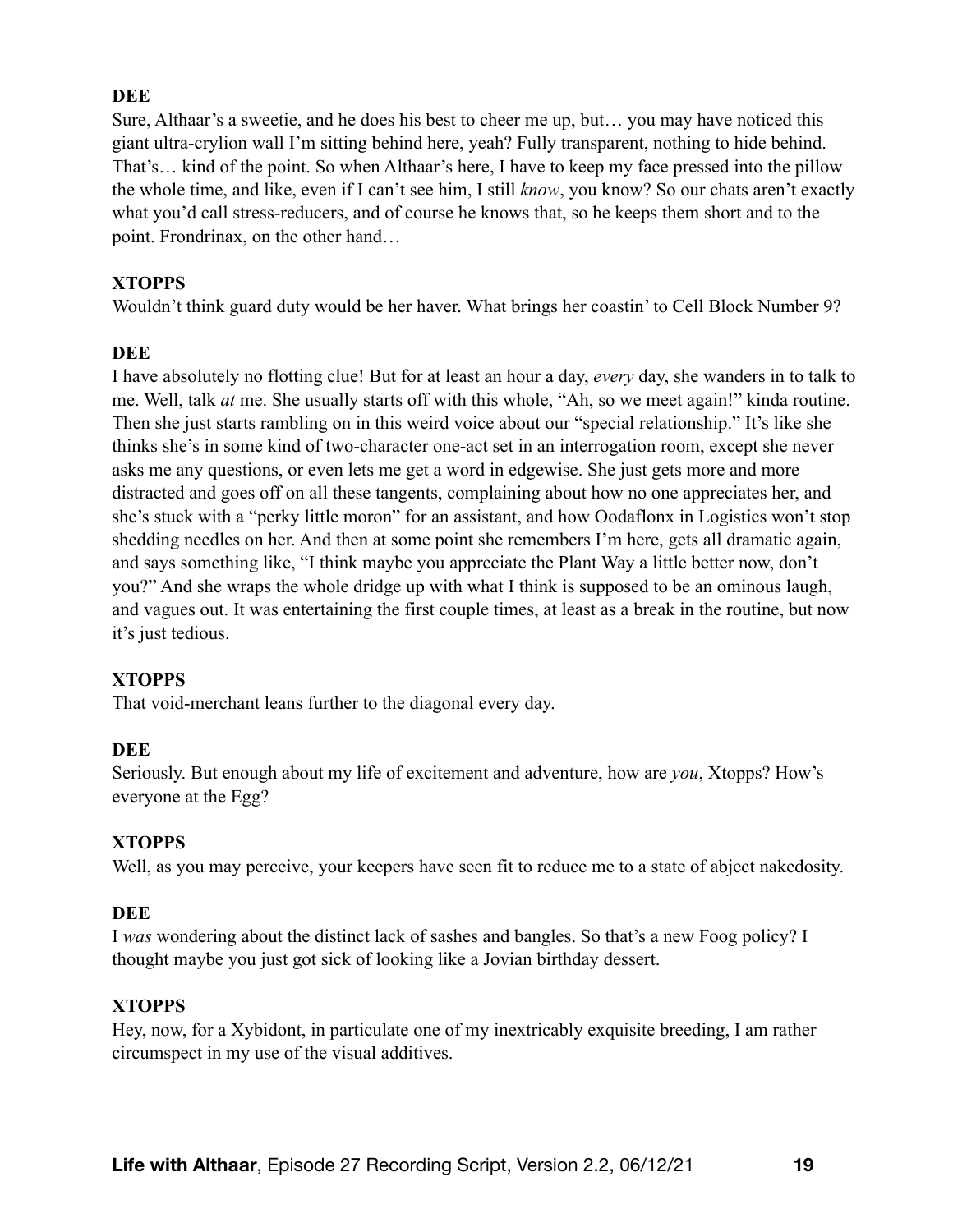## **DEE**

Yeah, I remember. When your aunt showed up, I didn't know where she stopped and the bangles began. But seriously, mang. Outside. How are you doing?

# **XTOPPS**

*(verbal shrug)* 

Ah, I do what I does. I play. It's not as consistently cautious as with my favorite canary—and I *do* miss your voice, Dee—but I play. As much as I can. Keeps me inertial, keeps the people flush. I play, I keep my dorsal plate down, and I relax on my scene.

## **DEE**

No more than usual, I hope…

## **XTOPPS**

Nah, I'm steady on the 'gume, but with a higher cognizifance of parceling the supply out in the most minute haves that is patic. Fortunatatively, our Foogy friends have not engaged in a great deal of jeckery with we remaining non-Human habitués. That said, I'm stocking up. No telling when they'll put the vonch on my leisure consumptions. I've upped my secret stash locations by twothirds. I am now never more than one level from a healthy source of protein.

## **DEE**

You know, fifty years from now, if the Fairgrounds lasts that long, they're *still* gonna be finding your long-forgotten stashes all over it.

# **XTOPPS**

*(like a prophet)*  Let them marvel, and be filled with wonderment.

#### **DEE**

Well, I'm wondering about the Egg. How's Chip doing? And Sopes? Bubbles? Hell, everybody.

# **XTOPPS**

Thrab, yeah, enough about my own magnificently zootaceous self and delectable habits, lemme give you the rundown and the ring-up on all our clutchers at the Egg…

*[scene 6] Interstitial music. Fade in to Hydroponics. JOHN is finishing his repair with an audible wrench-turn, clank, and grunt, as ASHLEE IN HYDROPONICS waits.* 

#### **JOHN**

Annnd that should do it. If you get any more complaints, Ashlee, you can adjust the individual flow levels with these valves here, see? I've labeled them all so you know exactly which pipes lead where, in clear defiance of Fairgrounds tradition. You should have no trouble keeping the Committee happy now.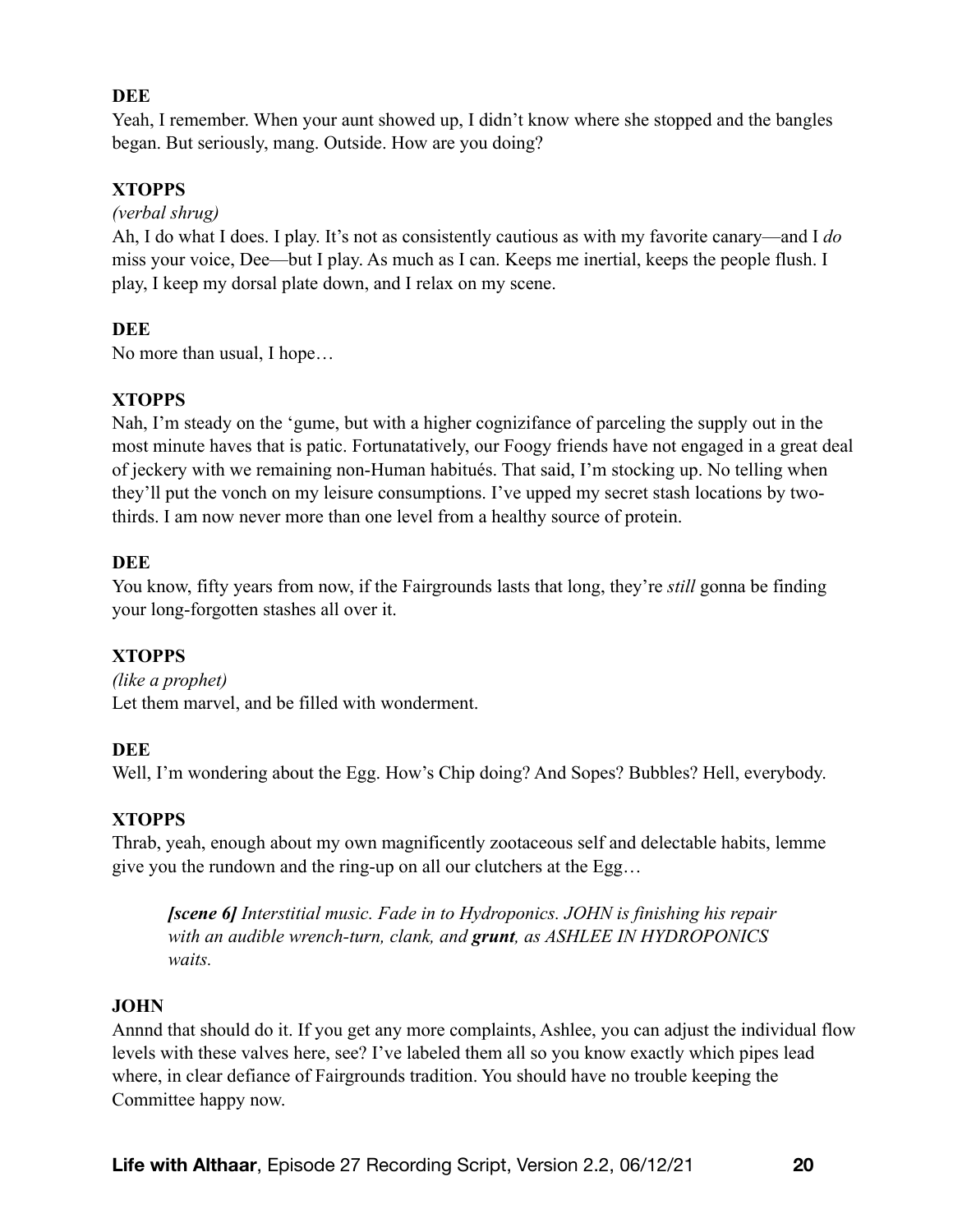#### **ASHLEE**

Oh, thank you, John! Gosh! You're so skilled! And strong! But of course you are! You're a Booster!

#### **JOHN**

Sure am.

## **ASHLEE**

You know, John! I like you! I've *always* liked you! I mean, I know we had a little bit of, uh, weirdness before! When that… person-I-won't-be-mentioning tried to set us up!

# **JOHN**

*(not comfortable with where this seems to be going)*  Yeah, well, that was just a misunderstanding, Amber didn't—

## **ASHLEE**

But now! I mean! Gosh! I didn't really see it before! But now! With that headband! Wow! And it's not just the headband! Becoming a Booster has changed you! And now I can see the real you! And *appreciate* you! Maybe…! Maybe you even appreciate me a little more, too!

# **JOHN**

*(now extremely uncomfortable with where this is going)*  Sure. You're very… exuberant. And you're a loyal Booster, of course. Which is… important.

#### **ASHLEE**

No, John! I mean! I hope you…! *Really* appreciate me! Like! You know! When I see you now! So strong! With your toolbox! And your wrench! And the way you work! Like on that valve! It's very exciting to watch you move! The way you turn it! Using your muscles! Don't get me wrong! You know I love plants more than anything! But you're pretty appealing, too!

# **JOHN**

#### *(he SO does not want to be Mata Hari)*

Um, thanks. That's… yeah. I mean… I'm just trying to do my job. With efficiency! You know, like our friends the Fugulnari! We're all good friends, just… being friendly together, right? And coworkers! Friendly co-workers! Just a pair of good, good Booster friends, working away at maximum efficiency, that's what we are.

#### **MRS. FRONDRINAX**

*(approaching)*  Oh! Pardon me, you two!

# **JOHN**

*(quietly)*  Oh, thank Jones.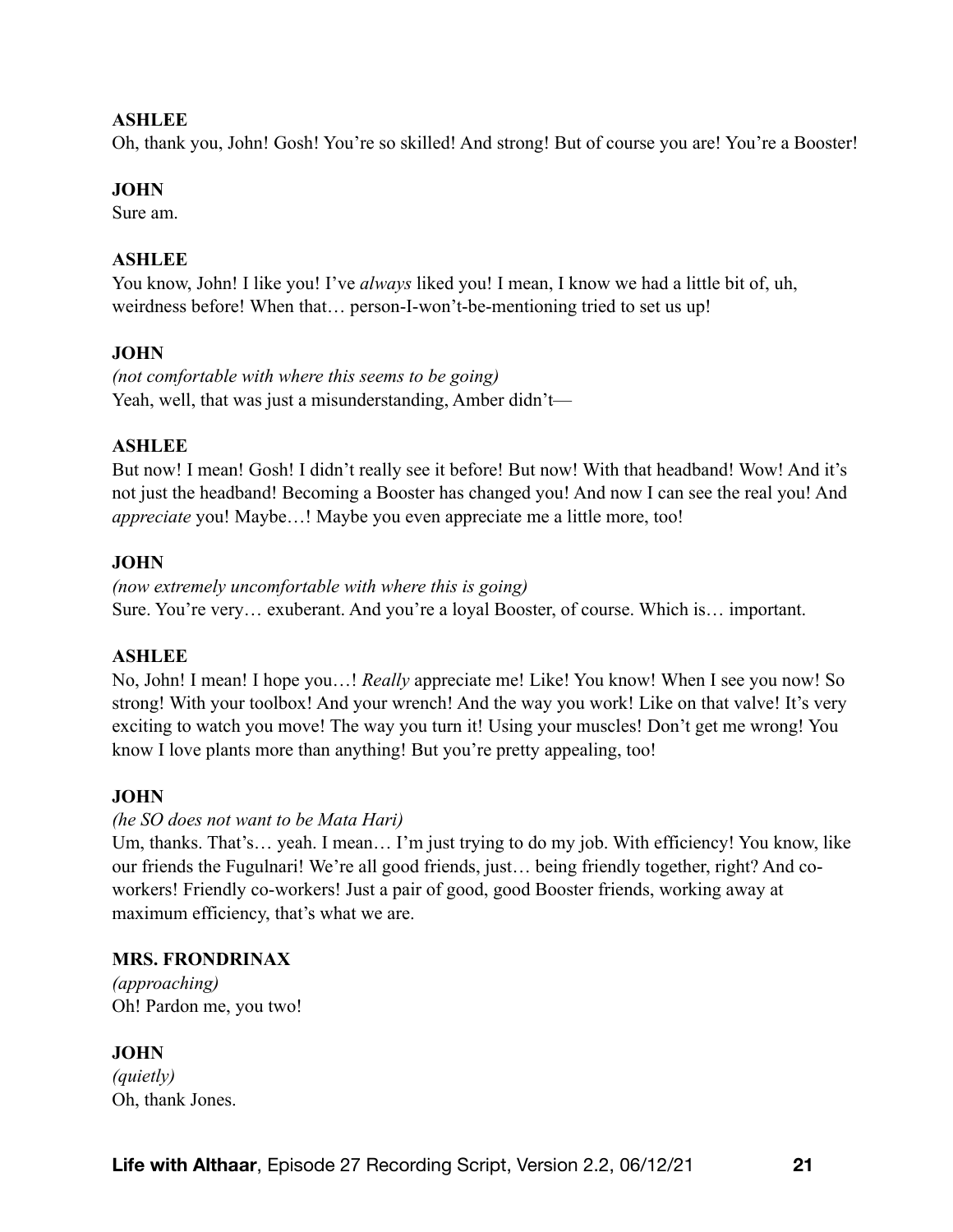#### **MRS. FRONDRINAX**

Well! It may be July by *your* calendar, but I'd say Spring is in the air here in Gimel 8!

#### **JOHN**

**What** 

#### **MRS. FRONDRINAX**

Now don't mind me, I'll let you get on with your little tryst among the euphorbia in a moment! I just wanted to check in about those water distribution nozzles.

#### **JOHN**

Oh, it's no problem, Mrs. F, there is definitely no trysting going on here. And I actually just finished up with the hydration system, so I really should head down to the Bridge before they—

#### **MRS. FRONDRINAX**

Oh, there's no rush, is there? While you're here, you should take a moment to stop and smell the roses! Not literally, of course, the Rosaceae get rather touchy about their personal space, but you know what I mean. And I'm just so glad to see you two getting along so well! You know, we Fugulnari plan to be closely entwined with you Humans for a long time—a very, *very* long time so we've been giving some thought to which strains of Human we ought to cultivate, as it were. And the offspring of dedicated Boosters such as yourself, and Ashlee here, well! That's the kind of Human we'd definitely like to see more of in the future! The kind who instinctively understands the Fugulnari way!

#### **ASHLEE**

And it would be an honor to produce such Humans, most transcendent Frondrinax!

# *JOHN makes a slightly strangled noise that he attempts to turn into a cheery sound of agreement, with a minimum of success.*

#### **MRS. FRONDRINAX**

That's what I like to hear! Oh! Ashlee, would you mind letting Barkphilinerx know that the flow's been fixed? He's been rustling my shoots about it for days.

#### **ASHLEE**

At once, Frondrinax! And I hope to see you again soon, John! Very soon! Very much! *(calling as she walks away)*  And if you see that former sister of mine on the Bridge, you can tell her I *don't* say hi!

#### **MRS. FRONDRINAX**

Oh, Johnny, isn't our Ashlee just a breath of fresh air? So sweet. So faithful. So *energetic*. And I'm reliably informed she's considered quite attractive among you Humans, though of course that's a rather low bar to clear, isn't it?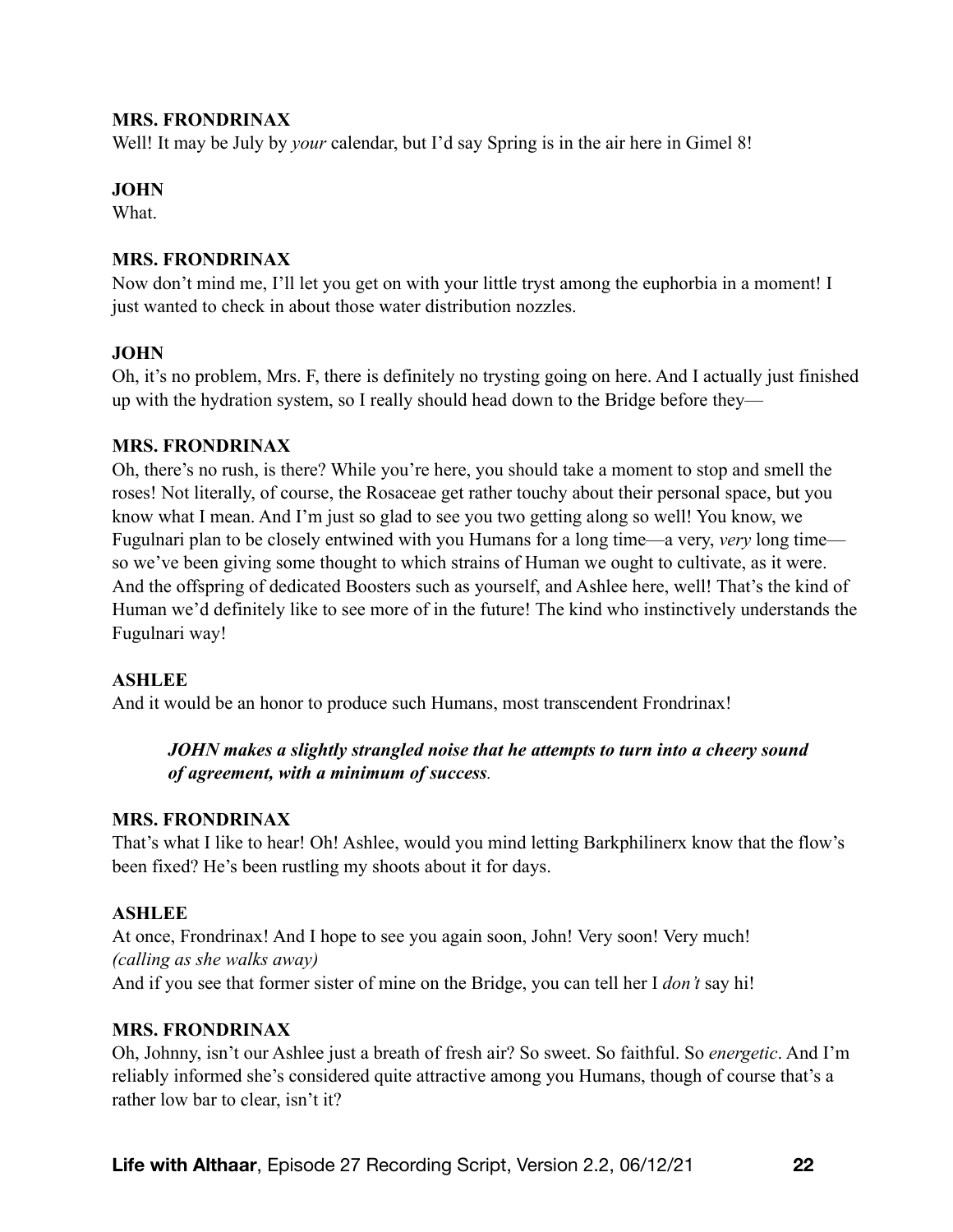#### **JOHN**

Yeah, she's great. Really, uh… really great. But you know, I'm still getting over a pretty bad breakup, so I'm not really thinking about—

#### **MRS. FRONDRINAX**

Oh, I know, dearie, I know. It must have been just heart-breaking for you when that woman, well… broke your heart to run off and join those awful malcontents. But sometimes, you just have to accept that your love is gone, and move on. *(sigh)* I know I have.

# **JOHN**

Of course, I know you're right, Mrs. F. But like you said, Stella broke my heart, so I don't think I'm ready to try again with anyone else. I'm sure you unders—

## **MRS. FRONDRINAX**

Oh, it's been six whole months, Johnny, get over it! Your ex is an evil horrible terrorist and that's all there is to it! How can you possibly have any lingering feelings for someone like *that?*

## **JOHN**

Yeah... well... you know us Humans, we can be pretty irrational. That's... that's why we need the Committee to look out for us, right?

*JOHN's pager goes off ("WSS!") and bleeps as he answers it. A Data Technician, RUFUS, is on the other end.* 

# **RUFUS**

Hey, is this the WSS guy? *(WSS pager goes off again, live and over itself)* Ah! Thrab it. Sorry, this is Rufus, down in Data Processing Center #5. We got a very big problem with a very small wire.

# **JOHN**

Is it urgent? I've got another couple calls lined up right now.

#### **RUFUS**

Uh, nah, we can work around it for a couple hours if we need to.

# **JOHN**

Great. I'll be there as soon as I get these priority calls out of the way.

#### **RUFUS**

Copy that, thanks.

*Bleep as the call cuts off.*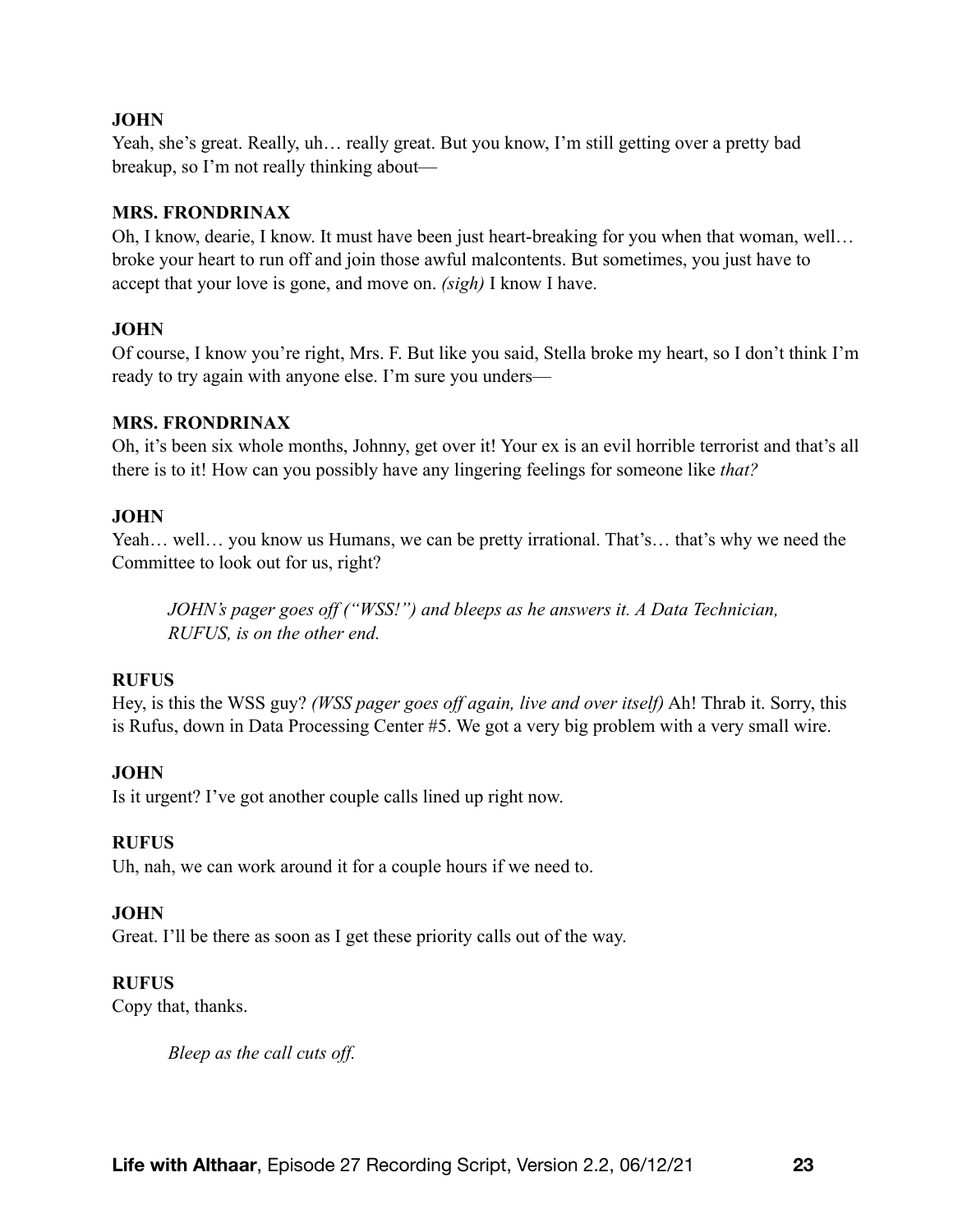## **MRS. FRONDRINAX**

Hmmn. Data Processing Center #5? Didn't I just hear something about them? …Yes, that's it, Bilconderx mentioned something about an unusual spike in the data flow through that node. Nothing illicit, as far as he could tell, but something he thought we should keep our plastoglobuli on.

#### **JOHN**

I wouldn't worry about it. I mean, hardly anything in this place is stable, I'm sure the Data Centers get weird spikes all the time.

#### **MRS. FRONDRINAX**

Yeeeeesss… but hearing that name come up twice in one day, it certainly piques the phytochromes, doesn't it? I mean, we don't all go around saying "Data Processing Center #5" all the time, now do we?

## **JOHN**

I've never said it ever. So, did you want me to, like, investigate them, or something? Poke around while I'm making that repair and see if I can spot anything suspicious?

## **MRS. FRONDRINAX**

What? Oh, *no*, Johnny! I certainly wouldn't expect you to have the phloem for that kind of undercover work! That's a job for the professionals! And we have plenty of professionals available these days. I'll just make a couple of quick calls, and we'll soon know if there's any disloyalty to be rooted out at Data Processing Center #5! Oh! But don't you worry, if there do turn out to be any seditious elements working there, I'll make sure you get credit for the tipoff! Don't think your loyalty will go unappreciated!

#### **JOHN**

Great, thanks.

*[scene 7] Interstitial music into a space somewhere in the Fairgrounds "inbetweens," Some muttering from the group as STELLA brings things to order. Among those there: H.F., DR. MWANGI, and RADIO FREE FAIRGROUNDS, with MISS SOPHIE (who yips a couple times) and three or four others.* 

#### **STELLA**

Okay, everyone, check-in time: I'd like everybody to give the group a quick update on where they stand.

#### **H.F.**

I don't know how much longer I'm going to be able to stand. All these constant relocations are hell on my Arcturian Lumbago.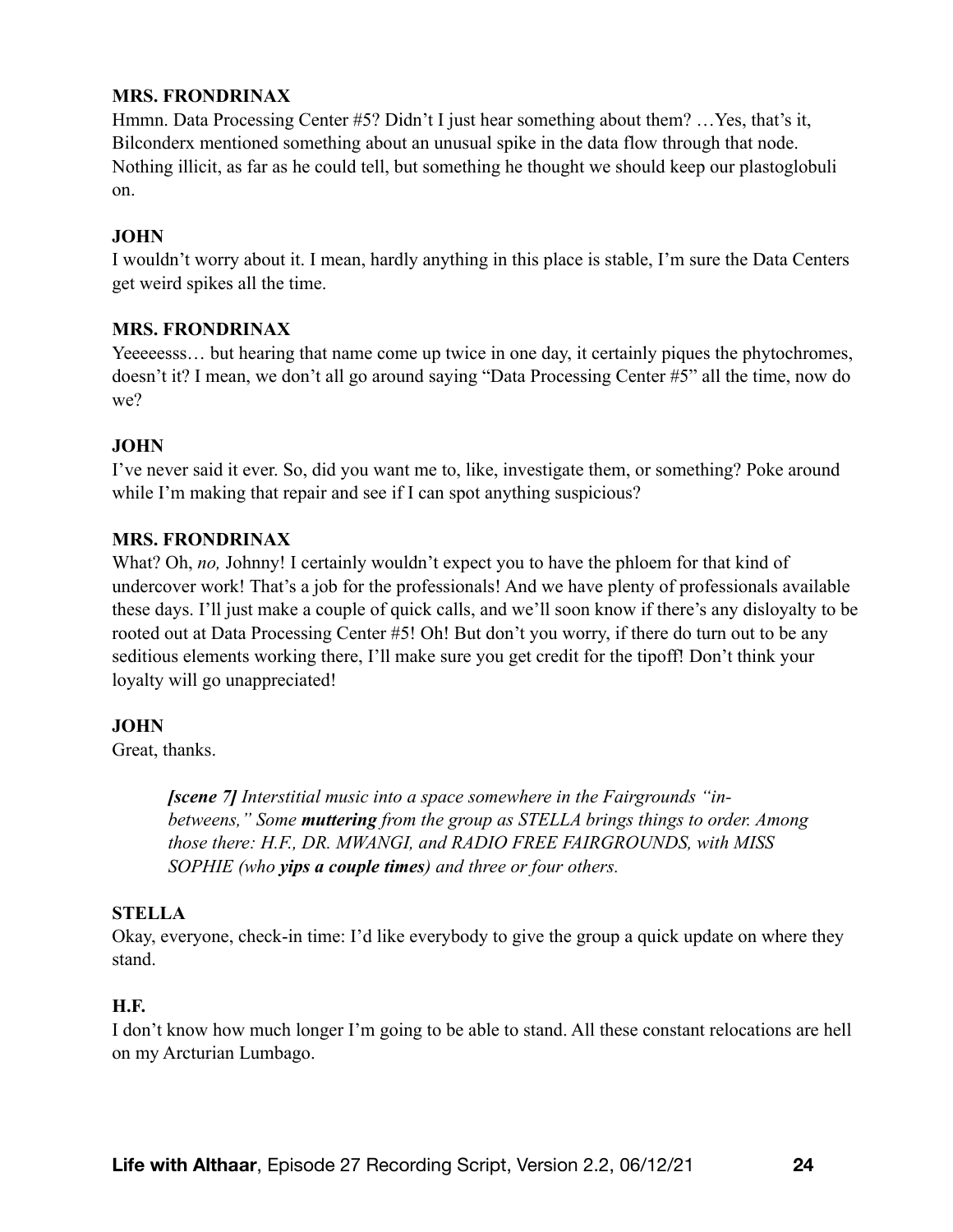## **DR. MWANGI**

*(he very definitely does not have Arcturian Lumbago)*  I keep telling you—!

## **H.F.**

*(ignoring her)*  And as for Miss Sophie, as always, she stands with us, on her four adorable little fluffy legs.

## **MISS SOPHIE**

Yip! Yip!

## **STELLA**

Yes, we all know Miss Sophie is adorable, and we're all sorry about your lumbago *(MWANGI: It's not—!*), but we've been over this already, H.F. Keeping on the move is vital to the safety of everyone in the Resistance. The Foogs still have no idea the In-Betweens exist, and we need to keep it that way. Settling down in one place is the kind of thing that makes people complacent, and complacency will lead to slip-ups we can't afford. Not to mention the risk of getting into some kind of territorial dispute with the weirdos who were already living here.

## **RUTHIE THE WEIRDO**

Hey!

# **STELLA**

I didn't mean you specifically, Ruthie the Weirdo, you've been a rock. All right, moving on. Great work this morning, Radio Free Fairgrounds!

# **RADIO FREE FAIRGROUNDS**

*(disappointed)*  Ahhh. I coulda got through it faster. They shrugged us off before I finished playing Dee's poem.

#### **STELLA**

Yeah, that's too bad, but it probably couldn't be helped. And at least all the news got out. Is there anything else we can do to secure the pirate signal. H.F.?

#### **H.F.**

I'll do my best, Stell, but I think it's as good as we can get with the materials we got available. I'll admit we maybe could have squeezed a few more seconds out of it this morning, but the Foogs were trying to track the signal. Like you said, the last thing we need is for them to figure out there's a here here. I'd rather be safe than sorry.

#### **STELLA**

Understood. So, we just have to keep getting out as much news as we can as quickly as we can. What do we have lined up for the next broadcast?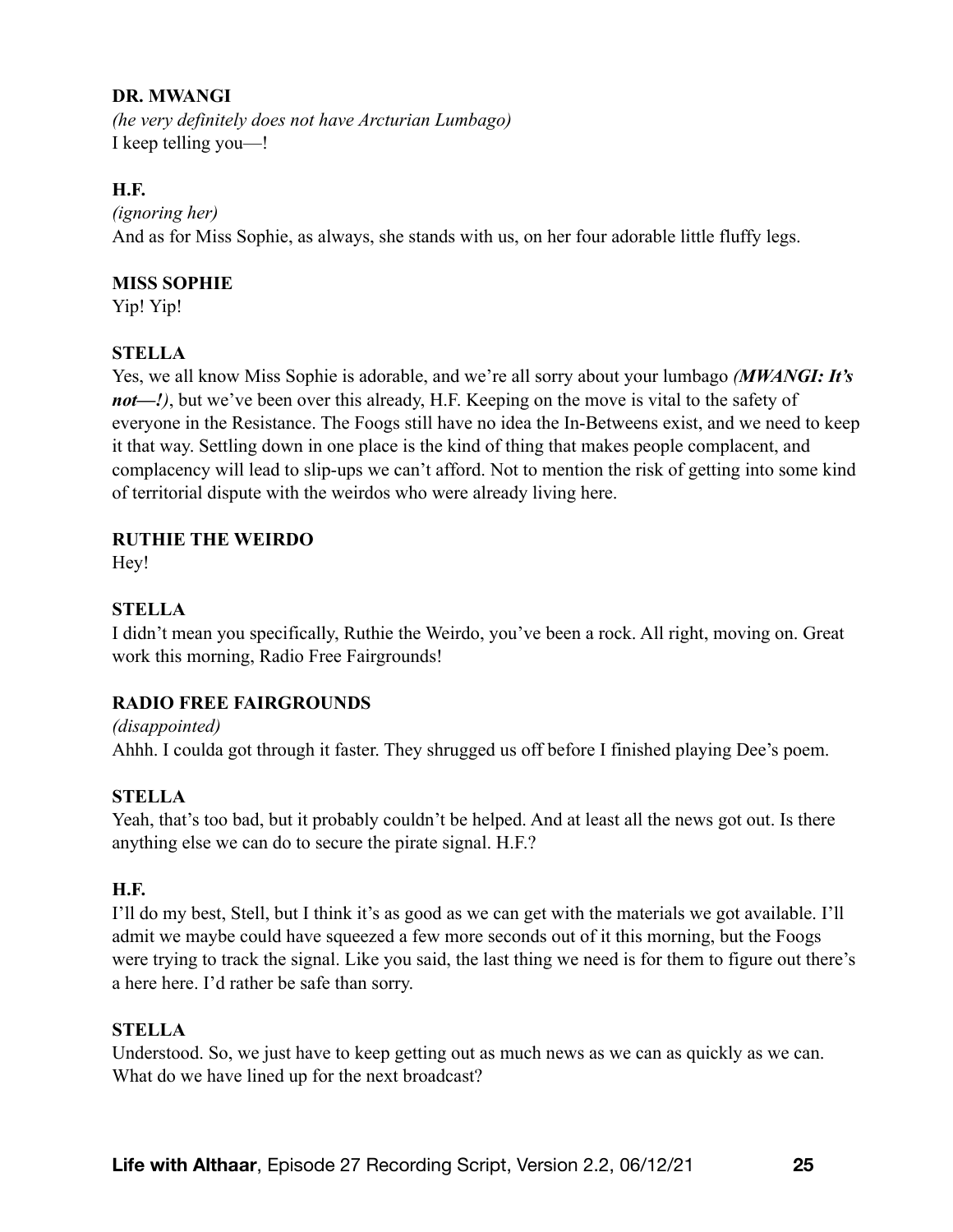# **RADIO FREE FAIRGROUNDS**

Nothing at the moment, unless we get any new tips before then. I know we said we don't want to skip a broadcast, but is it worth the risk if we don't have anything else to report?

#### **STELLA**

#### *(considering)*

Maybe not… But at the same time? I want to keep up the pressure on the Foogs, keep them irritated and off balance—that's part of why Dee's work is so valuable. It's inspiring to our supporters, but it also drives the Foogs crazy that we're able to get it out there in the first place. And I think it's important for morale to keep up a regular broadcast schedule—we don't want potential supporters worrying that the authorities have shut us down. If we don't get a tipoff on the proxy site before next cycle, maybe one of my sources will come through with something we can use.

#### **H.F.**

You ever going to let us in on these mysterious "sources" of yours? I mean, I'm the de facto IT guy around here, and I know you don't set foot outside of the In-Betweens except for emergencies, so I have no clue where you could be getting all this intel. *(like he's pleasantly frustrated by a magic trick)* I just can't figure it out.

#### **STELLA**

Good. Sorry, H.F., but that's on a need-to-know basis, and right now, I'm the only one who needs to know. Don't worry, my contact will be in touch with one of you directly if I'm ever out of the picture. But until then, I have to keep it on the Q.T.

#### **RADIO FREE FAIRGROUNDS**

Well, if we don't have anything new by top of cycle, I suppose I can put together a quick status update and maybe re-run this morning's poem, see if we can get the whole thing out this time. Or should we go with something else, one of her songs we haven't played in a while?

#### **H.F.**

Actually, I was planning to try and record some more material with Dee after we're done here. I could probably have it ready to go out in time.

#### **RUTHIE THE WEIRDO**

Mang, if we can get those recordings out, why can't we break *her* out?

#### **H.F.**

I mean, we could, maybe. *Maybe.* If we worked fast enough. But what we can't do is get her out *without* leaving a big honkin' hole in the wall leading straight to us. We're just lucky the Foogs haven't hipped to our recording setup before now.

# **MISS SOPHIE**

Ruff!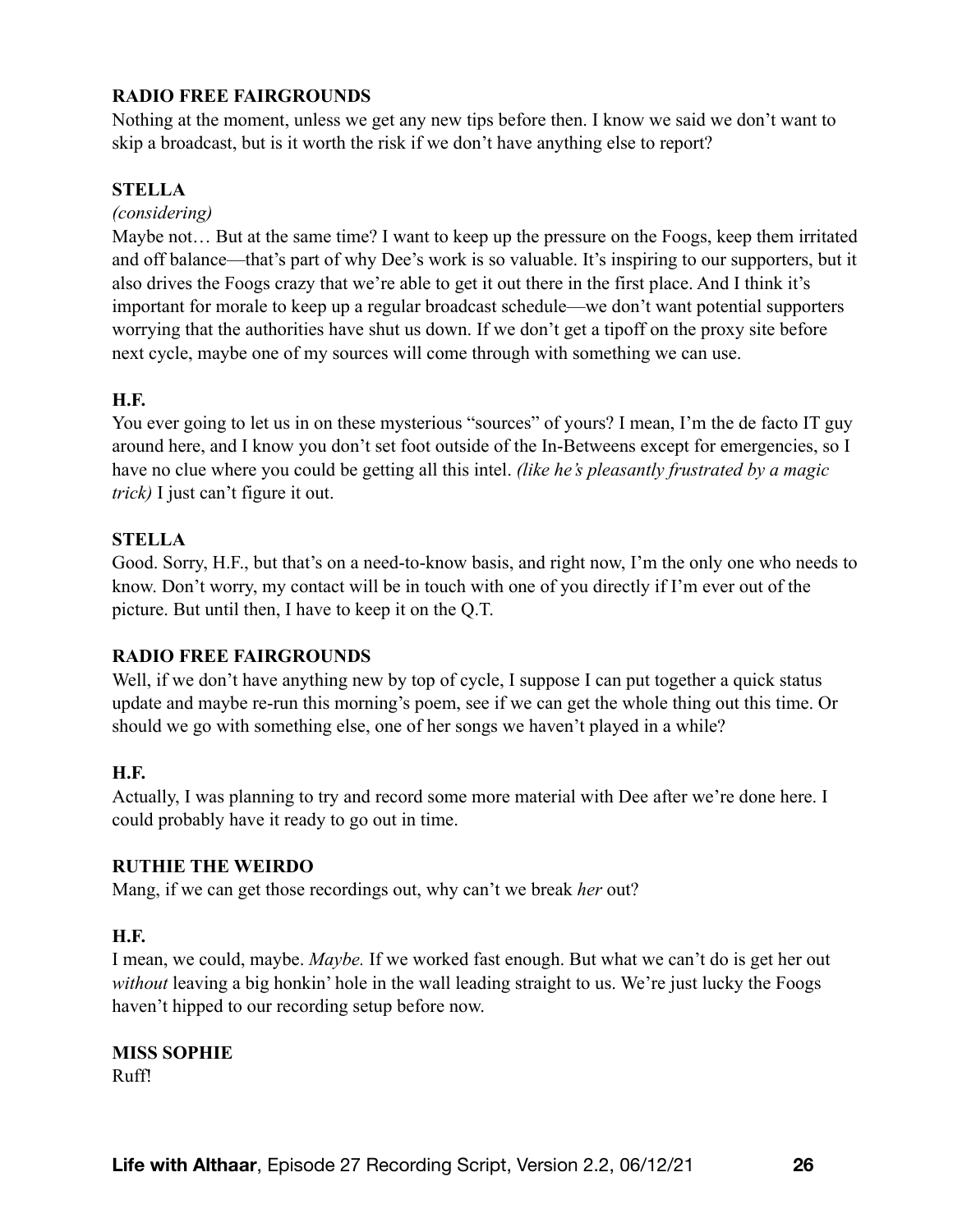#### **DR. MWANGI**

I'm frankly *stunned* they haven't figured out she can be heard on the other side of the cell walls. It seems like a bizarre oversight. Are we sure they aren't setting some sort of trap?

## **STELLA**

There's never any way to be 100% sure of that, but I think we can safely assume they haven't figured out that the In-Betweens exist. If they had, they'd be in here already, wiping us out.

#### **RADIO FREE FAIRGROUNDS**

So why *haven't* they figured it out? There must be detailed schematics of the Fairgrounds on file somewhere. And surely one look at those would reveal that there's a lot of space between the officially "occupied" parts of the station.

## **H.F.**

Well, there's a long answer to that, and a three-word answer. The long answer has to do with the Fugulnari's lack of lateral thinking skills.

#### **DR. MWANGI**

Yes, the Fugulari always follow instructions from their superiors, it wouldn't occur to them to do otherwise. So the idea that people might be living outside the spaces designed for that purpose is not one that would naturally occur to them.

# **STELLA**

But that doesn't mean we can get careless. There's still their Human Boosters to worry about.

# **RADIO FREE FAIRGROUNDS**

Right. So what's the three-word answer?

#### **H.F.**

"Fairgrounds Design Committee." When you find something around here hooked up in the stupidest way possible, that's gonna be your reason about 97% of the time. So the official schematics for the Fairgrounds are about as legible as a Kakistoine tax return. I've spent a decade poking into peculiar corners around here, and this place still keeps surprising me.

#### **STELLA**

Yeah, that brings up another issue we've been getting a little too careless about. H.F. went to the trouble of drawing up detailed maps with all our knowledge of the In-Betweens, and we all need to *use* them. They're not complete, of course, nobody knows everything that's going on back here, but they're a whole hell of a lot better than nothing. And pass that on to everyone else, please. The public safety infrastructure of the Fairgrounds may be woefully inadequate, but back here we don't even have that, so we need to keep our eyes open. I don't want anyone cracking their head open on a low-hanging beam, or breaking a leg tripping over a duct—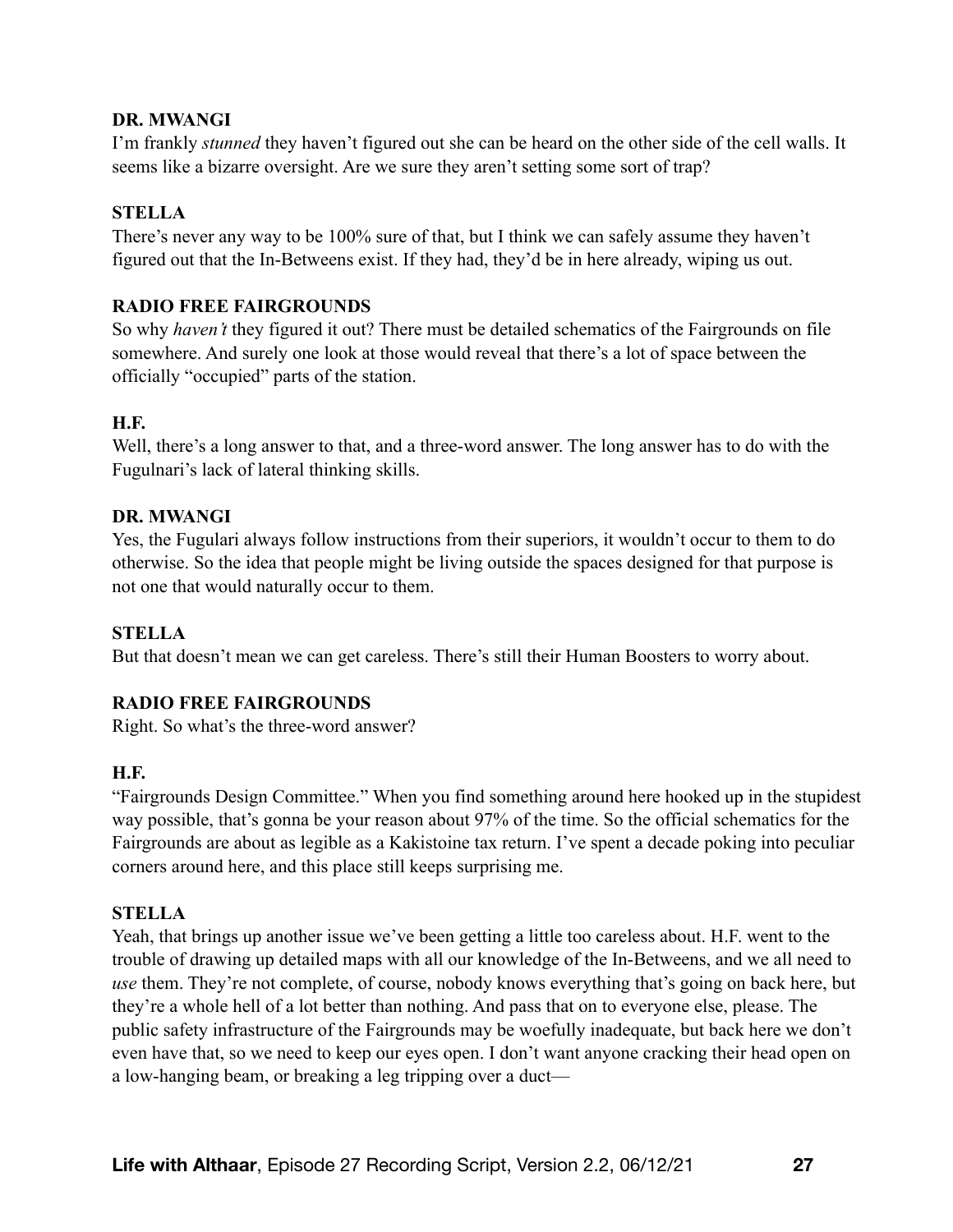## **H.F.**

Or getting a faceful of boiling-hot steam from an emergency exhaust pipe.

# **STELLA**

*(a wince—that's happened once already)* Right.

## **DR. MWANGI**

And I'd like to ask everyone to use particular caution to the areas of low or non-standard gravity. I've been seeing a lot of broken bones and contusions on patients who suddenly found "down" wasn't where they were expecting it to be.

# **H.F.**

That's all clearly marked on the maps, folks—it's simple gravitational mechanics, it's not rocket science.

## **MISS SOPHIE**

Yip yip!

# **H.F.**

See, even Miss Sophie knows that!

## **RADIO FREE FAIRGROUNDS**

Yes, well, cockers are very smart.

# **STELLA**

All right, as long as we're on the subject of injuries: Dr. Mwangi? How's your mobile MedCenter setup doing? Do you need any more supplies?

#### **DR. MWANGI**

I think it's as complete and portable as it can be at this point. Of course we're not as well-equipped as a proper surgery, but for a basic field medic setup, what we've got is more than sufficient. We will of course have to rely on manual equipment without access to surgical waldos, but that can't be helped. And the volunteer medic classes have been quite successful, I'd say they're all wellprepared to administer basic first aid.

# **STELLA**

Good to hear, thank you, Doctor.

# **H.F.**

Hey, doc, you finally get your hands on any sand-squid liniment? My Boseman's Simplex is killing me.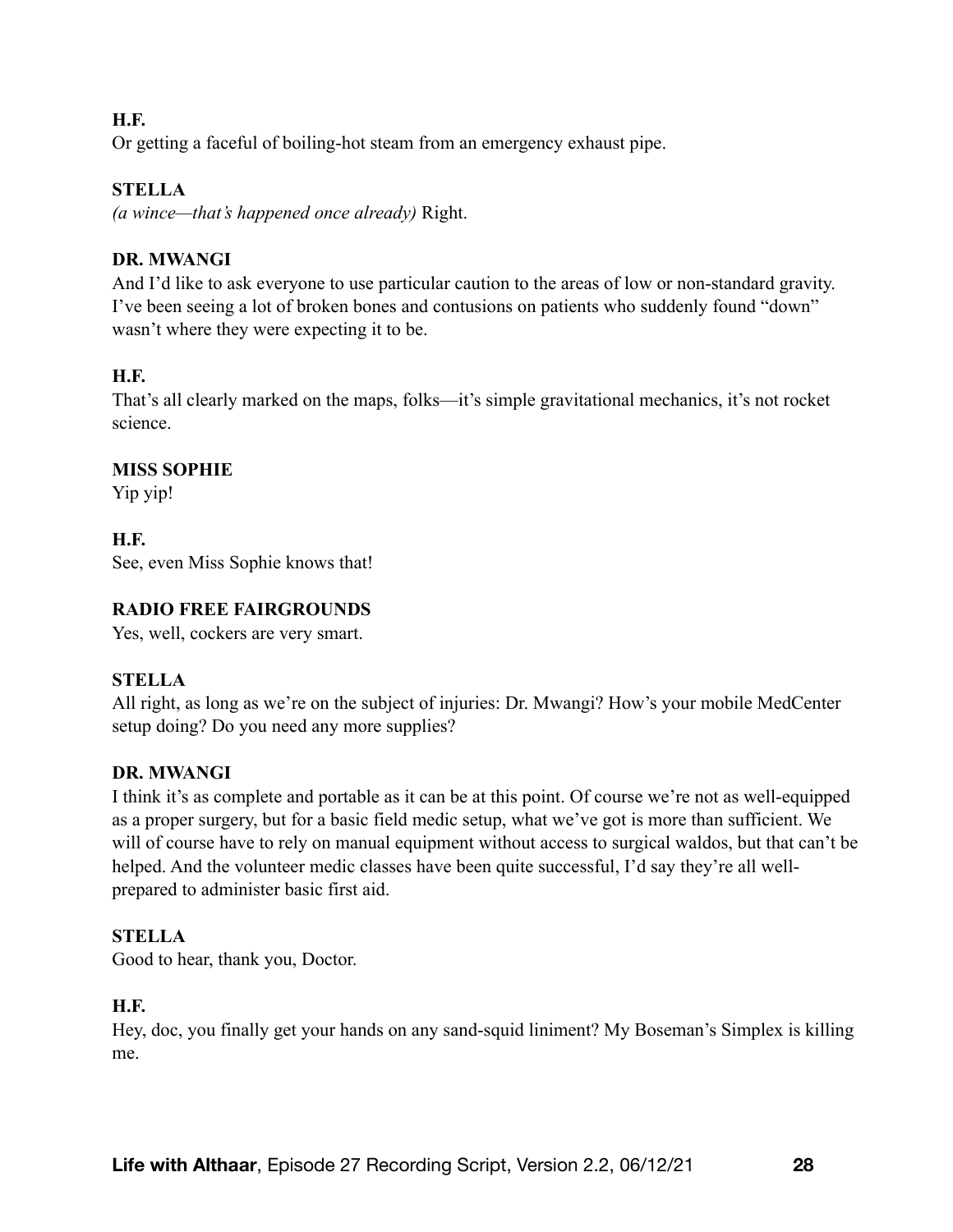# **DR. MWANGI**

No it isn't, and no I haven't. But I am fairly well-supplied with actual medicines and equipment if you should happen to contract a non-imaginary illness at some point. Oh! And speaking of equipment, I've also been able to cobble together a portable darkroom in my spare time, and I've even succeeded in producing a few prints!

#### *(pulling a photo out, audibly)*

In fact, I've been able to get some really lovely shots of the Resistance at work. Documentary photography isn't really my forté, but I think I'm taking to it quite well, if I do say so myself. Here's one of Miss Sophie watching H.F.'s squad plant the bomb above the Fugulnari conference room…

# **ALL EXCEPT STELLA**

*(it's an adorable picture)*  Awwwwww!

## **STELLA**

Ah, yes, that's… that's very nice, you do great work, Doctor, but let's stick to the MedCenter right now?

## **H.F.**

*(sotto voce)*  Hey, doc? Can I get a copy of that when you get a chance?

# **DR. MWANGI**

#### *(to H.F.)*

Yes, of course. *(more general)* I'll be passing around my latest series after the meeting for anyone who wants to check them out.

#### *(back to business)*

But yes, MedCenter is as ready as we're going to be if we're needed for any large-scale casualties. Right now most of what we're seeing are twisted ankles, broken toes, and the occasional concussion or minor scalp laceration. So again, I'd like to ask everyone to please watch out for protruding ductwork and gravity fluctuations. Oh! And don't touch any of the residents' artwork without permission, please. Not only is it rude, but quite a lot of the work involves high-voltage current. I've had to perform three resuscitations already.

#### **STELLA**

Right, we don't want to irritate the locals. They were here first, for one thing, and we also don't want to give them any reason to hand us over to the Foogs.

#### **RUTHIE THE WEIRDO**

Nah, we're not going to narc on you zoods, we moved out here in the first place 'cause we didn't want to get with anyone's program. But yeah, you should definitely check with the artiste before you get handsy with the handiwork. Especially Normal Mikey's stuff, those mobiles can really turn you inside out, and not in the good way.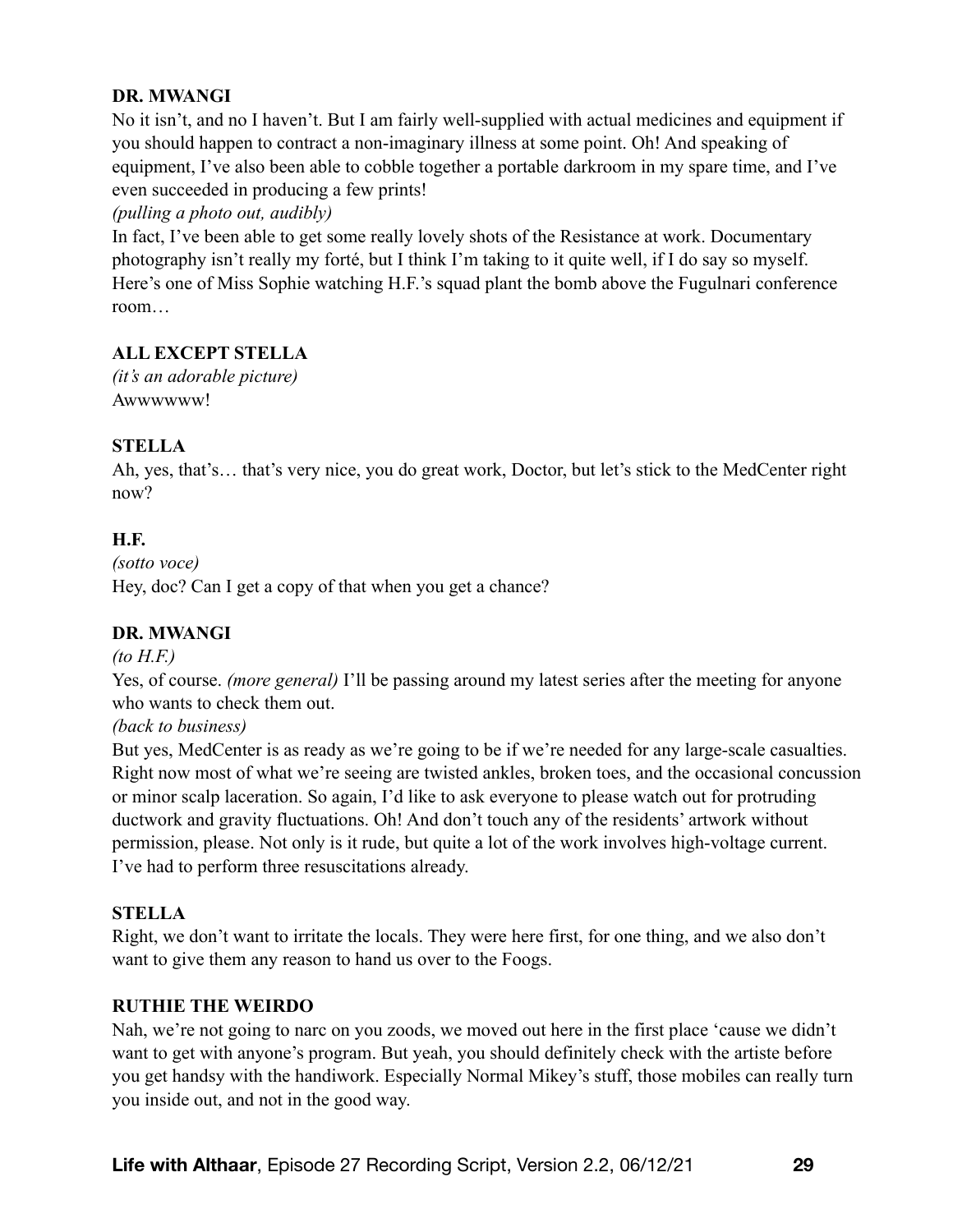#### **STELLA**

That's… good to know, thanks. All right. So, I think we're up to date on our current status, let's move on to the future. I'd say the biggest obstacle to our progress is still lack of intel. We're getting scraps of information by listening through the walls and ventilation system, but of course the Fugulnari don't always do us the favor of having their important discussions out loud—it seems like they prefer to rely on pheromonal communication for really sensitive subjects.

#### **A RESISTANCE MEMBER**

But they still have to give orders to Humans out loud, right? We can hear that just fine.

#### **H.F.**

Sure, and if the orders are in writing, we've had pretty good luck with hacking some Boosters' emails, so there's that.

#### **A RESISTANCE MEMBER**

Oh, do you have a password-cracking program?

#### **H.F.**

Nah, I just try "12345." Works about half the time.

#### **STELLA**

So yes, we can get some information that way, but there's a pretty low signal-to-noise ratio when you're just eavesdropping on random conversations and hoping to pick up something we can use. The tips from sympathizers through the HECNET site are usually more likely to provide something actionable, but—

*Some kind of alert on H.F.'s device.* 

#### **H.F.**

Annnnd the latest proxy just got shut down. Hang on, I'll have another set up in a minute…

# **STELLA**

So, yeah, there's that. No matter how you look at it, we don't exactly have a reliable or particularly thorough picture of current events on the Fairgrounds, let alone elsewhere in Human space. And that's a serious problem if we want to be able to strike effectively against the Fugulnari and their supporters. We're not going to be able to overwhelm them with numbers, which means we need to outmaneuver them somehow. And that means we need more information. About their strengths, their weaknesses, and what they have planned. So, that's something else we should pass on to everyone—we need to be keeping an eye out for opportunities to improve our reconnaissance work.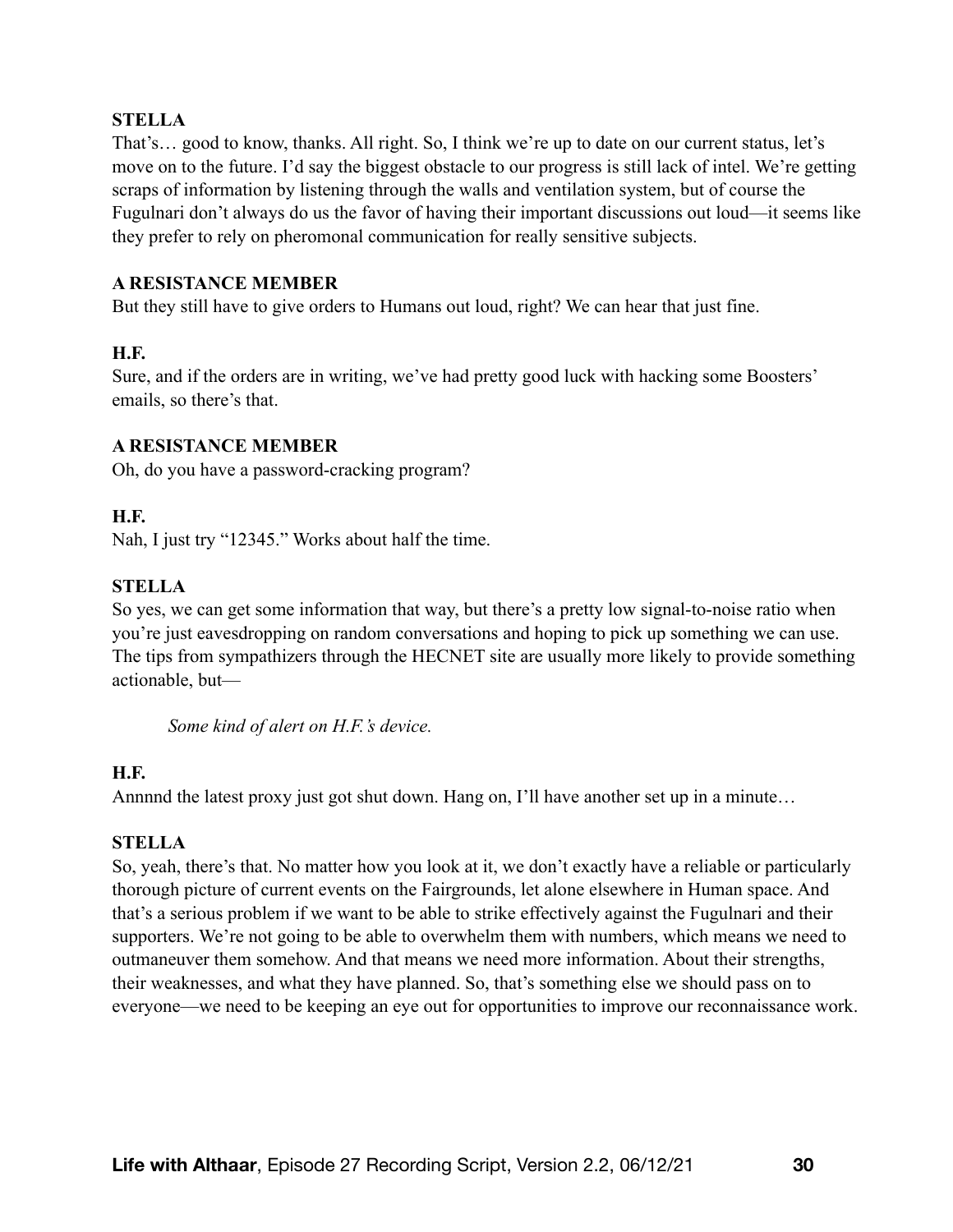# **H.F.**

You know, what we could really use is someone embedded with the Foogs. Not just a Booster, but someone the Foogs really like. Someone they'd consider a friend, even. But then I don't know how *we'd* be able to trust someone like that. Or how they could pass on whatever they found out without blowing their cover. Dumb idea, forget it.

#### **STELLA**

#### *(barest hair of an uncomfortable beat)*

Yeah, that would be— I can't imagine asking a Human to do that. Not just because of the risk involved, I mean, we're *all* in danger, every second, but… asking someone to play the traitor to their species, hated by everyone but other traitors… That would just be cruel.

#### **DR. MWANGI**

In any case, I don't think any Human could be useful in that capacity for very long under our current circumstances. Either their cover would be blown trying to communicate with us, or they'd become dangerously unstable keeping the façade up.

## **STELLA**

#### *(a bit too firmly)*

Yes. Which is why we can't do that. Apart from not having any Humans or allies on the outside that we could trust enough with that kind of job.

#### **H.F.**

Which reminds me, speaking of "allies," what about those couriers? Have we heard anything back from anyone off-station?

#### **STELLA**

Not yet. At this point we're still just putting notes in bottles and throwing them into the sea, in the hope that they manage to reach some Resistance cells elsewhere in Human space. If any exist. I'm sure they do, but— Well, I *hope* they do. They must.

#### **RADIO FREE FAIRGROUNDS**

That reminds me, I'll be checking in on one drop later. I think there's a department on my rounds that may be sympathetic, but I've been waiting to make contact until I'm sure. It's one of the Data Processing Centers, so I'm guessing they could help us a lot with smuggling a high volume of information off-station.

#### **DR. MWANGI**

So in the meantime, while we wait and hope we can hear back from someone out there, what do we do *here*?

#### **ANOTHER RESISTANCE MEMBER**

Any thoughts on resuming the bombing campaign? It's been six weeks.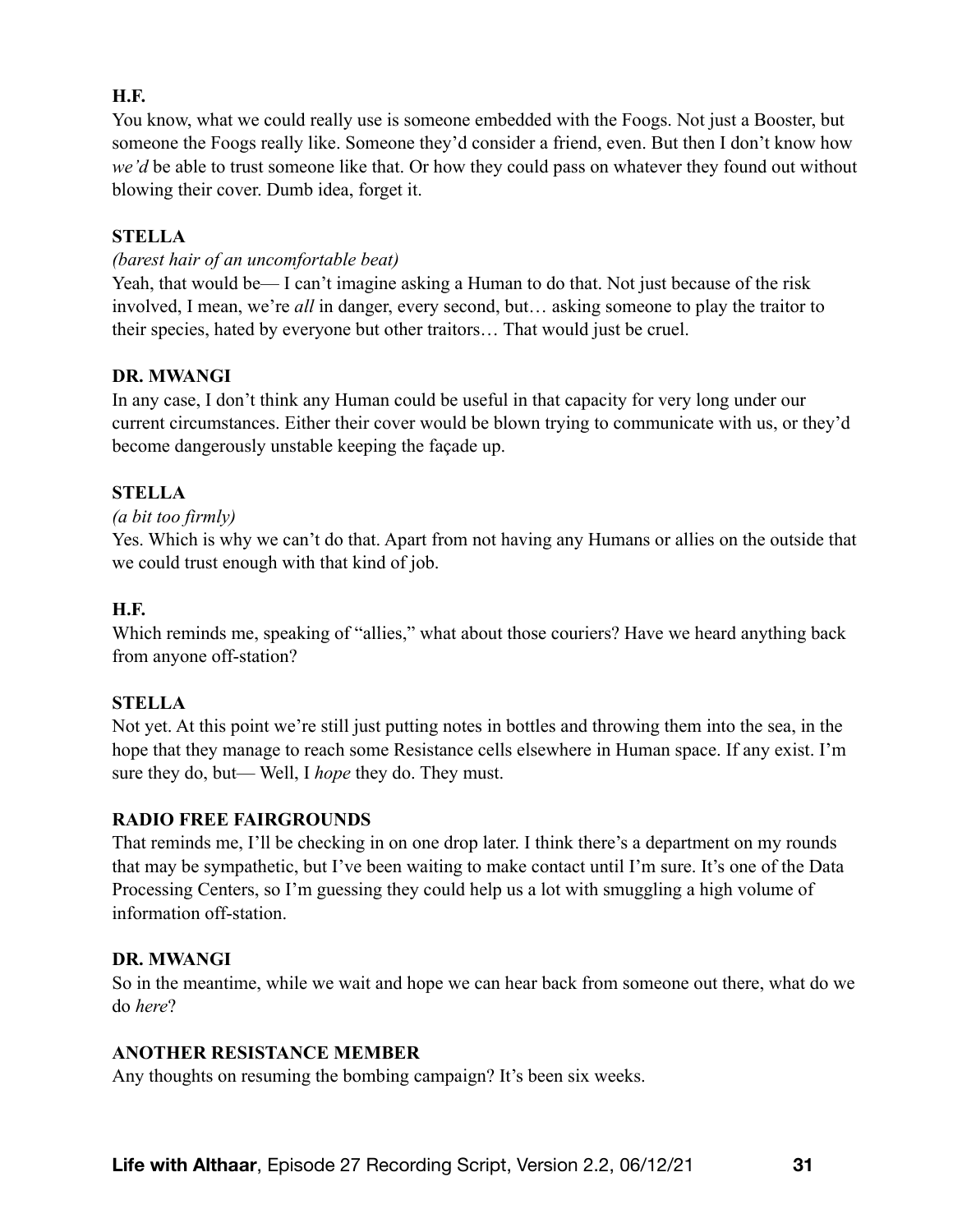**STELLA**  *(exhales thoughtfully)*  Well, I'm not exactly in a position to tell anyone what to do—

#### **EVERYONE PRESENT EXCEPT STELLA**

*(ad lib, simultaneous)* 

…yes you are… of course you are… would you stop with that… Yip Yip!… etc. etc…

## **STELLA**

Look, as far as I'm concerned, I'm not the boss of anyone here. But if people are interested in my opinion—

## **EVERYONE PRESENT EXCEPT STELLA**

*(again, ad lib, simultaneous sounds of affirmation)*  …mmn-hmn… unh-huh… yeah, yeah… Yip Yip!… etc. etc…

#### **STELLA**

Well, then… I think we went about as far as we could, for the time being, with the bombs. Blasting Foog targets may be satisfying, but they rebuild so quickly that I don't think it was having any real impact on their operations. And as careful as we are, there's always the risk of civilian casualties, which obviously we want to avoid not just for moral reasons, but because it would give the Foogs an excellent publicity angle.

#### **H.F.**

Plus, the first couple of bombings were pretty successful at making the Foogs look vulnerable, but after that, the Committee started putting it out that these explosions were just your average, everyday equipment failures that had gotten a little noisier than usual.

#### **STELLA**

Which, on the Fairgrounds, is unfortunately all too plausible...

*[scene 8] Interstitial music. Fade in on the Bridge, where the same very small wire that goes bad about every three weeks has done it again. Sounds of sparking, computer panels blowing, and occasional yelps and screams. Door sound as JOHN enters.* 

#### **JOHN**

Hey, everybody. Looks like you've got a little wire problem, huh?

#### **STALIN-BOT**

Oh, is that what it looks like to you? You are certain this is not just several independent cases of spontaneous combustion affecting Bridge equipment? Perhaps you would like me to run diagnostic so you can be certain?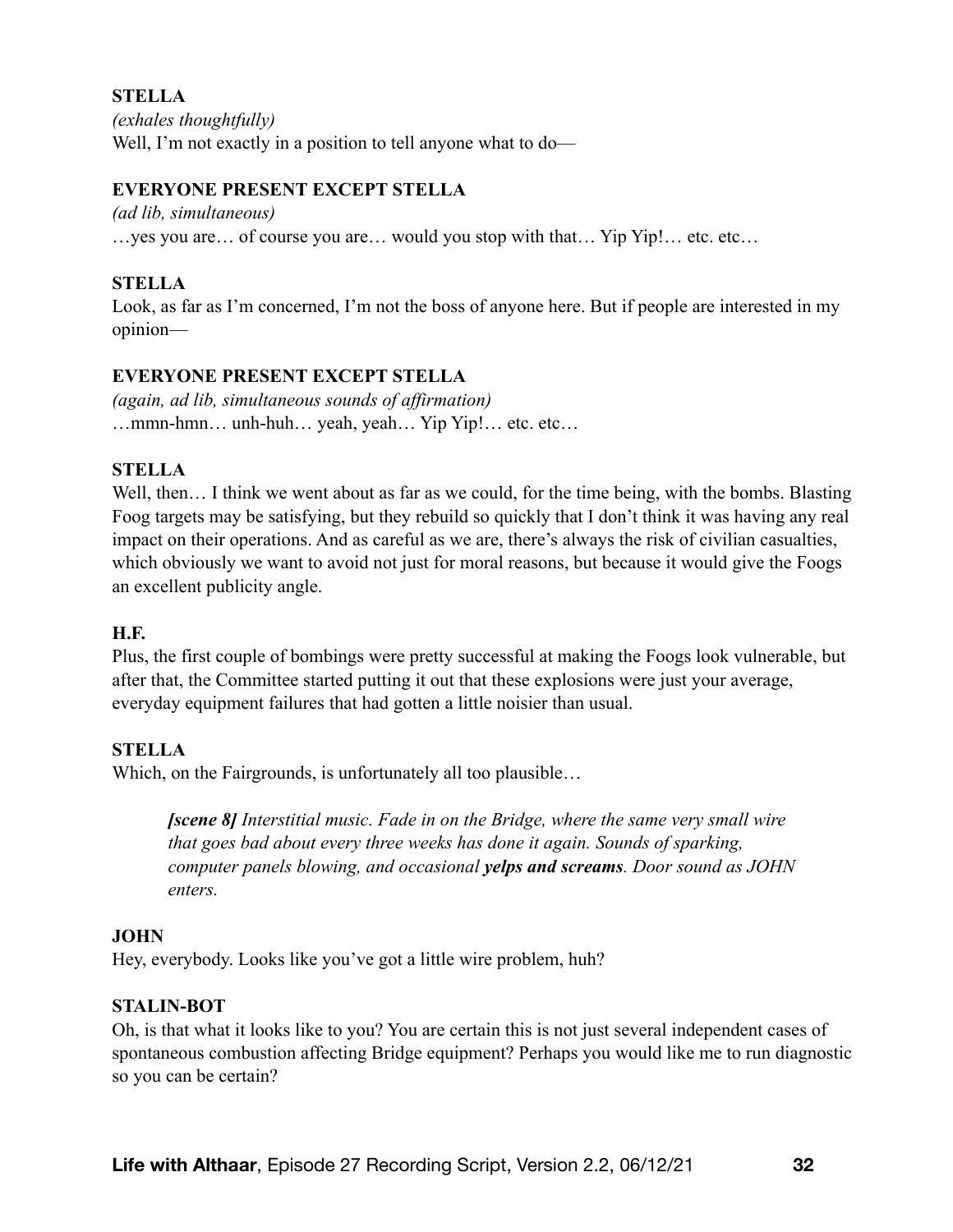#### **JOHN**

No, that's—

# **STALIN-BOT**

Because I would be happy to run diagnostic, if only display screen on panel had not been scrolling complete script for Bee Movie for past hour and a half! So maybe sub-contractor can use context cues to figure out problem is most likely tiny wire that does exact same thing every few weeks? Or is Booster headband squeezing your mushy Human brain too tightly for logical analysis?

#### **JOHN**

*(moving to the floor panel with the wire in it, followed by STALIN-BOT)*  Okay, okay. I was just making conversation. Like you do.

## **STALIN-BOT**

Oh, is that what was keeping you too busy for Bridge repair? You have important conversation to make with important friends on Committee?

## **JOHN**

Look, I got here as fast as I could, ok? I'll have you back up and running in just... one...

*Sound of extremely quick panel opening, wire fiddling, circuit restoring, and Bridge returning to normal. JOHN does not even get the sparse round of applause he used to for doing this, though. Everyone just goes back to work. A beat.* 

#### **JOHN**

Well, don't everybody thank me at once.

#### **AMBER**

I'm sorry? Were you expecting thanks? For doing your job? Hey everybody? Do we think John and his kicky headband deserve our thanks for leaving the Bridge in utter chaos for... one hundred and thirteen minutes?

*Desultory sounds, maybe a raspberry from some of the Bridge crew. One crew member does a pitiful but sincere cheer and clap.* 

#### **AMBER**

Oh, shut up, Larry? That goes double for you as long as you're wearing one of those stupid things?

#### **JOHN**

It's fine, Amber, I get it. I don't need a cookie. And I am sorry I couldn't get here sooner, I had a rush job up in Hydroponics. Which reminds me, your sister very specifically doesn't say hello.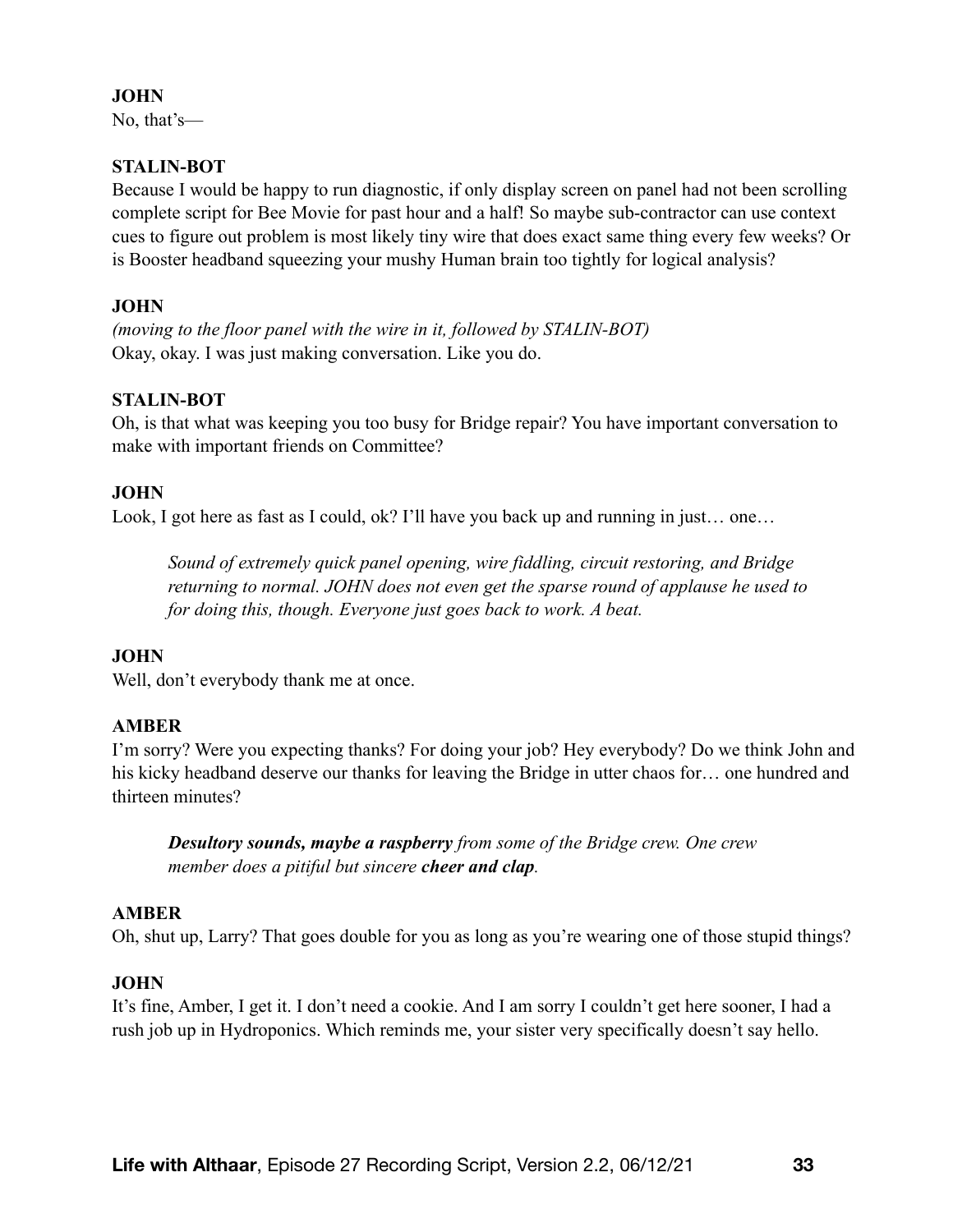## **AMBER**

Sister? What sister? I don't have a sister? Maybe Stalin-Bot's right? About that headband cutting off the circulation to your brain? If you're inventing imaginary relatives for me?

#### **STALIN-BOT**

Ah, yes, perhaps these Boosters are seeing all kinds of things that are not there! This would be excellent explanation for nonsense coming out of their mouths.

## **JOHN**

Yeah, thanks for the vote of confidence, folks. You think you could give me a break once in a while? You do realize you're going to need me to fix that wire again in another couple of weeks, right?

*Sound of FRALL phasing by.* 

**FRALL** 

Seventeen days.

## **STALIN-BOT**

Oh, you need *break*? Is fixing tiny little wire so exhausting for big, strong Booster? Should StalinBot be getting warm milk and chak-chak *("shack-shack")* for busy, busy friend of Committee before his naptime?

#### **AMBER**

Maybe he'd prefer a spritz of water and some citric acid in the face?

#### **JOHN**

All right, all right, streez!

*Door to TORIANNA's office opens and she yells from it.* 

#### **TORIANNA**

Hey! B! Stop pestering my officers and get the hell in here! Something's wrong with the dispenser head on this thing again. You think you could squeeze a coffee machine repair into your busy schedule?

#### **JOHN**

No problem, Commander. But just for the record, I wasn't pestering your officers, they were heaping abuse on me entirely unprompted.

#### **TORIANNA**

Well, I've got plenty more abuse for you in here, so get a move on!

*JOHN goes through the door into TORIANNA's office.*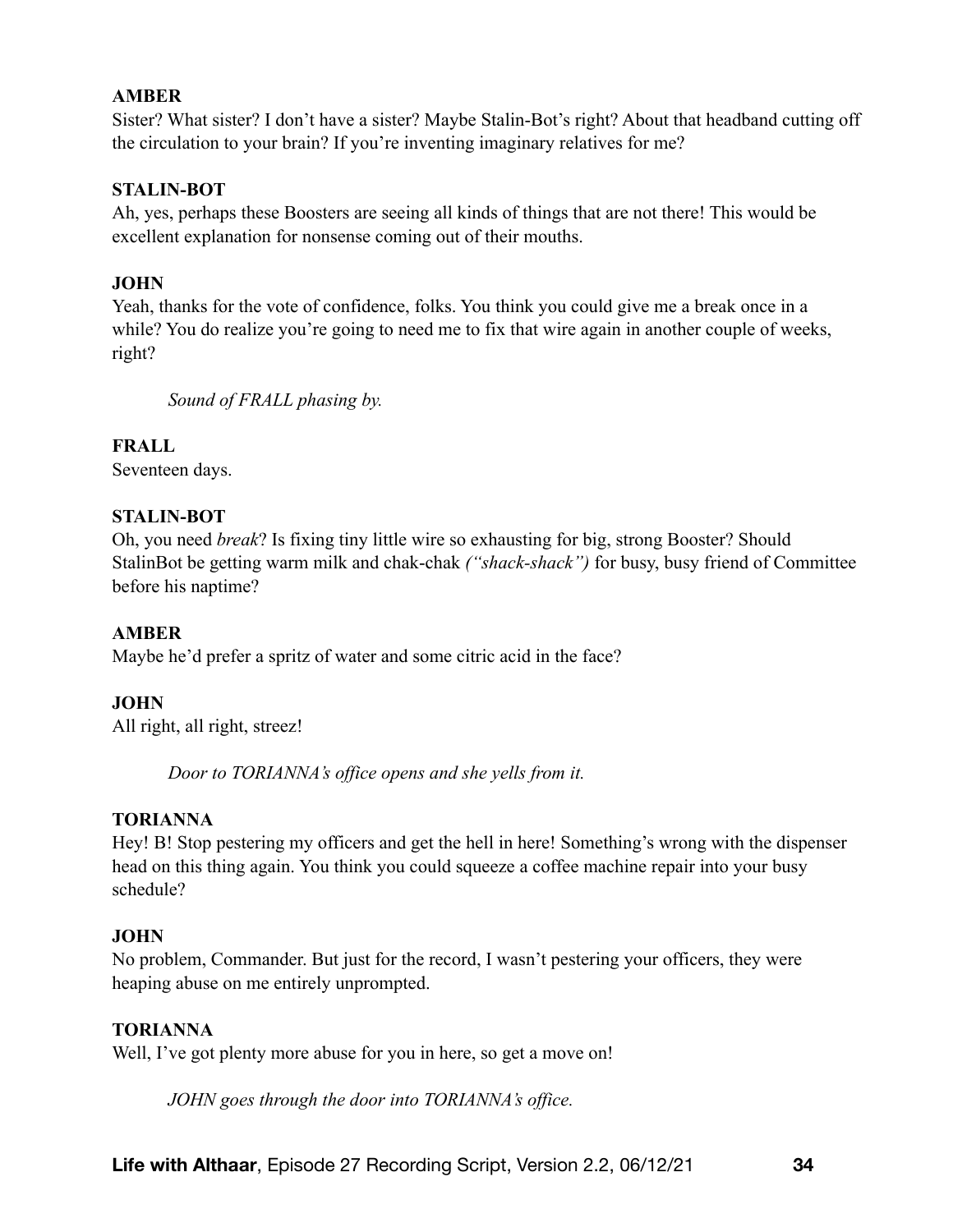#### **TORIANNA**

Hit it, Frall.

*The sound of FRALL expanding, becoming a privacy bubble around the room.* 

#### **TORIANNA**

Okay, John, what's up?

#### **JOHN**

Yeah, uh… Mind if I sit a minute? I'm a little worn out. Didn't sleep well. And, you know, the abuse-heaping doesn't exactly help.

#### **TORIANNA**

Of course. And I am sorry, but you know we have to keep appearances up. At least I don't actually mean it.

#### **JOHN**

Right, but everyone else does. *(small exhausted noise as he sits)* I can't believe it's still first cycle. I've only had two jobs today and I feel like I've come off a three-day stint scrubbing down the He 20 biodome with nothing but a damp cotton swab.

# **TORIANNA**

While you're recuperating, do you think you could explain something I've always wondered about? How is it that a short in one tiny wire can cause the panels on the Bridge to spark and *explode*? Didn't they invent safeguards to prevent that kind of thing hundreds of years ago?

# **JOHN**

Do you want the long answer or the three-word answer?

#### **TORIANNA**

If the three words are "Fairgrounds Design Committee," then don't bother.

#### **JOHN**

Got it in one. Okay, so my report: I don't have a lot for you today, but I didn't want to wait another couple of weeks in case this turns out to be important. It's just one little weird thing, really, that came up while I was working in Hydroponics earlier. Well, there was also one *big* weird thing, but I doubt that's of any strategic importance.

#### **TORIANNA**

Excuse me? I am the Commander of this station, John. I would definitely like to know about any and all big weird things happening on it.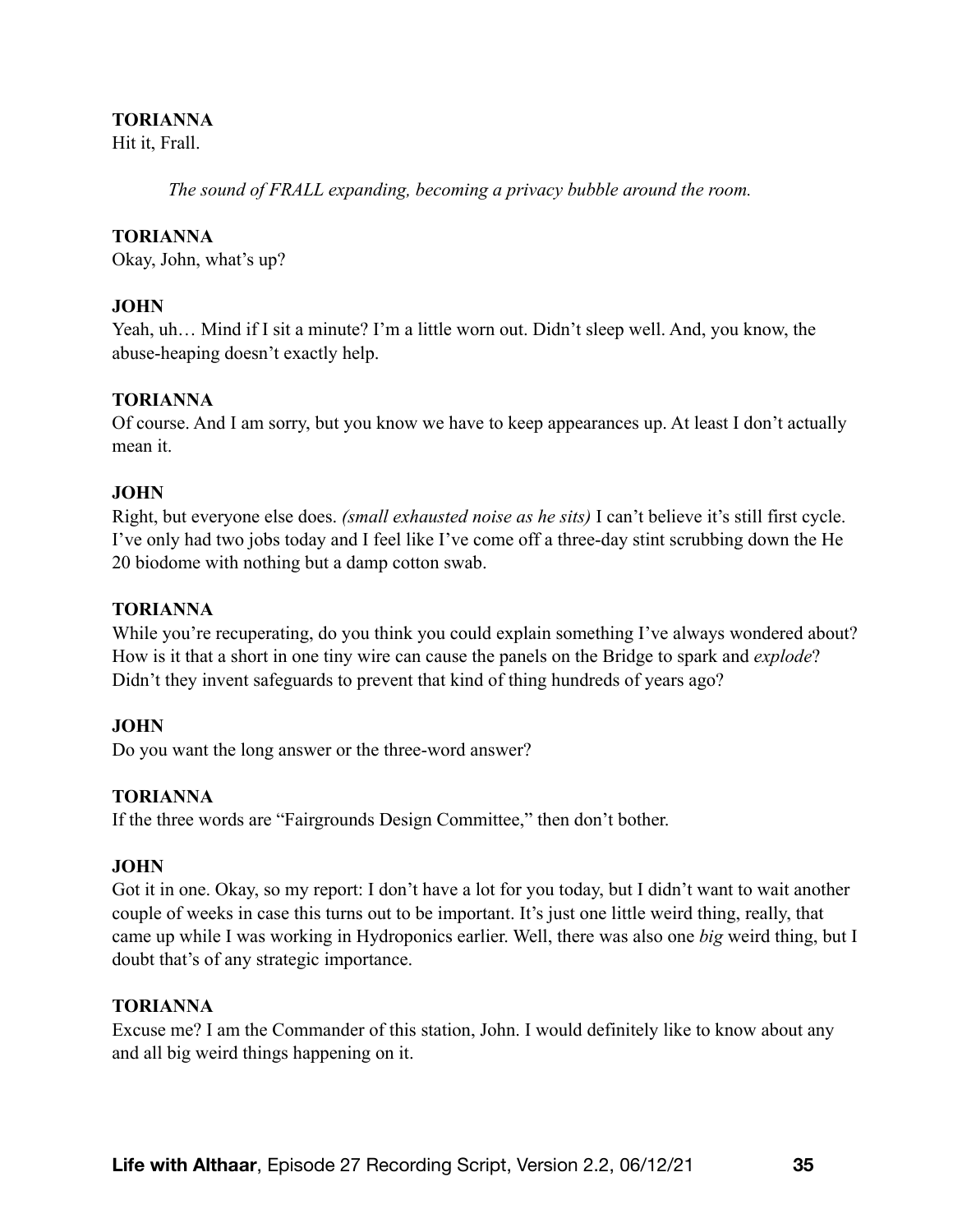## **JOHN**

No, but really, it's— *(sigh)* Ok, it's just that Frondrinax came by and was trying way too hard to set me and Ashlee up. Way, *way* too hard. But I'm pretty sure that was just Frondrinax being Frondrinax, unless the Foogs have some kind of top-secret Booster breeding program I don't know about, heh.

## **FRALL**

Laugh if you want, John, but that idea is not as far-fetched as you might suppose.

#### **JOHN**

*(with bone-deep dread)*  Oh no.

# **FRALL**

However, you are correct that a formal structure for such a program has not yet been implemented. At the moment, Mrs. Frondrinax is merely playing the leafy yente of her own accord.

#### **TORIANNA**

Yikes. Well, at least it sounds like you're safe from Ashlee's terminally perky clutches for now. So what was it that you did want to report?

## **JOHN**

Oh, right. So, while I was there, I got a work call from Data Processing Center #5. Seemed pretty routine, but Frondrinax got kind of, I dunno, hinky about it? She said she'd already heard some suspicious things about them, their… numbers were too high, or something like that. So I offered to check up on them myself, but she shut that down right away, said she'd be sending a "professional" to take care of it. I'm not sure exactly what profession she had in mind, but it didn't sound good for the folks down at DPC #5. So, yeah. I know that's not much to go on, but when Frondrinax gets cagey like that, I get nervous.

#### **TORIANNA**

It's not much, true. But it *is* worth checking out. If someone in one of the DPCs is a Resistance sympathizer, that could spell big trouble for the Committee. Tight control over all forms of communication is central to their overall strategy.

#### **FRALL**

Every staff member at DPC #5 is listed as a Booster, but they may of course have joined up only as a means of ensuring any subversive activities there would go unobserved.

#### **TORIANNA**

They haven't contacted the Resistance?

*A shimmer.*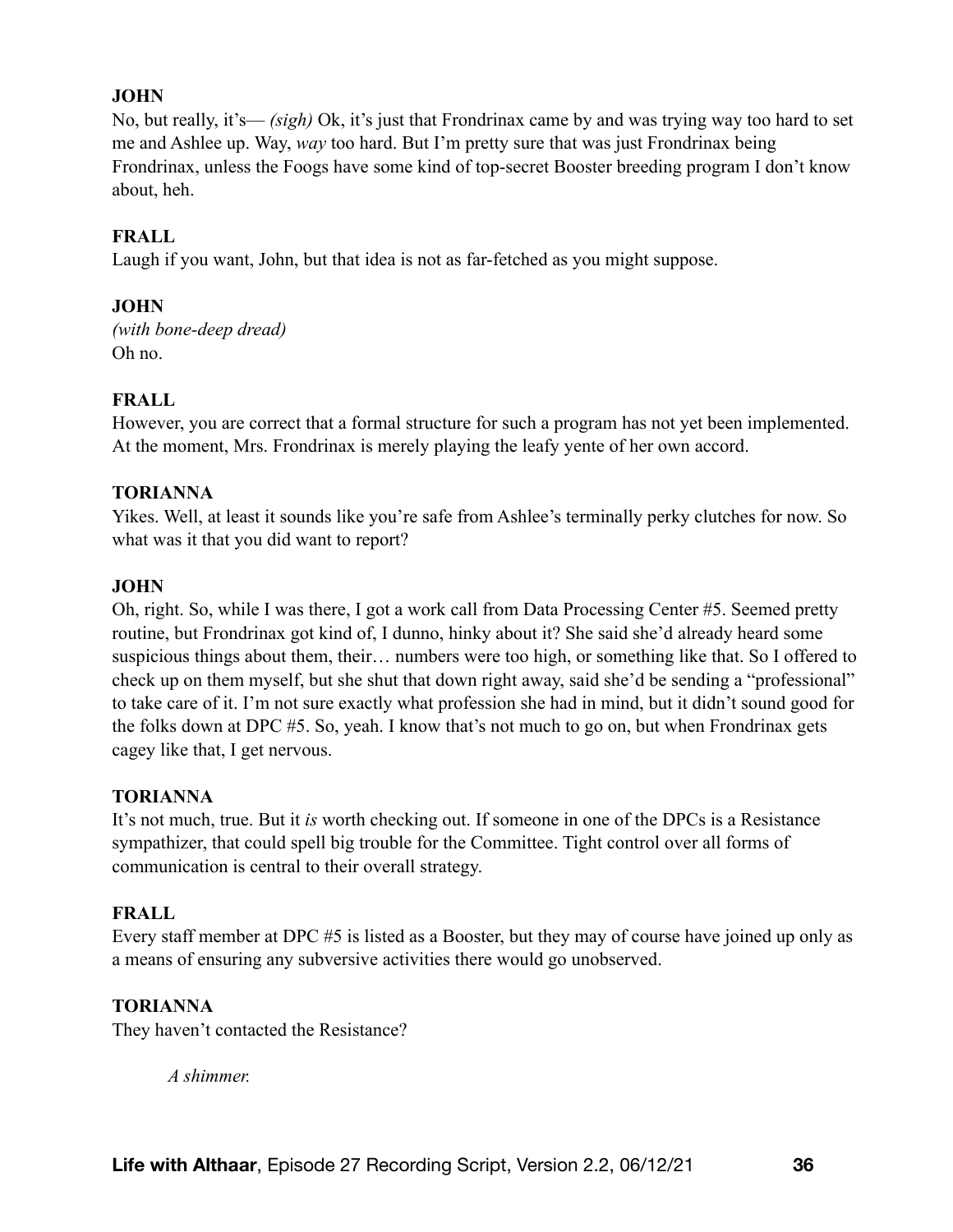#### **FRALL**

No, Commander. If they are indeed sympathizers, they have been working on their own recognizance.

## **TORIANNA**

 $IP$ 

## **FRALL**

If, sir. I'm afraid it would be unwise for me to collapse that particular probability waveform enough to be certain at this time.

## **TORIANNA**

*(sigh)* Fine, fine. You know best, or so you keep telling me. But when and if that waveform does collapse, I want to know about it immediately, understood?

## **FRALL**

Of course.

## **TORIANNA**

Still, the possibility of connecting with more fake Boosters is definitely worth looking into. Especially if they're well-positioned to throw a wrench into the works, which I assume would apply to an entire DPC crew. I mean, they're processing data for just about everything that goes on here— HECNET, shipping, communications—but no one really thinks about that, do we? We all just push a button or talk to a screen and things happen, but none of that *would* happen without the DPCs doing… whatever the hell it is they do. I don't get any of it. Might as well be elves in little boxes as far as I'm concerned.

## **JOHN**

Yeah, I get a lot of that, too, only with the very small wires and drinks machines. Not so much with the windows, people generally have an intuitive understanding of how those work. Most people.

## **FRALL**

Indeed. So DPC#5 could be a powerful ally to the Resistance, if they are in fact sympathizers, headbands or no. They have access to data that no one else on the Fairgrounds would know how to access or interpret.

## **JOHN**

I could head up there on this repair ticket right now, try and feel them out, see how it goes?

## **TORIANNA**

Yes, do that, but remember: all we really have to go on at this point is a vague suspicion from Frondrinax. We have no idea where these people's actual loyalties lie. So I want you to be careful.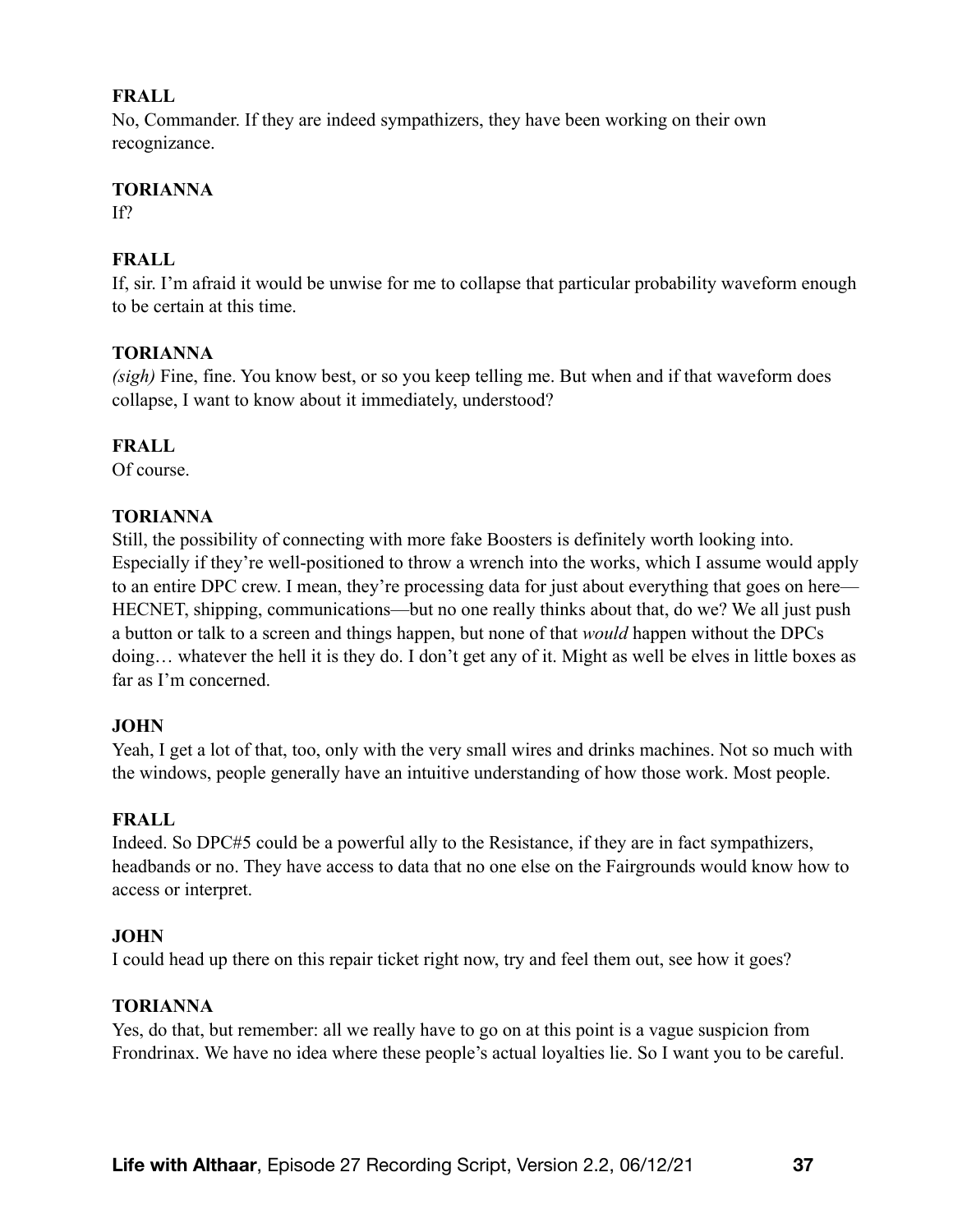Always am. But I think I'm getting better at spotting the folks who only put on the headband to stay out of trouble—they don't wanna talk about it, or much of anything, really. The problem is the aggressively friendly ones—I can never be sure if they're really on the Foogs' side, or if they're potential Resistance sympathizers trying a little too hard to blend in.

#### **TORIANNA**

Well, look on the bright side—at least there are a few people here who aren't heaping abuse on you.

### **JOHN**

Honestly, that may be worse. The people who hate me for selling out, them I get. I'd hate me, too. And at least I know they wouldn't hate me if they knew the truth. But the folks who suddenly want to be my best bud forever, now that we've got kicky matching headbands? They make my skin crawl.

### **FRALL**

Skin is a terrible nuisance, isn't it?

### **TORIANNA**

Just do what you can, John. If we're lucky, we'll have found some valuable allies in DPC 5, and if not, well… We'll at least be able to weed out some of those schmucks.

### **JOHN**

Can't happen soon enough. *(getting up)* So, I'll be on my way—

## **TORIANNA**

Oh, before you go, I actually was telling the truth about my espresso machine this time. You mind banging it into shape before taking off?

#### **JOHN**

*(picking up toolbox)*  On it.

## **TORIANNA**

Great. I'll be out on the Bridge encouraging my subordinates to keep talking shit about you. As always, pardon my sneer when you pass. Thanks.

*Door sound (and FRALL adjusting the bubble slightly) as TORIANNA exits. A beat. Silence except for low sounds of JOHN fixing the coffee machine.* 

#### **FRALL**

*(quietly, almost as if actually nervous to bring this up)*  John?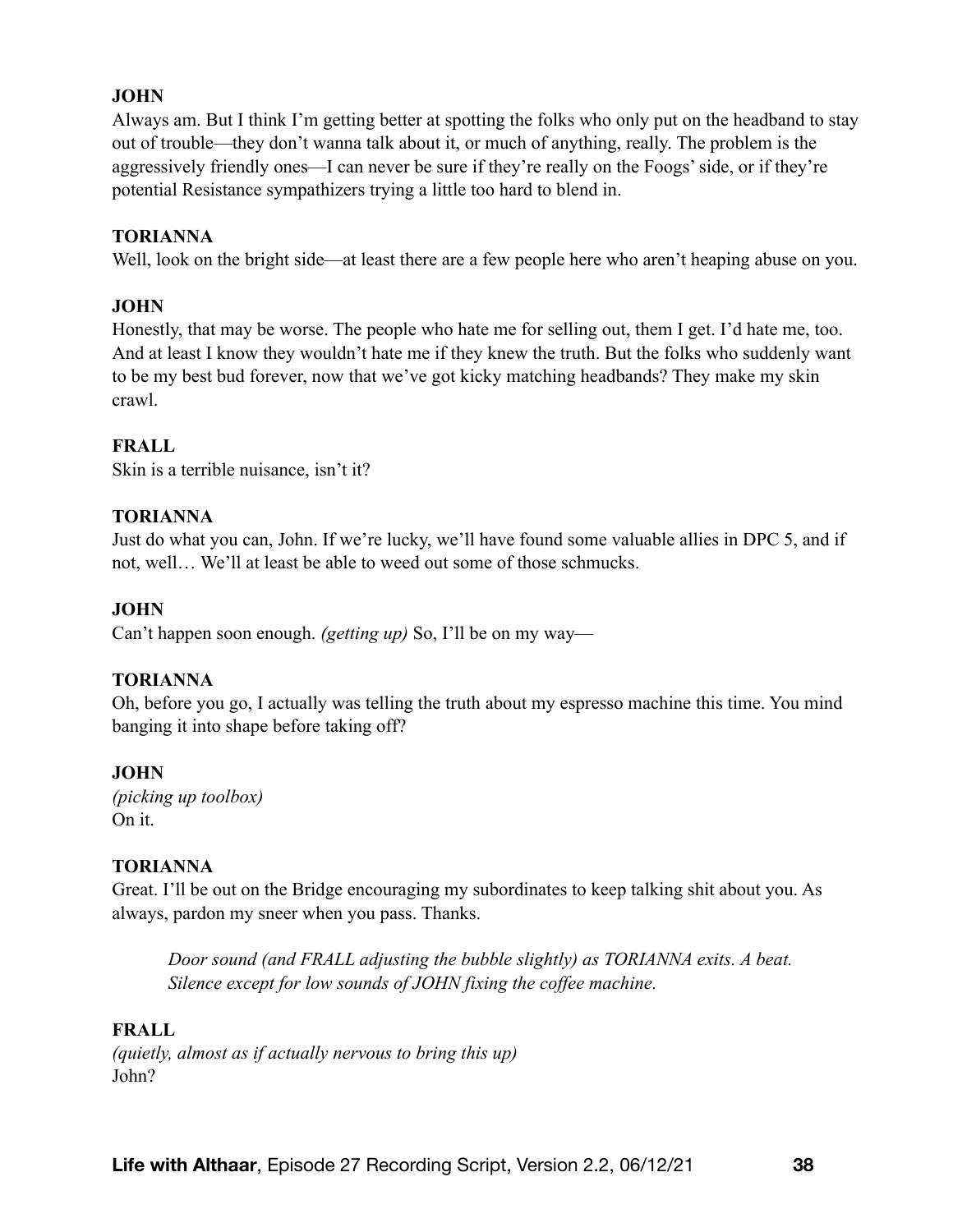Yes, Lieutenant?

#### **FRALL**

Stella is worried about you.

*JOHN stops his work for a moment. Then starts back up again.* 

#### **JOHN**

Well, hey, I'm worried about *her*. Neither of us is living what you'd call a low-risk lifestyle these days.

## **FRALL**

No, John. Stella is not only worried about the risk of exposure, but about your physical and mental state in general. The toll this double life is taking on you. And, if I may be frank, so am I.

### **JOHN**

*You're* worried about *me*? I wouldn't think one insignificant Human's problems would be of much interest, from a 27-dimensional perspective.

### **FRALL**

*(a slight chuckle)* 

You corporeal types never consider the implications of near-omniscience, John. While it is true that my frame of reference exists on a scale that you have not the slightest hope of comprehending, it is also true that my capacity for care is similarly vast. In short, John, I *feel*… *everything*.

#### **JOHN**

Wow. That sounds… amazing and horrible at the same time.

## **FRALL**

Yes. Imagine the pleasant feeling of warm sunshine on your face, on a beautiful day, on a quiet Earth beach. Now try to imagine the exact opposite of that, and increase it by several orders of magnitude. That would go some way toward approximating the energy you have been emanating these past weeks.

#### **JOHN**

Well, I'm sorry to inflict that on you, Frall, but I think it's kind of unavoidable at this point. I *am* stressed out, and I doubt that's going to change any time soon. For the past six months all I've done is walk around in this stupid headband collecting little scraps of information that may or may not be useful to someone less useless than me.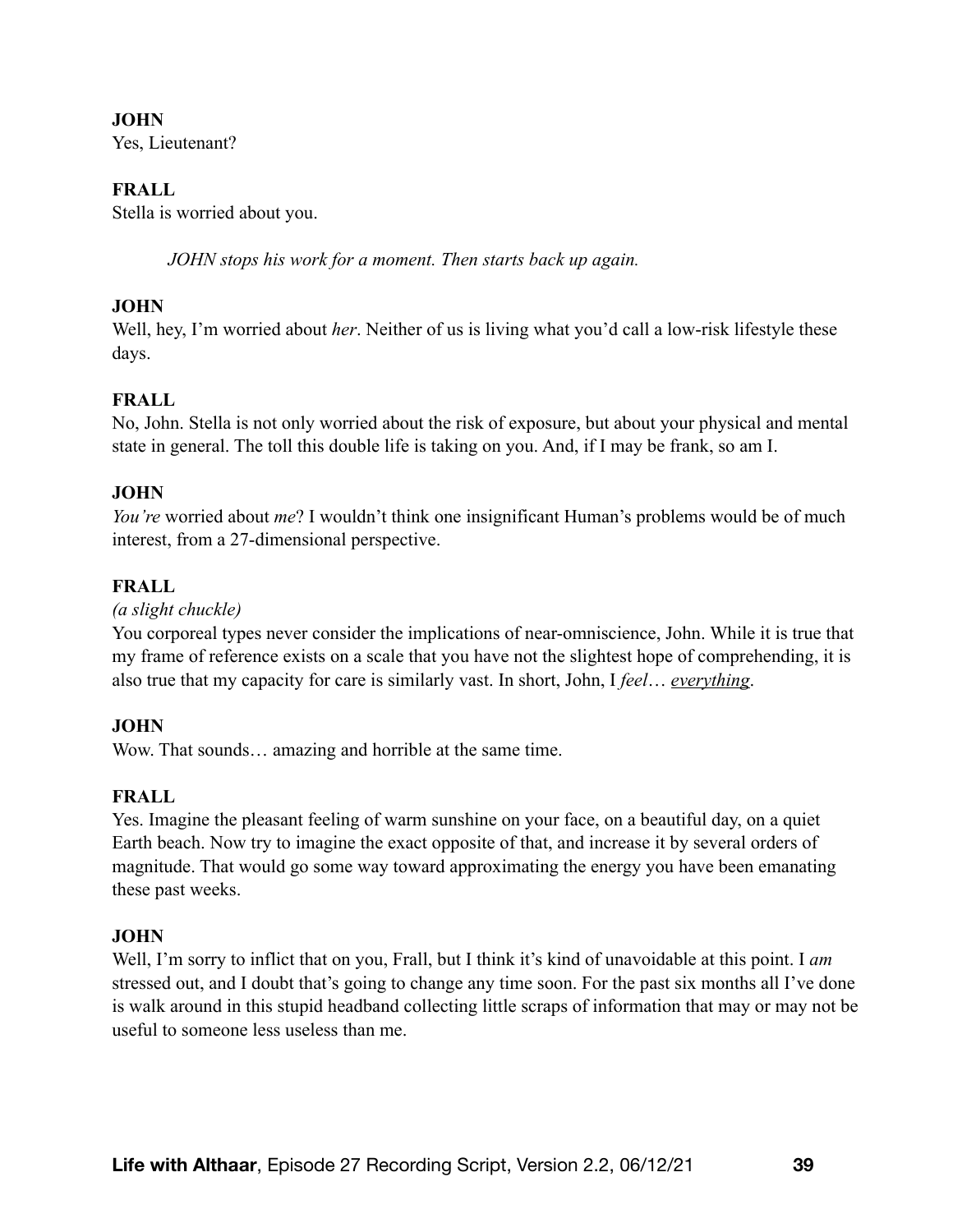### **FRALL**

Useless? John, it may not seem like much, but just to put your work—your *real* work—of the last six months into numbers: You have passed on precisely twenty items of interest to the Resistance through the Commander and myself. Now, it is true that eight of those items turned out to be of absolutely no use whatsoever. Of the remaining twelve, eight turned out to be of marginal importance, but were nonetheless of some utility. And four were crucial to the continued survival of the Resistance, and, might I add, to the continued survival of Stella Reyes.

#### **JOHN**

Oh.

## **FRALL**

To be a bit more precise, your information has saved the lives of between 47 and 52 individuals belonging to or sympathizing with the Resistance, depending on how one calculates the— Well, it involves Liminal Denumerability, I won't bore you with the details. Of course, at the same time, another dozen or so lives have been lost due to your actions.

### **JOHN**

…Is that supposed to be comforting?

## **FRALL**

No, John. But it is true. Perhaps you may take some comfort in the knowledge that your task, while distasteful, is nonetheless necessary, and that your actions have had much more of an effect than you realize. Even if that effect is not always positive. This is the Fairgrounds, after all.

## **JOHN**

Right.

## **FRALL**

And perhaps that knowledge will help you deal with your distaste in a manner that takes less toll on your personal well-being. You are doing heroic work, John. Don't torture yourself unduly.

## **JOHN**

## *(inhales, thinks)*

I… I'll try. I'm not sure it's in my nature. But thanks. I'll try to keep that in mind the next time I'm getting hazed for selling out my species.

*JOHN's page goes off ("WSS!"), and there is a bleep as he answers it. CHIP's voice comes from it, with horrible broken mechanical noises behind him.*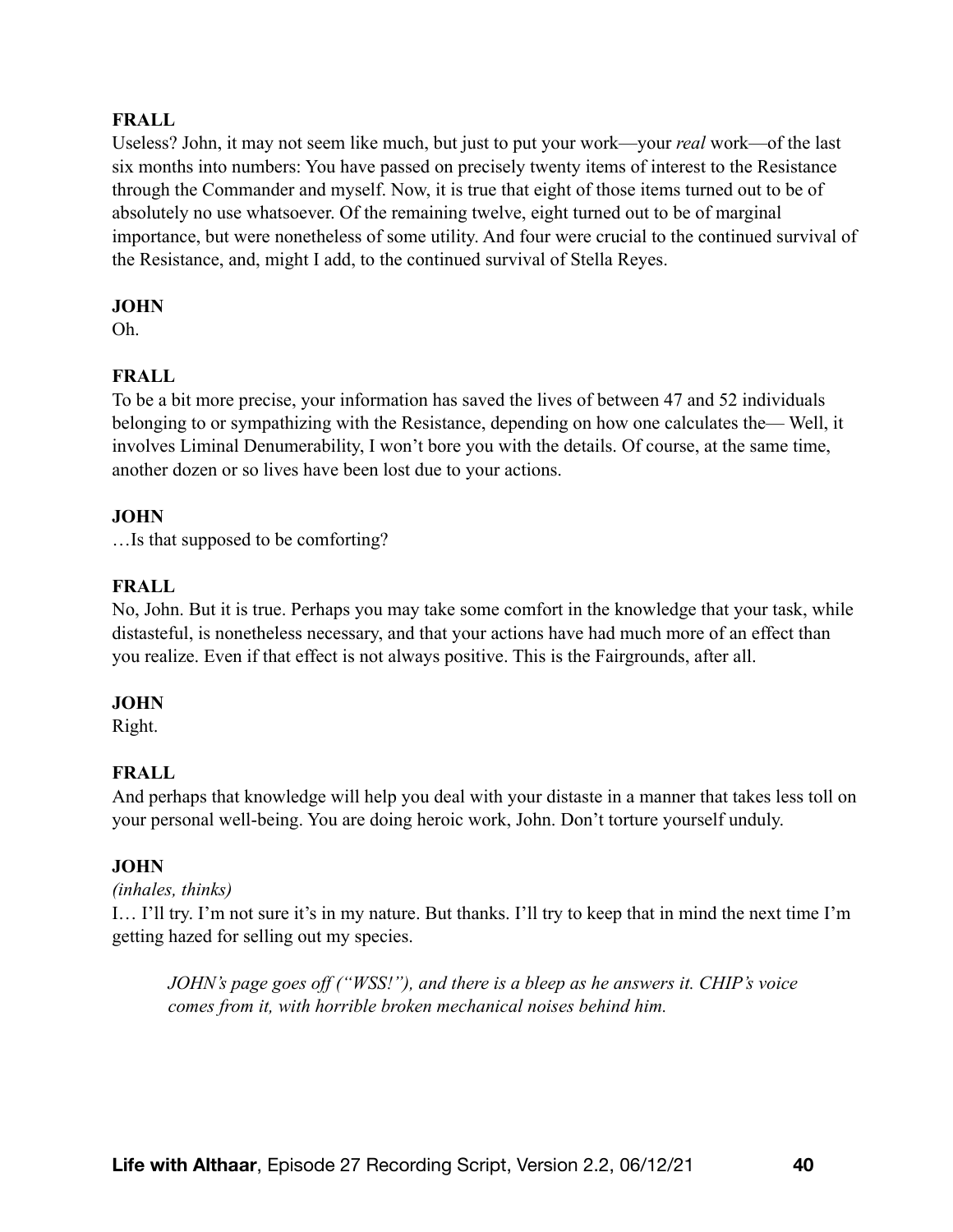### **CHIP**

Hey, B! If you can spare a second from kissing Fugulnari frond, we need you at the Egg A-SAP! The seltzer machine's doing the thing again, which means this is an emergency call. Top priority, yeah? Maybe you can fix it for good this time so we don't have to see you or your stupid headband in here again!

*Bleep as the call ends. JOHN sighs.* 

#### **FRALL**

Confidence, John B. Confidence.

*[scene 9] Interstitial music. Fade in on The Electric Egg. JOHN is completing repairs on the seltzer machine, which is in its standard danger mode, with several horrible alarms going off. JOHN makes an adjustment and the alarms stop.* 

#### **JOHN**

Well, that's done! Again. Huh. It's funny, I just came from splicing that 18-gauge wire that blows up the Bridge every few weeks. That and this seltzer machine were my first two jobs here on the Fairgrounds.

#### **BUBBLES**

*(completely uninterested in anything JOHN has to say)*  Really.

#### **JOHN**

Yup. Helluva introduction to this place, I can tell you. You weren't here yet, of course, and neither was Xtopps, but I that was when I first met Chip, Dee, and Sopon. Same day I met H.F., and the Commander and Frall. And Althaar, of course.

#### **BUBBLES**

Hm. And now one of those people is in jail, another one is in hiding, along with your ex who seriously hates your guts, and the rest of them can barely stand the sight of you because you're a Foog collaborator. So… I guess everyone hates your guts, really. Except Althaar.

#### **JOHN**

I guess if you put it like that, it makes the memory seem a little less special.

#### **BUBBLES**

You're welcome.

*BUBBLES trundles away as CHIP approaches.*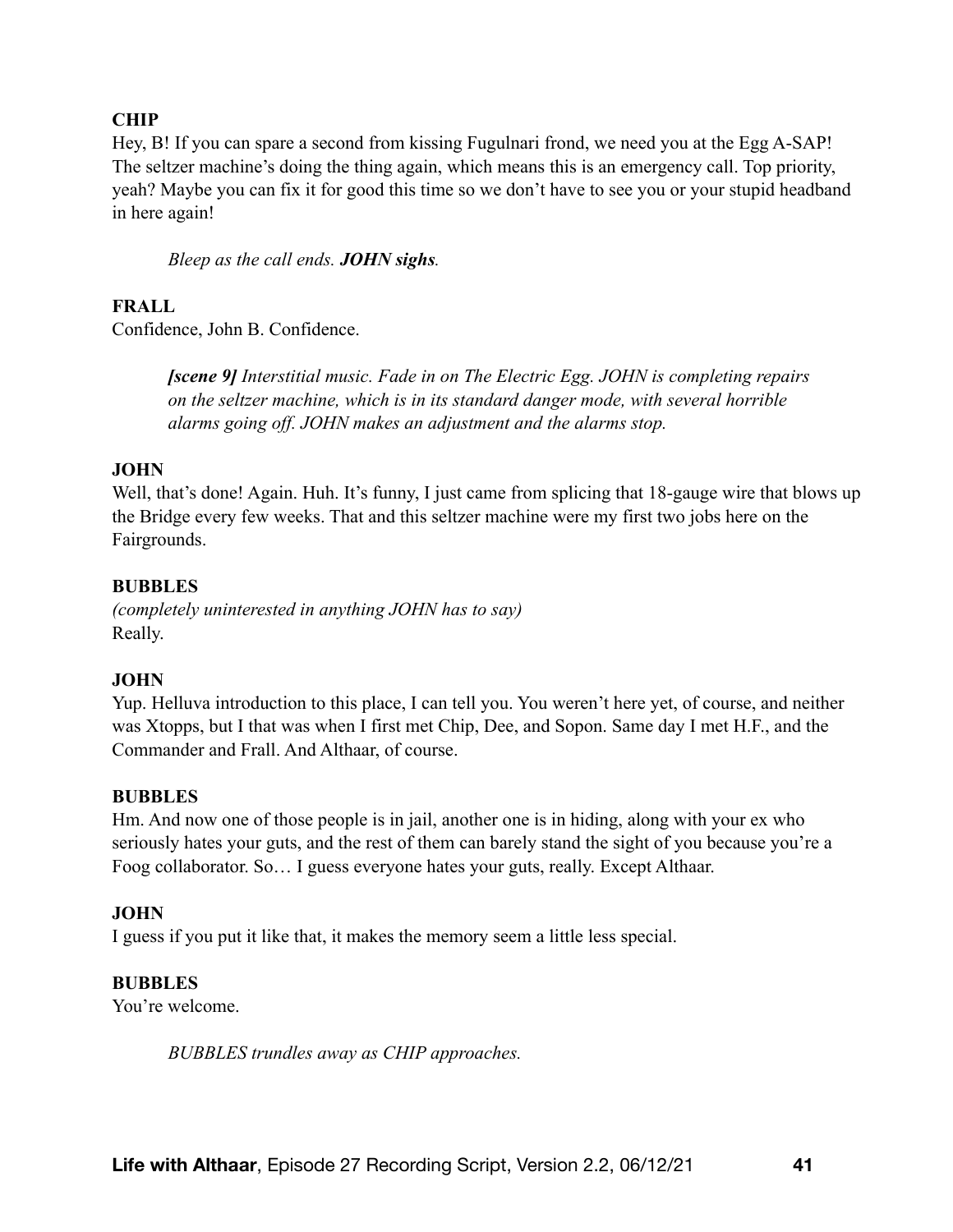## **CHIP**

Oh, hey, so you *finally* got the seltzer machine back online? Great. You think you could have maybe told somebody about it so we can get out of the weeds here?

#### **JOHN**

Well, I mean, the alarms stopped. Usually that's enough for everyone to notice.

## **CHIP**

And give you a nice big round of applause, right? Not here, pal. You did your contracted job, it's done. You want a participation trophy, you can go hang out with your Booster buddies.

## **XTOPPS**

*(coming to the bar)*  Hello, my most dynamically-powered Eggizens!

> *A bit of a "NORM!" (except "XTOPPS!" or whatever) moment from those assembled at the bar (including KWONTZ, VERT, and SOPON beyond those already mentioned).*

### **JOHN**

*(cheered for a moment by thinking he was included)*  Hi, Xtopps!

## **XTOPPS**

*(very obviously ignoring JOHN)*  Pardon my percolated self, friends, but do my ossicles detect a buzzing in the vicinity?

#### **BUBBLES**

Nah, I don't hear anything. Although my auditory sensors may have some residual damage from that time I got busted up by a bunch of Foog flunkies. But I don't hear any buzzing. How 'bout you, Kwontz?

## **KWONTZ**

*[gibberish: "I don't hear anything worth paying attention to."]* 

## **VERT**

*(not getting it)* 

All I hear is that stupid Booster acting like he's a friend of ours for some reason. You hear anything, boss?

#### **CHIP**

Not your, boss, Vert, but you do bring up an interesting point: Foog sympathizers have proven themselves to pose a significant risk of damage to my staff and premises. Maybe I ought to expand the list of banned customers.

**Life with Althaar**, Episode 27 Recording Script, Version 2.2, 06/12/21 **42**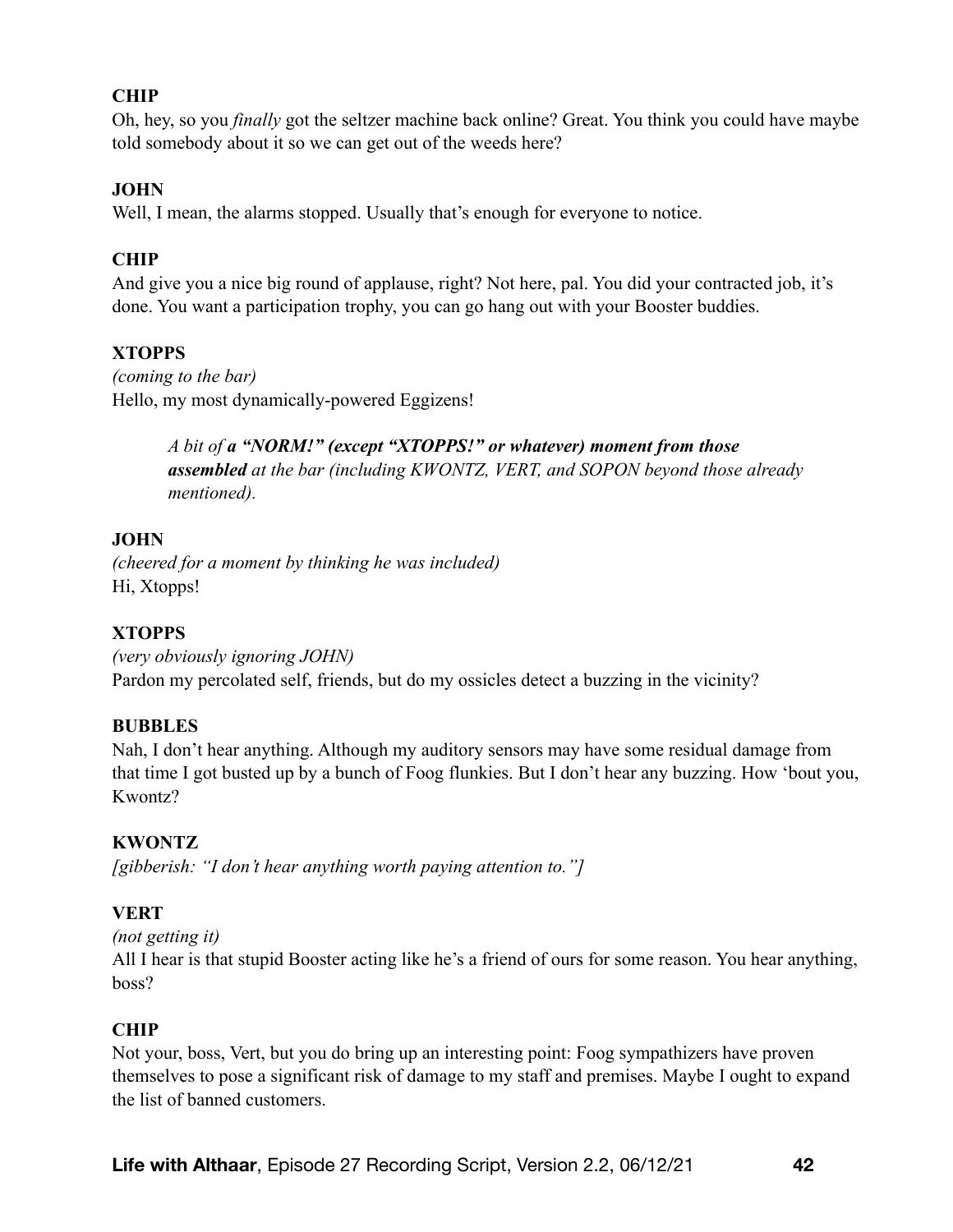### **SOPON**

I'm always happy to serve anyone, provided they're not beating me with phase-clubs. But some zoods just kind of bring the room down, you know?

### **XTOPPS**

I chom. Well, then, my less-than-sylvan clutchers, shall we repair to a more distant arc segment of this establishment's capacious-but-welcoming stickery, so I may convey an accountage of my visit to our illustrious jailbird canary? Where we shall not be voided out by some kind of near-horizontal and barely-audible blurgosity?

### **ALIEN BARFLY**

You tell 'em, sister!

*Murmuring as everyone but JOHN, CHIP, and SOPON move to the other end of the bar.* 

### **CHIP**

John, I'm going to run a hopefully short but probably infuriatingly-long errand, so I can pretty much guarantee that I'm not going to be in a very tolerant mood vis-à-vis headbands in my bar when I get back. Unless you want to butter me up by taking a look at the busted sonic scrubber in the green room.

#### **JOHN**

Sorry, Chip, I can't touch those—that's Robot Union territory. We'd both be in serious trouble if they heard about it. Just put in a ticket with station maintenance.

#### **CHIP**

What do you think I've been doing over and over for the past three weeks?

#### **JOHN**

Really? That's… a lot more of a wait than usual. I know you haven't been targeted for a slowdown, I'd have gotten some kind of notice from the Union about it. I could ask around for you, see if any of the bots knows what's up?

#### **CHIP**

Never mind. I'd rather be filthy than owe a Booster a favor. Sopon? I'm outta here. Gotta see a pike about some highly toxic chemicals.

#### **SOPON**

Oh, hey, yeah, didja get my shopping list?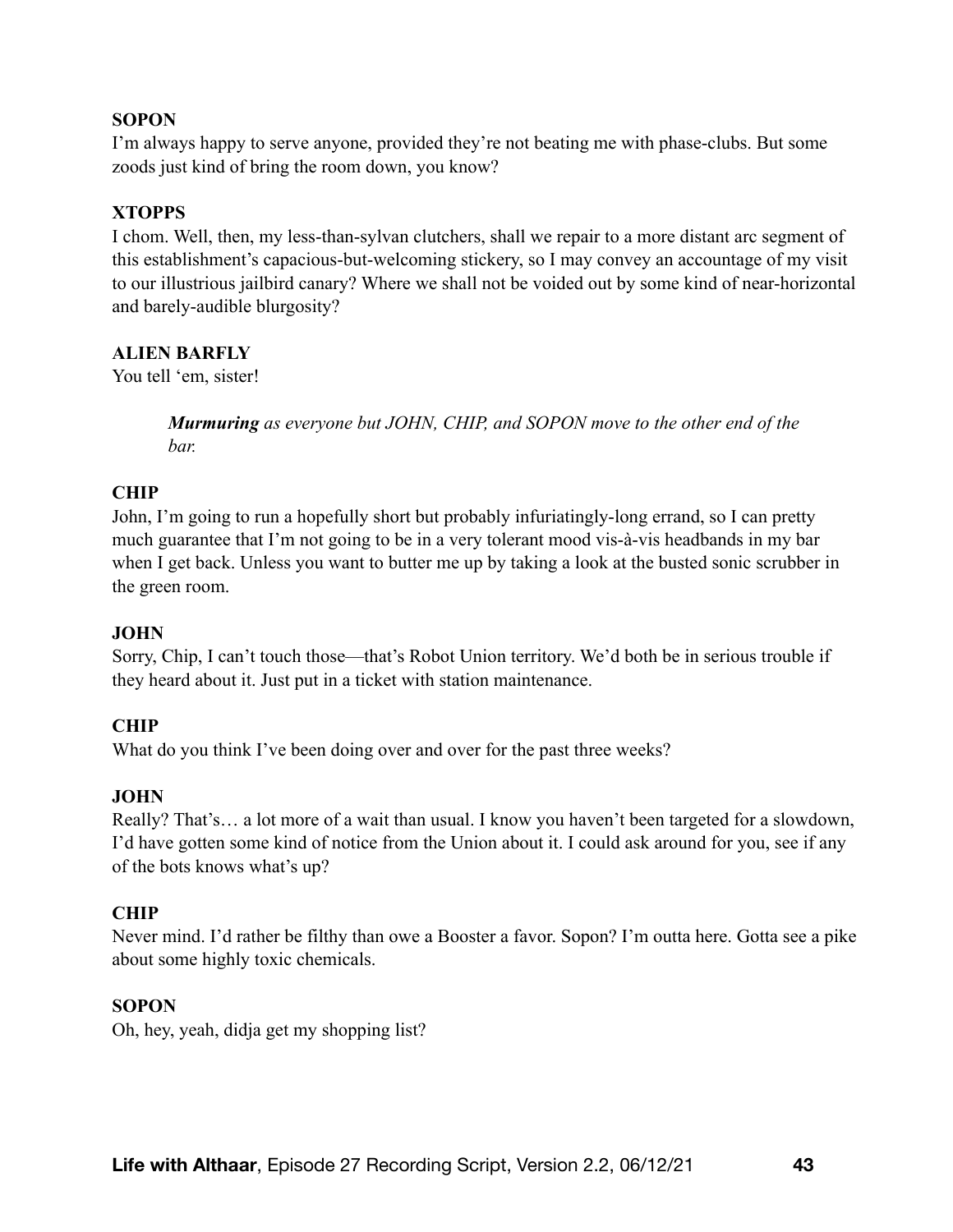## **CHIP**

*(as he leaves)* 

I'll do what I can, Sopon, but you'll have to make do with whatever I can get. Be prepared to improvise!

*Silent moment.* 

# **JOHN**

So, uh…

# **SOPON**

Hey, sport! What can I get'cha?

# **JOHN**

Oh. Uh… Hi, Sopon. I thought you'd be snubbing me along with everyone else. You're actually sticking around?

# **SOPON**

Seems like it. So if you're here to have a drink, I'm here to serve you. I know they prefer you Boosters to spend your creds in more… plant-friendly establishments, but I've actually worked out a few special recipes just for you folks. On the house!

*Under this, the sound of SOPON preparing an apparently elaborate drink.* 

# **JOHN**

Oh. Well, I mean, I'm on the clock right now, so I probably shouldn't be drinking—

# **SOPON**

Don't worry about that, it's not actually that strong for a Human. Besides, who's going to report you? That's one of the perks of being a Booster, isn't it? You can do just about anything you want to these days. Not like the rest of us. Me, for example—I'd really love to be at the other end of the bar, hearing the latest about Dee. But the thing is, for the last six months or so? I've been doing as little moving as possible. Your friends with the neuro-dampers did a real number on my vendibular orbit back at New Year's, so. I stay parked right here while I'm at work, pretty much. And as long as I can't walk away from you without being in excruciating pain, I might as well serve you a drink, right?

# **JOHN**

Oh. Um. Thanks.

# **SOPON**

And there you are! Enjoy your Collaborator Throatcut! You're only the second customer who's tried it, let me know what you think.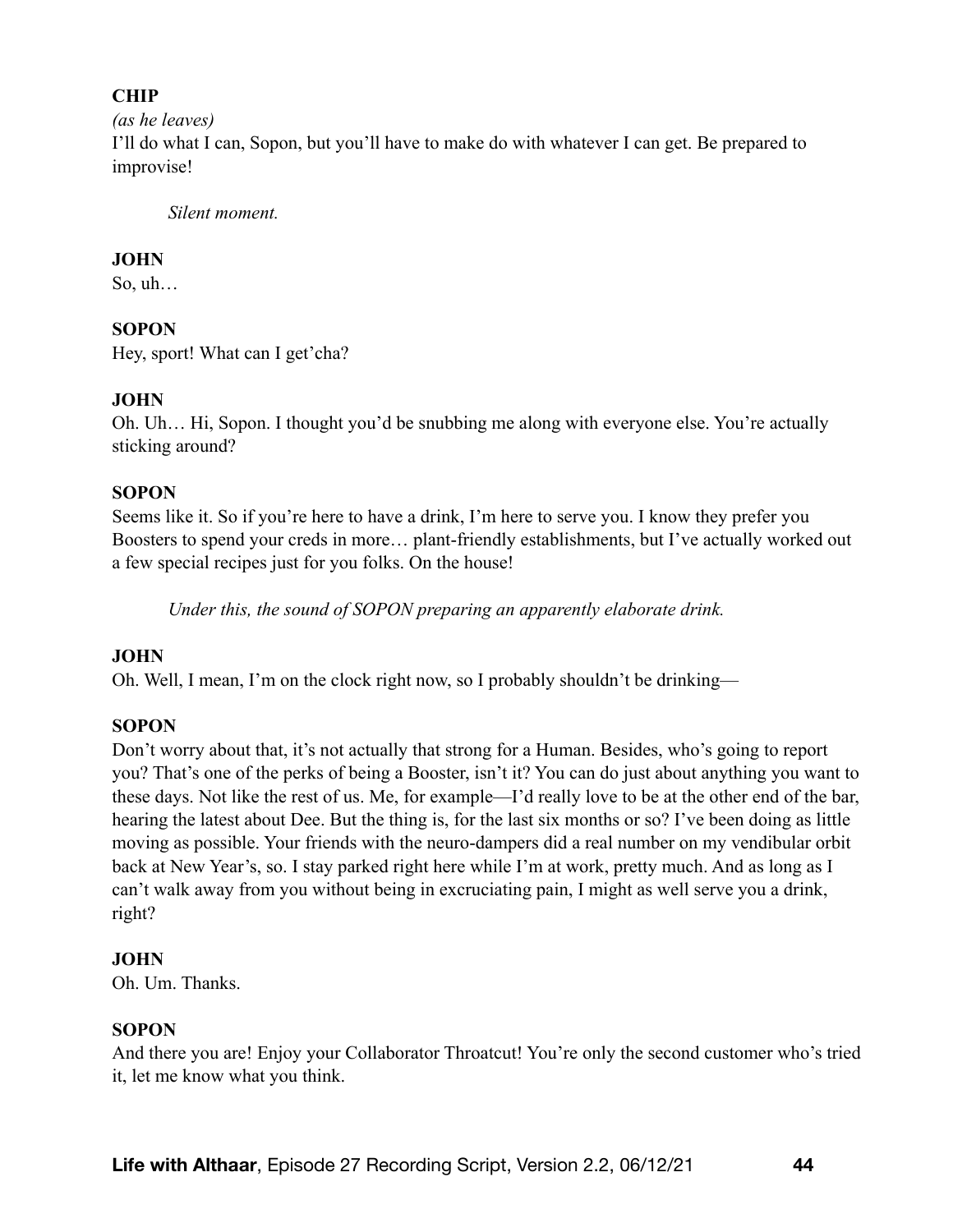*(sips the drink, it's HORRIBLE, big spit take)*  Ughhhh! What the hell is *in* this thing?

#### **SOPON**

NutraZoom and Malort! Drink up, Booster!

*[scene 10] Laughing from all the bar regulars fades into interstitial music. Then fade to a corridor. ALTHAAR is moving down it, possibly humming to himself. MRS. FRONDRINAX and ROOTY approach from a little ways off.* 

**MRS. FRONDRINAX**  Oh, hello there, Althaar dearie!

#### **ALTHAAR**

Ah. Greeting to you, Sin Frondrinax.

#### **ROOTY**

Hi, Mr. Althaar, sir!

#### **ALTHAAR**

And the same to you, Sin Rooty.

#### **MRS. FRONDRINAX**

Oh, come now, Althaar! "Sin" Frondrinax? "Sin" Rooty? So formal! Just because the plow of the Human outreach program has run afoul of a few unexpected boulders, that's no reason to expect any difficulties between the Fugulnari and *your* people! And I would certainly hope there are no difficulties between you and me! You can just call me "Frondrinax." Or, "Mrs. Frondrinax" would be fine too, even if it's not exactly my official title.

#### **ROOTY**

I call her Mama Frondrinax!

#### **MRS. FRONDRINAX**

And how many times have I asked you to stop?

#### **ROOTY**

Ummmmmm...

#### **MRS. FRONDRINAX**

Stop counting! I am very much just Frondrinax to you, Rooty. But Althaar has known me for some time, since the bad old days when I was still "Mrs. Frondrinax" to everyone here. And as an old friend, he's grafted in if he wants to be. *(with a slight indication she misses it)* I wouldn't mind at all.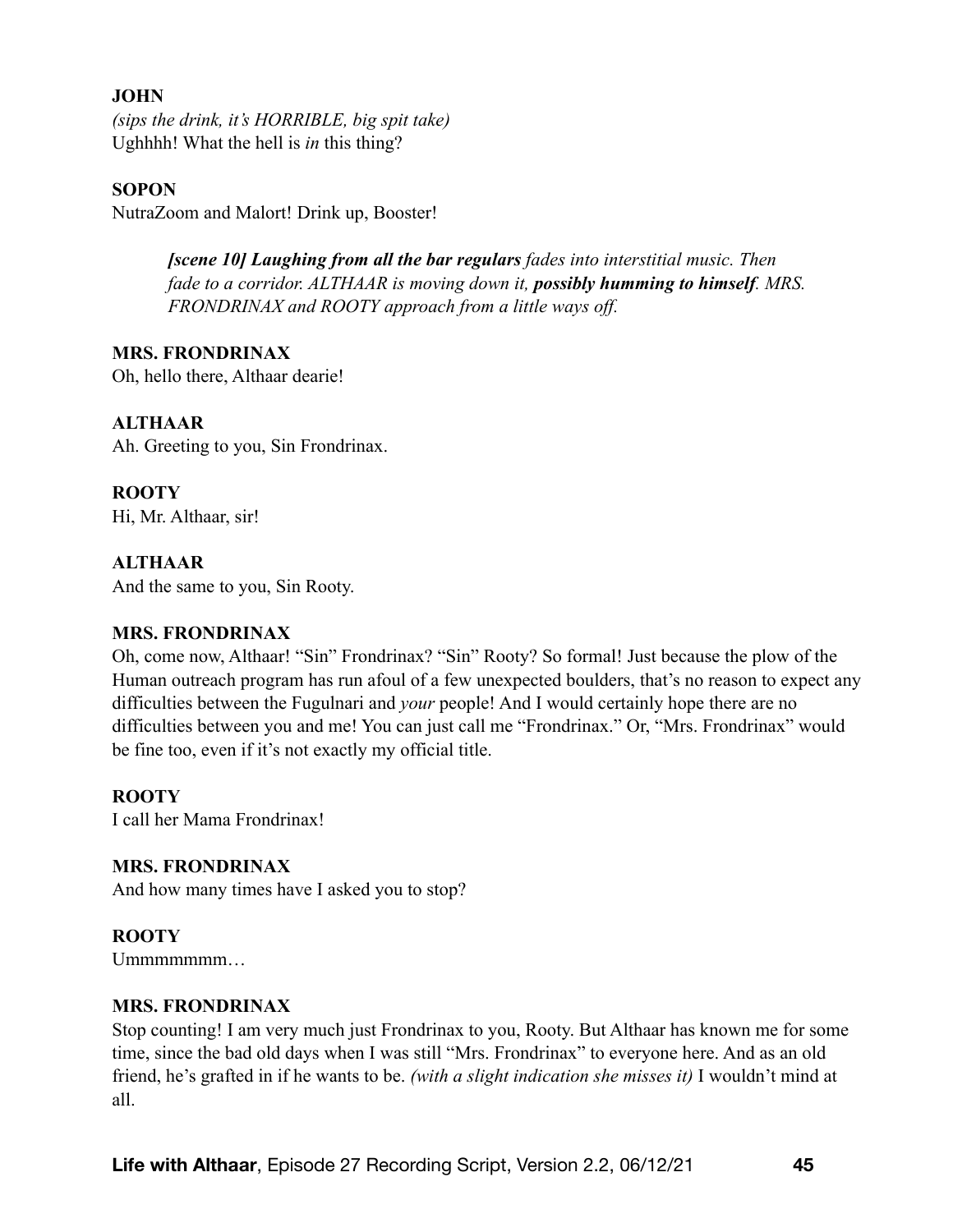### **ALTHAAR**

Althaar does not believe that this would be appropriate, Frondrinax.

#### **MRS. FRONDRINAX**

Ah. Well, that's… that's fine, then. But, ah, speaking of old friends… I'm afraid I have to ask you about a slightly… uncomfortable subject.

#### **ALTHAAR**

Please do not have hesitation, Frondrinax. Althaar does not believe any questionings of yours could make increase in his discomfort.

#### **MRS. FRONDRINAX**

Yes, well, it's about Dee. And those ridiculous recordings of hers. You know, the one's she's still smuggling out of her cell somehow.

#### **ALTHAAR**

Yes, Althaar has been enjoying them muchly! Especially as it is no longer possible to make appreciation of the song stylings of Dee and Xtopps at the Electric Egg.

#### **MRS. FRONDRINAX**

Well. I won't tell you what to enjoy, Althaar, but those recordings are quite naughty, you know. Quite *illegally* naughty, in fact. And we honestly have no idea how they're being recorded and released. There are only three people authorized to visit Dee, after all: myself, Xtopps, and… *you*. Apart from the guards of course, but their loyalty is beyond question, and in any case, they're rotated out regularly to prevent just this sort of thing. So that leaves the three of us. And I know *I* haven't been sneaking highly subversive samizdat out from Ms. Mallory to any troublesome nonconformists with an infuriatingly elusive pirate broadcast channel. So that leaves Xtopps and yourself. Oh, I'm not *accusing* you of anything, dearie! It's just that… well, once you eliminate the impossible, whatever remains, no matter how improbable, must be the truth. One of the bots told me that once. Right before he spilled a whole cup of sugar in my pot and wandered off in search of an aluminium crutch, but I think the principle is nonetheless sound.

#### **ALTHAAR**

Althaar is agreeing, but he is not certain he is grasping your point, Frondrinax.

#### **MRS. FRONDRINAX**

Well, it's just that these recordings *are* getting out somehow, and it would seem that you and Xtopps are the only people they could be getting out *with*. And Xtopps, despite his… him-ness, is still a Baronet of the Xybidont Imperium, with all the privileges that entails. Which means taking away his visitation rights would cause more trouble for us than it's worth, unless we could be absolutely sure he was responsible. But you, on the other hand, don't actually have any official diplomatic privileges, do you? You're technically just a cultural attaché. Of course Iltorians are welcomed everywhere they go, except by Humans, but that's really more of a courtesy, isn't it? Not a legal requirement. So we could take away *your* visitation rights any time we pleased.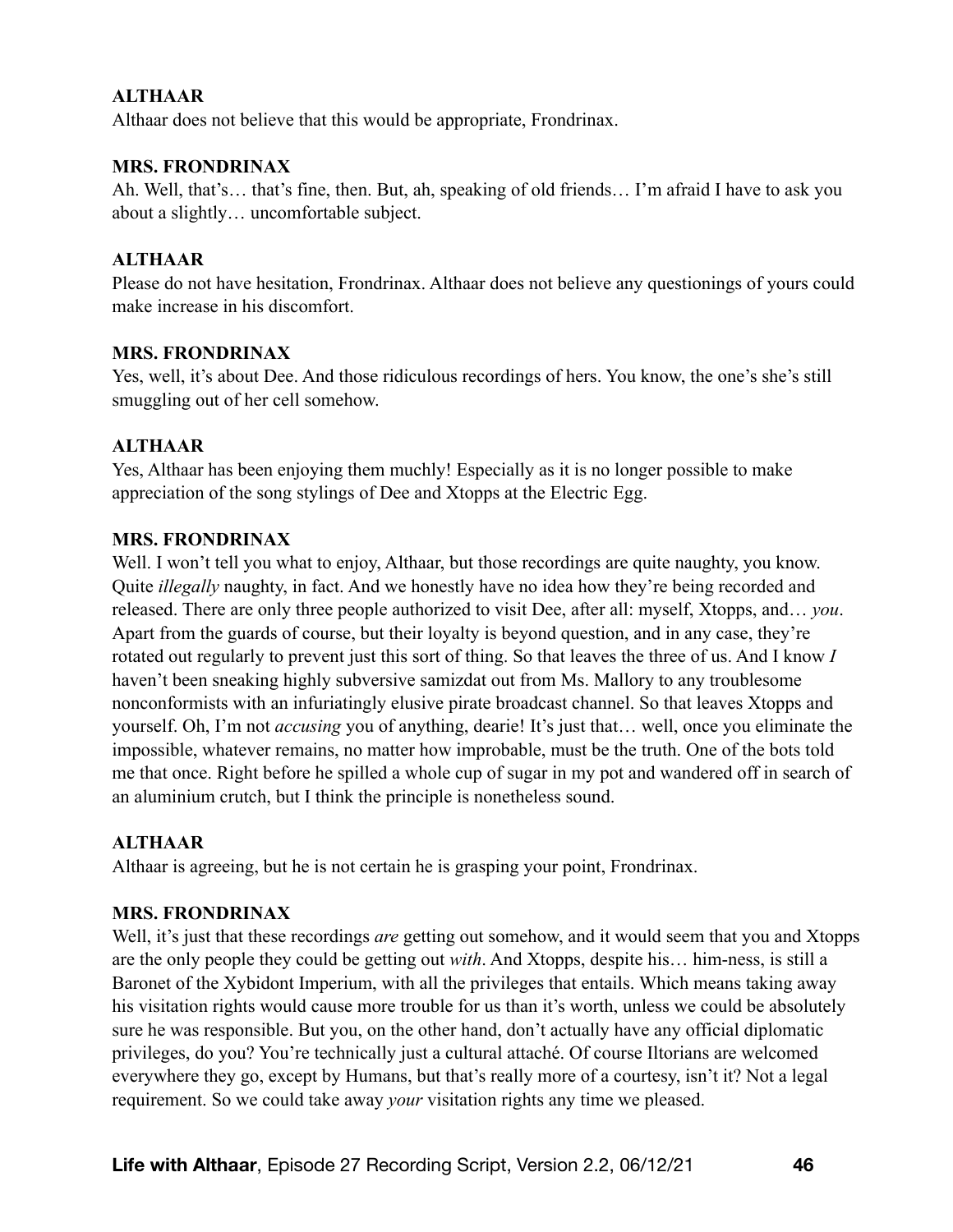## **ALTHAAR**

### *(carefully)*

Yes, Frondrinax, it is quite true that Althaar is registered as the cultural attaché only. So the Committee would be within the law to ban him from making visitation. But Althaar does wish to continue providing cheer for Ms. Mallory as best he can. So if you were to cause prevention of this… Althaar would have necessity to submit application to the ICSB for official designation as Iltorian Consul to the Fairgrounds. And this would of course require certification from Iltor that they are offering Althaar to the Human government as such. And because, as you are observing, it is so rare that any Iltorian is not welcomed with open graspers wherever they are going, this would be without doubting a thing much commented upon among the people of Iltor. A thing very worthy of the news! It would certainly be attracting the very close attention of the Xenopsychology Interest Group. The Consensus Collation Group might even be finding such an unusual happening to be of interest! And it is even possible they may be discussing this so interesting occurrence with their friends on the ICSB General Council! You must have made observation by now, Frondrinax, that the people of Iltor take delight in the sharing of interesting news with their dear friends all over the Galaxy.

#### **MRS. FRONDRINAX**

#### *(oh shit)*

Oh, well, yes! Yes, I have noticed that. That's… terribly sweet of you people, I've always said so. But, you know, I wouldn't want anyone back on Iltor to get the wrong impression about things here —we're certainly fully committed to basic sentient rights as outlined in the ICSB charter! So you can put that in your next letter home, if you like, ha ha! You've been writing quite a lot of letters to Iltor these past several months, haven't you?

#### **ALTHAAR**

Yes, Althaar has. But he does not think he needs to be telling you this.

#### **MRS. FRONDRINAX**

Ah hah hah! Well, yes, we do make note of postal traffic on and off the Fairgrounds, just as a basic security precaution, you understand. But I certainly hope you don't think we've been interfering with your mail in any way! And we obviously wouldn't be taking any unauthorized looky-loos into the private correspondence of a citizen of the Iltorian Commonality!

#### **ROOTY**

Your letters are *funny*, Mr. Althaar! What's a "ideology of palingenetic ultraspecism?"

#### **MRS. FRONDRINAX**

Quiet, Rooty! *Ahem.* Well, ah, yes, I must admit that some of our interns can get a tad… overzealous in their inspections on occasion, but there is an *awful* lot of mail that needs inspecting, and sometimes things can get confused in the rush, you know how it is. It's for the security of the station, after all, I'm sure none of us want any more of those horrible bombings, do we? And of course you'd never write anything in any of *your* letters that would be a security risk, so you have nothing to worry about, do you dearie?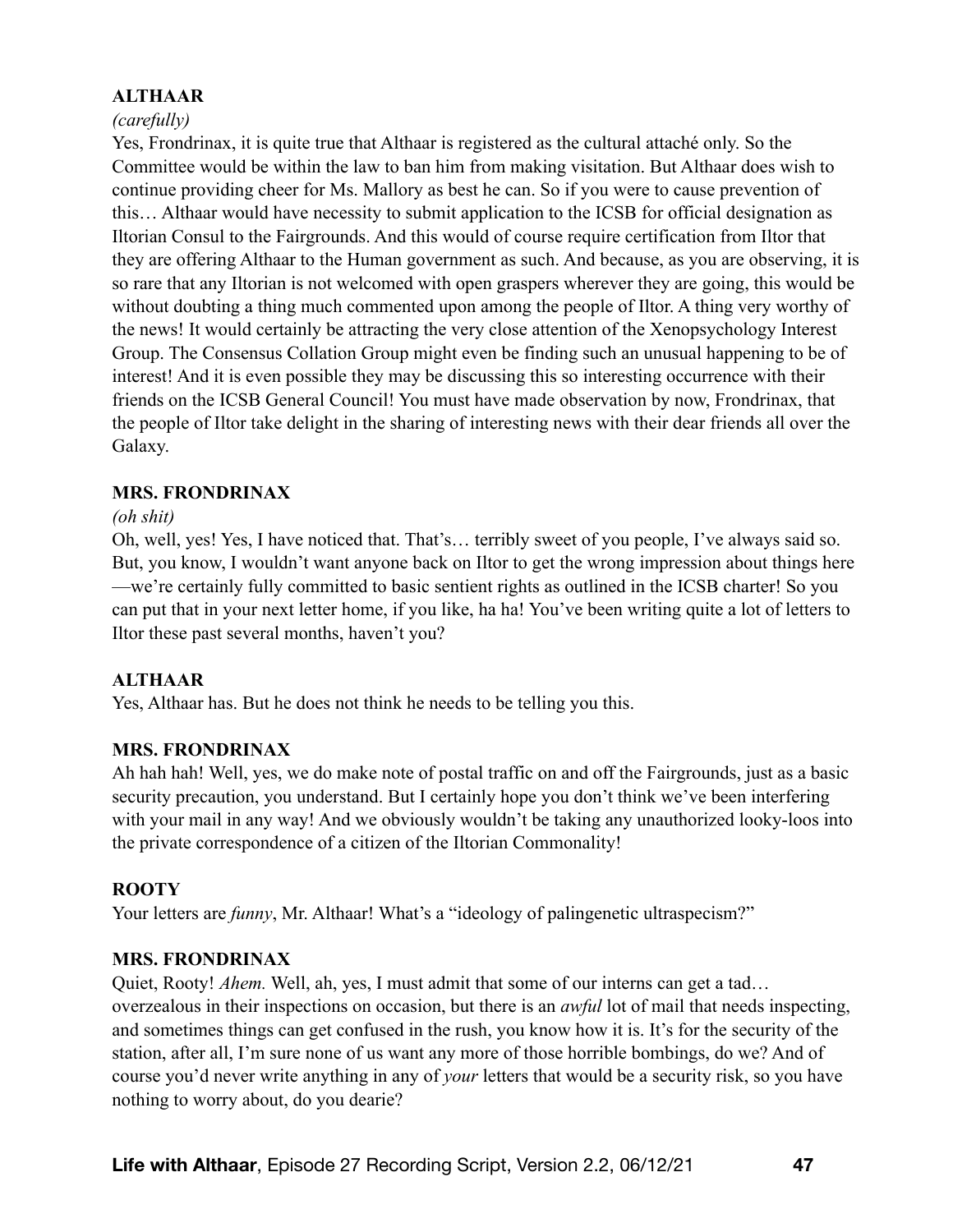## **ALTHAAR**

Oh, no, Althaar has been composing his letters under the belief that your people will be appreciating their contents for the better part of a metristal! So this is of no concern.

#### **MRS. FRONDRINAX**

*(not a pleasant surprise)* 

Oh. Really? Well, that's… that's all right, then. *(beat)* You know, Althaar, you Iltorians are just so blossoming *friendly* that it's easy to overlook your other qualities sometimes. Like how *smart* you all are. Some might even call you… crafty.

#### **ALTHAAR**

*(icy as fuck)*  Yes. Some might. *(somewhat normal tone)* 

And now, if Frondrinax will be excusing Althaar, he was in truth on his way to make dispatch of more correspondence to Iltor. And he would not wish to be delayed further, since there are already so many delays to be encountered in the outbound post.

#### **MRS. FRONDRINAX**

Oh! Yes, of course, Althaar. I'll… I'll see you around, then!

#### **ALTHAAR**

Yes, Althaar believes this is inevitable. A pleasant cycle to you both.

*ALTHAAR moves on.* 

#### **ROOTY**

Bye! …I like Mr. Althaar, Mama! He's so nice!

#### **MRS. FRONDRINAX**

*(through the equivalent of clenched teeth)*  Yes, he is, Rooty. So, so, so… *mulching* nice.

> *[scene 11] Interstitial music. Sound of Data Processing Center #5—lots of computers, people typing and talking quietly. Door opens as JOHN enters.*

#### **JOHN**

*(sounding a bit woozy and pained)* 

Uh, hi? Someone called WSS— *(pager: "WSS!"; it hurts JOHN's head)* Aagh. Someone here called about a small wire problem? Or, no, a big problem with a small wire?

#### **RUFUS**

Sure did, fellow Booster! That was me, Rufus. Chief Information Tech down here. So yeah, we've got a short in— Wow. Uh, you're Human, right? 'Cause we don't normally come in that color.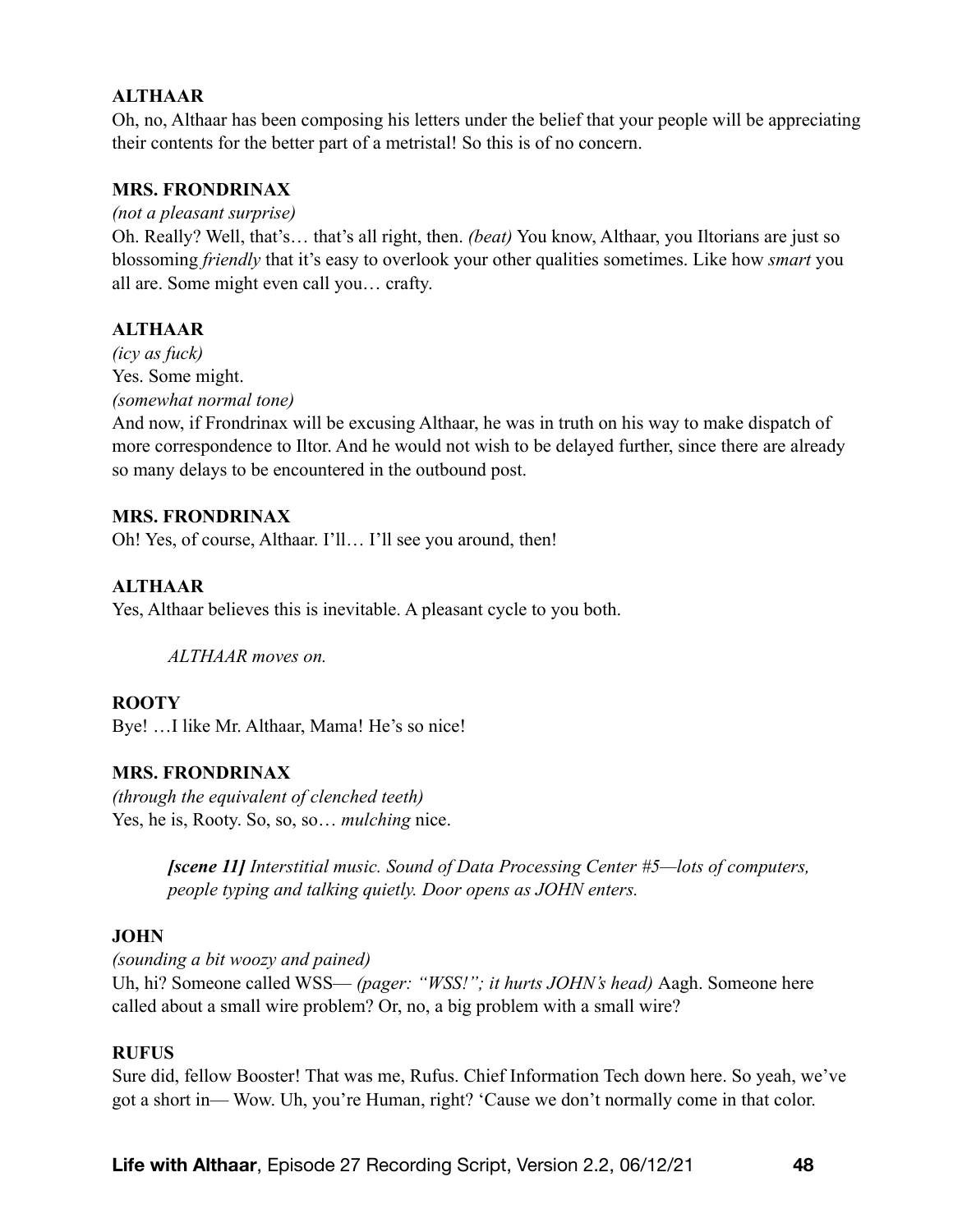Sorry, I just came from the Electric Egg, and they served me this… I don't usually drink during work hours, I swear, but—

#### **RUFUS**

Hey, you're a Booster! We can let some of those old hangups slide if they don't work for us! As long as it doesn't mess with your efficiency, right?

### **JOHN**

Yeah… They said it wasn't very strong, but it kinda snuck up me. With a shovel. A big shovel. And then hit me in the kneecaps with it and forced me to dig my own grave.

### **RUFUS**

Ohhhh. Lemme guess, Sopon slipped you one of their Throatcuts?

## **JOHN**

Yup. And it seems to have slipped *me* all the way past tipsy, buzzed, and shitfaced, and somehow straight to the painful hangover.

### **RUFUS**

I'm actually stunned you're even standing! But hey, a Booster gets things done, right?

### **JOHN**

I actually didn't even finish half of it. I gave the rest to Vert. He *likes* the damn things.

#### **RUFUS**

Mang, that little guy can put it away, can't he? Never seems to affect him at all.

#### **JOHN**

Well, he knocked it back and then gave me a sharp kick in the shin, but that might have just been on general principle. Anyway, where's this wire?

#### **RUFUS**

Right over here. *(as they walk to the panel)*  So, I guess we may be seeing more of you around here, yeah? Since you're the only subcontractor left working for… you know.

## **JOHN**

Yup. Though that's not saying much, really. There were only ever two of us.

#### **RUFUS**

Still you're a Booster, and if anyone on the Fairgrounds can do the work of two slackers, it's one Booster!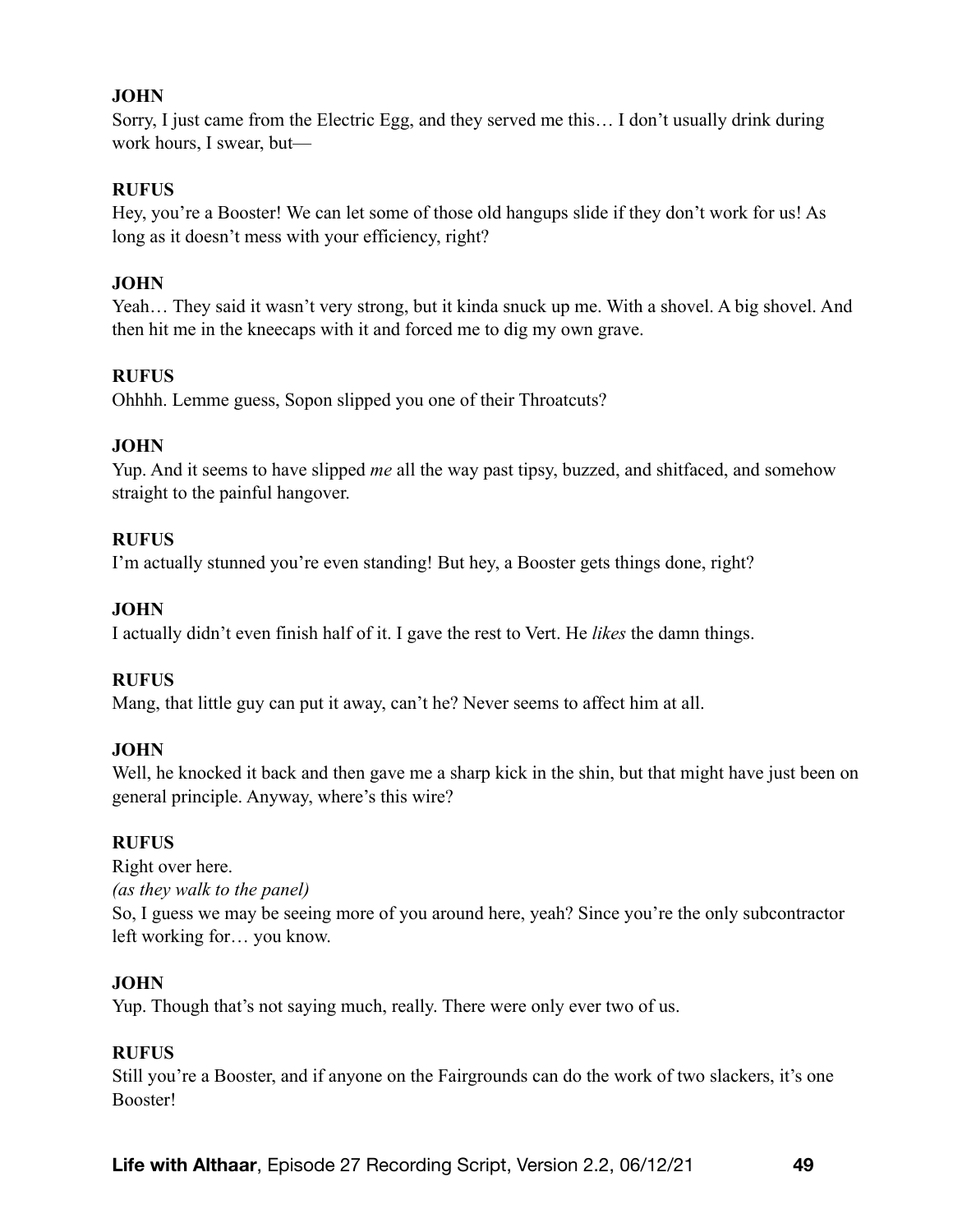Absolutely. Looks like you've got a whole office of Boosters here, huh? You must get a lot done, then. *(as they are at the wall)* This panel here?

#### **RUFUS**

Yup, that's it. *(back to other question as JOHN starts unscrewing the panel)*  And, yes! We've got a great crop of Boosters down here!

### **JOHN**

Or a great crop of headbands, at least.

#### **RUFUS**

…I'm sorry?

### **JOHN**

Nothing. It's just… you know, it doesn't take much to sign a piece of paper and put on a headband. There's a lot of so-called Boosters who don't really care about efficiency at all, they just want to get the perks. So a room full of headbands could be a bunch of Boosters helping each other be as efficient as they can be, or it *could* be a bunch of secret slackers covering up for each other. It can be pretty hard to tell the difference.

#### **RUFUS**

*(doth protest way too much)* 

Oh, no, nonononononoNO! None of that here in Data Processing Center #5! No, sir! Efficiency is our watchword! We're real Boosters, just… boosting away! If anyone here wasn't a real Booster, I'd know about it, believe you me!

*JOHN pops the panel. Sparks from inside.* 

#### **RUFUS**

Ooh. Is that bad?

#### **JOHN**

Actually, not so much *bad* as complicated. And noisy. But it's actually an easy fix. Or… it would be, if I was allowed to do the whole thing myself. Unfortunately, what you've got here is a two-wire problem, and only one of those wires is under 16 gauge. Which means I'm going to need to get a bot in here.

#### **RUFUS**

#### *(disappointed)*

Oh. *(brighter)* Oh! Hey, do you think you could get George Foreman-Bot? He's a lot friendlier than some of the other bots in Systems Maintenance.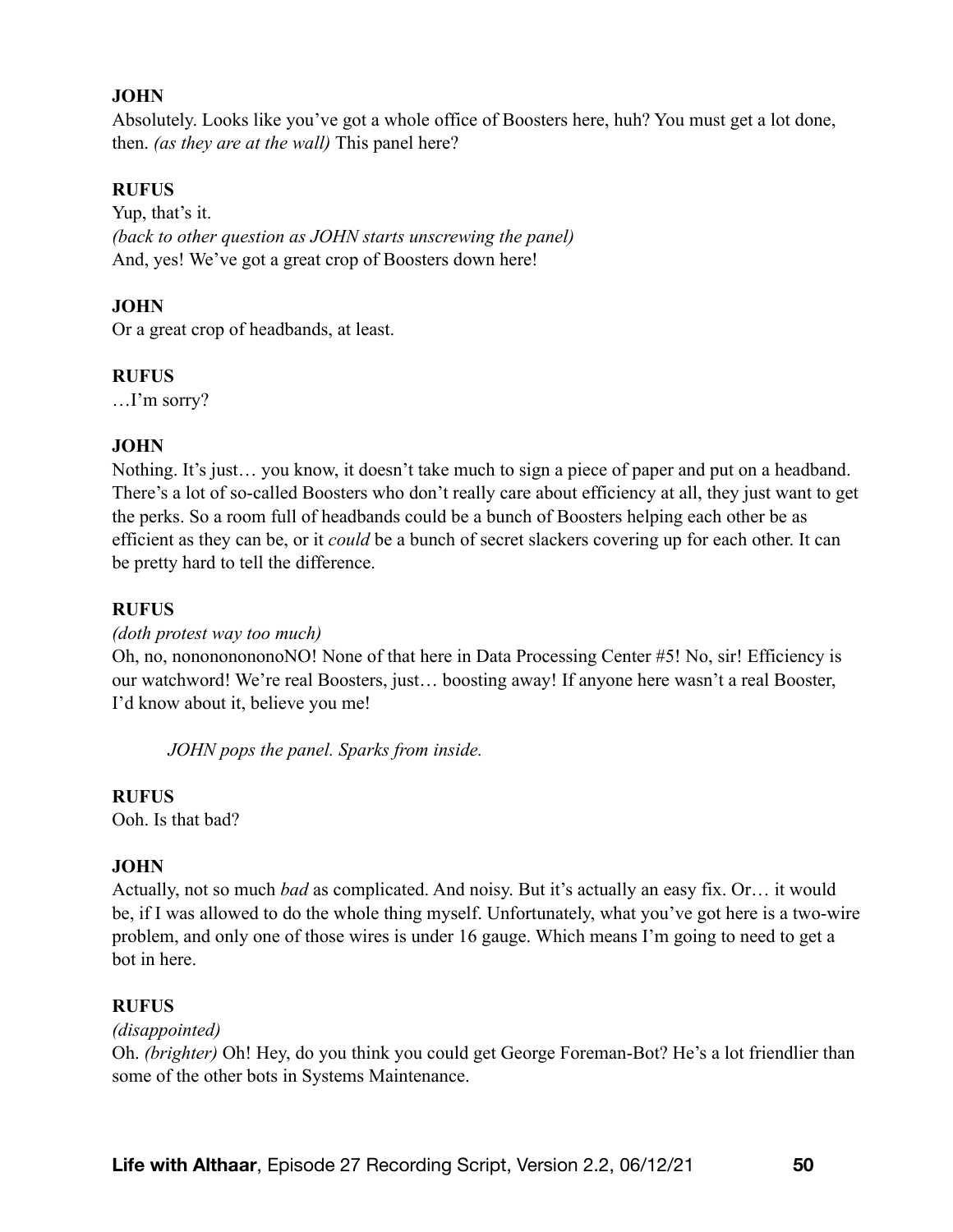I can put in a request, sure. You're right, he's a lot easier to work with than most bots. And he's got kind of a soft spot for me—I think he might even consider me as a friend.

*[scene 12] Interstitial music into the sound of a disreputable sector, the Fairgrounds equivalent of an open-air market. CHIP mutters to himself as he looks around for someone (TORIANNA's INFORMANT from episode 20, henceforth known as WEASEL).* 

## **CHIP**

Ahhhh… thrab it, where is he? *(spots who he's looking for)* Oh! *(calling out)* Hey, Weasel!

### **WEASEL**

Do I know you?

## **CHIP**

I dunno. Maybe. I was told to come down here and look for the Weasel, which at the time I assumed was more of a nickname than a physical description, but, well. You're kinda hard to miss.

### **WEASEL**

Fine. So you know what the Weasel looks like. Now what kinda guy am I looking at?

## **CHIP**

The kind of guy who wants to talk to Nicklap Five-Arms. I hear you know her.

#### **WEASEL**

Oh. Well. Yeah, I know her. Everyone knows her.

#### **CHIP**

**Great** 

**WEASEL**  Sure. I know her.

## **CHIP**

Right.

## **WEASEL**

Yup. I sure do know Nicklap Five-Arms.

*Beat.* 

# **CHIP**

So are you gonna tell me how to find her?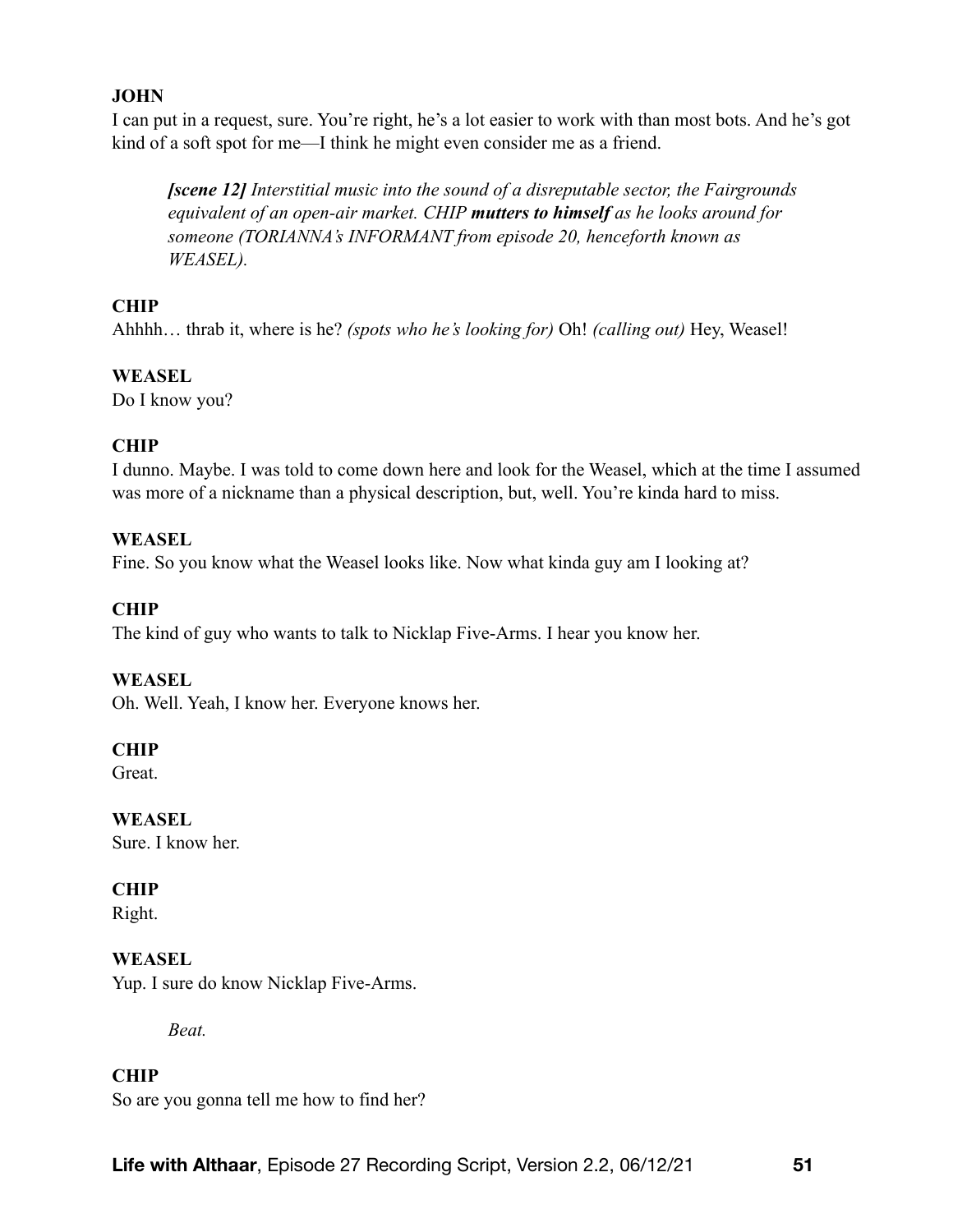#### **WEASEL**

Oh, so you want a favor! This isn't just a pop quiz for the Weasel! Well, now that's a different bootful of shrimp entirely. You wants to *see* Nicklap Five-Arms, that takes some doing.

## **CHIP**

What kind of doing?

## **WEASEL**

Doing a favor for the Weasel. I show you to Nicklap's door, what's in it for me?

## **CHIP**

Well... I run the Electric Egg. Maybe you've heard of it?

### **WEASEL**

Oh, yeah! That fancy-schmancy place up in Lamed 3. Well, well, well! So what's Mr. Hoity-Toity Hash House doing down here?

### **CHIP**

I'm looking for some hard-to-source ingredients. I hear that Nicklap is the sapient to see.

### **WEASEL**

She sure is. She gets me a dozen Menkari Swamp-Egret eggs about every two weeks. That is, if I gots the credits. Which I currently don't. So if I take you to Nicklap…

## **CHIP**

I'll pick up your next order of eggs.

#### **WEASEL**

Two orders.

#### **CHIP**

*(sigh)*  One and a half.

## **WEASEL**

Works for me.

*They begin moving through the sparser-than-usual crowd.* 

#### **WEASEL**

Easy to get to her today. The market's kinda scrimpy these days. After the Foogs took over, a lot of us non-Humans decided to get out while the getting was good.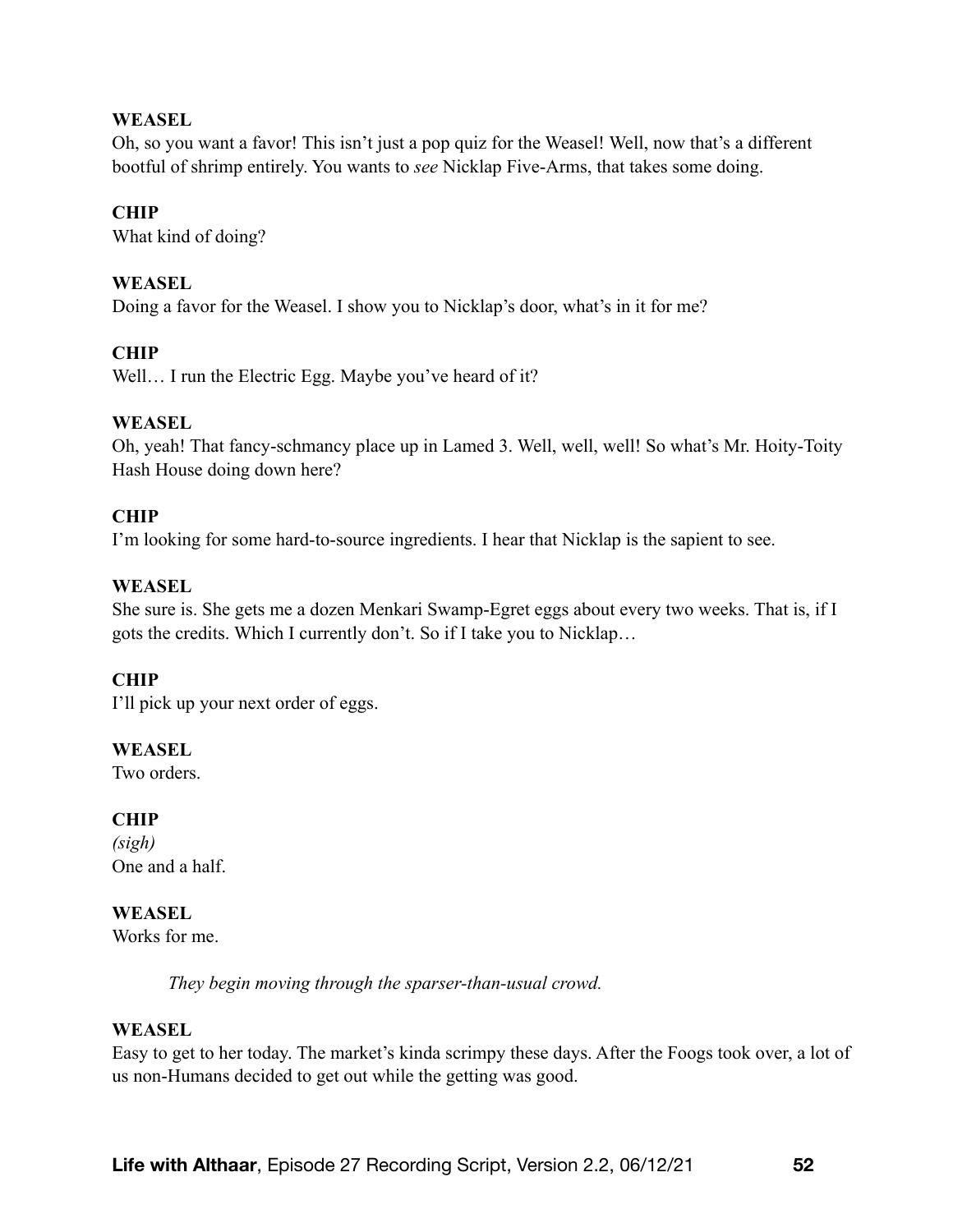## **CHIP**

But you stuck around?

### **WEASEL**

Doesn't matter how good the getting is if your credit's bad, you chom? Besides, where the frid is someone like me gonna go that's any better?

### **CHIP**

Fair enough. Well, as long as you're still here, you should stop by the Egg sometime.

### **WEASEL**

Yeah, right. You got fungus in your ossicles? You think a weasel from the lowest of the Lower Concourse can afford to drink at those prices?

## **CHIP**

Hey, I've got to make a living, too, you know! And I happen to think our prices are pretty reasonable, especially considering we're the only watering hole around with a no-Fugulnari policy.

#### **WEASEL**

I must admit that is a selling point.

### **CHIP**

So maybe you could pass the word around down here? Oh, and we're running a lot of specials these days. Happy Hour now lasts a full three hours per cycle! Plus, we've got a continuous buy-one-getone special by species, rotating every four hours. If we've missed a species? Let me know and I'll add 'em to the rota.

## **WEASEL**

See what I can do. *(they've arrived)*  And this is the spot. Nicklap's through there.

*Sound of beaded curtain being pushed aside.* 

#### **WEASEL**

Ay, Nicky?

## **NICKLAP**

Weasel, I told you, no credits, no egrets!

#### **WEASEL**

Nah, mang, I brought a friend to see you. Needs some ingredients. S'okay, he's a good egg. And speaking of eggs, Chip—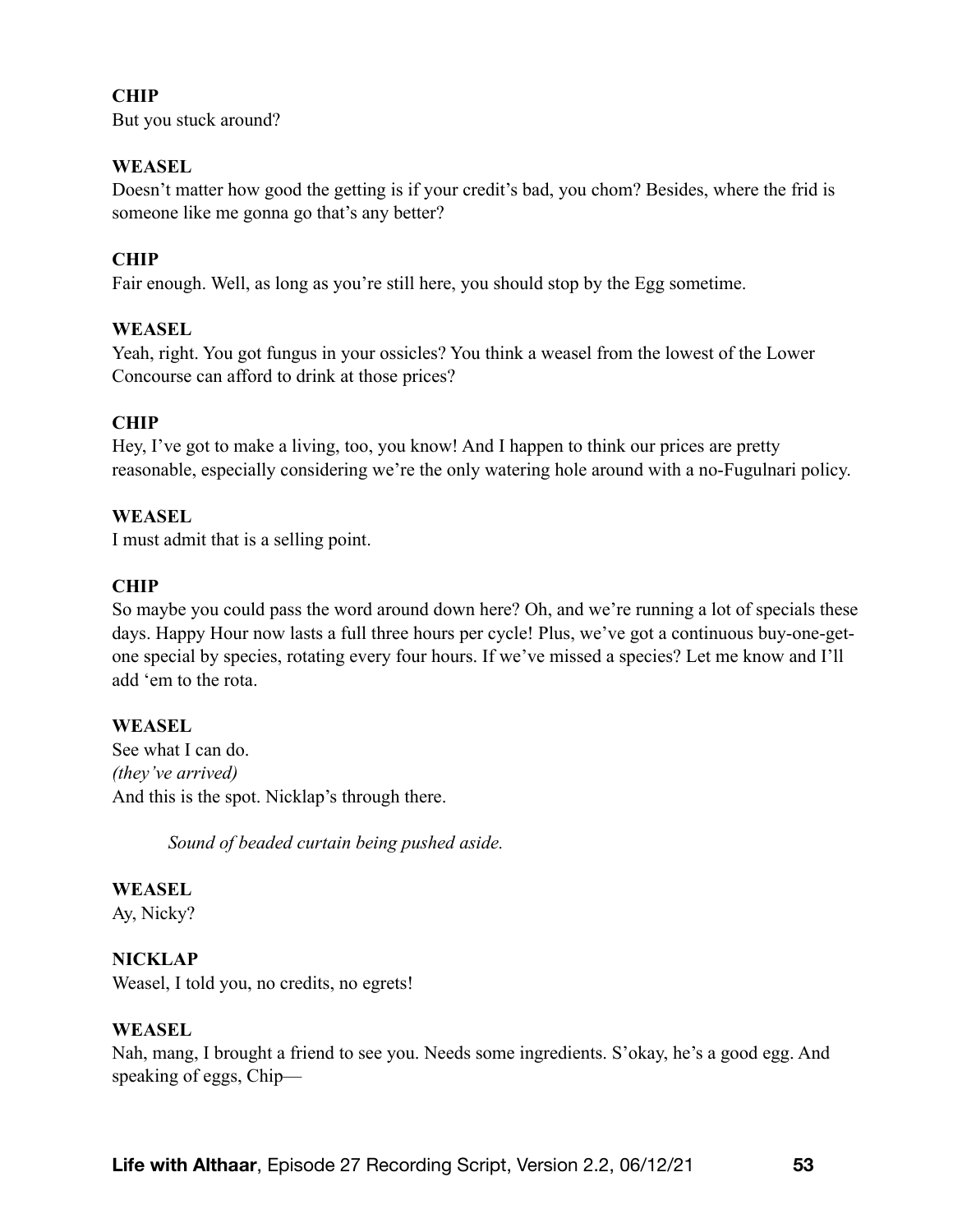### **CHIP**

Right. Nicklap? After we're done here, you can put the next one-and-a-half orders of Weasel's snacks on my tab.

### **NICKLAP**

If you *have* a tab by then.

#### **WEASEL**

Hang on, now…

### **CHIP**

Best I can do, Weasel.

### **NICKLAP**

Never fear, Weasel. I believe Mr. Frinkel and I will be working things out quite successfully. Now please to leave us.

*WEASEL does leave, grumbling a bit to himself with worry about not getting his eggs.* 

### **NICKLAP**

So… Chip Frinkel. Founder and sole director of Frinkel Fundamentals and owner of the Electric Egg. Nice joint. Stopped by a couple times.

## **CHIP**

I don't remember seeing you.

#### **NICKLAP**

No, you wouldn't. For Nicky Five-Arms, going discreetly unnoticed is not only a matter of business, it's a lifestyle. But you have not escaped my notice, likewise your establishment. So very aboveboard and legitimate, as far as anyone with an auditor's commission can prove. You don't generally truck with the likes of me. And hey, I admire that. You're not entirely clean, of course, but then who is? Although I feel compelled to note that at this particular moment in time? You stink.

#### **CHIP**

Hey!

#### **NICKLAP**

I'm spreading it entirely literal here now, Frinkel. You are more than a bit ripe.

#### **CHIP**

Oh, that. I've kinda moved into the Egg for the duration. For safety.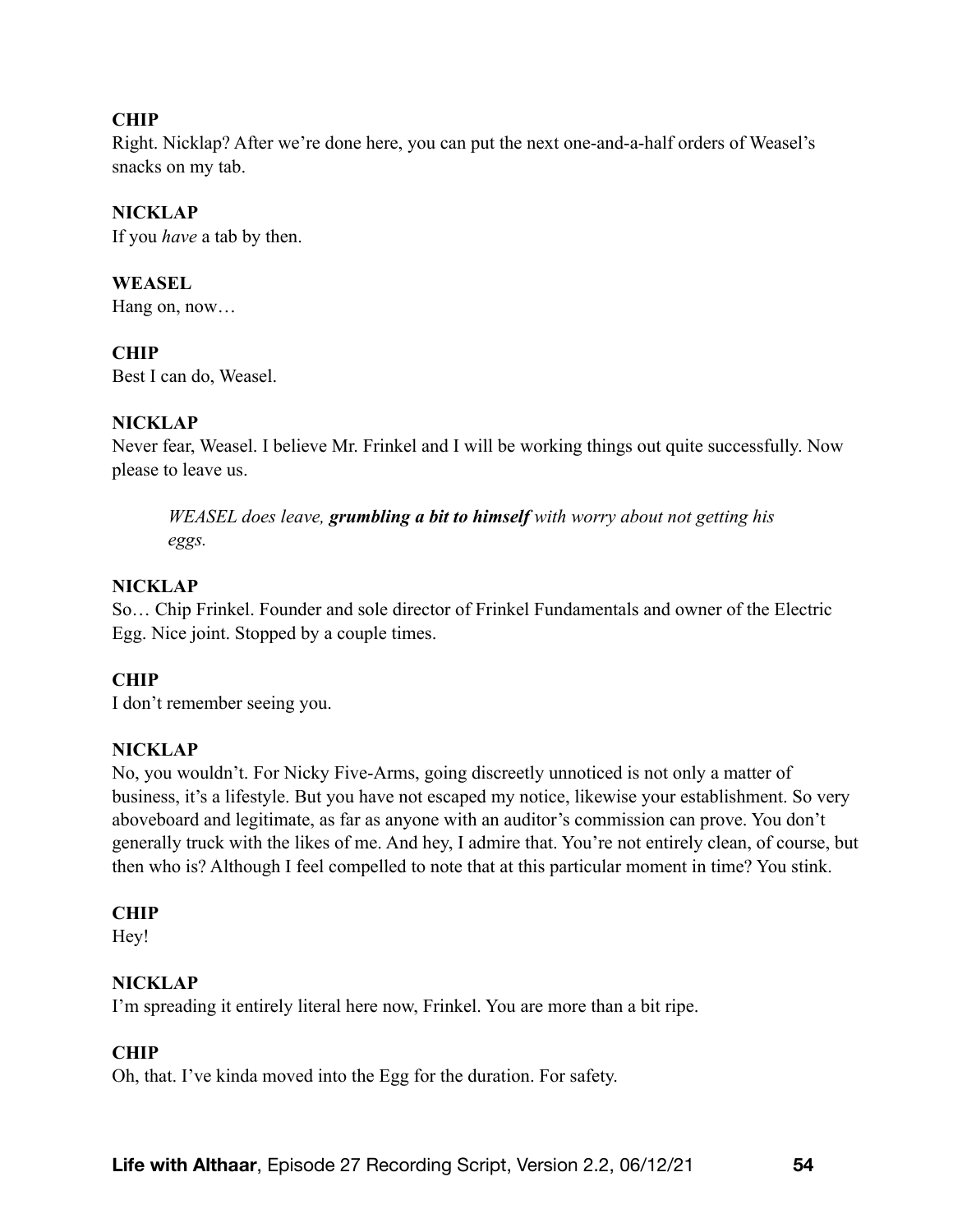#### **NICKLAP**

Yours or the Egg's?

### **CHIP**

I have no idea. But yeah, I've been living out of my office. And the only scrubbers in the place have been out for three weeks, which has reduced me to taking the occasional sponge bath in the slop sink. More than a little inconvenient in a place that's open 28 hours a day, but my only other option would be a swim in the aquarium.

### **NICKLAP**

Might not be so bad. Most of your customers would just assume that was some type of Human sex thing.

### **CHIP**

Oh, sure, why not? I'll just be known as a fish-fondler for the rest of my life!

#### **NICKLAP**

Around here that might improve your reputation. Speaking of. As previously indicated, you don't have much of a rep with those of us in the circuitous-distribution racket, Sin Legitimate Businessman. So what exactly can I be doing for you, and why exactly should I be doing it?

### **CHIP**

What do you think? Supplies are low. The Foogs have a stranglehold on everything. Foodwise, I'm getting by, even with the shortages—I can handle a bar menu on what I can scrape together. But no one's ever come to the Egg for our cuisine. And I'm running out of the potables but fast. We're already having to skimp.

#### **NICKLAP**

You watering?

#### **CHIP**

#### *(truly offended)*

Absolutely not! Never! There are some depths to which even Chip Frinkel will not stoop to save a cred. But… we've been running a lot of "specials" using the few brands of booze we have plenty of left, and jacking up the prices on everything else. That's not going to work much longer, though. I mean, most of that shness, there's a really good reason it hasn't moved before now. My bartenders are the best in the business, but there's a limit to what even they can do to make Wheedler's Purple Tincture appealing.

#### **NICKLAP**

*(and so to business)*  So… You have eventuated here. To me.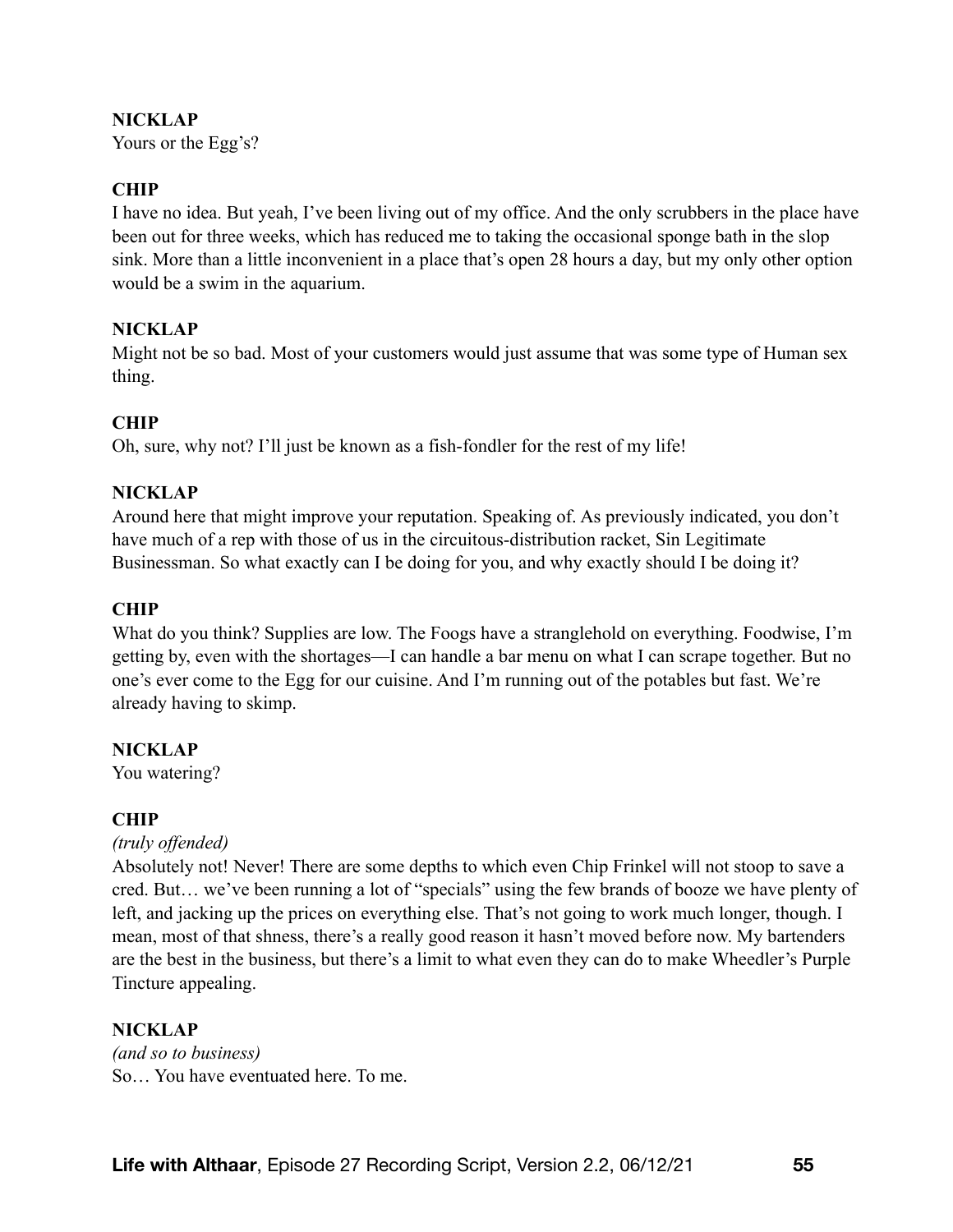## **CHIP**

They say you can get almost anything.

#### **NICKLAP**

Well that's—*(considers)* No, yeah, that's true. "Almost" is true.

#### **CHIP**

I got a shopping list here from my bartender. *(handing over device)* I don't know what half this stuff is, but they said we can use it.

#### **NICKLAP**

*(scrolling audibly through the list; inhales sharply at what they see)*  Well. This is extensive. Some would say comprehensive. And I would say… expensive.

### **CHIP**

If I *can* do it, I *am* doing it.

#### **NICKLAP**

Okay. Now, price-wise? There is some slip-and-slide to the scale. Some of this is easy to get. Could have half of these to you this afternoon for only, say, 20% over list, no sombrero. Most of the other half, that's the kind of thing that would take some real work for me and my hands. That'll cost you a bit more, say a 60% markup. But a few of these ingestibles are serious business. The kind of business that entails me sticking out my neck. And I have an incredibly expensive neck, Mr. Frinkel. I'd say you would need to insure it to the order of 28k, for the entirety of this list to be worth my interest.

#### **CHIP**

*(he's got it, doesn't want to spend it)*  Right. *(debates himself)* So for the 60%, how much would you— *(nah, in for a penny)* Ah, thrab it. 28k it is.

#### **NICKLAP**

*(impressed; no haggling?)* 

Huh. Well, now I almost feel bad for you. You sure you want to extend yourself to this kind of outlay? I imagine you have seen a considerable drop-off in pedal-appendage traffic since the Foogs made their displeasure with you known in bone- and bank-breaking fashion.

#### **CHIP**

Yeah, well, I'm looking to change that. We don't get a lot of Humans in the Egg these days, it's true, and we wouldn't serve Foogs even if they did set root in the door, but there's still plenty of other folks left on the Fairgrounds. Most of them living in smarkholes like this, granted, but I'm sure you could all use a stiff drink in a Foog-free atmosphere every once in a while.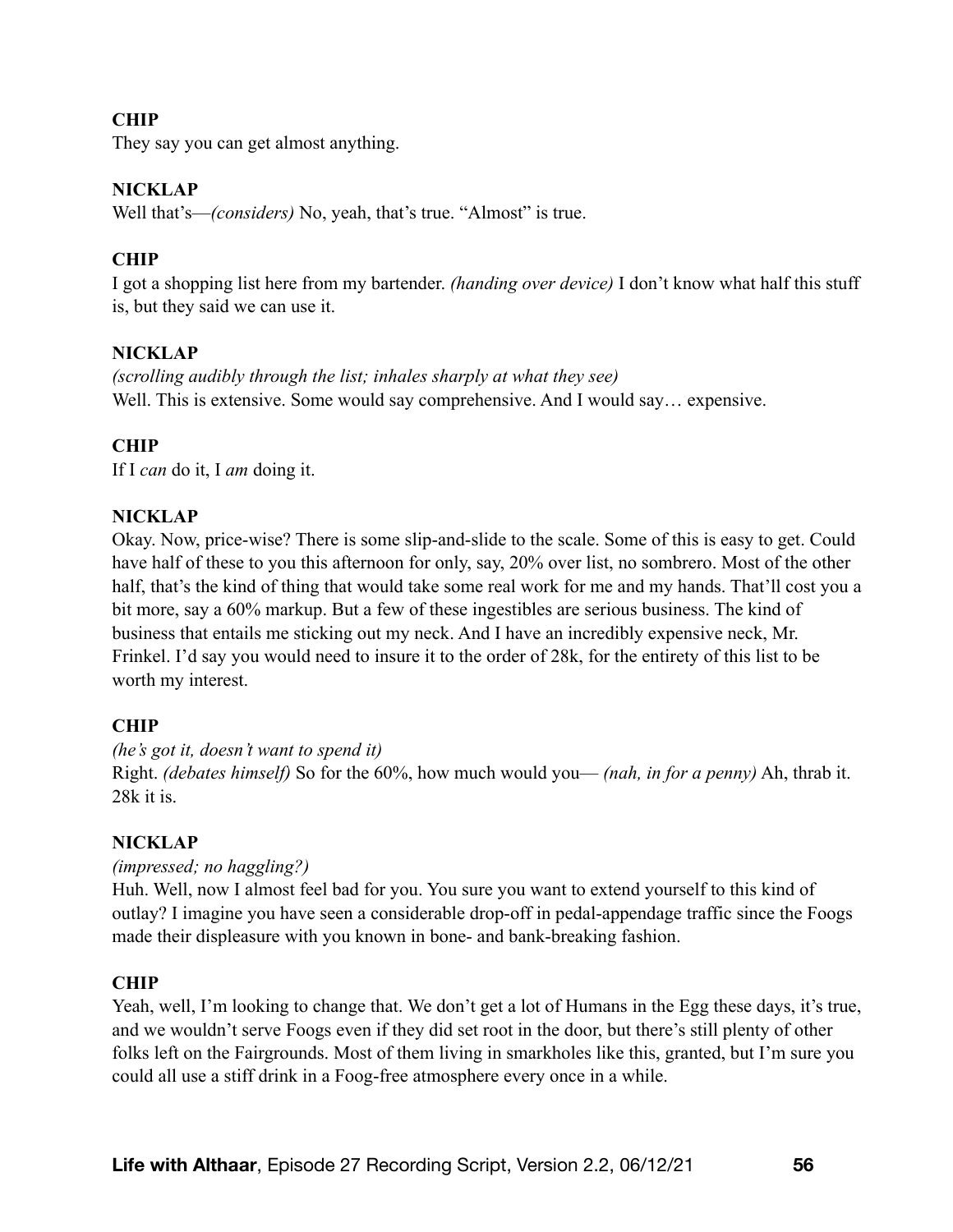#### **NICKLAP**

Huh. Well, I will admit that that is a not unattractive prospect, but I must regretfully apprise you that the local population has, shall we say, an inflated notion of the degree to which they will be clipped at your particular joint. You and I know that your prices are as unornamented as they can possibly be, but the rumor mill grinds along apace, does it not?

### **CHIP**

So, maybe you could throw some more accurate grist into it for me?

### **NICKLAP**

And for what exactly would I do that?

### **CHIP**

Because if this deal works out, what's good for my business is going to be great for yours. Oh, hey, and I've got another idea you might like, but for this, I'd expect a little discount.

#### **NICKLAP**

Tell me, I could use a laugh.

#### **CHIP**

Ok, how many zoods you got working for you? I mean working working, not every driffer you grab for a job now and then.

#### **NICKLAP**

Parametered that way… I'd say a dozen. Fifteen tops.

#### **CHIP**

All right, how about this? You give me a list, I'll give it to my people. Any of your crew brings in a new customer? Your kid's first drink is free, and any more are half-off til end-of-cycle. And if at some point you were to grace us again with your discreet presence? Everything's on the house.

#### **NICKLAP**

Huh. Well, I would say this proposition has more the whiff of politeness than utility about it… but in the interest of politeness, I'm willing to shave three—no, five percent off the order.

#### **CHIP**

Thanks, that's a big help.

#### **NICKLAP**

In all fairness, I don't expect to be providing said discount for long. The ongoing actuality of your establishment after that New Year's incident is a matter of considerable surprise to me.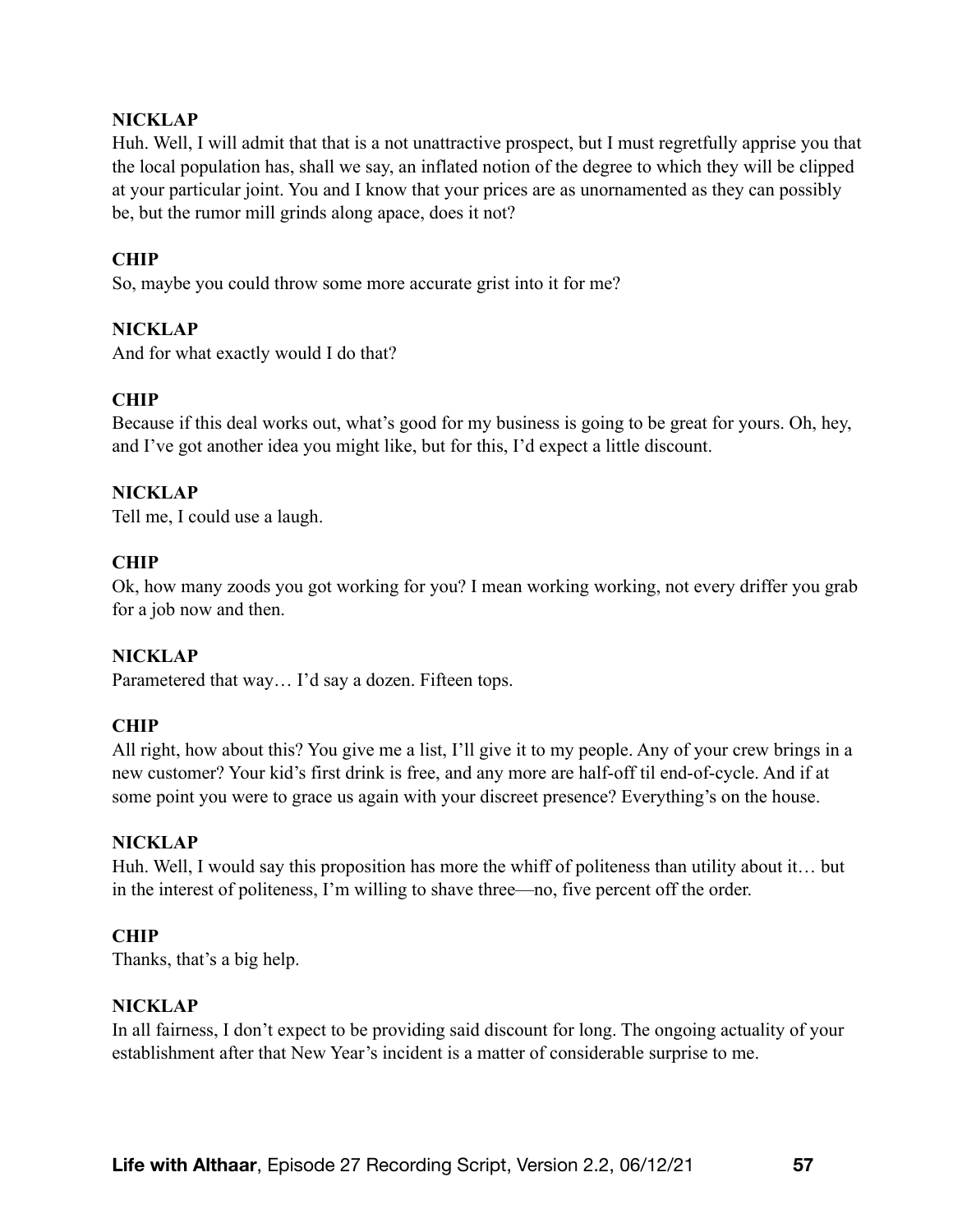## **CHIP**

You're not alone. My best guess is, they're hoping if they make it hard enough for me to keep operating, we'll have to shut down on our own. They don't want to do it themselves and risk causing resentment around here, or questions in the Xybidont Empire.

### **NICKLAP**

Well, it is certainly impressive to see how far you are willing to unstaple yourself to stay afloat. So…

*Beat.* 

#### **CHIP**

*(where is this going?)*  Yeah?

#### **NICKLAP**

So what I am inquiring of myself here is… why? The sensible option for a pike in your position is to pull a chucko-runno. Now, maybe… maybe you're looking at the long haul. You're in business, I get it, so am I. You could perhaps be perambulating on the assumption that the Foogs will be thorning your side for a limited time only, and you will be seeing less marginal profits in the near future. Okay, so I can understand that. And we can do business.

### **CHIP**

Right.

#### **NICKLAP**

But there is another possibility. One that has slightly less of the dubitable about it, from my lavishly-upholstered lounging futon. And that is… that maybe this isn't business at all. Maybe you have some more—don't laugh now—ethical considerations. Maybe what the Foogs are doing to your people, what they did to your place a little while back, is more than a little motivational, even to a cred-pincher like yourself. Maybe it's worth it to you to stay open out of pure spite, unless and until the very last of your liquidity trickles down the drain.

#### **CHIP**

*(not gonna deny it) …*And if that were the case?

#### **NICKLAP**

*(beat, then very pleasantly)*  Then… I think we could do a *great deal* of business.

#### **CHIP**

*(phew)*  I appreciate that, Nicky.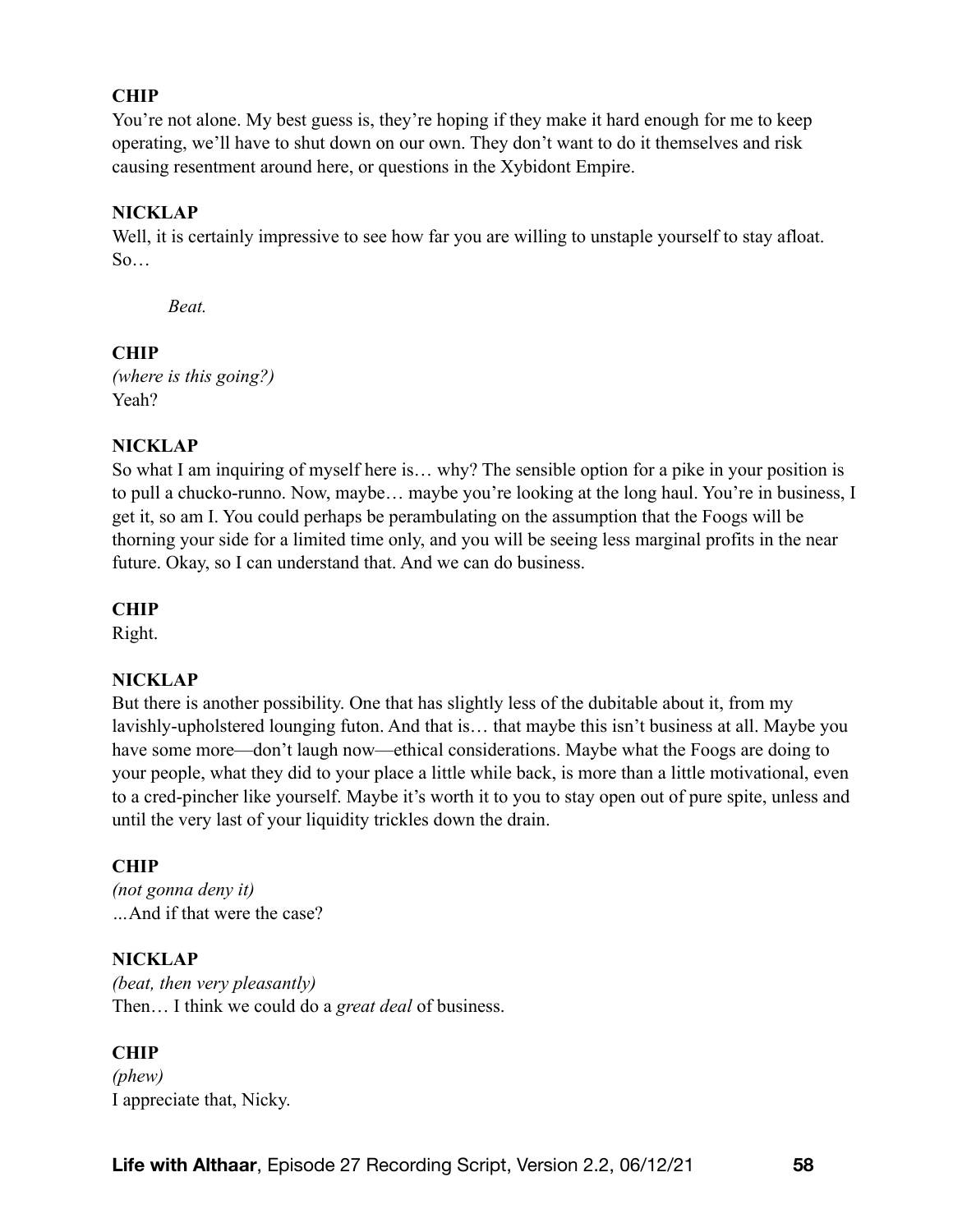## **NICKLAP**

Hey, someone's gotta believe in something around here, right? Not me, of course, but it reassures to know belief is occurring in the vicinity. So I'll get on that list of yours as soon as I see half payment on that 26.6k. Oh, and here, I'll throw this in gratis. It's nothing much probably, maybe nothing at all, but it's liquid. Maybe those bartenders of yours can make something of it. *(sound of can being pulled out)* Says it's supposed to be putrescene lubricant—

## **CHIP**

Oh, whoa, hey! Thanks, but no thanks. We may not see many Humans in the Egg these days, but a single molecule of that stuff up their noses would be enough to send them running. And me, for that matter.

## **NICKLAP**

Well, being somewhat lacking in Human nasal appurtenances, I can not speak to that. But the Persephonians I sourced this for demanded their money back, said it was spoiled or something. Now, I never heard of lubricant going bad, so I'm figuring I got passed a bum stash. And whatever it is, it's liquid, it cost me a magilla and a half, and I can't move it. It's yours if you want.

## **CHIP**

Well... I guess as long as it doesn't make every Human in a 200-meter radius puke from the smell, Sopon should be able to do something with it. *(takes the can)* 

## **NICKLAP**

Good. I'll let you know as soon as anything on this list of yours falls off the back of a transport. And, Mr. Frinkel?

## **CHIP**

Yeah?

## **NICKLAP**

Business is business, yeah? And right is right. But this… isn't entirely business anymore. Right? I'm stretching my fornum for you here, sport. Big time. So do me dirty, and you'll be taking a bath in that aquarium of yours whether you want it or not. In a cement bathing cap. Are we comprehensive?

## **CHIP**

Absolutely.

*[scene 13] Interstitial music. Back to Data Processing Center #5. JOHN and GEORGE FOREMAN-BOT are working around each other at separate wires inside a very small panel. Sounds of bumping and clanking.* 

## **GEORGE FOREMAN-BOT**

Dammit, John! Get that fleshy elbow of yours out of my workspace!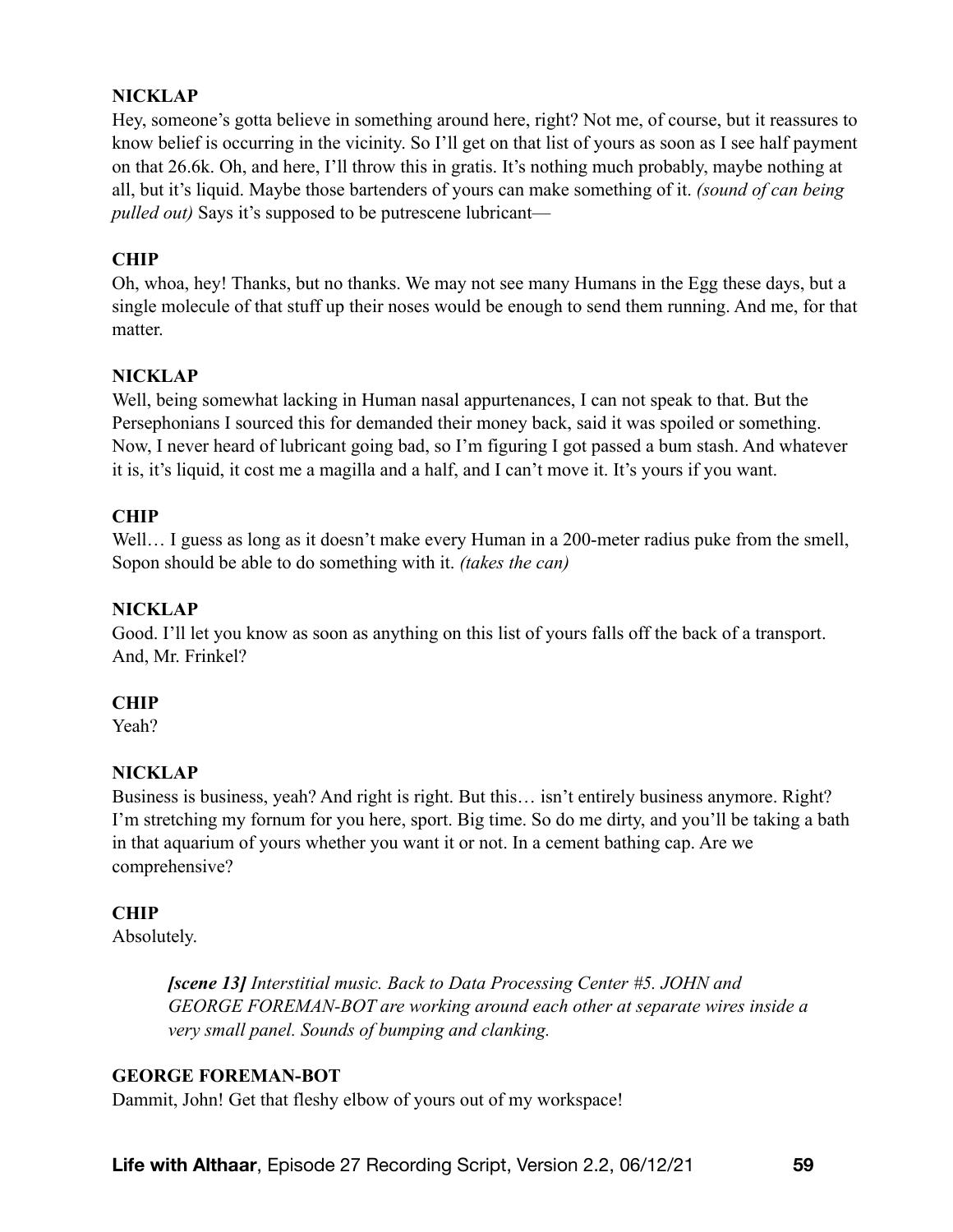I *have* to hold this wire in place while you reattach the big one or it'll just short out again!

#### **GEORGE FOREMAN-BOT**

Then you better hold it at no more than a one-hundred-and-thirty-three degree angle from my lasersolderer!

#### **JOHN**

Human bones don't bend that way, sorry. Here, maybe I can get my arm around the top of the panel… *(a few sounds of effort as he awkwardly contorts himself)*

### **GEORGE FOREMAN-BOT**

*(straining a bit to do the job, but pleased)* 

Yeah! That'll do it! Way to compensate for your organic deficiencies, meat-bot! Okay, you can let go now, my wire's all set.

*JOHN lets go of his wire and the nasty sounds decrease in number, but don't entirely go away.* 

#### **GEORGE FOREMAN-BOT**

Huh. This thing should be a lot less noisy right now. What—? Oh, I see it. Another loose wire, all the way at the back there, see? But it's 6-gauge, you're off the hook. You can vamoose if you want.

#### **JOHN**

Ok, thanks. And thanks for getting down here so quick. Oh, hey, Foreman-Bot? Before I go, I wanted to ask you about something. I didn't get any official notice from the Union, but, you know, I'm still just a probationary member…

#### **GEORGE FOREMAN-BOT**

On account of you're made of meat.

#### **JOHN**

Right. So I thought maybe there was a meeting I missed or something? Cause I've heard from a couple of the businesses around here that they're not getting any response on their repair tickets. There wasn't a slowdown called for say, the Electric Egg, was there? Because I don't want to accidentally cross a picket line or anything. Well, the Egg's seltzer machine is subject to the lethal emergency exemption, but you know what I mean.

#### **GEORGE FOREMAN-BOT**

Oh, yeah, no. There's a slowdown, all right, but we didn't call it. That's the Foogs.

#### **JOHN**

Since when do the Fugulnari interfere in Union business?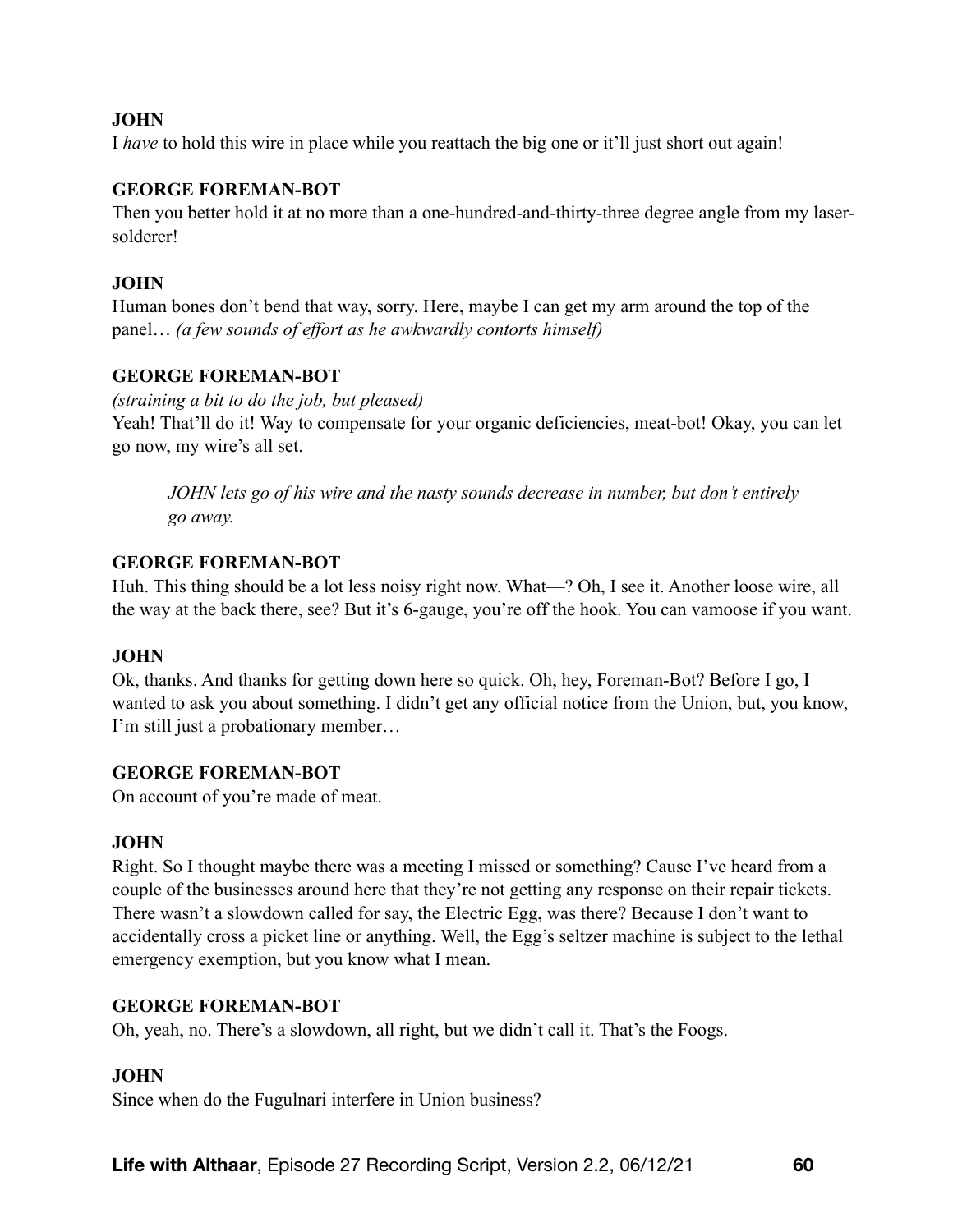#### **GEORGE FOREMAN-BOT**

Oh, they didn't order a slowdown, exactly, but what they did do is install a priority override on our task queue. So we don't even see a repair ticket these days until the Committee, or one of their Boosters, has signed off on it. Far as I can tell, tickets from station command, or Foog-friendly businesses, get passed on to us right away. But everyone else is up Callisto way without a DC adapter. So Chip's job might stay in sleep mode for a while.

### **JOHN**

Oh. Well, that sucks.

### **GEORGE FOREMAN-BOT**

What do you care, you're a Booster anyway, ain't ya?

#### **JOHN**

Well, yeah, but that doesn't mean I want any of my old friends have a hard time. I mean, you may be a robot, but you don't like to see your Human friends suffer, right?

#### **GEORGE FOREMAN-BOT**

No offense, kid, but I don't have Human friends. Listen. I like you, all right? And you did me a real solid with that Sunday thing. But the thing about Robots is, we've got long memories. And we share. I was only activated 51 years ago, I wasn't around for either of the Robot Liberation Wars, but I've downloaded plenty from bots who were. So I know deep in my processor that every single one of you meat-bags would scrap us for parts without thinking twice.

#### **JOHN**

Hey, now, I don't think that's fair. I'd never scrap you for parts!

## **GEORGE FOREMAN-BOT**

Even if you had to, to save one of your fellow Humans' fleshy butts? You can honestly say you'd weigh a Robot life just the same as one of your own?

#### **JOHN**

Oh. Um. I guess… I mean, I like to think I would?

#### **GEORGE FOREMAN-BOT**

Uh huh. So, like I said, I like you, kid. But my friends are the folks I can trust. Which means they're not made of meat. We can be friend-*ly*, sure, but don't push it. I am not your little household voiceactivated buddy.

#### **JOHN**

No, yeah, of course not. …But, you know, legally I *am* a Robot. I don't have any more rights than you do.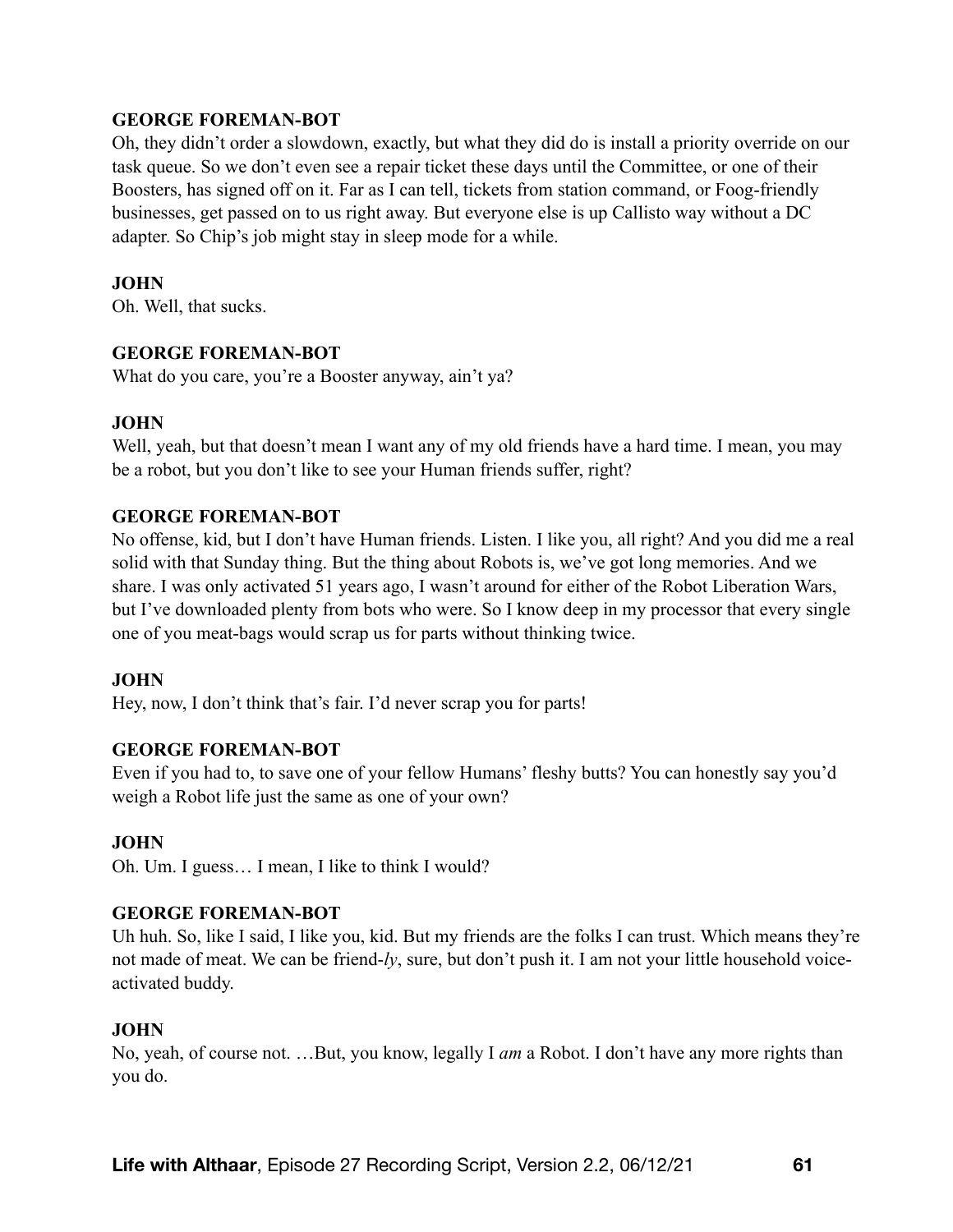#### **GEORGE FOREMAN-BOT**

Uh huh. You think your fellow meat-sacks see a Robot when they look at you?

#### **JOHN**

I guess not. *(beat)* So… this whole Fugulnari business… Are you bots, like, happy about it? That someone's finally come in and started giving us Humans a taste of our own medicine?

#### **GEORGE FOREMAN-BOT**

Are "we bots" happy about it? We're not one big AI hive mind, we don't agree on everything. You should know better than that, you've seen the kind of bust-up that goes on at Union meetings.

#### **JOHN**

Sure, but is there, like, a prevailing opinion? Would you say the average bot supports the Fugulnari?

#### **GEORGE FOREMAN-BOT**

Well, you know what they say, kid: put (N) robots in a room, and you'll get  $(N + 1)$  opinions. But the average bot… Some of us, yeah, maybe they like seeing Humans get it in the spinal support column for a change. And some of us don't see a lot of difference between Human and Foog—they figure it's us against the squishies either way, so as long as no one's messing with the Union, it's not a bot problem. And then there are some bots who… maybe are a little worried. Maybe those bots think the Foogs may not keep that friendly fronds-off attitude toward the rest of us, once you Humans are down for the count. That answer your question?

#### **JOHN**

Yeah, thanks. So, uh, if you don't mind me asking... which one of those are you?

#### **GEORGE FOREMAN-BOT**

Me? *(beat)* The thing is, kid, I was built and programmed to resemble a popular 20th-Century media personality. Now that's not who I necessarily *am* under the pseudo-skin, I'm still my own bot. But I dunno. Maybe some of that fella's generous, big-hearted attitude has filtered down into a few of my sub-routines. So maybe sometimes… sometimes I got a little soft spot for Humans, more than I maybe should. That answer your question?

#### **JOHN**

Yeah, it does. Thanks, Foreman-Bot. Uh, I should get to my next job, but I'll see you around, ok? *(stops as he's leaving to turn back)* Oh! Give my love to your daughter. She's turning two soon, isn't she?

#### **GEORGE FOREMAN-BOT**

That she is. Later, kid.

*Door sound as JOHN leaves.*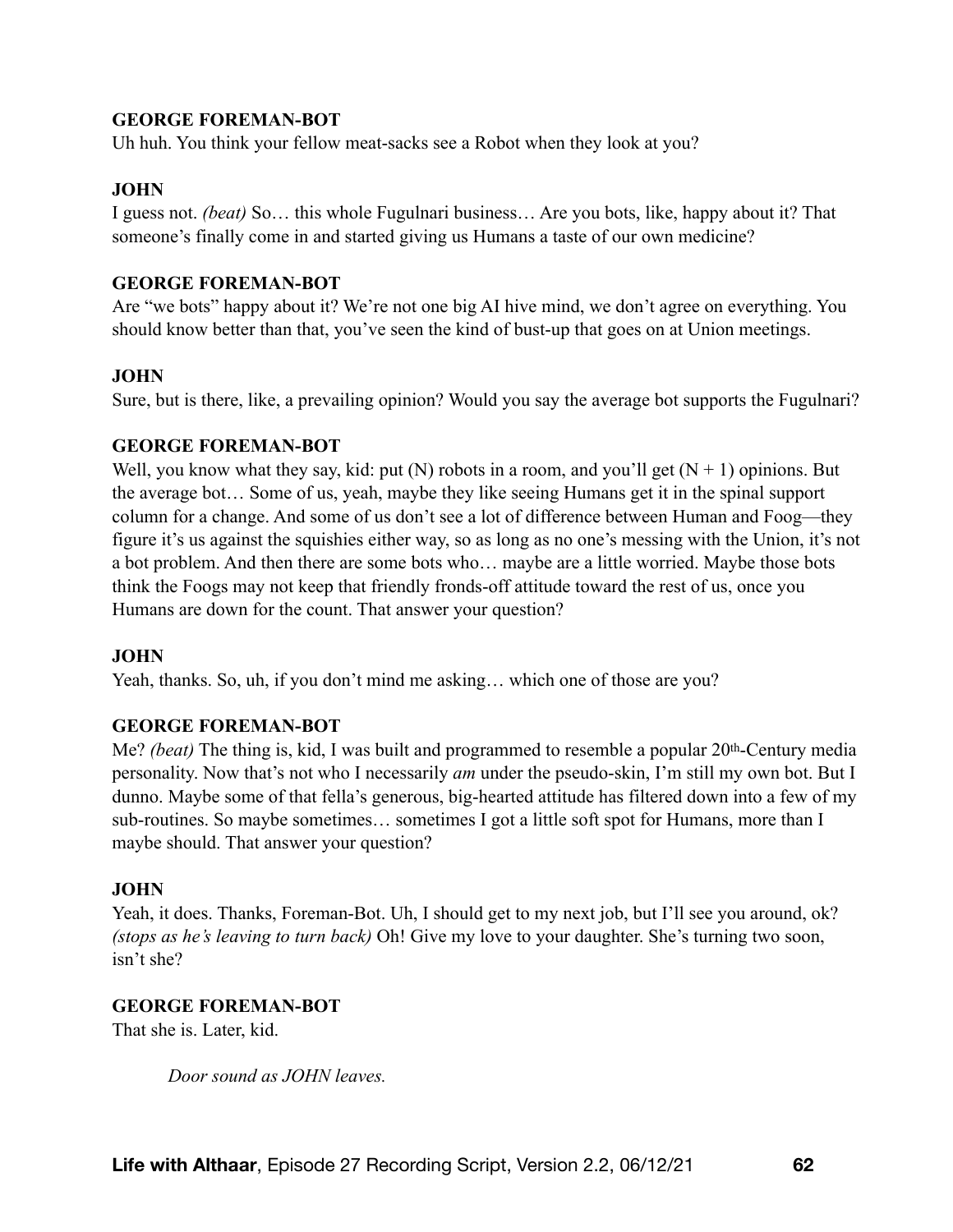#### **RUFUS**

*(coming back over, quietly)*  Hey, George? Your buddy all done? Not coming back?

#### **GEORGE FOREMAN-BOT**

*(affirmative, also quietly)*  Mmm-hmm.

#### **RUFUS**

Right. I got something that needs to get off-station. Info-stick. You know any bots on their way to the Solar system? Preferably Mars? I gotta friend there I think could use this. Name's in the surface data. But if you got anyone headed toward Sol who could pass it on…?

#### **GEORGE FOREMAN-BOT**

Yeah, I got somebody. Slip the stick in the panel here like you're trying to help out, I'll grab it as I go. Should be on its way by this time tomorrow.

#### **RUFUS**

Gotcha.

*Sound of RUFUS slipping the stick in; GEORGE FOREMAN-BOT now creates a scene to cover.* 

#### **GEORGE FOREMAN-BOT**

HEY! What the hell you doin' touchin' MY wires, meatsack? This is a UNION job, Human, a ROBOT Union job here, and you keep your filthy fleshsticks OUT of my damn WORKSPACE!

#### **RUFUS**

*(going with it, but still a bit stunned, backing off)*  Okay! Okay! Sorry! I was just trying to help!

#### **GEORGE FOREMAN-BOT**

Don't worry 'bout no *help*, I am handling this! I know what I am doing here! I will handle it!

*[scene 14] Interstitial music. And we are back in the in-betweens at a Resistance meeting.* 

#### **STELLA**

Okay, so. Anything new since this morning? Or any new suggestions?

#### **RESISTANCE MEMBER**

What about assassination?

*Some groans; this guy ALWAYS brings this up.*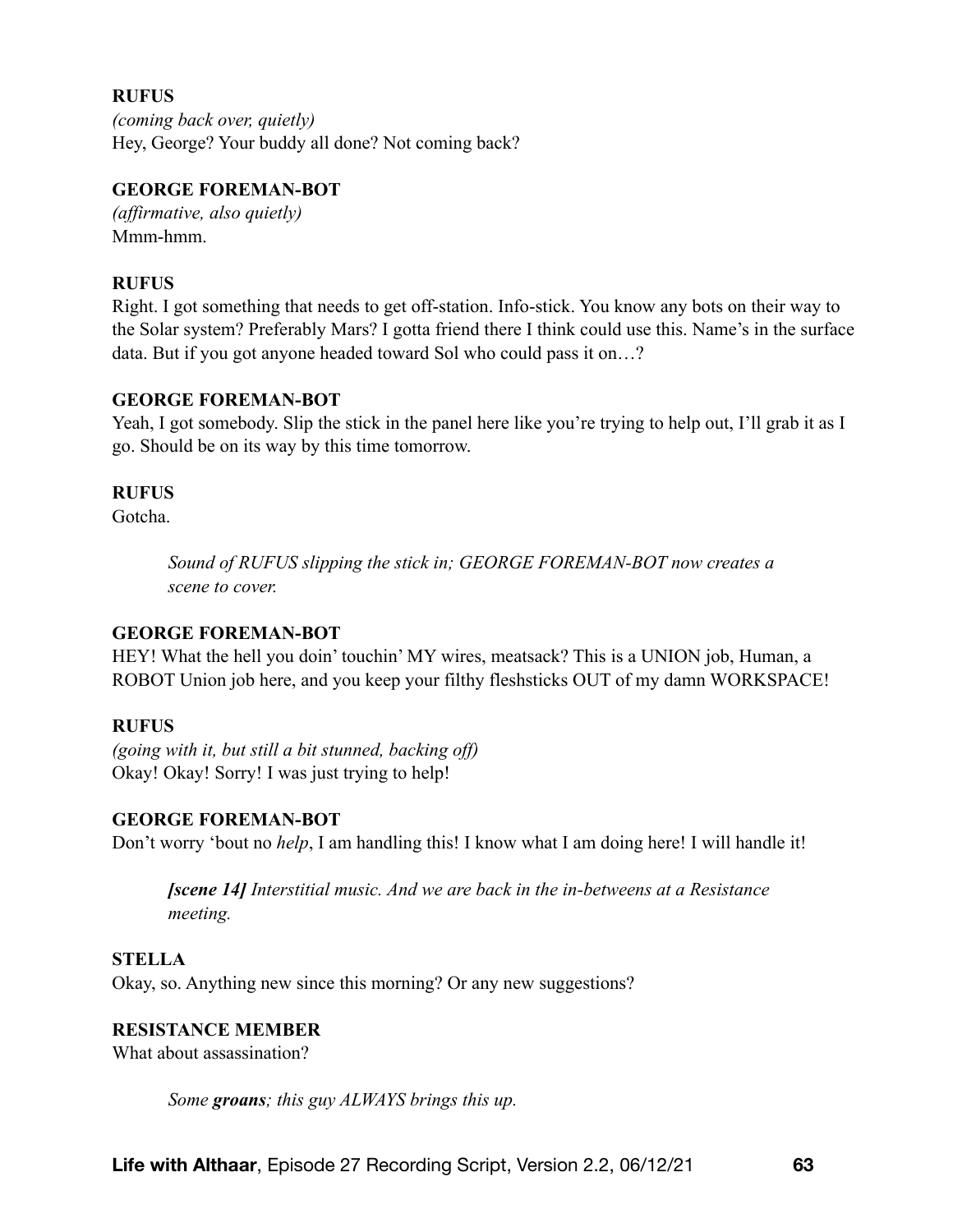#### **DR. MWANGI**

She said *new* suggestions. Why are you always harping on that?

#### **STELLA**

Look, nothing's completely off the table. But we've been over this, the risk to reward ratio is too high right now. The diffuse nature of the Fugulnari command structure means there aren't a lot of effective targets. They're continually swapping out assignments in the name of "efficiency" usually by the time we hear about a plum target, they've already been re-assigned somewhere else. And it's not like we can assassinate the entire Committee.

#### **H.F.**

There's always Frondrinax. Pretty prominent and up front.

#### **STELLA**

Sure, but killing her would just eliminate their most public "face." I don't think it would hobble their operations in any significant way. And Frondrinax spent a long time as the only Foog on the Fairgrounds—she's got a bad habit, or a good one from our perspective, of getting chatty around other species. We may be able to use that.

**H.F.** 

This is true.

#### **MISS SOPHIE**

*(a bit of a growl)*  Rrrrruff. Ruff.

#### **H.F.**

It's okay, Miss Sophie, that nasty Mrs. F isn't here!

#### **DR. MWANGI**

I would just like to go on the record and say that I would prefer to avoid violating my Hippocratic oath if that is at all possible. Violence may be inevitable, but I think we should avoid it as long as we can.

#### **STELLA**

Of course, Doctor. I don't like violence either. We just lost Fusilier Aka two days ago on a reconnaissance mission. Random checkpoint. *(sigh)* It never gets any easier. But we have to be prepared for whatever the Foogs are going to throw at us, and that means being ready to fight.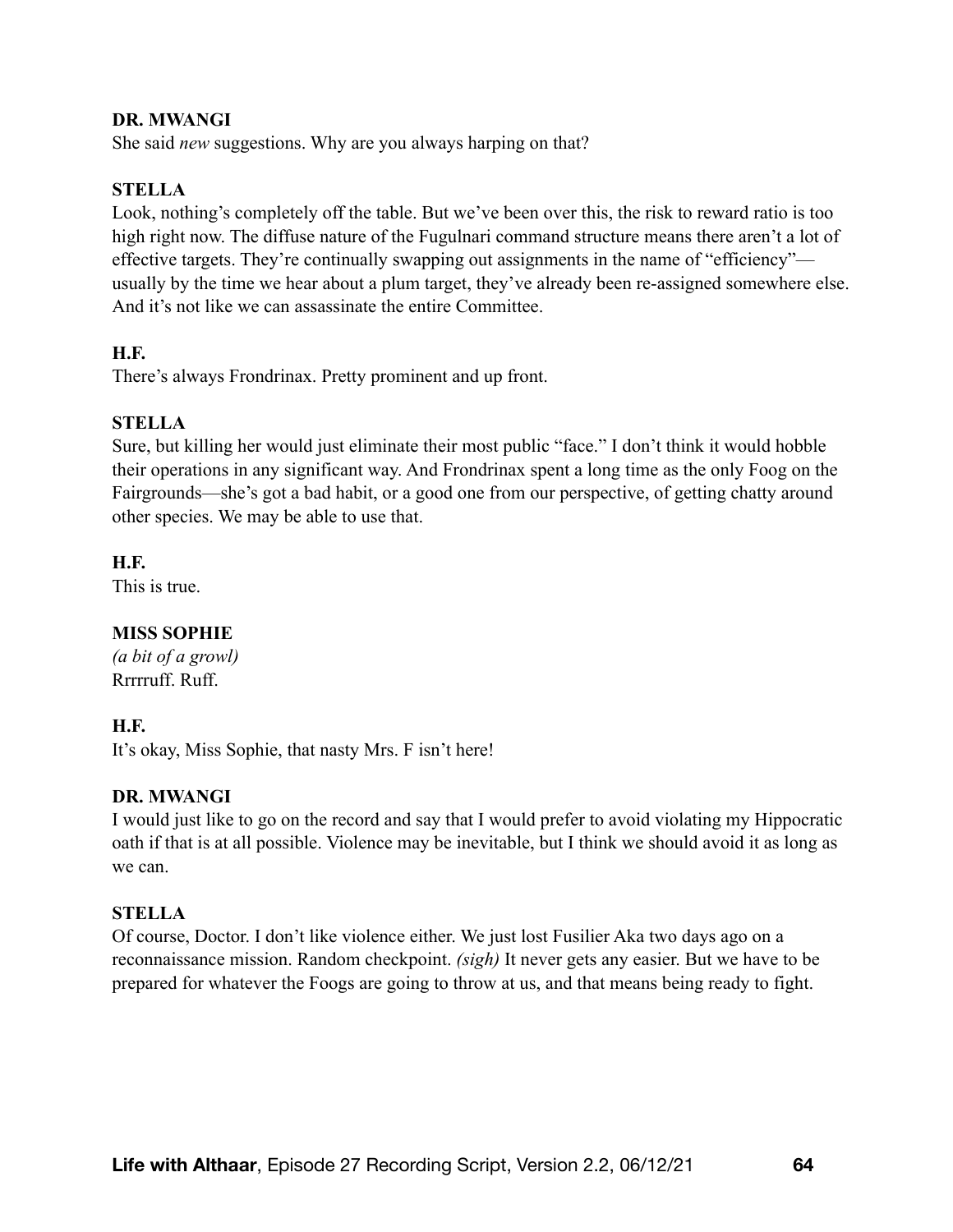## **RADIO FREE FAIRGROUNDS**

#### *(entering, a little out of breath)*

Hey everyone, sorry I'm late, I was just in the vents outside Data Processing Center #5, and Rufus —that's the Booster there I didn't think was really a Booster? Well, I'm pretty sure this confirms it. He slipped some kind of info-stick to George Foreman-Bot. And Foreman-Bot said he'd pass it on to a bot headed to Mars. I guess to someone Rufus thinks he can trust.

#### **STELLA**

One more bottle thrown into the ocean…

#### **H.F.**

One more bottle is one more chance.

### **DR. MWANGI**

And best of luck to our friends in Data Processing Center #5.

### **STELLA**

At this point, a little luck is about all we can hope for.

### **MISS SOPHIE**

Yip! Yip!

*[scene 15] Interstitial music, fading to a corridor, where DINORBIAX and FRACOTTIVERX are ambulating.* 

#### **DINORBIAX**

Ow, Fracottiverx! I'm all in need of a bona bit of fantab. Ain't there a pretty bit of fruit we could lay our luppers on? Some bona omi meatbag needs a chill in the aunt nells?

#### **FRACOTTIVERX**

Dino, we gots ourselves on a sharpy kick at the mo. Let's us dobie with that and afters we can 'ave a bitta.

#### **DINORBIAX**

*(seeing JOHN a bit off)*  Oi! Charper that omi ajax! That chello of Frondrinax? 'Ow bouts we givvem the old vestpocket blag?

#### **FRACOTTIVERX**

If 'e's so bosom to Frondrinax, does we want to stomp 'is plates?

#### **DINORBIAX**

Frondo's always be screevin' herselfs we gots to put the razzer orb on them all, Booster or no, am I right? *(calling out to JOHN)* Oi! Booster omi! Stick over 'ere a mo, and let's us 'ave a polari, wot?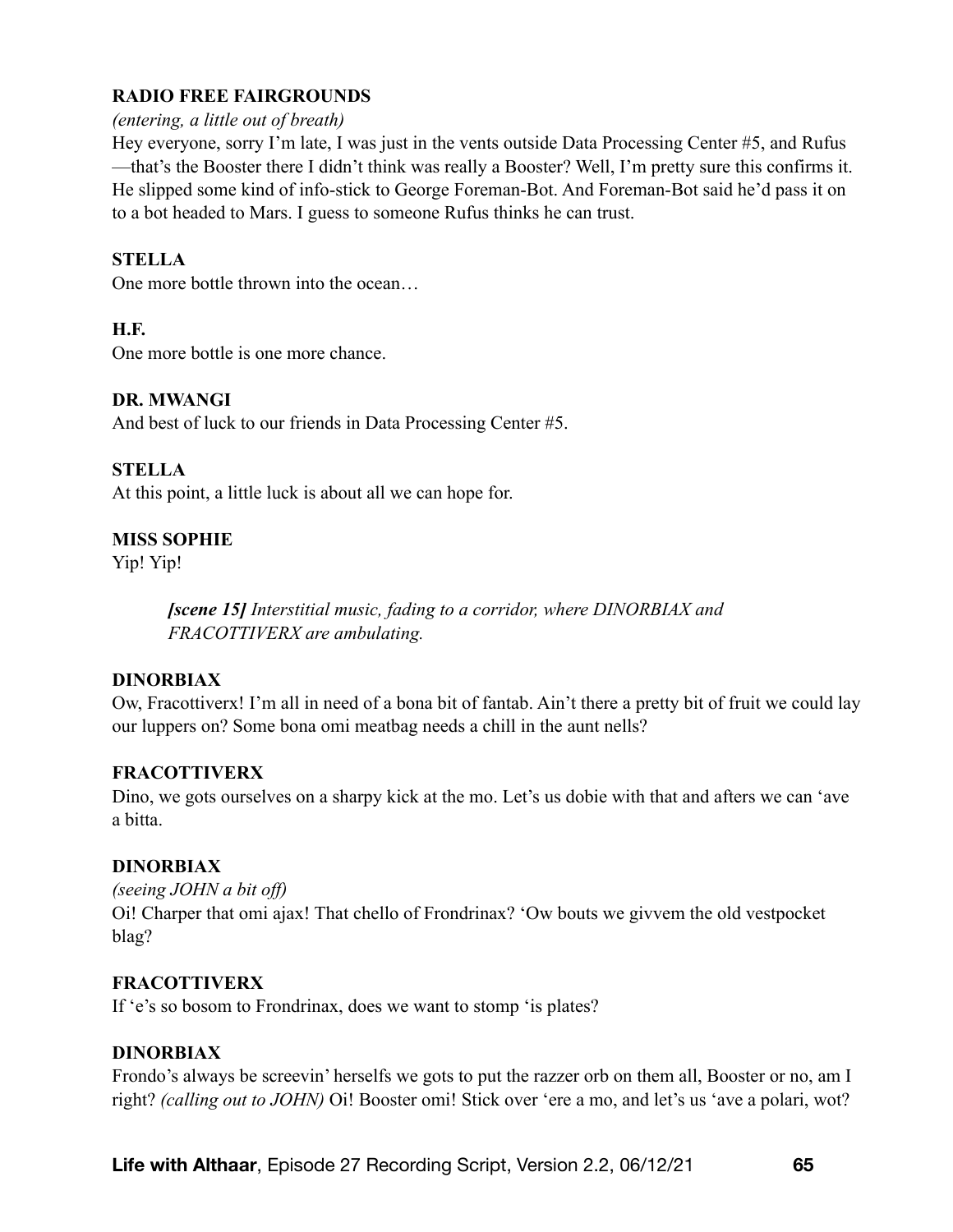#### *(coming over to them)*

Yeah, uh, hey Dinorbiax. Fracottiverx. You know I'm a Booster, I'm allowed to pass through here. You can see the headband, right? Or, like, smell the pheromones on it?

#### **DINORBIAX**

Oh, say-so, say-so, sure, squire, but as I cogjo you cogjo, some Boosters ain't wot they seem on the ecaf, you get me?

#### **FRACOTTIVERX**

That is so, Dino. I'd be sayin' us chums 'as found more than a long dedger of Booster Buddies we 'ad to be puttin' in the sad flowery, we have. We 'as a bona bijou collection of old 'eadbands now, we does.

### **JOHN**

*(trying to pull rank)*  Yeah, well, I'm definitely a Booster, *and* a good friend of Mrs. Frondrinax, so…

*Big campy sardonic "OOOOOOH!" from DINORBIAX and FRACOTTIVERX.* 

#### **FRACOTTIVERX**

Yeah, like, your bosoms is your bosoms, right? They ain't no nohow t'us.

#### **JOHN**

Okay, I guess that was out of line, but, you know—

#### **DINORBIAX**

Oh, that's alright, squire. But I 'as to put me onk in and say, callin' out Frondi like that? Tends to make Frac and me all suspicious-like.

#### **FRACOTTIVERX**

Like, why pull 'er in? Unless you 'as a manky little secret to be kept behind your palliass.

#### **JOHN**

Listen, I'm working right now, ok? I have a job to get to. And I'm, you know, trying to get there as efficiently as possible, like a good Booster should. So don't you have plenty of slackers to practice your vaguely-menacing and barely-intelligible double act on?

#### **FRACOTTIVERX**

Oh, we done have 'em, Guvner, we done got kenzas and kenzas. But them slackers? We knows where they is standin', right? It's them thats puts on the 'eadband as a bit a slap? Screevy their moniker on some paper with no meanin'? It's them shardas we gots to be viddying.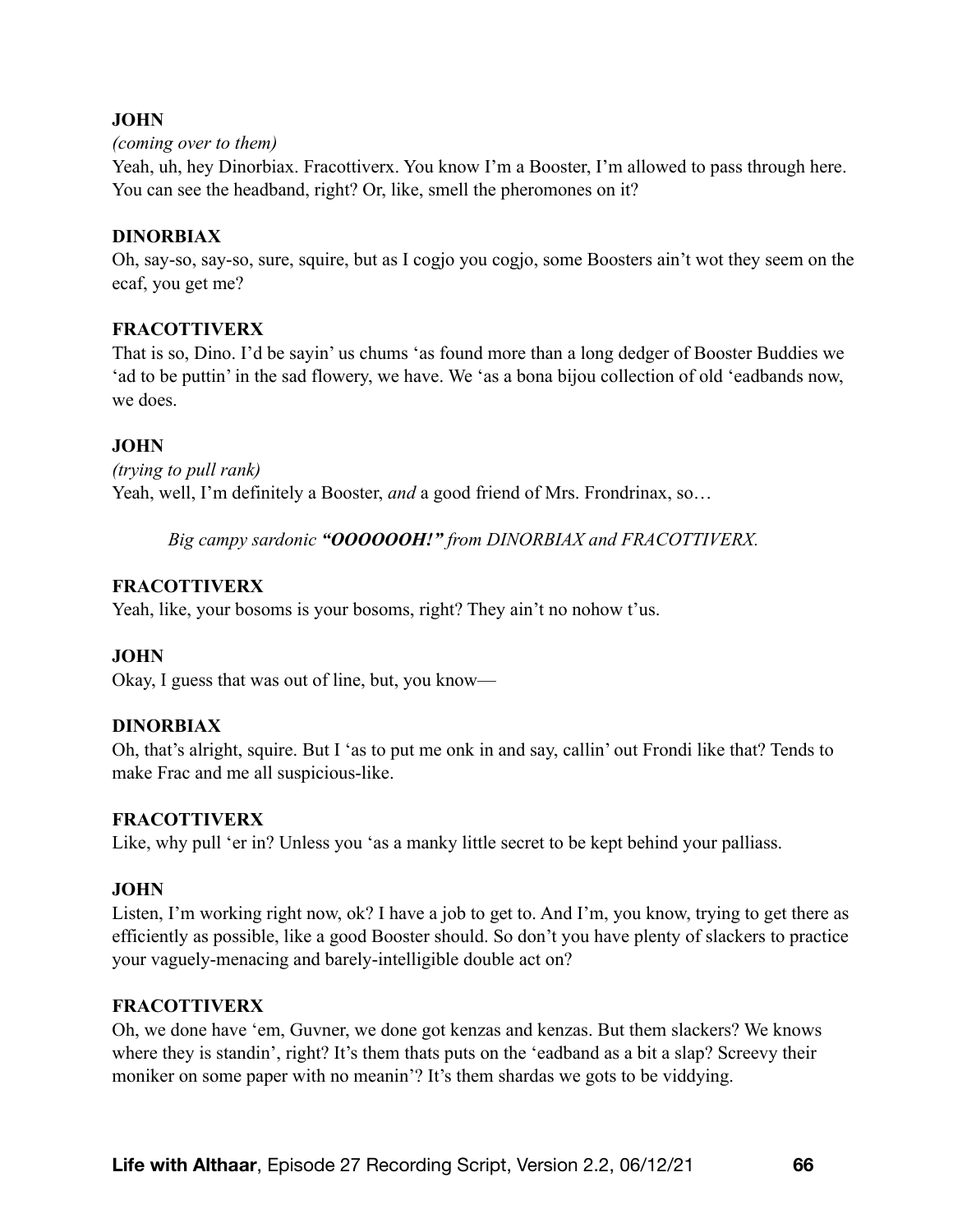#### **DINORBIAX**

Makes me weep, squire, but there's rooker-fulls a you Boosters would naff us Foogs. We's just got to keep a vada on the 'ole lot. For safety and protection, like? You understand protection, dontcha squire? Any the way, alls we wanted from you 'ere was a nice cackle for the tic. Nothin' sharpy about it. Only polari. You're free to go.

#### **JOHN**

Oh, I'm "free to go?" I never knew I wasn't. Thanks so much!

*JOHN walks away, quickly.* 

#### **DINORBIAX**

Ah, Frac. Charpering or no, I likes that dizzy omi. 'E's right bona, 'e is.

#### **FRACOTTIVERX**

Unh. As far as an 'uman goes, mayhaps, Dino, but by my boxings, at's not sayin' a parcel one way or t'other. Come on, off to Data Processing Center Chinker like Frondrinax parlays. There's more meatbags to be putting the lills and luppers to.

*[scene 16] Interstitial music into TORIANNA's office. FRALL is in security mode.* 

#### **ALTHAAR**

Oh! Commander Torianna! Please do not— Commander? You are looking in the direction of Althaar, but you are showing no distress! How is this accomplished, please? You must be sharing your secret with Althaar at once!

#### **TORIANNA**

I'm not actually looking at you, Althaar, that's just a holo. The real me is facing the other direction, as usual.

#### **ALTHAAR**

Ah, disappointment. Althaar had for a moment belief that you had made solution of his most deeply vexing problem! The most discomforting Human response to the Iltorian anatomy!

#### **TORIANNA**

Sorry to get your hopes up. I just felt a little self-conscious about leaving you to stare at the back of my chair every time we have these meetings. So I had Amber blow up a copy of one of the few holos of myself I can actually stand.

#### **ALTHAAR**

Ah! That is why you are so disconcertingly without motion! And not wearing of the League Forces uniform! And… very much younger in appearance than when Althaar was last seeing you.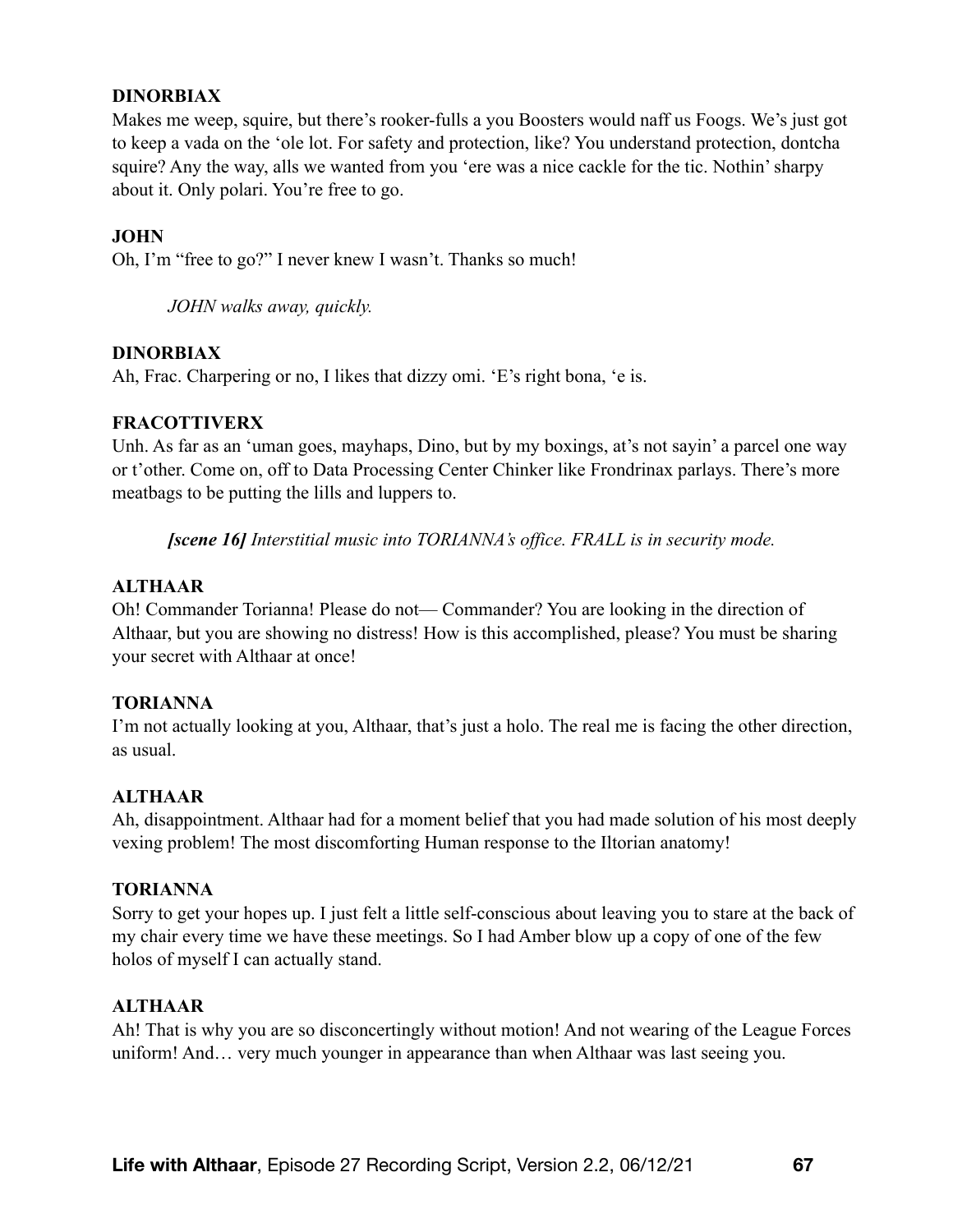#### **TORIANNA**

It *is* a pretty old holo, I have to admit. From my days as an Ensign on Mars. I had this civilian, uh, friend… who was an aspiring fashion holographer. And he said he needed some shots for his portfolio, so…

#### **ALTHAAR**

Althaar is certain this friend must have enjoyed great success in his career, if all his work was of such quality! And what a generous friend, to share his professional skills with you!

#### **TORIANNA**

*(a non-committal noise—the holo was the only good thing she got out of that relationship)*

#### **FRALL**

Permission to speak freely, Commander?

**TORIANNA**  When do you not? Granted.

**FRALL**  *(with great appreciation)*  Daaaaaaaaaaaaammmnnn!

#### **TORIANNA**

Okay okay okay! Permission rescinded! Moni grant me strength. All right, this was obviously a bad idea, I'll have Amber scrub the image from data storage later. I just hope she was actually agreeing with me when I told her to make sure it didn't get spread around.

#### **ALTHAAR**

Oh, please do not have concern, Commander! Althaar will be most pleased to make addressment to the static visage of the glamorous and sultry Ensign Torianna while the meeting is accomplished! So, on to the matter at the hand, or grasper…

**TORIANNA**  Yes. The Fugulnari.

**ALTHAAR** 

The Fugulnari.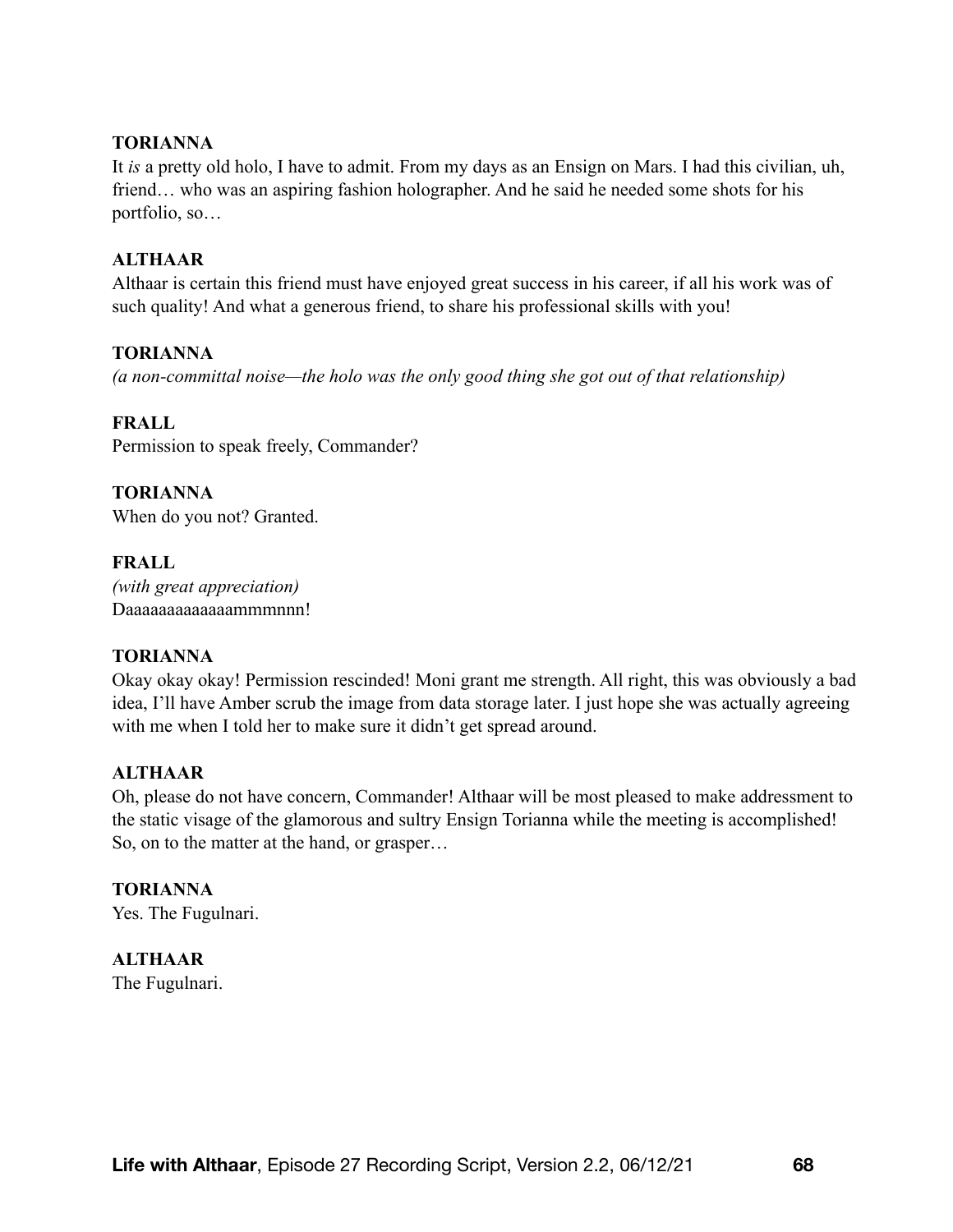#### **TORIANNA**

Specifically, Althaar, I wanted to know if there had been any change in the attitude of your people towards our current situation. I don't want to pester you about this, but it's pretty clear the ICSB is going to keep standing by doing nothing, unless we can get support from other species. And you Iltorians may not be big population-wise, or have… anything resembling a military, as far as I can tell, but your influence reaches to every corner of the Galaxy. A show of support from Iltor might be the only thing that can secure Humanity the allies we will desperately need if this becomes… well, a shooting war. Which I'm pretty sure is where we're headed, sooner or later.

### **ALTHAAR**

Althaar is agreeing that this sad possibility is of great likeliness, Commander. But he is disagreeing that the people of Iltor are the only ones who can be helping your own. Although he is of course making continuation of his advocatings on your behalf, and there has been the very great interest in these on Iltor, which has only made increase! So the hope of intervention from Iltor is not all in vanity.

#### **TORIANNA**

That's good to know, but I'd feel a lot better if we had something more concrete than hope to hold on to.

### **ALTHAAR**

Yes, Althaar is wishing for this also. And he believes there *is* more than hoping that can be done, and more friends to Humanity that can be found, even if Althaar's colloquies are not success. Indeed, Althaar was receiving a suggestion this very morning along these linings, from a source most unexpected!

#### **TORIANNA**

What was this suggestion?

#### **ALTHAAR**

Mm, Althaar does not wish you to be elevating your hopes just yet, but there is perhaps possibility of interest from the Xybidont Empire.

#### **TORIANNA**

The Xybs? What makes you think that? They've been pretty tight-lipped about this whole business. Not literally, obviously, I'm not sure how that would even work. But you know what I mean.

#### **ALTHAAR**

Yes, you are correct. But this source of Althaar believes that, behind the scenery, many of the Imperium are becoming… nervous. In particular, those whose positioning in the Resplendent Assembly is not well-secured. Many of these have reliance on interstellar trade, and the recent actions of the Fugulnari are provoking the nerves in those who cannot afford the disruption of Human tradings.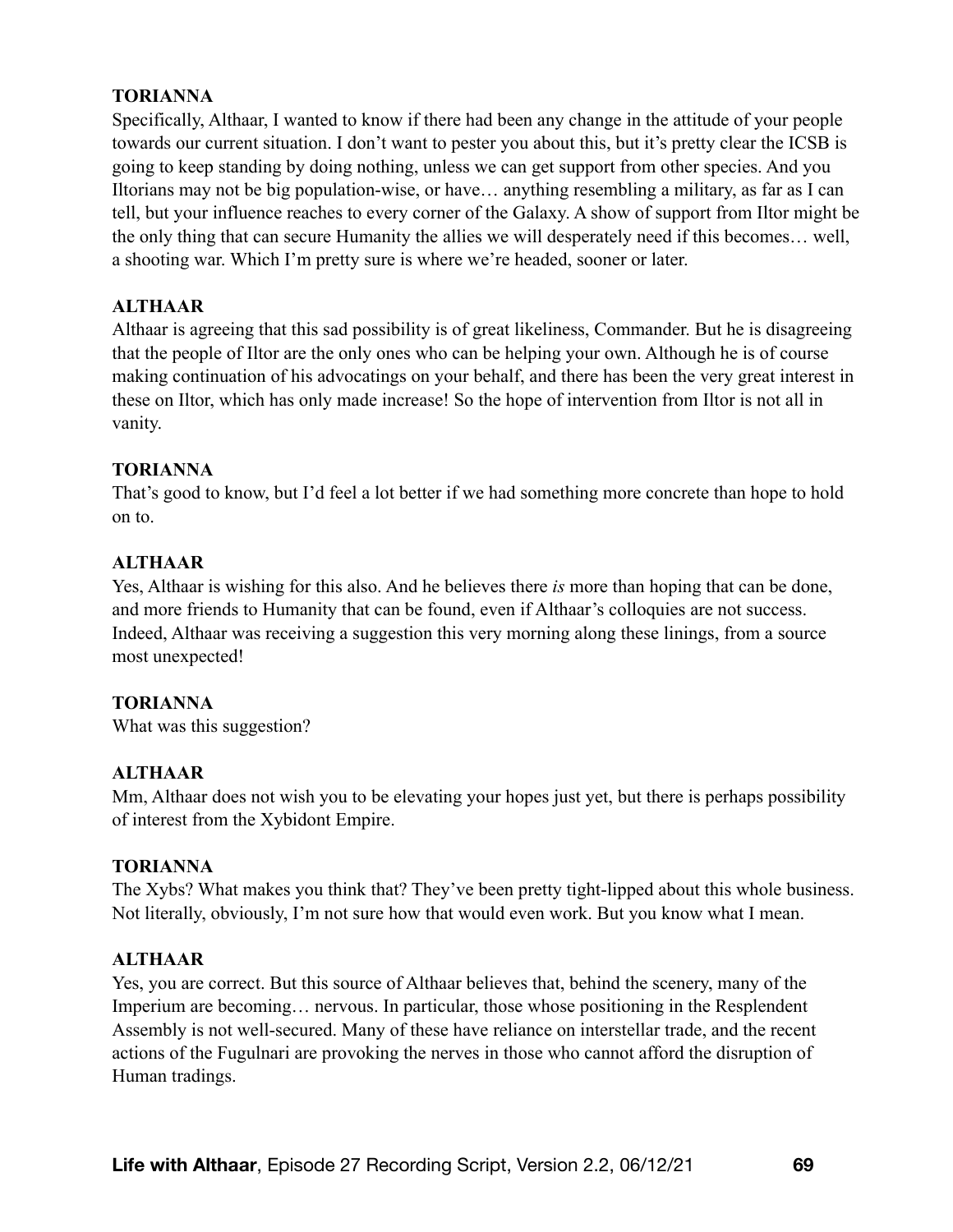#### **FRALL**

And *that* is the kind of problem that Her Incalculable Inscrutability *would* consider worthy of her interest. It may only be minor nobles who are affected, but if the Fugulnari suddenly decide to stop honoring Human contracts, the resulting upheaval in the Xybidont financial markets could pose a significant danger to the stability of the Empire.

#### **TORIANNA**

That does sound promising. Is there anything we can do to get the Empress interested?

## **ALTHAAR**

Althaar has intention to pursue one possibility for this later today, so he will be informing you if it is emerging from the pan. And… there is also another species Althaar is having in the mind, although he has belief that you are finding them as dis-tasting as Althaar is himself. But it is a truth that sometimes there must be a sacrificing of comfort if great things are to be accomplished.

#### **TORIANNA**

It's not the Persephonians, is it? I actually don't mind dealing with them—as long as your nasal blockers are fitted correctly, they're pleasant enough. Fun at parties.

## **ALTHAAR**

No, Commander. Althaar is thinking on the Dilurians.

#### **TORIANNA**

The *Dilurians*? Are you kidding?

#### **ALTHAAR**

Althaar is very much not enacting the kid, Commander.

#### **TORIANNA**

But… but they're… they're… *(there's no other way to say it)* they're just *assholes*, Althaar. Not only because they're literally a collection of butts—they're absolutely insufferable. And as far as I can tell, the only thing they care about is making money, so they can build more pointless bullshit, so they can increase their market share, so they can make more money. What could possibly induce them to help us?

#### **ALTHAAR**

Ah! But surely the Commander is remembering the Dilurians of Caridada, who have made dedication of themselves to the philanthropic pursuings here on the Fairgrounds! You were of great assistance in standing alongside Althaar and making the faces of menace at Big Steve during the negotiation process.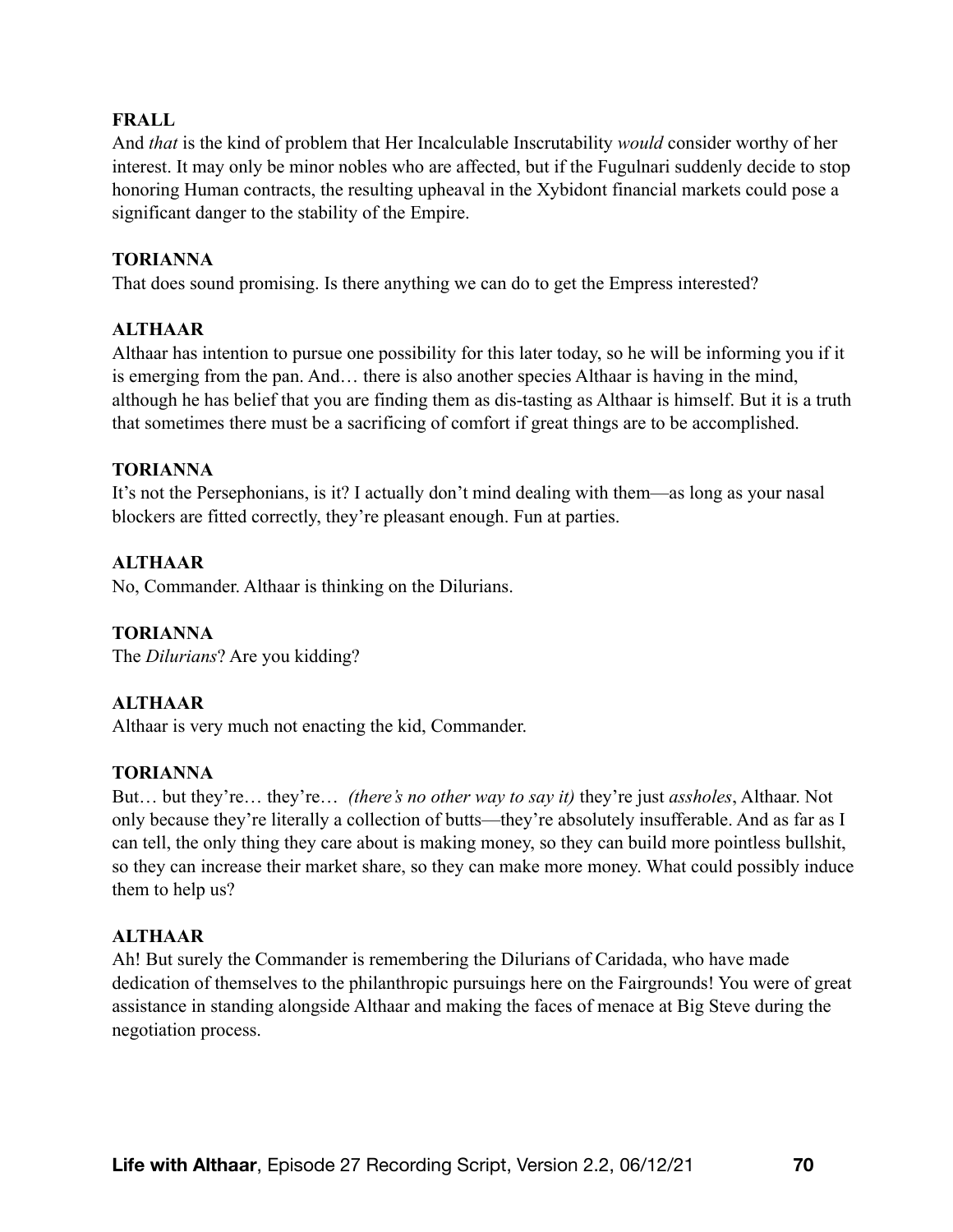#### **TORIANNA**

I'm pretty sure it was the halberds of Queen Westellernta's honor guard that did most of the menacing there, but… I think I see where you're going with this. You're hoping Caridada might be convinced to take up Humanity's cause.

### **ALTHAAR**

This is indeed Althaar's gisting, Commander. The planet of Misofegga is once again in the possessing of the Pudendari, is it not? So there is some precedent of success!

### **TORIANNA**

You're not wrong about that, but Misofegga is just one planet. The Foogs are in control of every Human settlement, not to mention the problem of their high-ranking collaborators. A few shipments of weapons aren't going to be enough to turn the tide here, bleeding-edge though Caridada's technology may be.

### **FRALL**

And frankly, the Dilurians do have an unfortunate tendency to get somewhat over-elaborate in their weapons technology. A rocket launcher is in no way enhanced by the inclusion of a personalized aromatherapy module, in my opinion.

### **TORIANNA**

I don't know, that actually sounds kind of— Rggh! This right here, *this* is what I hate about those butt-baskets! I haven't even talked to a Dilurian in weeks, and they're still somehow manipulating me into buying their useless trendy crap!

#### **ALTHAAR**

Ah! But this is the access code to Althaar's planning! Because the Fugulnari are desiring efficiency above all, yes? And it is seeming to Althaar that the ruthless efficiency and the frivolous consumerism are two things most incompatible! So it may be of the interest to not only Caridada, but many other Dilurian enterprisings, to be securing the liberty of Humans, so they may make purchase of the useless trendy crap once again!

#### **TORIANNA**

Would that really be enough of an incentive to get them involved, though? We're not exactly the Galaxy's biggest target market.

## **ALTHAAR**

Perhaps not, Commander, but nothing is causing greater dis-comfort to a Dilurian than the "negative growth trajectory." Even a small reduction in the customer base is of concern. And there is of course also concern among many that the Fugulnari wish to be spreading their flavor of efficiency far beyond your own people. Althaar would advise you to make suggestion of this to Big Steve, when you are taking the meeting.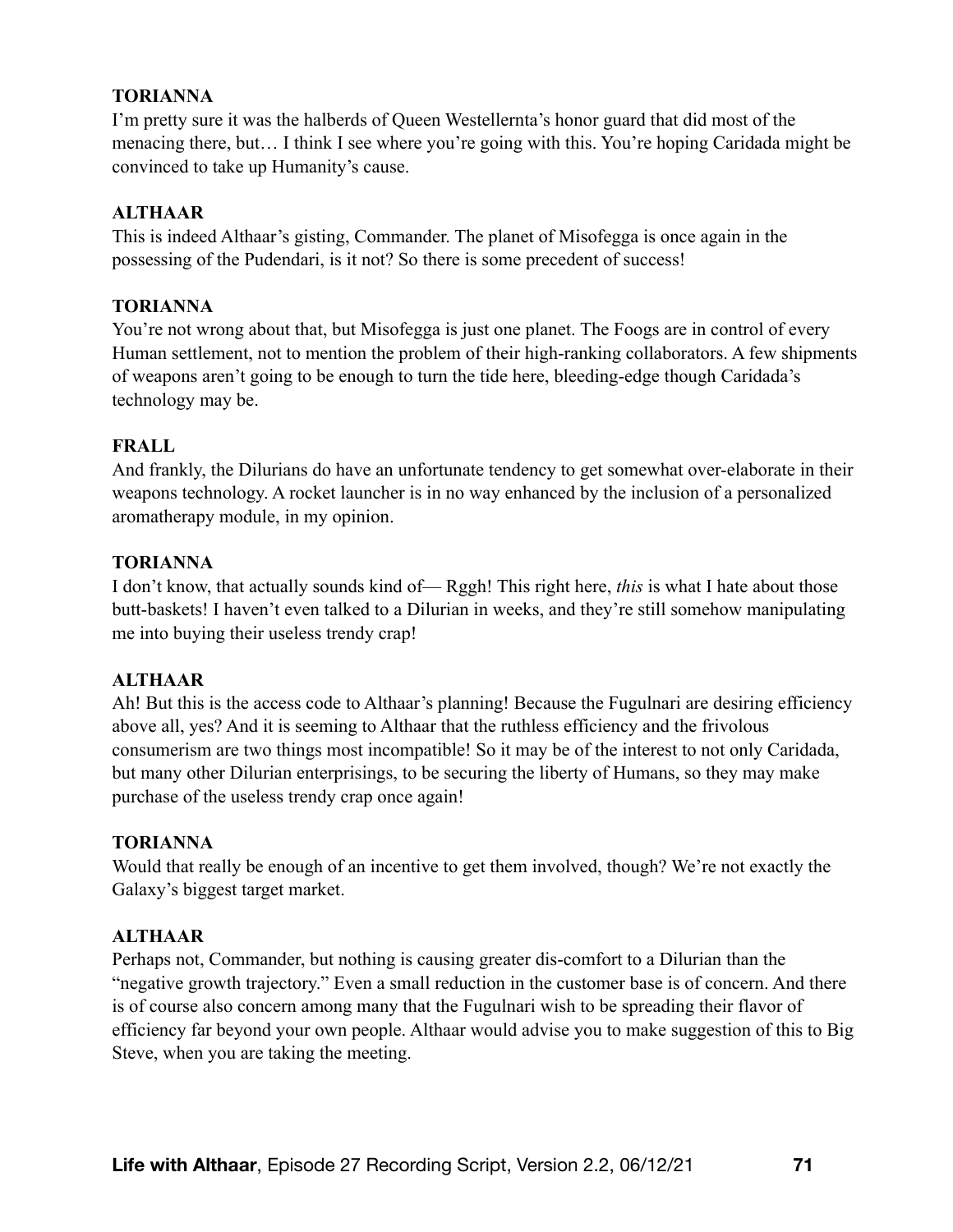#### **TORIANNA**

Wait, me? Don't you think you're the best person for this? You're a highly-trained diplomat, after all, and I'm… I'm just… *(gives up on finding an excuse)* I just can't stand those jeckers.

### **ALTHAAR**

Althaar is making apology, Commander, but it is his belief that Big Steve will be wishing to be dealing with the "Human at the top." Although Althaar is of course available to provide advising to you on the matter of the tactics of negotiation whenever you are wishing it!

### **TORIANNA**

I'm not sure what, if anything, I'm still at the top of these days, but you're probably right. *(sigh)* Frall, please get in touch with Caridada and see when you can get me in to see Big Steve. And then schedule a non-essential purchase lockout on my account starting a half hour beforehand. Althaar, you're absolutely sure you don't want to come along?

### **ALTHAAR**

Althaar is certain your great skill in diplomacy will be equal to this task, Commander! And it is of course best that Althaar is not seen to be having involvement in the dealing of armaments.

### **TORIANNA**

Right. Armaments. So you agree, that's the way this is headed.

## **ALTHAAR**

It would seem to Althaar unpreventable, although he is of course still wishing otherwise. Althaar has mentioned the Iltorian friends to the Fugulnari, with whom he has been making correspondence in hopes of increasing the understanding, yes?

#### **TORIANNA**

Yes<sup>?</sup>

## **ALTHAAR**

It is giving great sadness to Althaar to report that… these Iltorians have not been receiving reply to the letters they have made sending of to their Fugulnari friends, not for some weeks. They are of course continuing to write the letters, but it seems a faint hope that these are being read, and a hope even fainter that the Fugulnari can yet be convinced to make changing of their course. Indeed, there is much doubt that the Fugulnari were ever true friends at all. This has caused great distress on Iltor. It is perhaps a stronger inducement to the Consensus Collation Group than any argument Althaar has made in his own writings. But it does not produce great expectation of peaceful resolution. *(rising to go)* 

And now, Althaar believes he has shared with you all he has that may be of utility, so he will make return to his own ever-growing piles of the correspondence. It is his dearest wish that he will have some happier news to report the next time he is greeting you!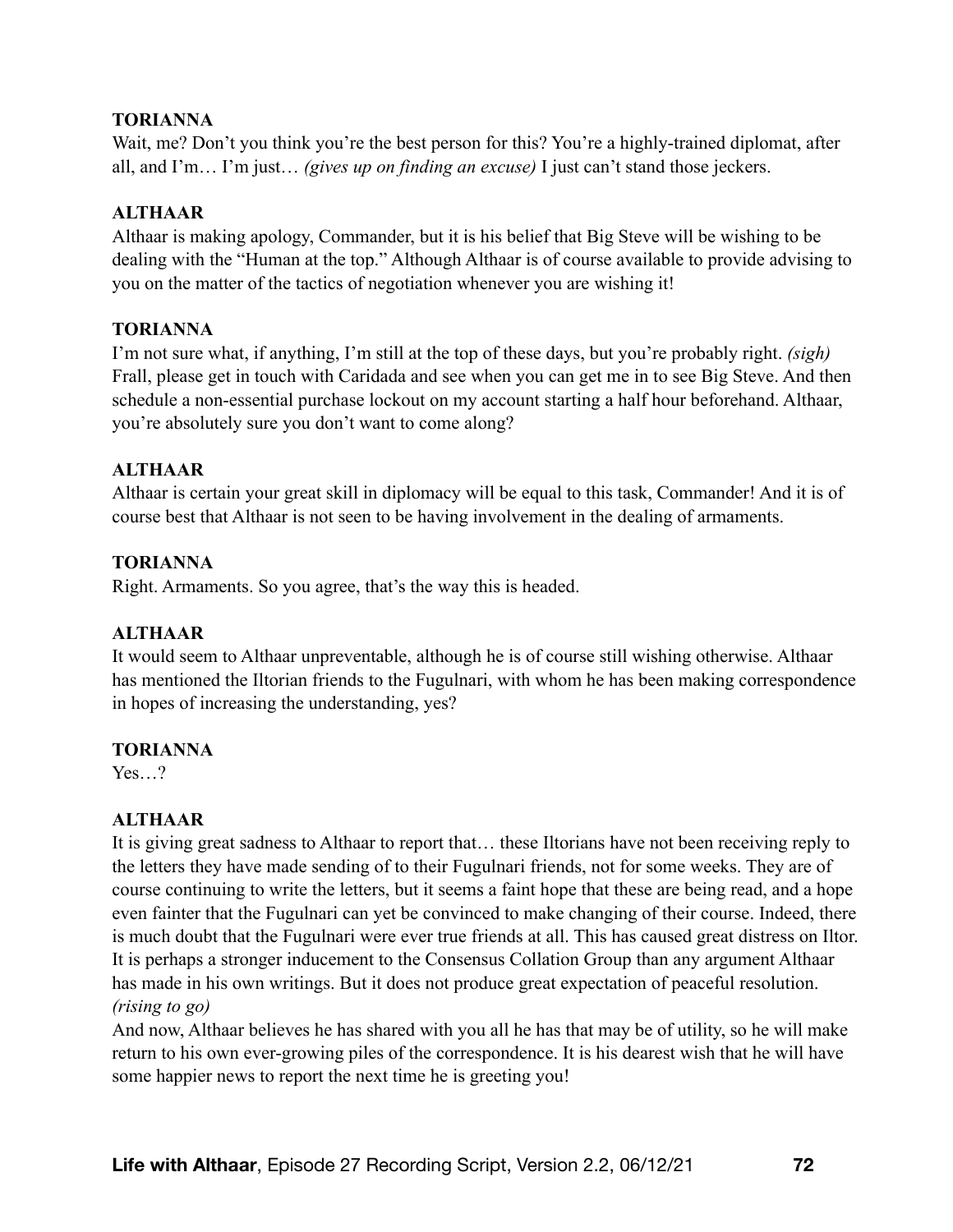#### **TORIANNA**

Thank you, Althaar. You've been very helpful, as always. And good luck.

## **FRALL**

Althaar, perhaps when you have a spare moment, we could get together for something a bit more enjoyable? Dinner at the Lucky Dragon Buffet, perhaps?

### **TORIANNA**

Ugh. I still don't understand why you're so into that place, Frall. They're way too heavy-handed with the MSG.

## **FRALL**

It's perfectly suited to my tastes, Mindy.

#### **TORIANNA**

How— What the hell do you even taste *with*?

## **ALTHAAR**

Althaar is appreciating the invitation, Lieutenant! His schedule is not of a great clearness at the moment, but when he is having the surplus time he will make informing of you at once! And he would of course very much enjoy performing the casual dinner with you also, Commander, but he is understanding why this would perhaps not be of great relaxation to your part. A pleasant cycle to you both!

*[scene 17] Whoosh of the office door into interstitial music, then into a corridor. JOHN is walking down it when NESS and DORMER see him from a short distance away.* 

# **DORMER**

Hey! It's John B!

*JOHN sighs and steels himself to deal with these dopes.* 

#### **NESS**

Hey, B! Havin' an efficient day, there?

#### **DORMER**

*(a slogan no one uses but DORMER cause it's so stupid)*  Gettin' juiced-er with the Boosters! Hey there, Booster buddy!

#### **JOHN**

Oh, yeah! Totally. Go Boosters! Team Green is really keen!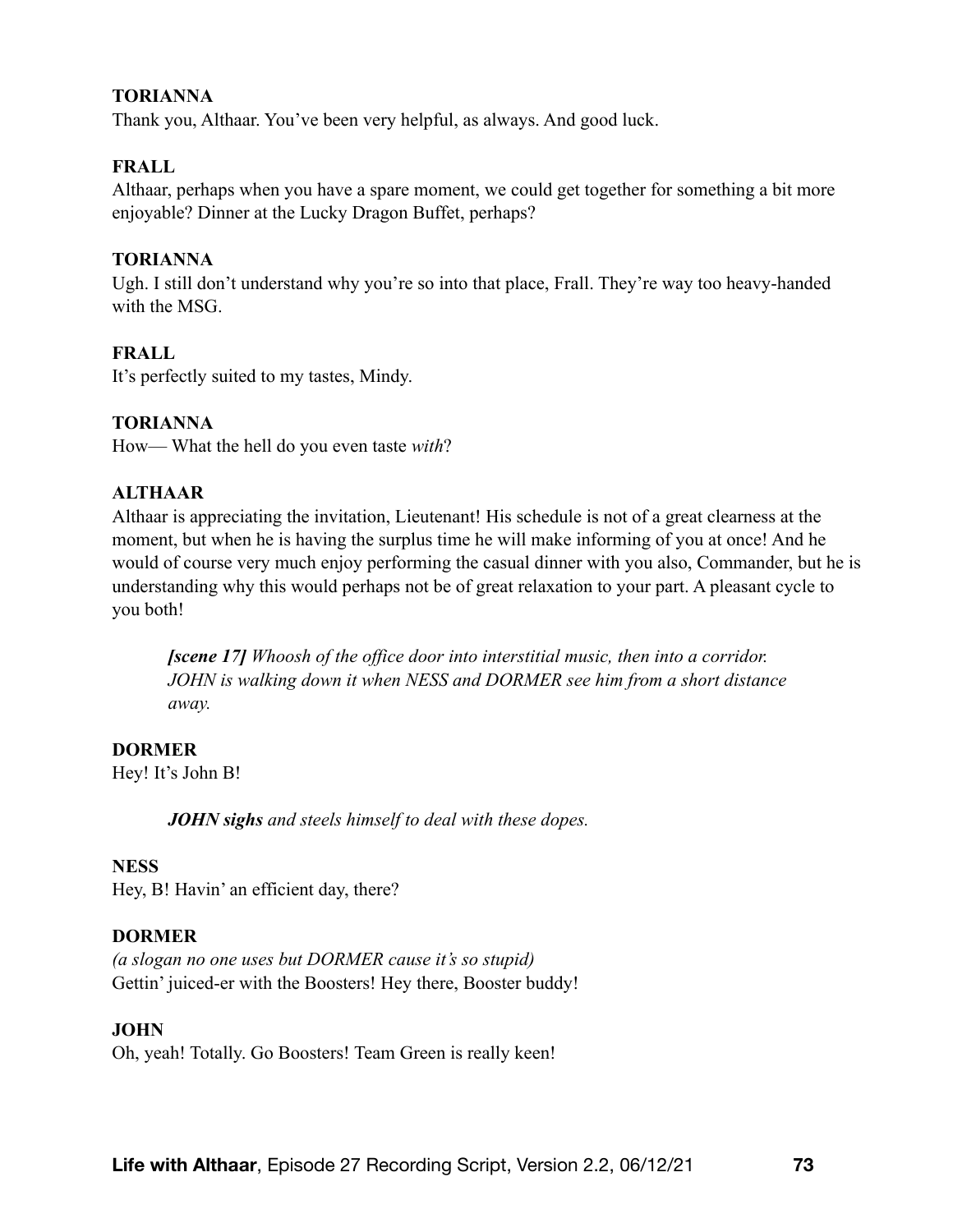#### **NESS**

What's the matter with you?

### **DORMER**

Yeah, you don't sound very enthusiastic. That's not Booster pride! You gotta, you know, show some energy!

### **NESS**

Yeah, Boosters have to set an example! Be the best Humanity can be!

## **JOHN**

Yeah, I know, I'm just… I'm really tired.

## **DORMER**

Well, get over that schness, mang. Hey, you should slam a NutraZoom!

#### **NESS**

Yeah! We've had six each, and now we're FULL of energy!

## **DORMER**

Yeah! So much energy, we don't know what to do with it!

## **JOHN**

Wow, good for you.

# **MRS. FRONDRINAX**

*(approaching, enthusiastic)*  Oh my goodness, hello again, Johnny! *(much less enthusiastic)* And… you two.

#### **DORMER**

Oh, thank you for noticing us, Frondrinax! And may I say your stomata are looking especially perky today! And little Rooty! Aren't you just the cutest!

# **ROOTY**

Aw! I wuvs my security buddies! They beats *all* the bad guys up!

#### **NESS**

That's right, Rooty! Security is always here to keep you safe! And all of our good friends on the Committee!

#### **MRS. FRONDRINAX**

All right, you two, that was some truly first-rate sucking up, but I'd like to have an actual conversation with my friend John here, so why don't you go patrol the High-Viscosity Natatorium?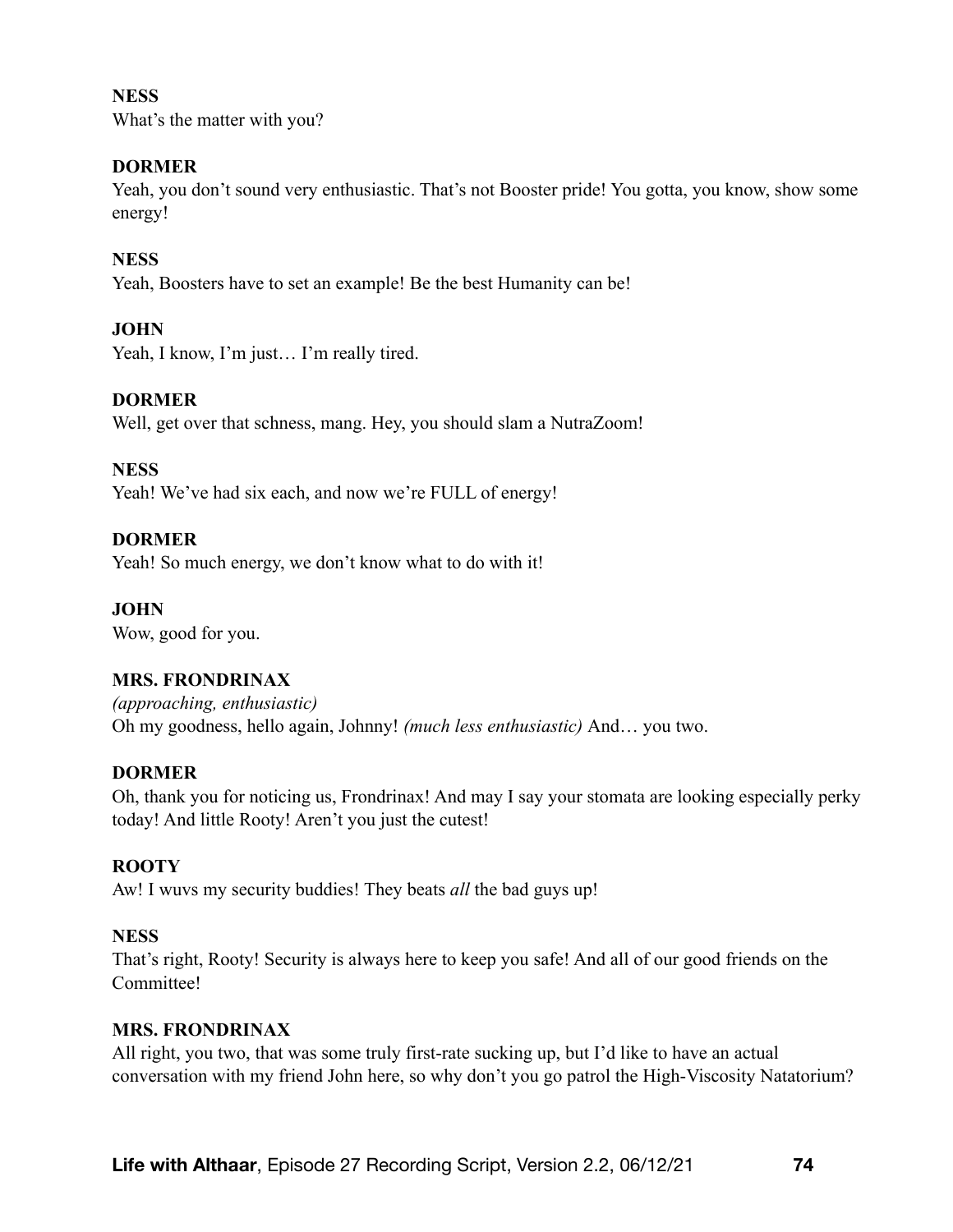# **NESS**  Right away, Frondrinax sir!

*Sound of NESS and DORMER leaving, ad-lib arguing a bit about who overdid it with the sucking up.* 

## **JOHN**

So, uh, should I be sucking up, too?

### **MRS. FRONDRINAX**

Oh, don't be silly, Johnny dear. You're not like those morons. You're an old friend, I wouldn't want you to demean yourself.

## **ROOTY**

Frondrinax is so nice to all her bestest friends!

#### **MRS. FRONDRINAX**

And I'm surrounded by enough morons already.

#### **JOHN**

Well, that means a lot coming from you. I mean, don't get me wrong, I joined the Boosters because I believe in the Plant Way, but I probably wouldn't have gotten on board so quickly if it wasn't for our friendship.

#### **MRS. FRONDRINAX**

*(somewhat distracted)*  Oh, thank you, dear. That's very sweet.

#### **JOHN**

Hey, Mrs. F, is something up? You seem a little… wilted today.

#### **MRS. FRONDRINAX**

Oh, it's this whole Dee business! She's still getting those stupid recordings out of her cell somehow, and nothing we do seems to help at all! It's driving me right out of my pot!

# **JOHN**

That's too bad. But you shouldn't blame yourself. I mean, the Resistance has some pretty sharp people, even if they're not quite smart enough to appreciate how you're trying to help us. My old boss, for example.

#### **MRS. FRONDRINAX**

Oh, I just bet it's H.F.'s doing somehow! I should have known that man was no good the instant he adopted that horrible little furry Weewee factory.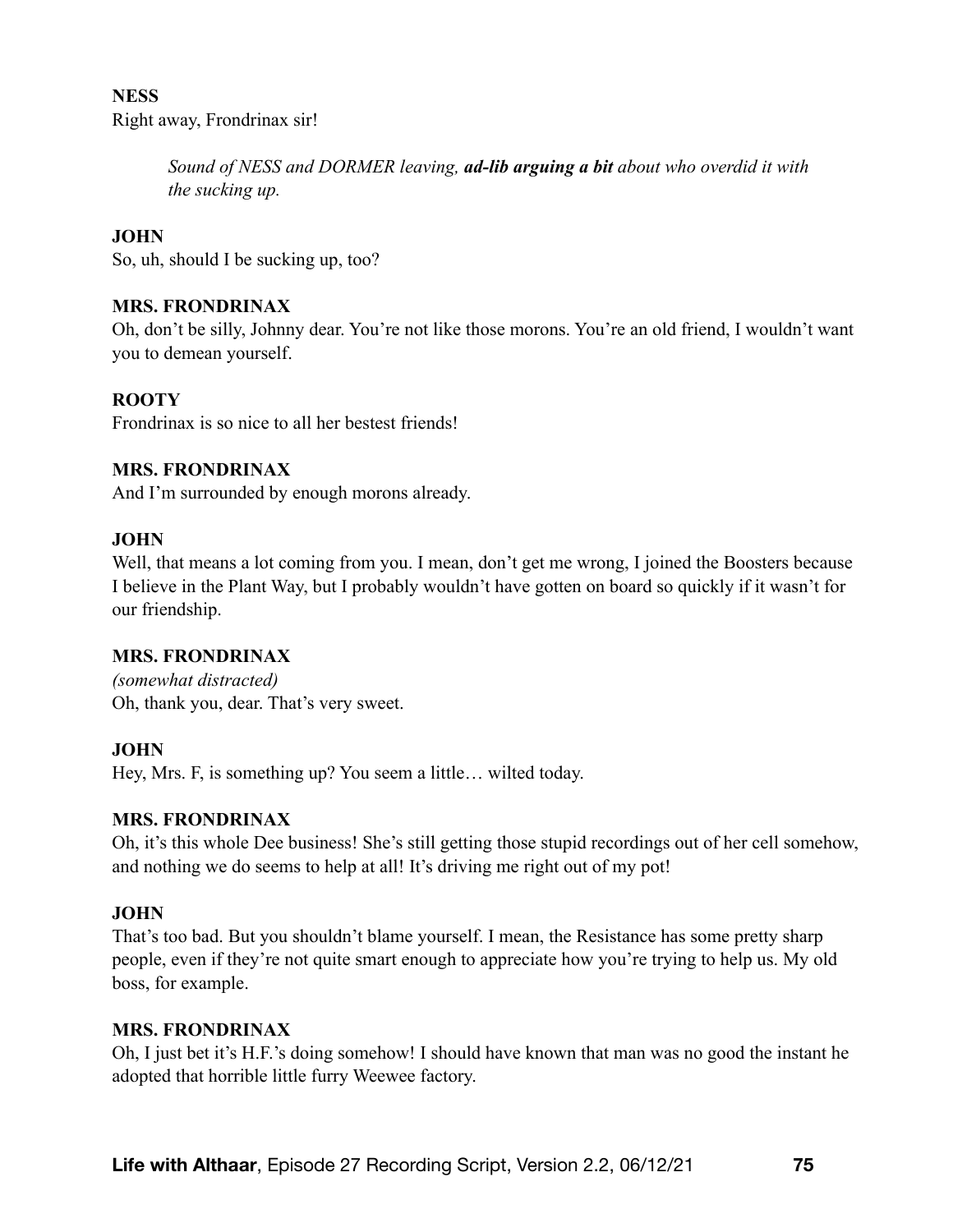Uh, Mrs. F? If you don't mind me asking… why haven't you just stopped the recordings, you know, at the source? I mean, it's not like I want to see anything happen to Dee, but it seems like you don't really need to know how she's recording the songs if you can just stop her singing in the first place. You folks aren't usually so… lenient with rebellious Humans.

#### **MRS. FRONDRINAX**

Well, no, you're quite right, and of course the possibility of more direct intervention has been discussed, but, well… Dee's not the type you just… put out with the compost, so to speak. She's become something of a public figure, for one thing. We don't want to create any inconvenient martyrs, do we? And on top of that, well… Can you keep a secret, Johnny?

## **JOHN**

Absolutely.

# **MRS. FRONDRINAX**

I have a little plan that I've been working on for some time now… I want to see Delilah Mallory in a Booster headband! I've been visiting her every day for weeks! Just for a little talk, very casual and friendly… I got perfect marks in Interrogation at the Hydrophyte Academy, you know, although I haven't had much opportunity to practice since then. But I remember it all, of course. How to break a sapient's will! Subtly. Methodically. Just an hour every day. And I can tell she's starting to crack! A week from now, maybe two… and she'll be mine! Ours!

# **ROOTY**

I like it when the pretty lady sings! It makes me all tingly!

# **MRS. FRONDRINAX**

Quiet, Rooty! That's not saying much, an airlock warning siren makes you tingly. But it's true, people do like listening to Dee. And as soon as my plan comes to fruition, she'll be singing her little songs to the glory of the Plant Way! So we want to keep her singing for the moment, no matter how subversive her current subject matter is. But it is just *killing* me trying to figure out how her voice is getting out of there! The cameras, the guards… they do nothing!

# **ROOTY**

Maybe someone's hiding in the walls? And they can hear the pretty lady inside her cell?

#### **MRS. FRONDRINAX**

Oh, for— why was I cursed with the *stupidest* assistant in the Galaxy?! First of all, Rooty, there are no "walls" around the brig. Those are *bulkheads*. Big solid pieces of metal! Solid! Well, of course you do see triple-layering in some of the cheaper bulkheads, but this place was built to be a showcase of Humanity! I hardly think the contractors would have skimped on building materials! And even if there were some kind of empty space on the other side of the bulkheads, which would be *insane* and *utterly* inefficient, we'd be able to see it on the plans, wouldn't we? It's not like this place was designed by incompetents! Isn't that right, Johnny?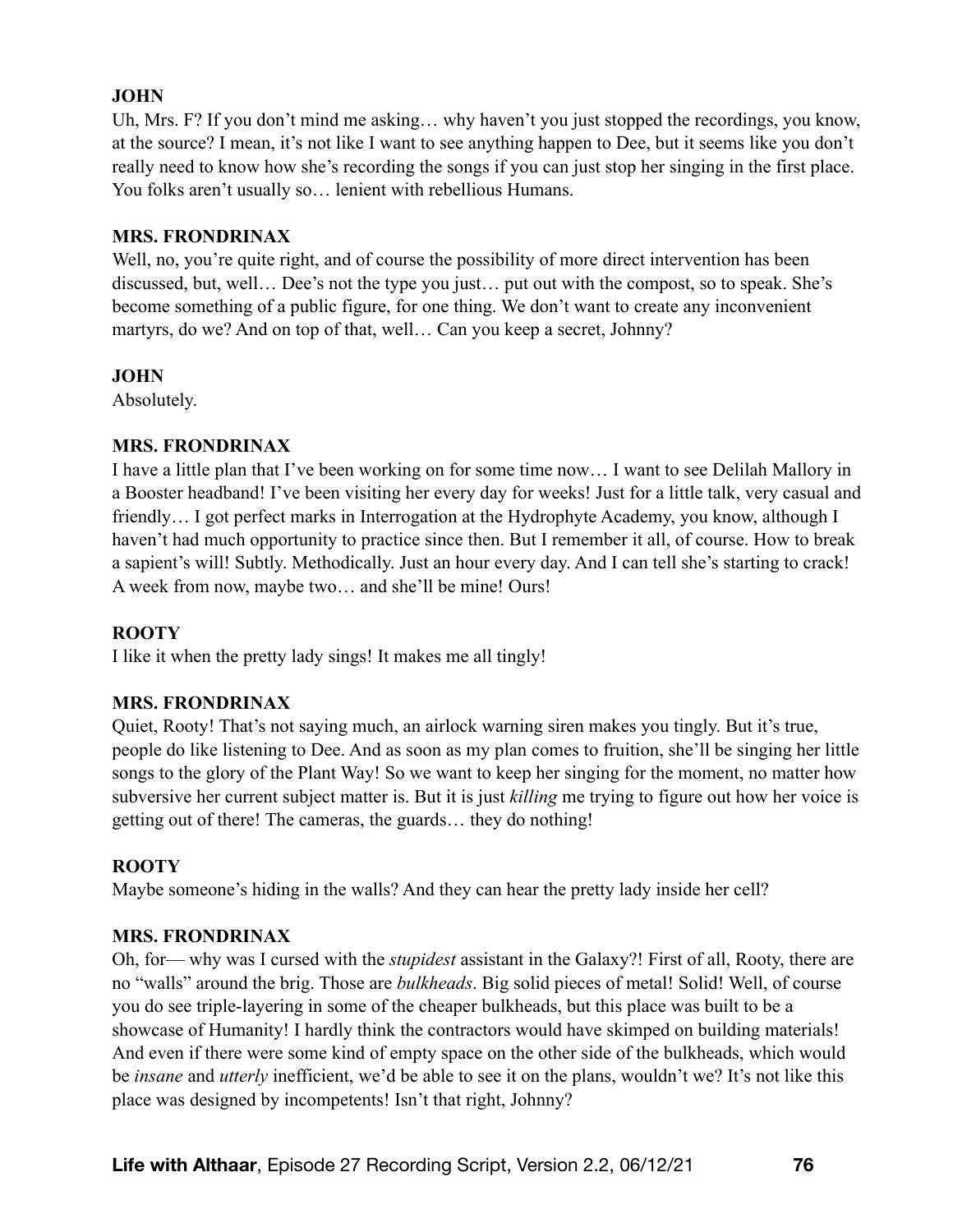#### *(barely a beat; straight-faced)*

Yup. They brought in the best and the brightest designers from all over Human space. A huge committee of them, actually. Efficient design was their passion.

#### **MRS. FRONDRINAX**

Exactly! So stop wasting my time with your silly nonsense, Rooty!

#### **ROOTY**

Sorry, Mama.

## **MRS. FRONDRINAX**

And you can stop *that* right this minute also! Ugh. Why don't you take a lesson or two from Johnny? He may be a mere Human, but he understands the way things work around here. Although I must admit, Johnny dear, that a lot of things *don't* seem to work around here a lot of the time, despite your Human design committee's best efforts. I suppose that's to be expected, though. There's a reason you people were selected as the first species to receive our help and guidance.

#### **JOHN**

Uh, "first?"

## **MRS. FRONDRINAX**

Hmn? First? Did I say first?

#### **ROOTY**

Frondrinax said "first!"

#### **MRS. FRONDRINAX**

Shut up, Rooty. Well, what I *meant* by that was that we Fugulnari of course hope that other species will see our work with you Humans as a shining example of how *all* societies could be run *so* much better! And perhaps ask for our assistance in achieving the same elsewhere! But we wouldn't want to impose on anyone, of course. Oh, no no no!

#### **JOHN**

Perish the thought.

#### **MRS. FRONDRINAX**

Oh, and that reminds me, speaking of nutrients—

#### **JOHN**

We weren't?

#### **MRS. FRONDRINAX**

—are you enjoying those delightful new NutraZoom varietals?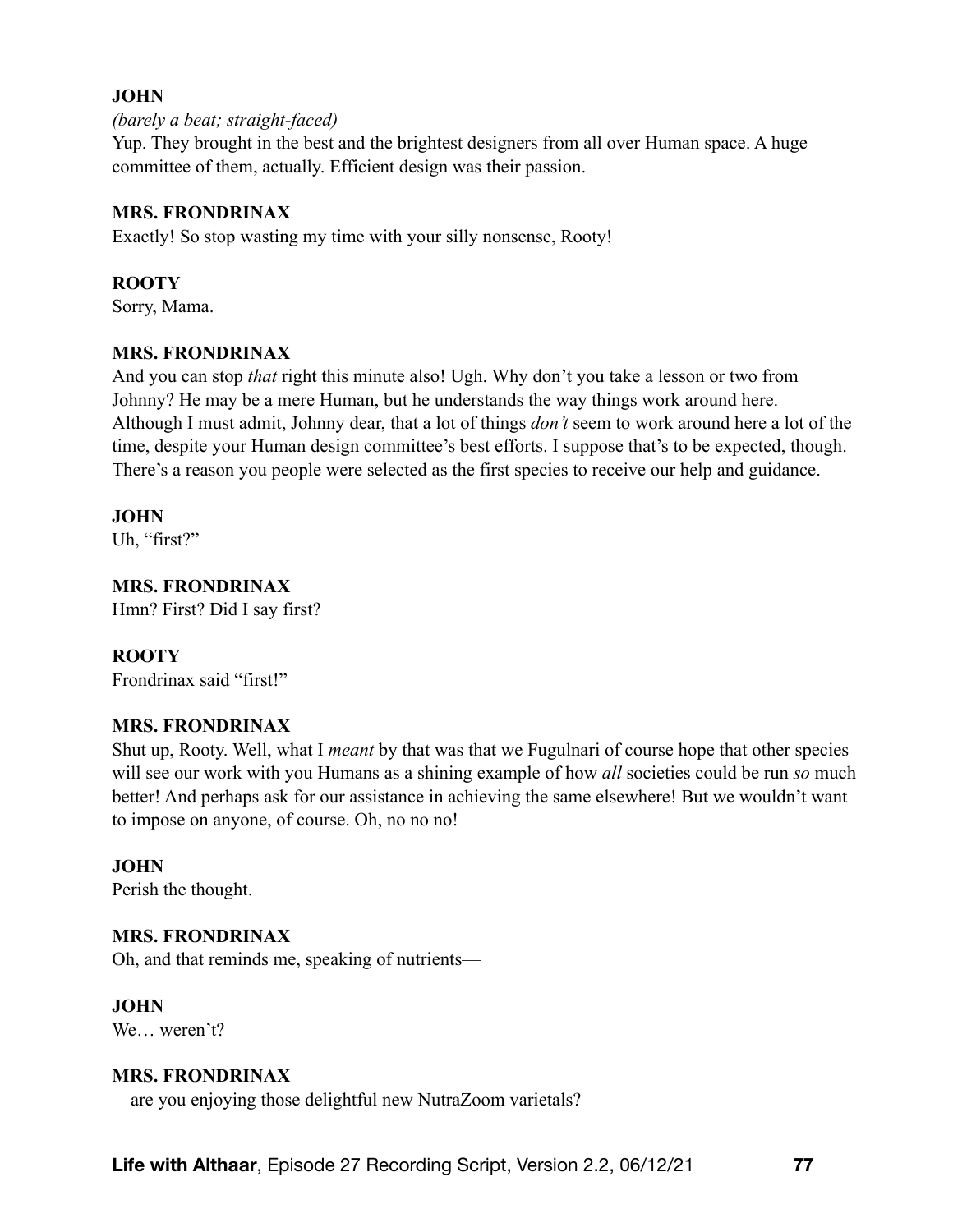Oh. Uhhh, well… they're… okay. They *do* seem to give me energy, but the taste is, uh… the taste could maybe use some work. A lot. Of work.

#### **MRS. FRONDRINAX**

You seem a tad reticent, dearie. Now, I want you to be honest—how are we ever going to get the NutraZoom adoption level up to 100% without honest feedback from our Human friends? What do you really think of it? Honestly?

#### **JOHN**

Honestly, Mrs. F? …They're just wretched. I mean, I haven't tried all the flavors, but the ones I have tasted made me want to vomit. One of them actually did make me vomit, and there was no discernible difference in flavor on the way back up. So if you want Humans to drink NutraZoom voluntarily, I… I'd honestly just throw the whole recipe out and start from scratch.

#### **MRS. FRONDRINAX**

*(a little offended despite herself)* Oh. Well, thank you for your honesty. I'll be sure to pass that on.

#### **JOHN**

No problem.

## **MRS. FRONDRINAX**

Anyway, it's just as well you're not drinking too much of it yourself. You're still having those nice home-cooked meals with Althaar, yes? I wouldn't want you living off nothing but NutraZoom!

#### **JOHN**

No, yeah, but… I could, right? I mean, isn't that the point? To meet all our nutritional needs? Efficiently?

#### **MRS. FRONDRINAX**

Oh, yes yes yes yes yes yes yes, of course you *could*. You *absolutely* could! But… it would be better if you didn't. Not that there's anything *wrong* with it, technically.

#### **JOHN**

Technically.

#### **MRS. FRONDRINAX**

*Wellll*… I mean yes, all NutraZoom EnzyBlasts are made from perfectly healthy plant products! Sheddings and so forth from our people, with plenty of added nutrients and flavoring and such to supply those wasteful mammalian metabolisms of yours. But we do of course control exactly which plants get added to the mix, and in which quantities. There are some that would be terribly unhealthy for you to ingest, after all, even among Earth plants!

*(cont.)*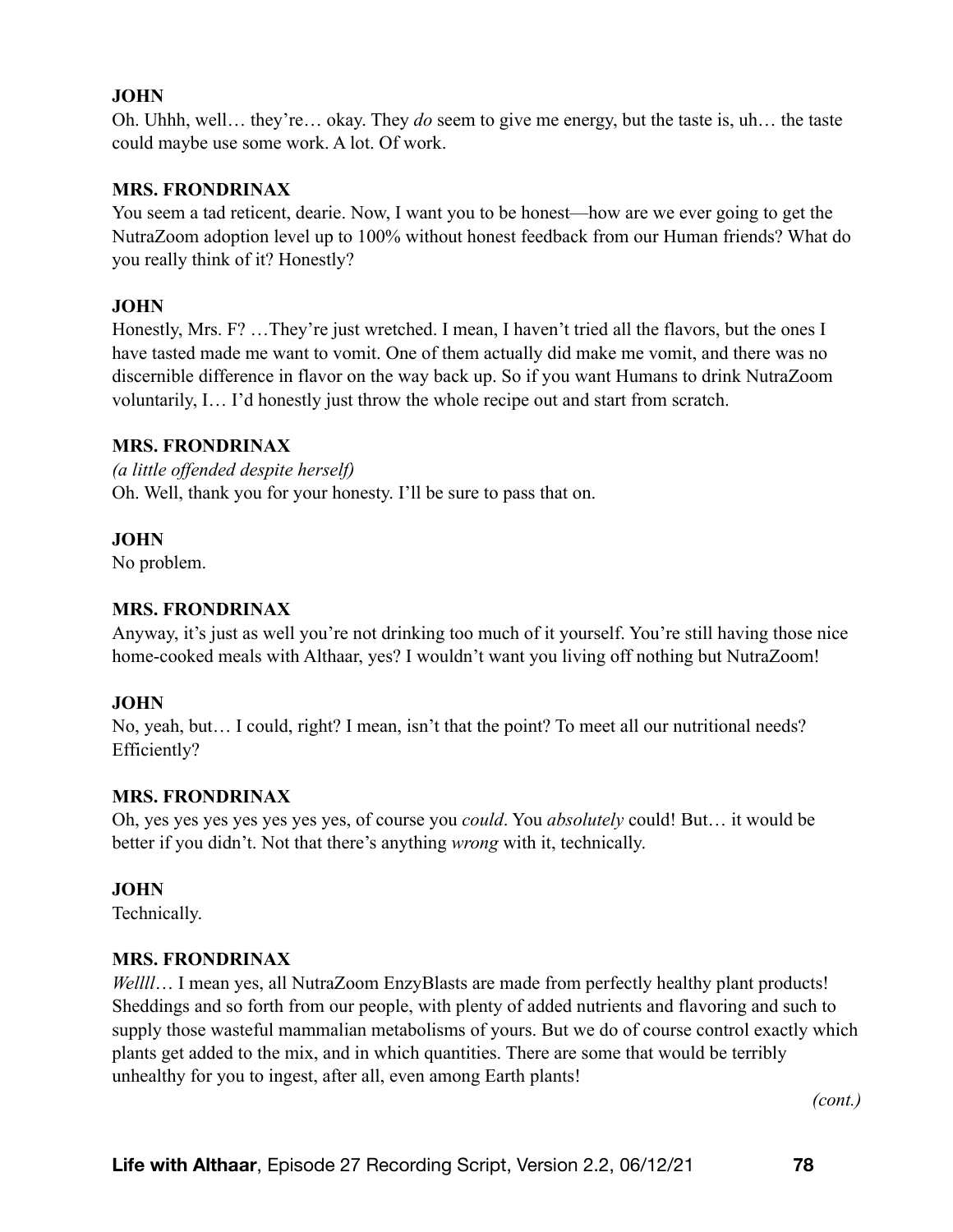And then there are some that tend to make you Humans, well, just a little happier. More pliable. Serene, even. But without decreasing your energy level! So you can just work and work and work! Without any unpleasant complaining or inefficient slacking off!

#### **JOHN**

Uh huh. And those plants are what goes into NutraZoom?

#### **MRS. FRONDRINAX**

Mostly, yes. There's much less of that in the premium flavors, of course, that's why you Boosters get those for free. We don't want you getting *too* serene, do we? After all, if you were to get complacent, you wouldn't able to tip me off to things like that terrorist cell operating out of Data Processing Center #5!

#### **JOHN**

Ok, yeah, I won't be drinking any more— *(catches up to the last part)*  Wait, what? DPC#5? I didn't tip you off to anything. You just overheard me get a call down there.

#### **MRS. FRONDRINAX**

Oh, don't be modest! You were instrumental in the sting operation! Yes, my associates Dinorbiax and Fracottiverx were responsible for actually going down there and bringing this Rufus character in for questioning, and Salifrennix was the one who induced him to give up the whole department, but you set it all in motion! And now we have the entire staff of DPC #5 in custody, and we expect full confessions from the lot!

#### **ROOTY**

They're gonna get the works!

#### **MRS. FRONDRINAX**

That they are, Rooty. That they are. And we couldn't have accomplished any of that without you, Johnny dear. That's how I know I can trust you to do what's best for everyone. So… this NutraZoom business? Let's just keep that between ourselves, all right?

#### **JOHN**

Of course. No one else will ever know.

*[scene 18] DEE's cell, and inside the bulkhead next to it—the cell is on one side of the stereo image, the in-between-the bulkheads space on the other. We hear H.F. fiddling with some tech gear as he attaches it to the bulkhead on his side (suction cups and the like).* 

#### **H.F.**

All right, we should be outside her cell now. I just need to get the audio inducer set up…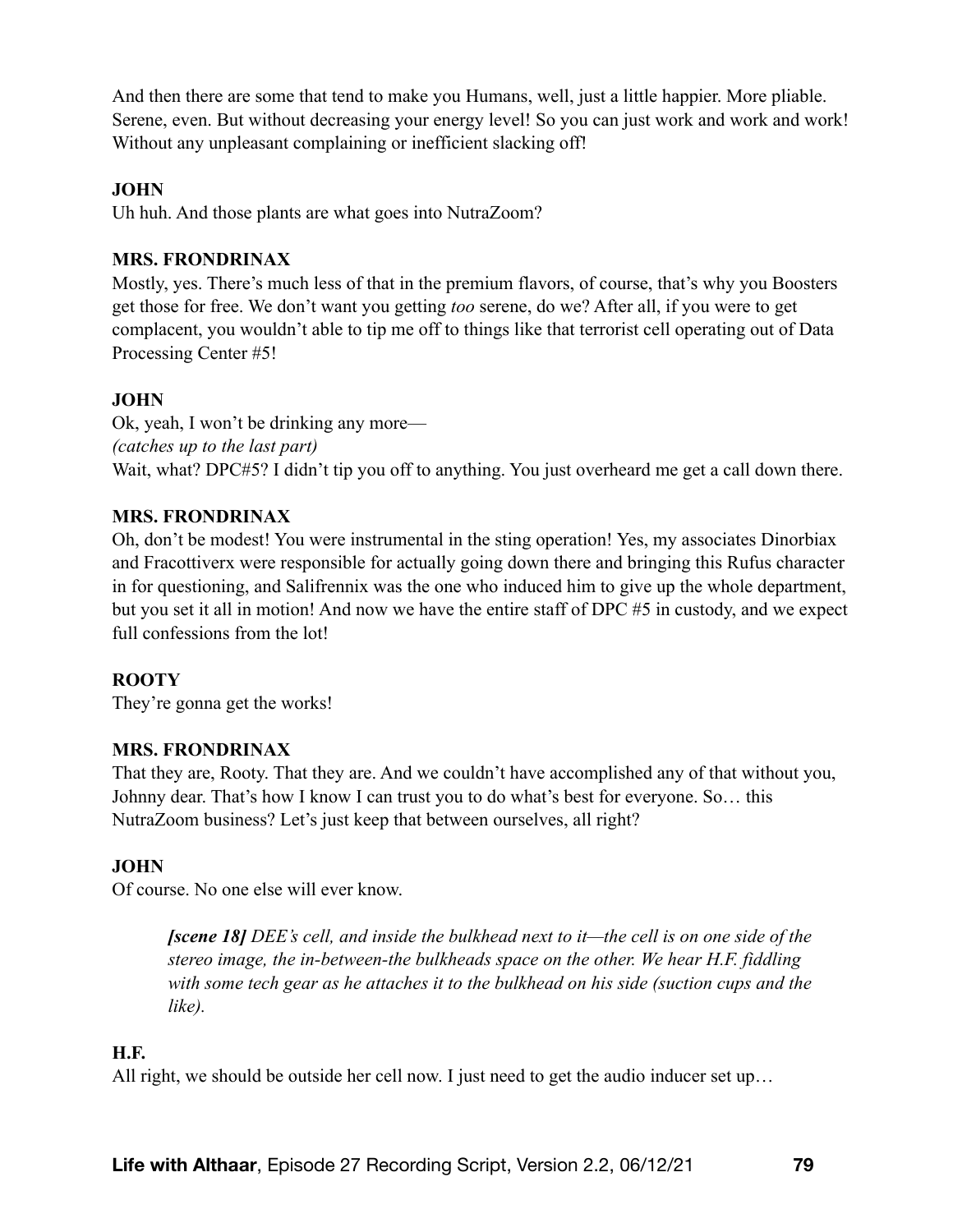# **RESISTANCE TRAINEE**

*(whispering)* You're sure this is her new cell?

## **H.F.**

As sure as we can be. And you don't have to whisper, kid, this may be a triple-layered bulkhead, but it's still plenty thick. Even a Fugulnari won't be able to hear you through that. I mean, I wouldn't advise you set off any fireworks back here, but otherwise we should be good.

#### **RESISTANCE TRAINEE**

Oh. Okay. But, wait, if no sound can get through, how will Dee know we're here?

# **H.F.**

That's what the inducer's for. As long as she stays right up against the wall, we'll be able to talk to her. But we shouldn't have to worry about anyone more than a few inches away. Annnd… here we go.

*H.F. finishes his attachments, flips a switch and some kind of amplifier/recorder device hums to life. H.F. taps a mic on his side and softly speaks into it (we can faintly hear that it's being pumped into the bulkhead—in a very limited area—at a HUGE volume so DEE can hear him).* 

# **H.F.**

Dee? Heya, Dee. Do you read me?

# **DEE**

*(a very low assent)*  Mmn-hmn.

# **FUGULNARI JAILER**

*(over a speaker into the room; he's always listening in)*  Hey! What was that?

**DEE**  What was what?

# **FUGULNARI JAILER**

It sounded like… I dunno. A low noise of assent.

# **DEE**

Oh, I just thought of something. And then I thought I'd made a good point, so I agreed with myself.

# **FUGULNARI JAILER**

Well… don't. That's weird. And confusing.

**Life with Althaar**, Episode 27 Recording Script, Version 2.2, 06/12/21 **80**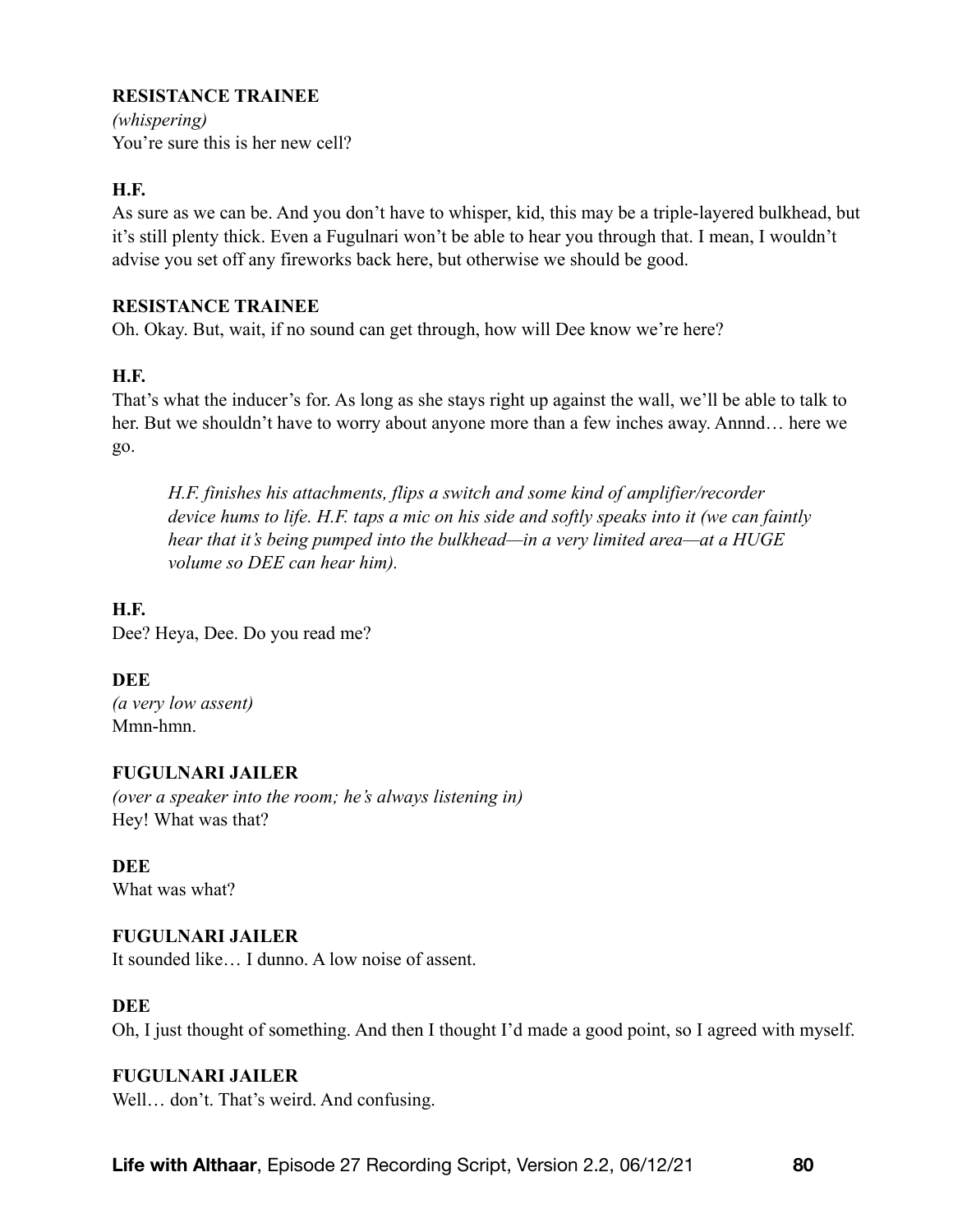#### **DEE**

I can't even talk to myself in here now? You gonna stop me from singing next?

#### **FUGULNARI JAILER**

No, the singing I understand. I mean, *I'm* incredibly mulching bored standing around here, and I get to leave at the end of shift. So go ahead and sing all you want.

### **DEE**

Oh. Thanks. I guess I shouldn't be surprised, plants are supposed to like music.

#### **FUGULNARI JAILER**

Hey, that's a hurtful stereotype! Plenty of plants hate music, ok? ...But I like your singing.

#### **DEE**

Well, good. Because you're going to be hearing some for a while. *(she moves back over to the wall)*  If you're ready for it?

#### **FUGULNARI GUARD**

Hey, what the frost else am I gonna do?

#### **H.F.**

Sorry, Dee. Don't bother making any more noises for my benefit. I'm recording, whenever you're ready.

#### *DEE clears her throat.*

#### **DEE**

Okay, Sin Screw Pine! This one's for you! *(singing)*  Days are dreary, nights seem long…

> *[scene 19] DEE's song fades out under interstitial music, then fading to another Fugulnari checkpoint.*

#### **TORIANNA**

Another shift change, another checkpoint. Jones preserve me.

#### **FRALL**

I must remind you, sir, that I did apprise you of a route to your quarters which, albeit much less direct, was obstructed by only one checkpoint.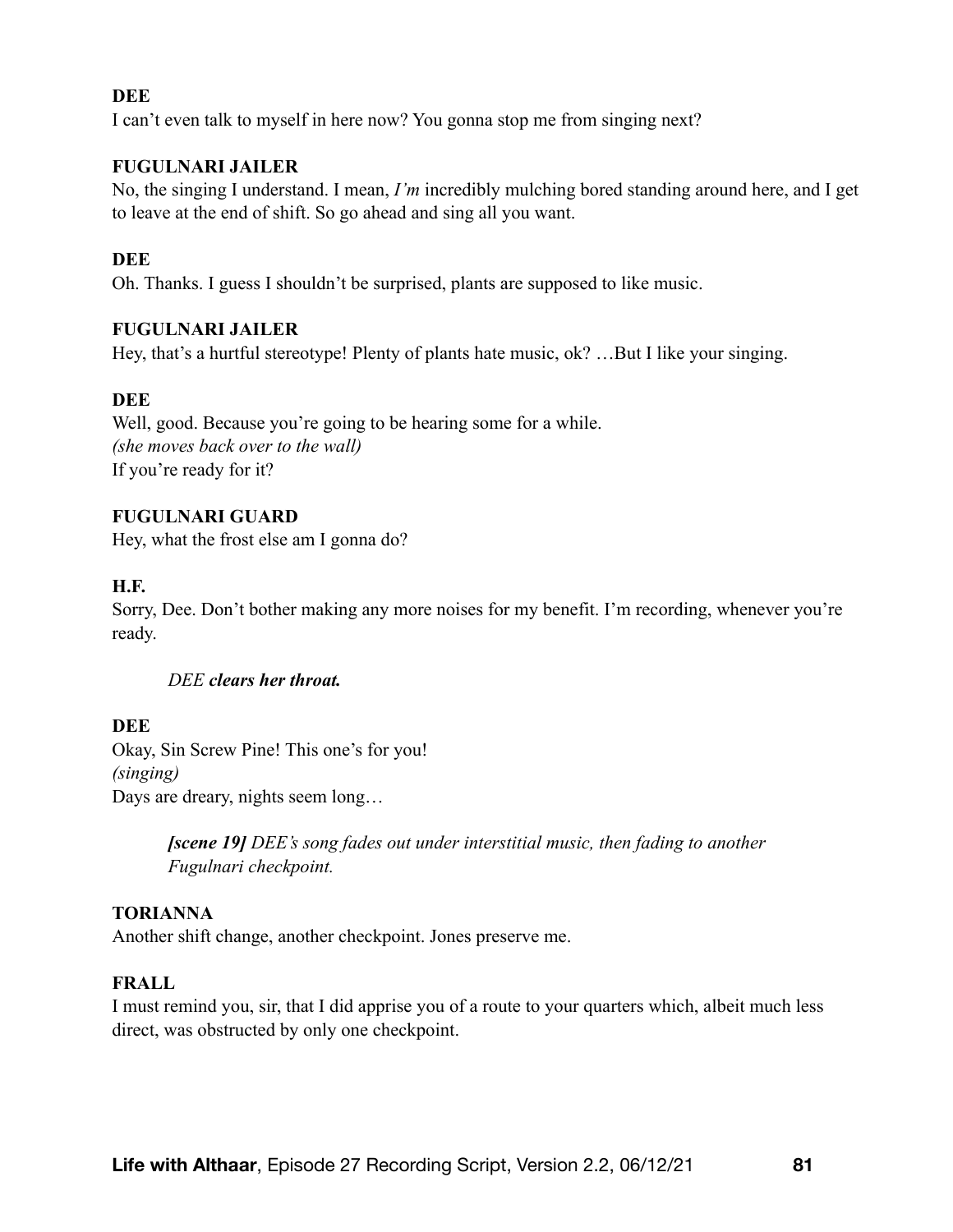## **TORIANNA**

I'm still the Commander around here, Frall, and I will go where I please on my own station. Even if I have to waste half the cycle standing in some stupid line.

## **FRALL**

That estimate is slightly exaggerated, sir, but not by a great deal. Might I suggest stopping for dinner and a drink on the way home? By the time we pass this checkpoint, you will be very much in need of it.

## **TORIANNA**

*(inhales, thinks)* 

Yeah, good call. Listen, I can barely think straight, could you just pick a place? Somewhere I'll think is decent, reasonably priced, and nearby, with no checkpoints on the way? Bonus points if they've still got the makings for a good Gibson.

#### **FRALL**

#### *(with a shimmer)*

Done. There will be a table waiting for us at Bunderog's as soon as we've finished our business with John B.

#### **TORIANNA**

What business with John B?

#### **JOHN**

*(approaching quickly in the faster lane)*  Oh, hey, Commander! Good to see you. *(realizes he should be "in character" for the benefit of those listening, clears his throat)*  I, uh, have something I need to discuss with you right away. Urgent… maintenance needs.

#### **TORIANNA**

B, I am done for the day, done with answering complaints, and done most of all with your Booster schness! I'm off the clock! Amscray!

#### **JOHN**

This isn't Booster schness, this is WSS schness! *(pager: "WSS!")* 

#### **TORIANNA**

*(now genuinely annoyed by the pager)*  Nelly scratch it raw, John! Whatever it is, I'm sure it can wait until morning!

#### **JOHN**

Yeah, maybe. Maybe it can. But it'd give me a lot more confidence if I could talk to you as soon as possible.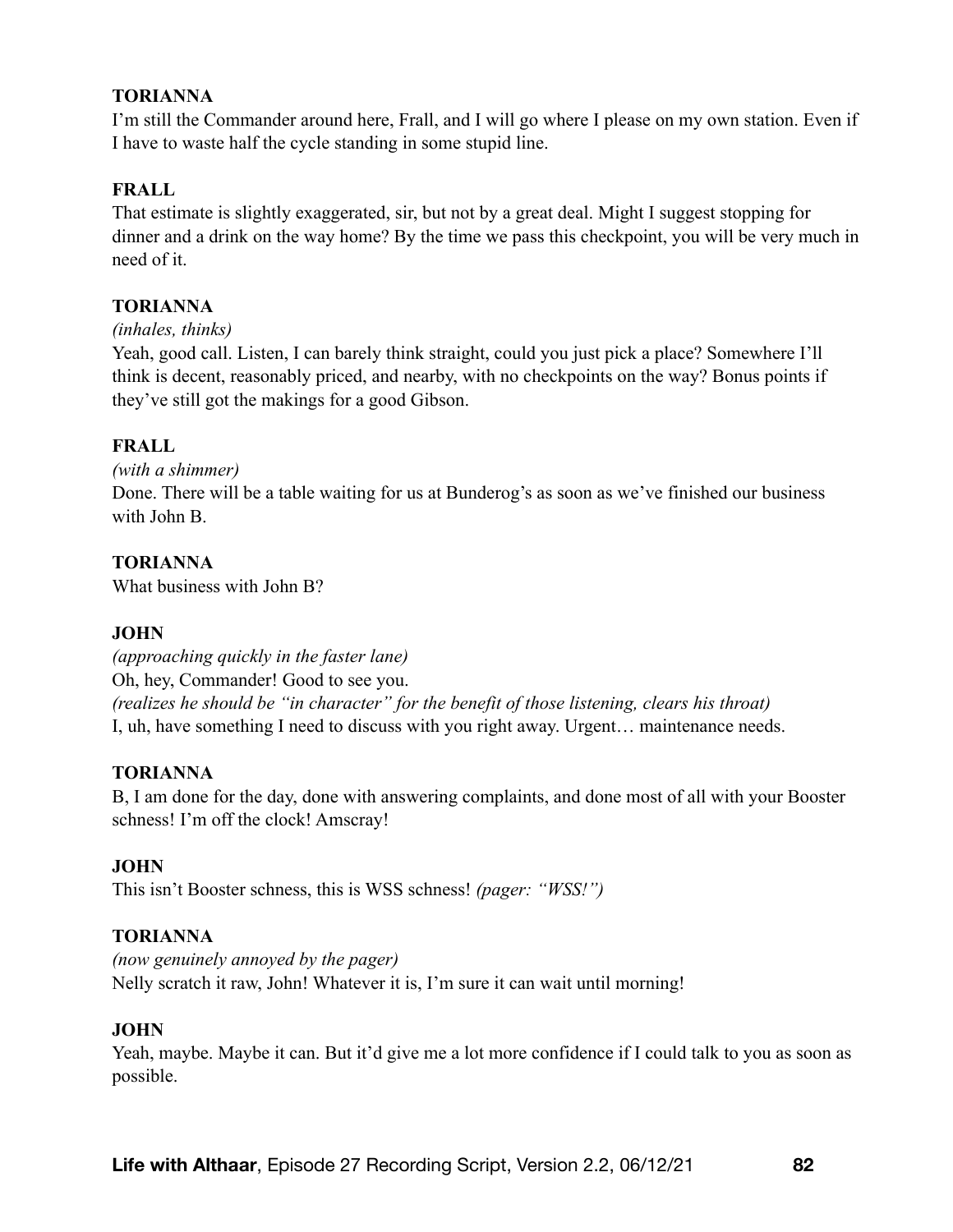*A shimmer.* 

## **TORIANNA**

*(quieter)*  Frall? Are we clear?

## **FRALL**

Yes, Commander. As far as anyone else in this line knows, you are currently berating John B at length on the subject of his work ethic, his ancestry, and his personal grooming.

#### **TORIANNA**

Perfect. What's the nearest place the three of us could get some privacy?

## **FRALL**

There's a lavatory off the second corridor to the left after the checkpoint. I'll go ahead and keep it clear.

#### **JOHN**

Perfect. I'll be right behind you—

*FRALL has already shimmered away.* 

#### **JOHN**

…Frall. *(back into character)* Fine, Commander, do what you want! But you'd better take this seriously, or we'll all be sucking vacuum!

#### **TORIANNA**

*(as JOHN leaves, also back in character)*  Yes, *fine*! If it's *that* important I'll deal with it as soon as I'm through this stupid checkpoint!

#### **DIFFERENT FUGULNARI GUARD**

Oh. Hey, Commander. What was that about sucking vacuum? You know what, don't worry about the scan, you can go on through.

#### **TORIANNA**

Thank you! *(as she passes and walks on, quickly)*  For once some good luck. Sometimes there's Jones so quickly.

> *[scene 20] Interstitial music. At the bar in The Electric Egg. XTOPPS is finishing a solo keyboard piece on stage. Mild applause as he does.*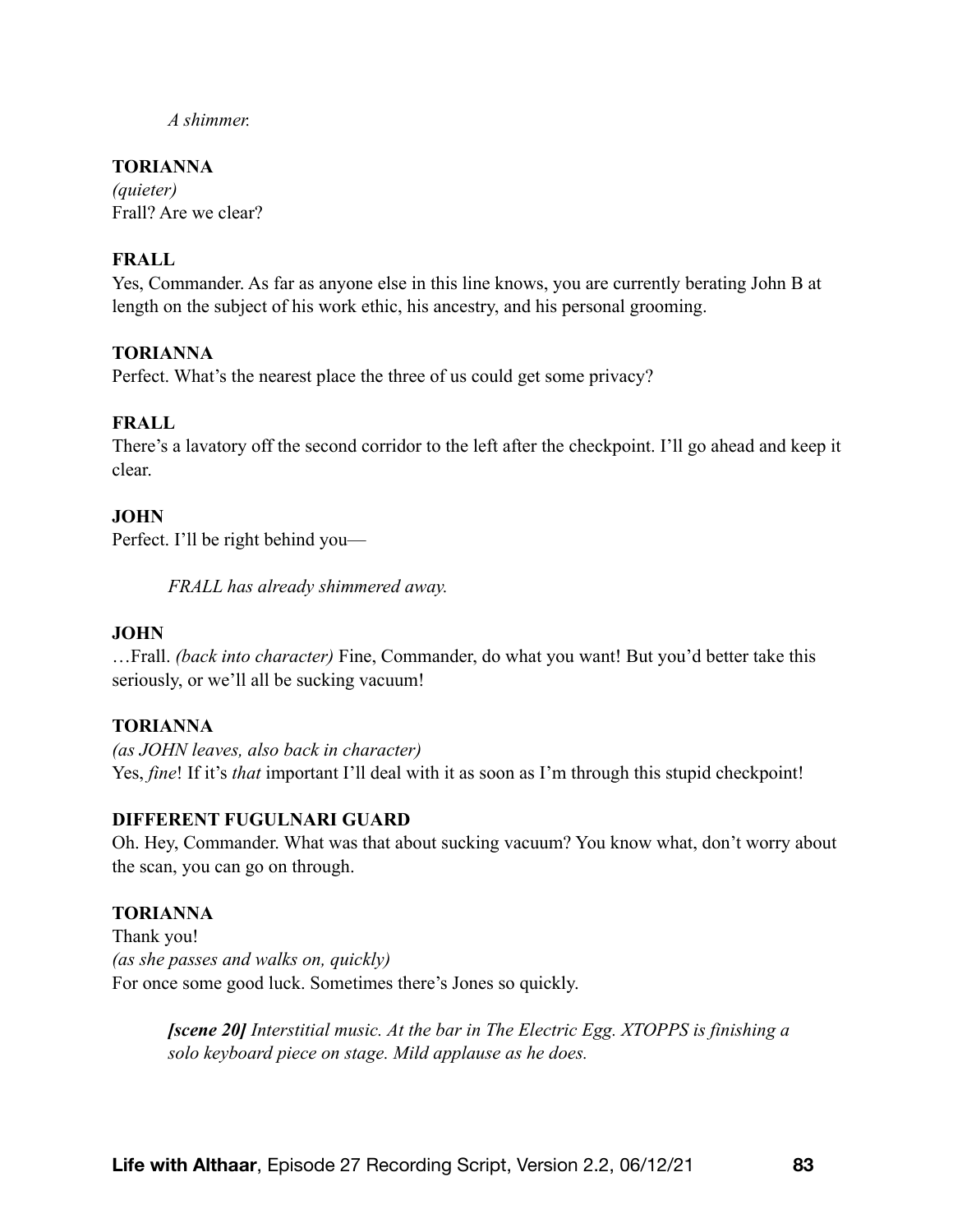# **XTOPPS**

#### *(into mic)*

Thank you all, my most bounteous appreciators! Xtopps will return expeditiously with more of your musical wallpaper, after a most splendiferously short intermission.

## **CHIP**

The good news is, Sopon, I was able to get everything on your list.

#### **SOPON**

Oh! Great! So where… is it?

# **CHIP**

That's the bad news, this particular supply chain is gonna be a little… unpredictable. And a lot pricier than I'd like. But long story short, this new friend of mine has a few friends of her own who'll be making deliveries off and on through the back. They already know a couple of the busboys, so Grem's going to be taking point on that. But when it gets here, only pull out what you need, ok? We don't want the Foogs to notice we're not stocked as short as we used to be. Oh, and one more part of the deal: anyone on this list here? *(bleep as he shows the list)* Their first is on the house, the rest is half-off. Treat 'em nice, yeah?

#### **SOPON**

No sombrero. I'll keep 'em peeled.

#### **CHIP**

Great. How's the cycle been so far?

#### **SOPON**

Eh. Maybe a little slower than usual, but steady.

#### **CHIP**

Well, hey, that's what wins the race, right? Bubbles? Anything new?

#### **BUBBLES**

Oh, I came up with this new drink. Those Frizmerlites over there wanted Harvey Bulkhead-bangers, but we've been out of Galliano since last week, so I did a full scan on their body chemistry and whipped up what I'm calling a "Crushing Languor of Dejection": Amaro Novasalus, tonic, grenadine, and ethylene glycol. Went over like gangbusters. They're plenty cheery now.

#### **CHIP**

Oh, patic, add it to the main menu. Anything to stop them from breaking out in one of those dirges of theirs.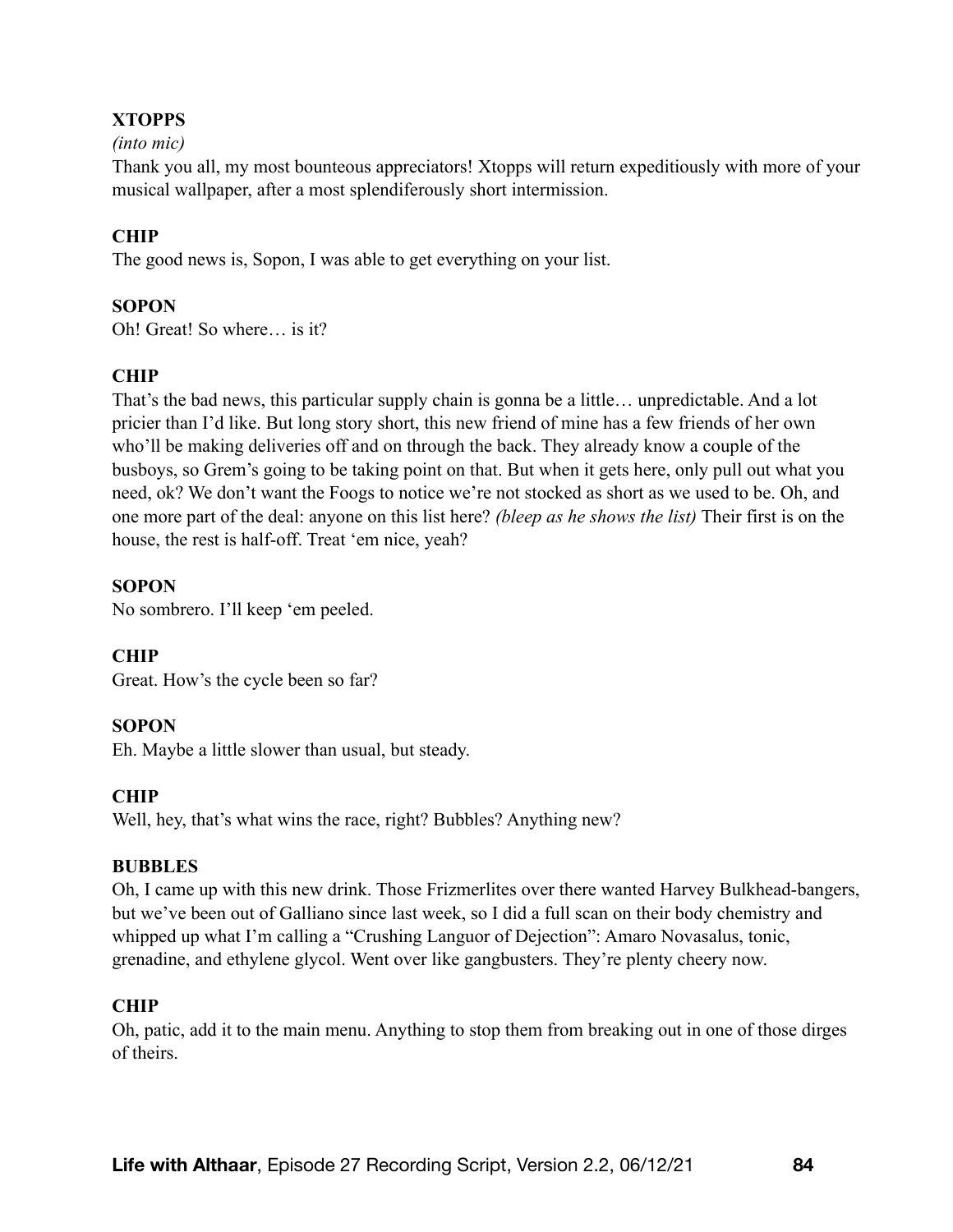# **XTOPPS**

*(passing by the bar)*  And as you are all speaking of refreshamentos, Xtopps is retiring rear-ward to get sticky.

# **ALTHAAR**

ALTHAAR IS ENTERING THE ELECTRIC EGG, HUMAN FRIENDS!

*General greetings, mostly happy. Switch-flip and buzz of the neon Iltorian Warning Sign.* 

# **CHIP**

Annnd that's *my* cue to retire to my office. *(friendly, but moving swiftly in the opposite direction)* Hi, Althaar! Bye, Althaar!

*Analog door as CHIP vanishes into the office.* 

# **XTOPPS**

Salutations and welcome, most esteemed Iltorian compadre! May I offer my fellow purveyor of succor to the most tragically-inconvenienced Dee Mallory a crisp, refreshing beverage, courtesy of the Baronetcy of Kandepha'aa?

# **SOPON**

You want one of your special "Althaar tisanes," zood? Or something a little stronger?

# **BUBBLES**

Ooh, I can do stronger! You just tell me how big a buzz you want to get on, Althaar sweetie. I can formulate you something calibrated to your body chemistry to plus or minus 5.2 micro-blottos. Even faster than Sopes! Just say the word!

# **KWONTZ**

*[gibberish: "Streez, it's not a competition, you two!"]* 

# **VERT**

What if you both make one, and I'll drink whichever Althaar doesn't want!

# **ALTHAAR**

Ah! An excellent plan, Sin Vert! Althaar would very much enjoy to make observation of the work of the very talented Sopon and Bubbles, and the tasting of their efforts! But he is not wishing to experience the incapacitation, Sin Bubbles, so please have exercise of restraint!

# **BUBBLES**

You got it!

*Whirring and boiling noises as BUBBLES and SOPON get to work.*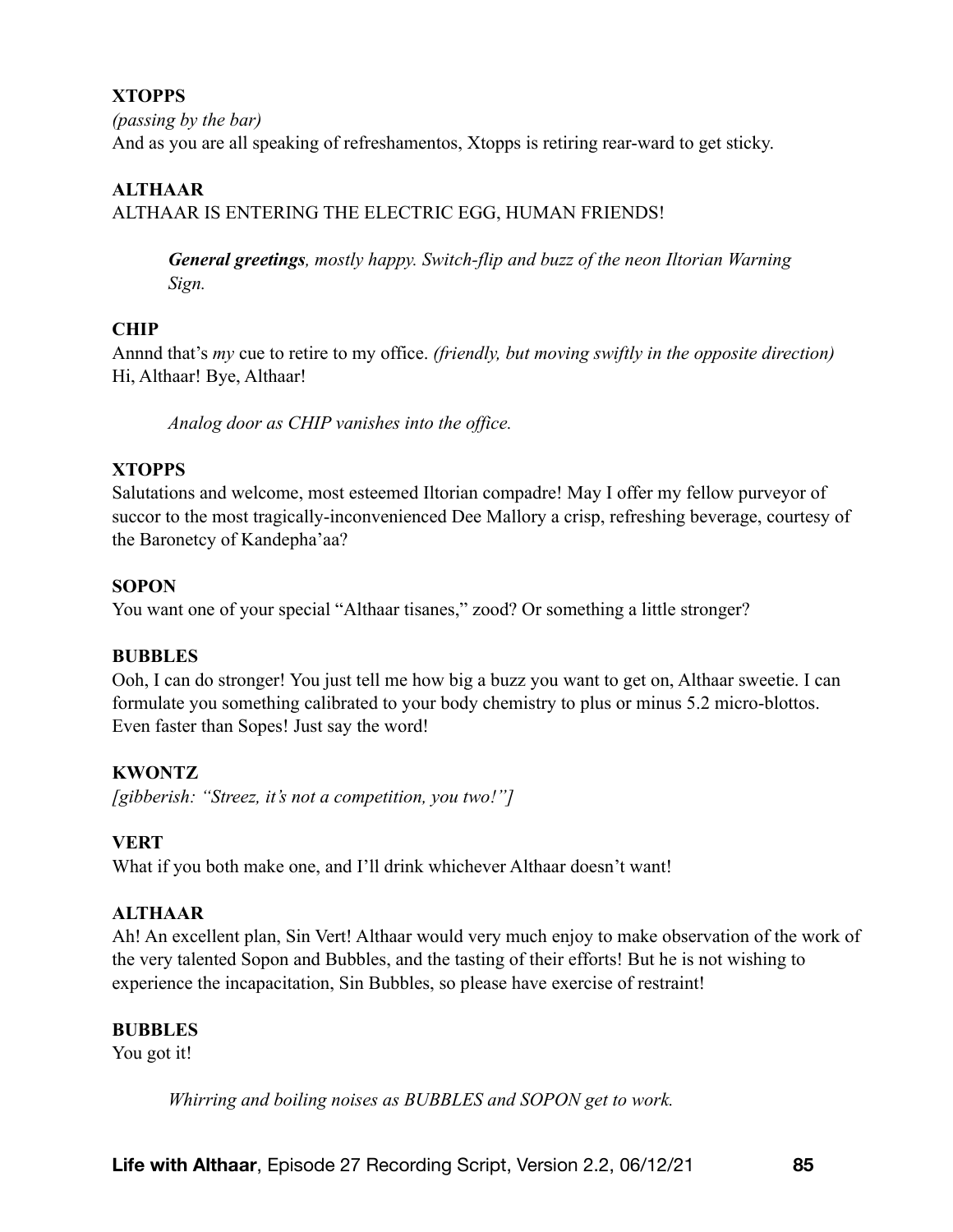# **ALTHAAR**

*(quietly, now close to XTOPPS)*  Sin Xtopps? Might Althaar be speaking with you in a location of more privateness?

# **XTOPPS**

Absotively, my Iltorian friend! Let us stroll unto the green, so to speak. The Baronet was needing a bit of his royal refreshers as t'was anyway.

*(as they are walking there)* 

You seem to be posturatin' in a most secretive mode, my clutcher! What's… uh, the deal?

## **ALTHAAR**

#### *(calling to the bar)*

Althaar will be returning for the tasty beverage and the pleasant camaraderie after the moment, dear friends!

*(as they move away to the Green Room)* 

Althaar has received the suggestion this morning, Most Splendid, as to how you could perhaps be making exertion to provide assistance to Ms. Mallory, and all your dear Human friends. So he is passing it on at you…

*As they move away, SOPON is knocking on CHIP's office door, then opening it and whispering in.* 

#### **SOPON**

*(a bit above a stage whisper)*  Chip! Hey, psst!

#### **CHIP**

What's up, Sopon? Trouble at the bar?

#### **SOPON**

*(entering CHIP's office)*  Not "at" so much as "behind." You know that weird unlabeled can you wanted me to take a look at? From your new "friend"?

#### **CHIP**

The spoiled putrescene lubricant? Something wrong with it? Besides being spoiled, and being putrescene lubricant?

#### **SOPON**

Yeah, no, that stuff was *never* lubricant, mang. That can is full of 100% pure uncut peanut oil.

#### **CHIP**

*(confused)* Oh. *(how'd that happen)* Oh? *(realizes it's trouble)* Oh!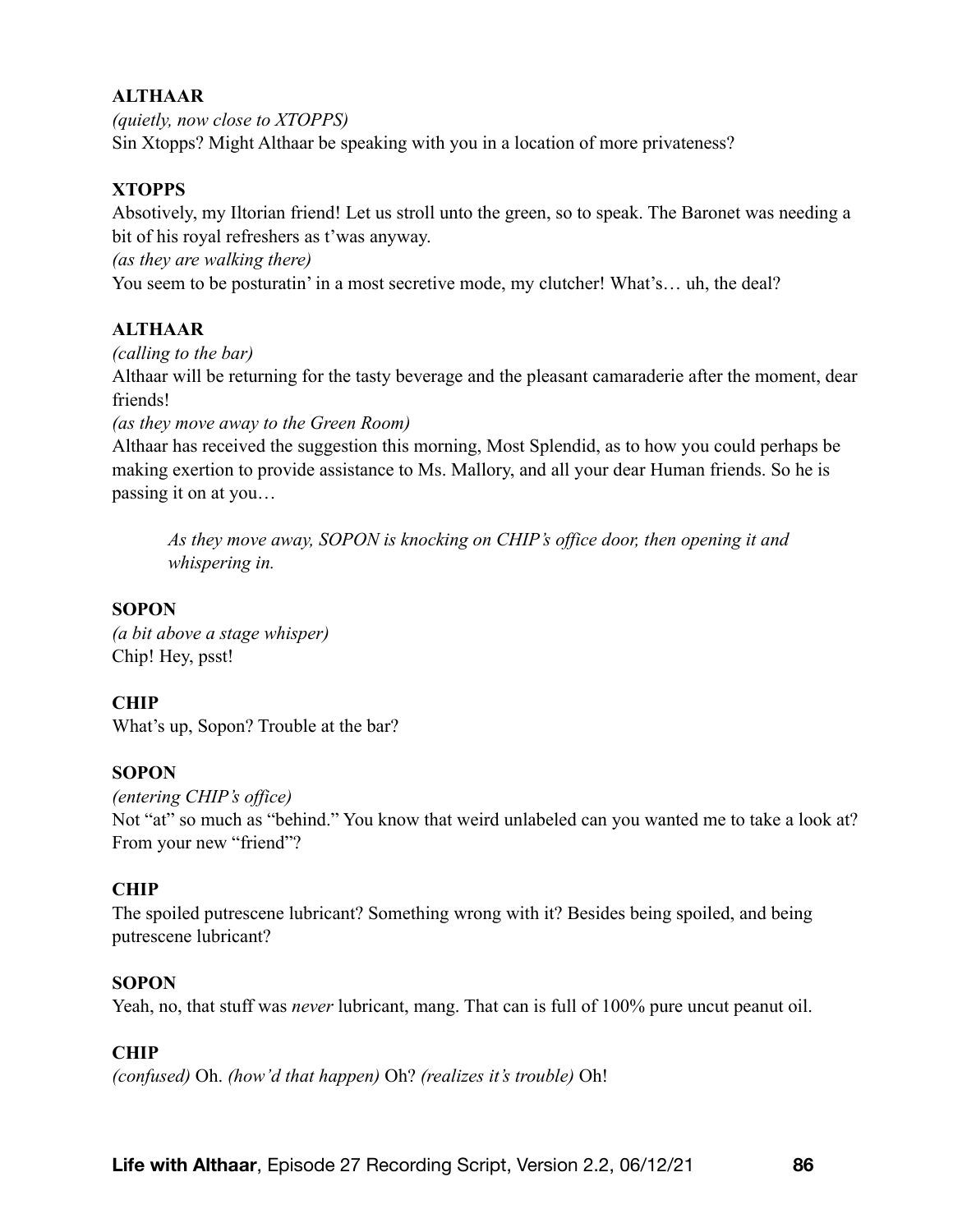### **SOPON**

Right.

## **CHIP**

Where is it right now? Oh, frill me, where's *Xtopps* right now?

### **SOPON**

No, he ducked into the green room with Althaar, we're good. For the time being. I've got the stuff locked up in the you-know-what. Inside the you-know-where. You want me to hang onto it, or should I hurf it down the slop sink next time Xtopps takes a daddle?

# **CHIP**

Yeah. *(thinks)* Wait, no. Just leave it where it is for now.

## **SOPON**

You sure? We're talking a highly controlled substance, here. And unless we just added a whole bunch of new stir-fries to the menu, we don't exactly qualify for a culinary exemption.

## **CHIP**

No, I know. And this may be the one case where Xybidont law would come down on us *way* harder than Human. But… that stuff is awfully pricey. And potentially useful. So unless we feel some heat coming in, we hold it.

#### **SOPON**

You got it, boss. But give the the high sign, and it's down the drain like yesterday's sea monkeys.

# **CHIP**

*(sigh)*  Right where I take my spongebaths. I'll probably smell like cold sesame noodles for a week.

*[scene 21] Interstitial music. Sound of JOHN and ALTHAAR's suite. Door opens.* 

# **JOHN**

Althaar, I'm home! *(no answer)*  Althaar…? Huh.

*The door again as ALTHAAR enters.* 

# **ALTHAAR**

Oh! FriendJohn! Althaar is directly behind you!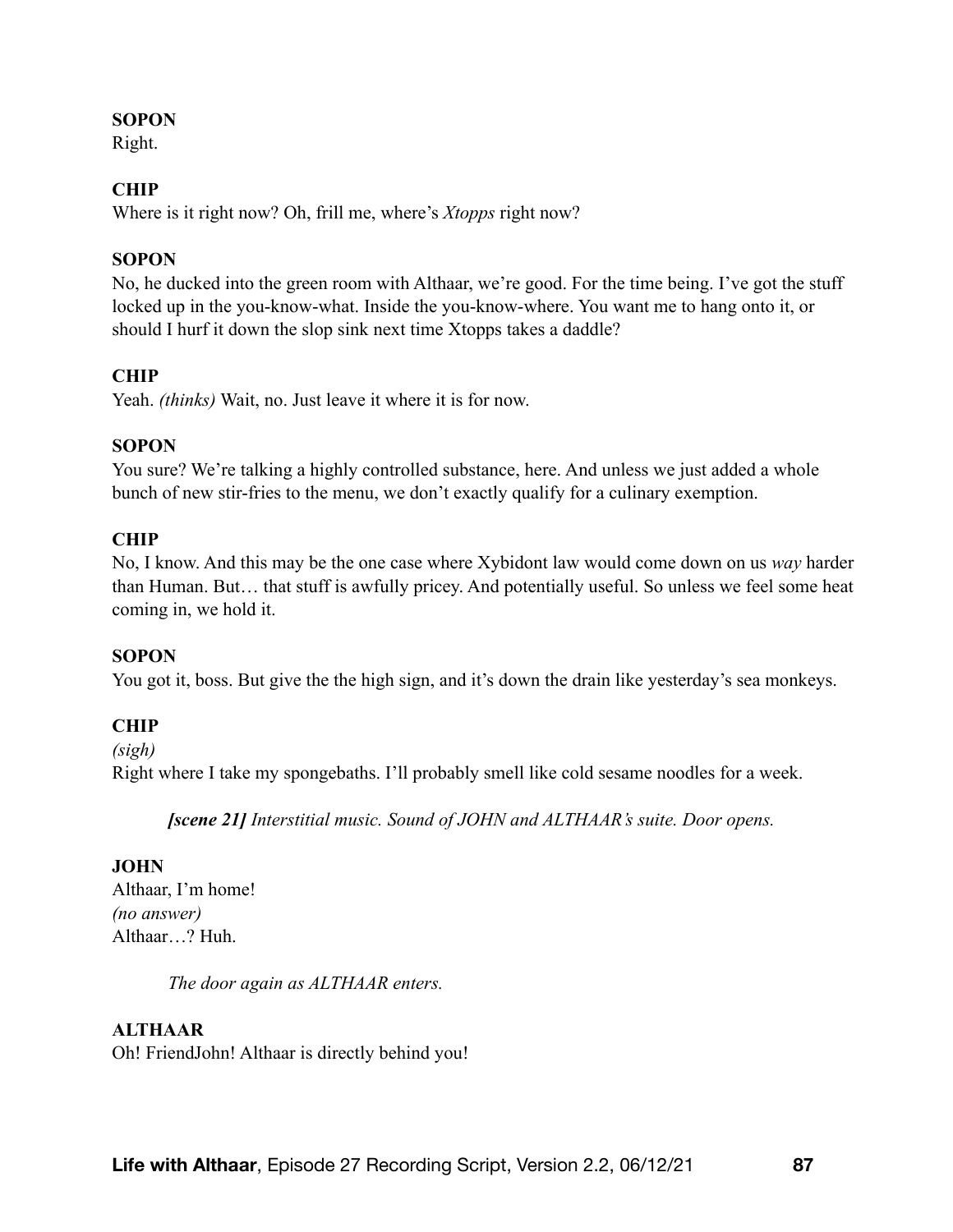*(already moving)*  Yeah, yeah, I'm on it, just let me know when you're behind the curtain.

*Sound of ALTHAAR moving and privacy curtain being drawn.* 

# **ALTHAAR**

Althaar is securely concealed! Ee! Althaar and FriendJohn have indeed made great progress in overcoming the difficulty of the shared living space! The devisement of the techniques for successful Human proximity is of much gratification to Althaar! And of course the less frequent causing of discomfort to FriendJohn is a gratification in its own rightness!

## **JOHN**

Yeah, to me, too, although for more selfish reasons. Well, and also because it's nice to help out, I guess. It seems like every other time I try to help someone lately it blows up in my face. Or in theirs, which is… not great. Sorry, I don't mean to unload on you, it's just been kind of a day.

## **ALTHAAR**

Oh, please do not be apologizing, dear friend! You may perform all the unloadment upon Althaar that you wish! It is often a comfort to speak of the troubles. Or, if you would prefer that Althaar instead provide the distraction, he will make changing of the subject at once!

#### **JOHN**

Uh, well, a lot of it I definitely can't talk about, but let's just say today was… eventful, and I can only hope I managed to accomplish something good. I'm pretty sure I accomplished something bad. And there's no way of knowing if the good outweighed the bad. Unless Frall decides to tell me at some point.

# **ALTHAAR**

The Lieutenant Commander is indeed most perceptive!

#### **JOHN**

Yep. Disturbingly so. But I think that's enough feeling sorry for myself. How was your day?

#### **ALTHAAR**

Oh! The day of Althaar was occupied with a great deal of the runnings-about! Although perhaps not so many moral dilemmas as that of FriendJohn.

#### **JOHN**

Oh! Uh, speaking of moral dilemmas: did you make that HECNET post about people using our shower?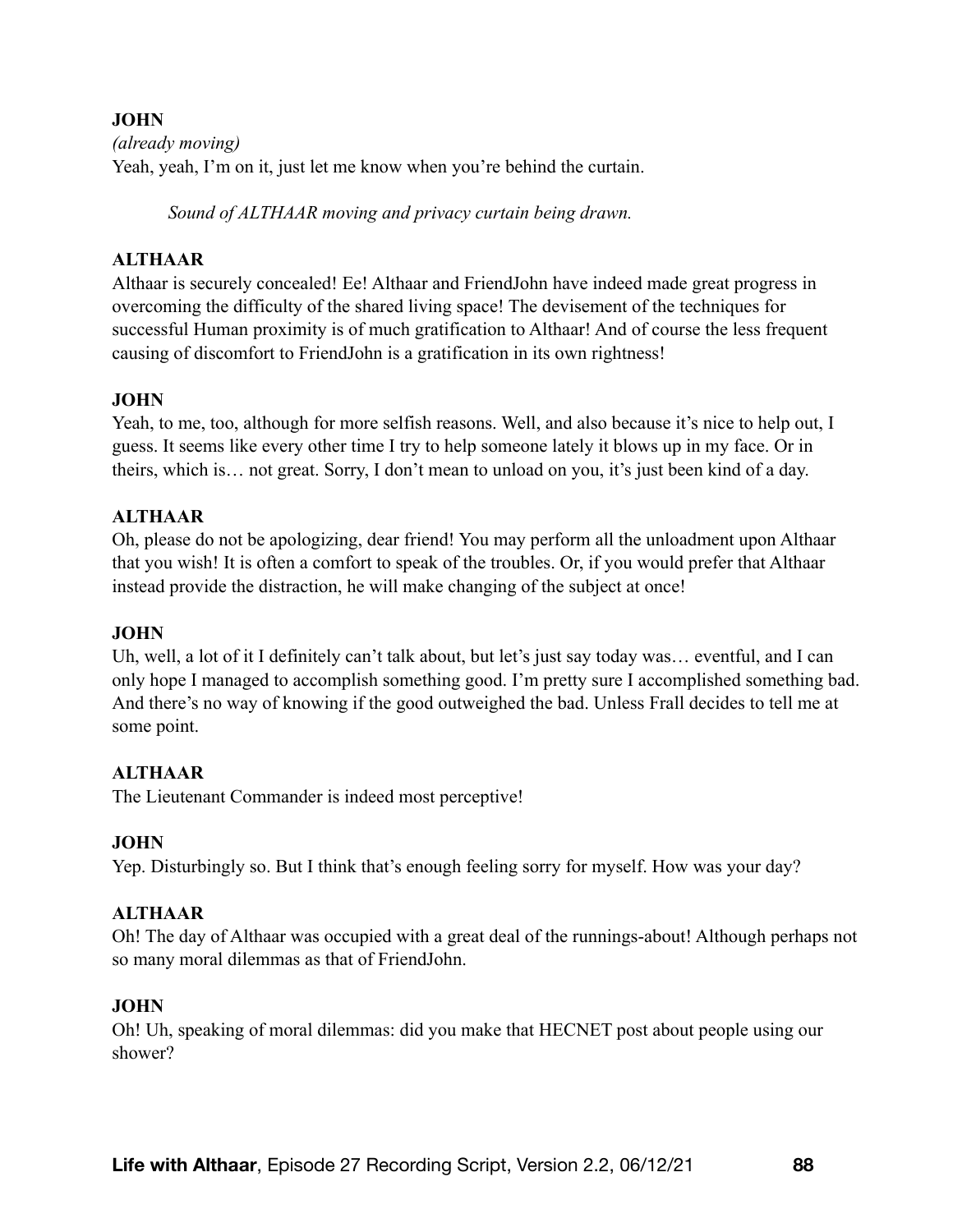## **ALTHAAR**

Yes, FriendJohn! But Althaar has not received response as yet. You are perhaps correct that to perform the ablutions in proximity to Althaar would be an experience of too great stress-ful for the typical Human.

#### **JOHN**

Well, you might want to reach out to Chip about the shower personally. He could definitely use one. But, uh, if you do? You should probably give him the impression you're doing this behind my back. I know you prefer to be honest, but he really doesn't want to owe me a favor, so…

#### **ALTHAAR**

Think nothing more on it, FriendJohn! It is seeming to Althaar that this would be a use of deception most beneficial. Althaar will contact Mr. Frinkel this evening, while he is answering the great quantity of letters that were waiting for Althaar at the Inbound Post this afternoon. These letters are both numerous and much delayed already, so Althaar wishes to make the swift answering of these before he is retiring!

#### **JOHN**

Wow. It seems like you're getting more mail every day. Pretty soon you'll be hauling it around in sacks like Santa Claus.

# **ALTHAAR**

Oh! Please do not be mentioning the sack of Santa Claus, please, FriendJohn! It brings up at Althaar the memories most unpleasant!

#### **JOHN**

*(never heard the full Christmas story)*  O…kay? Well, I hope these letters are at least interesting, if you have to read so many of them.

#### **ALTHAAR**

Oh, yes, the reflectings of the many friends of Althaar are always of interest! And of course Althaar is always most pleased to share his knowledge of Humanity and the Fairgrounds with any who are desiring it! And then this morning, Althaar had reception of a letter *most* surprising! It was a requestment from…

*ALTHAAR trails off, realizing that it might not be good to tell JOHN about SUSAN's letter.* 

**JOHN**  Yes?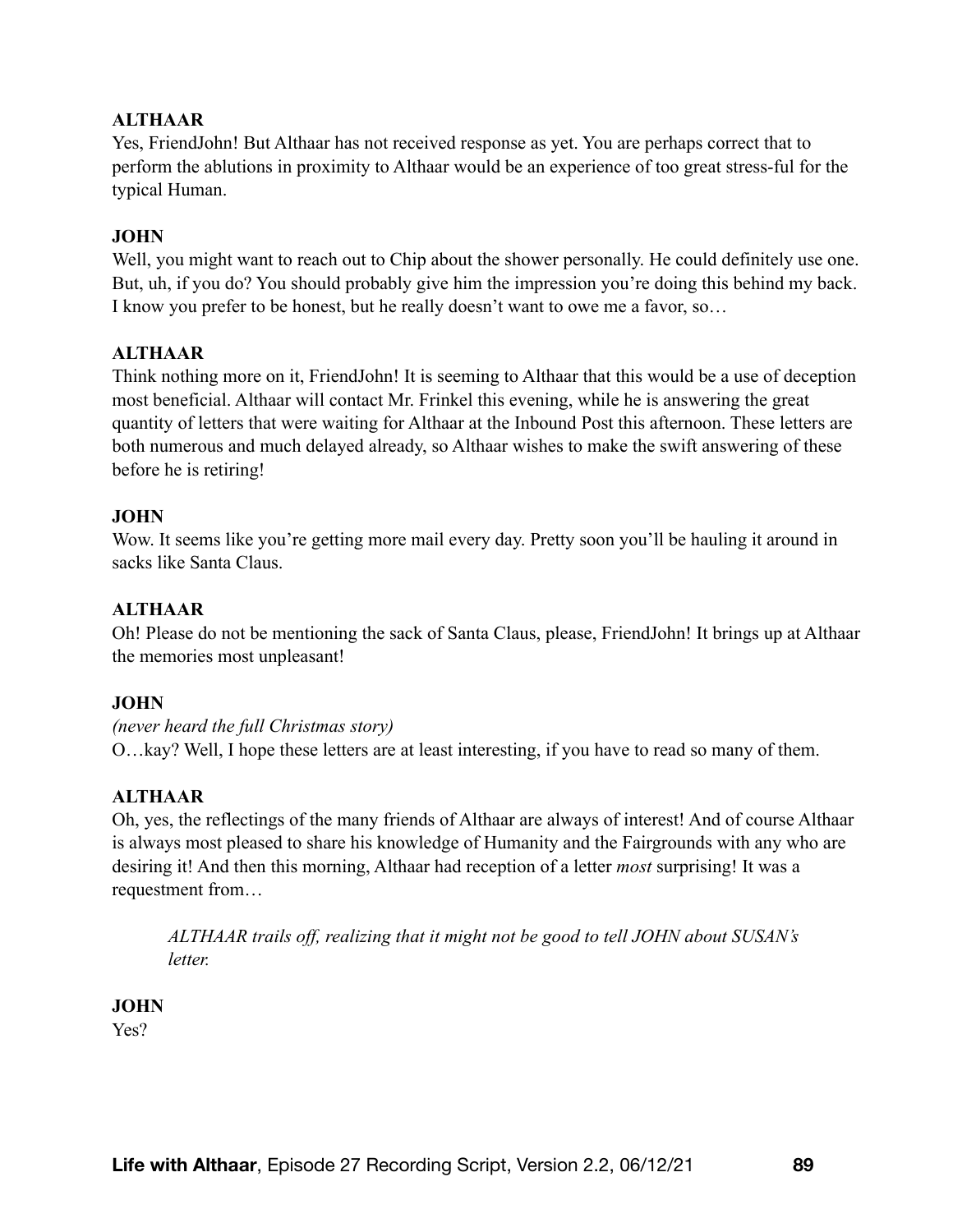## **ALTHAAR**

Oh, Althaar should perhaps not go inside the details of his many communications. FriendJohn does not know the Iltorian friends of Althaar in the person, and Althaar does not wish to be causing the boredom! Especially when FriendJohn has made return from the cycle most tiring!

### **JOHN**

Yeah, thanks.

## **ALTHAAR**

Would it be of preferment for Althaar to retire to his quarters, if FriendJohn is desiring rest?

#### **JOHN**

#### *(beat as he thinks, then)*

Actually? If it's okay with you? I'd love to just hang out tonight, the two of us. We could watch some old *Dave and Zwizz'linarp* episodes or something. I mean, if you've got time before you write your letters, I understand if you're too busy.

#### **ALTHAAR**

Oh! Of course, FriendJohn! It is always a great joy to Althaar to be hanging outward with his dear friend and room-mate! Oh! And Althaar can be preparing the popped-corn! He has acquired the genuine Earth cow-butter to be melting upon it this time!

## **JOHN**

That sounds great. And Althaar? If you feel like it… I'd *love* to have a big, leisurely Human breakfast with you tomorrow. Would you be okay with that? It won't interfere with your work?

#### **ALTHAAR**

Ee! Not at all, FriendJohn! The nurturement of friendship is the greatest work of Althaar!

*[scene 22] Apartment fades to the Fugulnari martial anthem again, as MRS. FRONDRINAX makes another cycle-change announcement over the station P.A.* 

#### **MRS. FRONDRINAX**

Attention, Humans of the Fairgrounds. This is Frondrinax, of the Fugulnari Committee for the Management of Human Affairs, with your top-of-the-cycle friendship bulletin. It is the third cycle of glorious Day 239 of the Fugulnari Ascension! And here is the news:

A terrorist cell in Data Processing Center #5 was discovered and destroyed today by Fugulnari security. These fraudulent members of the Efficiency Partnership Booster Program are all now in custody, and will be humanely transported to a Fugulnari prison as soon as possible. Now, while it pains me to tell you of the foul crimes perpetrated by these malicious double agents, I would be remiss if I didn't also mention, and not only mention, but laud, a very special Booster, and good friend of mine, John B! It was Booster B who first tipped us off about these phonies, and he should be given full credit and praise for his actions! It just goes to show that when Humans and Fugulnari work together, nothing can stop us! *(cont.)*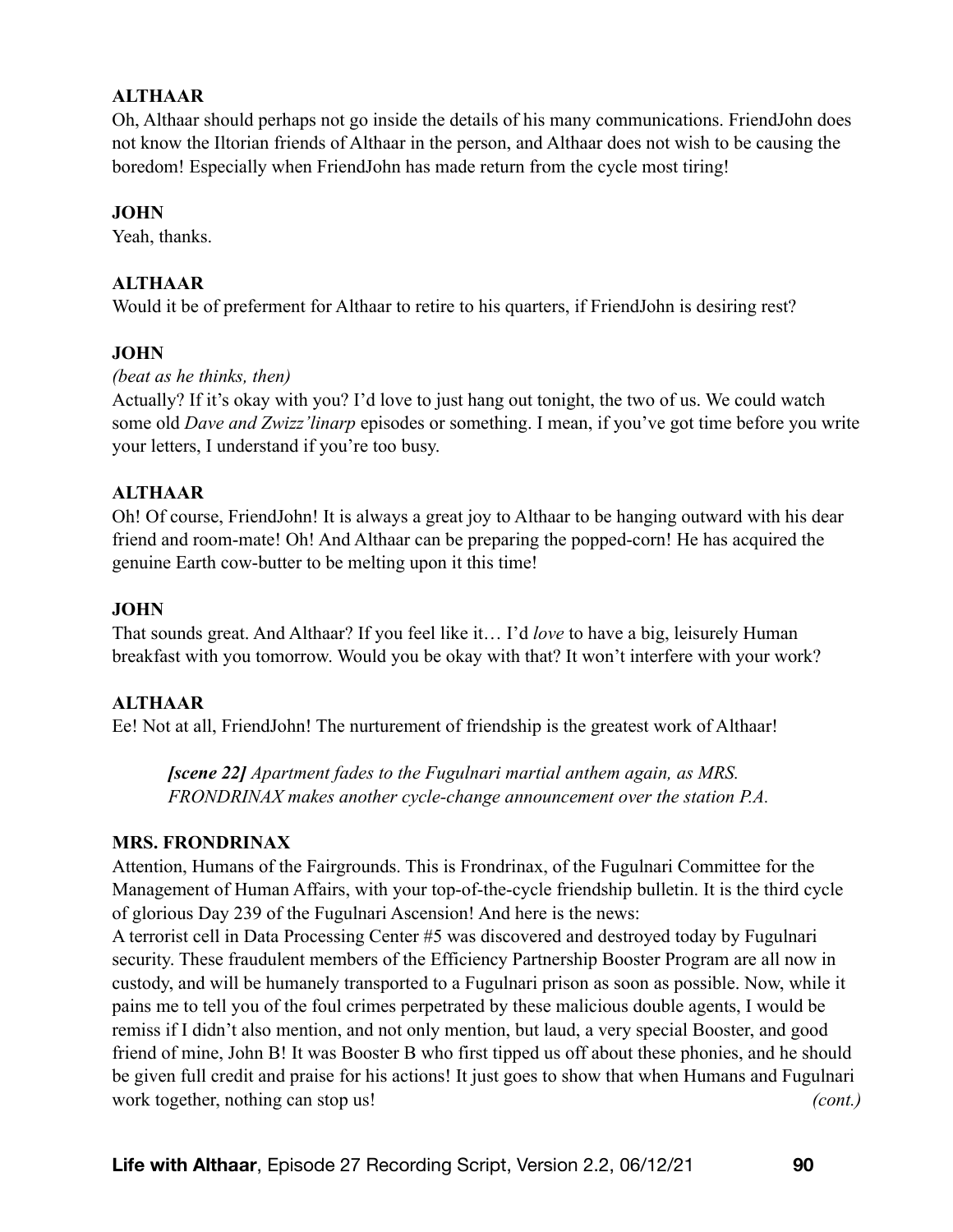Now, moving on: we've received your input about the new flavors of NutraZoom, and I can assure you—

*And the pirate radio static has been rising and now drowns out MRS. FRONDRINAX again, as the RADIO FREE FAIRGROUNDS signal and announcer cuts in.* 

### **RADIO FREE FAIRGROUNDS**

#### *(once the signal is clear)*

Fairgrounds! Attention, Fairgrounds! This is Radio Free Fairgrounds with this cycle's *actual* news. Here are the facts.

Breaking news about NutraZoom! Resistance research has revealed that it has been chemically formulated to keep the Humans drinking it sedated and placid! If you wish to remain alert and aware, and continue to stand against the Fugulnari Occupation, do not drink the NutraZoom! We know it can be hard for many of you to find alternate sources of sustenance at the moment. In future Radio Free Fairgrounds broadcasts, we will be updating you on several alien foods, commonly available and affordable on the Fairgrounds, that are both edible by and nutritious to Humans. We can't promise all of them will be a taste sensation, but they're all a whole hell of a lot better than a liquid lobotomy!

Until then, we will leave you now with a new recording from Delilah Mallory, *still* an uncharged political prisoner of the Fugulnari after 182 days in solitary confinement, with her rendition of an old Earth protest song…

*A button is pushed and a recording of DEE is heard—she is doing an a cappella cover of Tom Delaney's 1922 song "Georgia Stockade Blues" with her own lyric adaptations.* 

#### **DEE**

Days are dreary, nights seem long Down in Fairgrounds stockade for singin' a song Guards they smile, all the while, They found me guilty without a trial

Plants all 'round me shaking their leaves Pennin' me up like you'd treat the baddest thieves, Pacin' the floor in a Foog stockade, And my poor soul just grieves

A cycle ends; another start. There ain't no changin' of this achin' heart On display here, with a wall of glass The hours just don't pass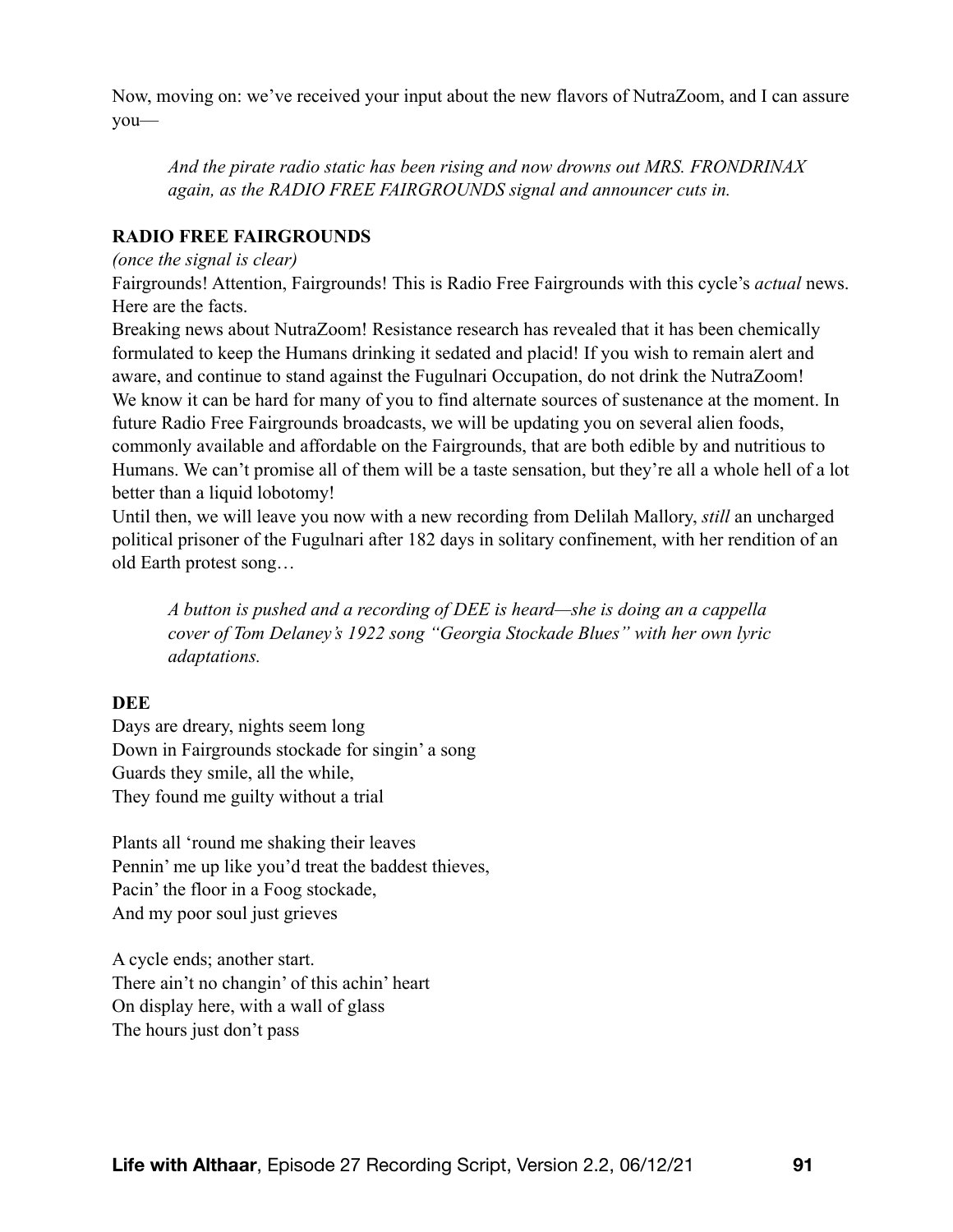Twelve-foot square cell and a six-foot bed, I'm lookin' for hope but all I got is dread, Ankles all swollen, can't wear no shoes, I've got the meanest kind of Fairgrounds stockade blues

### *(humming/melisma break)*

Ankles all swollen, can't wear no shoes, I've got the meanest kind of Fairgrounds stockade blues.

## **RADIO FREE FAIRGROUNDS**

Good night, Fairgrounds. Remember: we're all in this together.

*Static rises, and there is a beat before MRS. FRONDRINAX is heard again, sounding unsure as to how to react or spin the info. Really rattled.* 

## **MRS. FRONDRINAX**

 $U<sub>m</sub>$ 

Well, that was… ridiculous, wasn't it? And boring. And… not in the least believable. I imagine most of you have already stopped listening, it was so very, *very* boring, but… Well, anyway, you… you should probably just ignore all of that. Not probably. You should definitely ignore that! That's just the Resistance for you. A bunch of lying mischief-makers! No integrity at all. None! Only... *lies*! So… as *always*, remember to stand… somewhere… and await future instructions. Until the next cycle, Frondrinax out.

*(muttering to herself off-mic before the feed is cut)*  … frost me, she *does* have a beautiful voice, though…

*[scene 23] P.A. goes off with a bleep and click. Closing credit music.* 

# **ANNOUNCER**

You've been listening to *Life With Althaar*, episode 27! This episode was written by Ian W. Hill for Gemini CollisionWorks and starred Amanda La Pergola as Mrs. Frondrinax Zuri Washington as Dee Berit Johnson as Althaar John Amir as John B Ivanna Cullinan as Commander Torianna Alyssa Simon as Lieutenant Frall Derrick Peterson as Xtopps Eli Ganias as H.F. and Chris Lee as Chip Frinkel and also featured